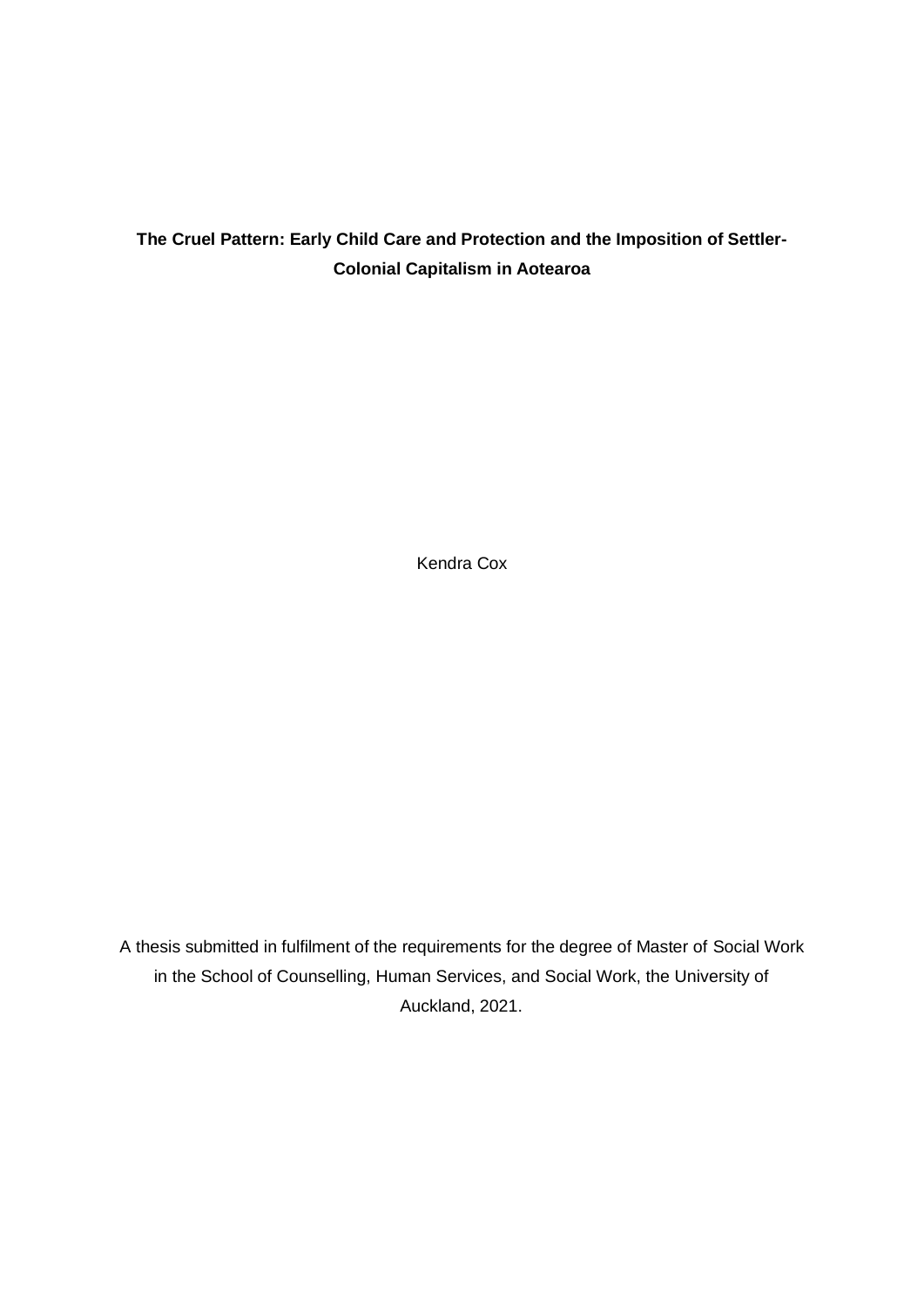### **II. Abstract**

The mechanisms of the settler-colonial capitalist project took many forms in early New Zealand in the quest to transform Māori society and economy. One such aspect was the early care and protection system with its unrelenting drive to assimilate and proletarianise tamariki and rangatahi Māori. The whakapapa of the early care and protection system runs through the first meetings of Reverend Samuel Marsden and Ngāpuhi rangatira, continues through the spread of the mission, Native, and Māori church boarding schools, and into the formation of our child welfare institutions. Archival texts, Māori and English language newspapers, school records, legislation, and secondary research were analysed through a synthesised Kaupapa Māori and historical materialist lens to explore this broad topic. In weaving together the apparently disparate threads of the early care and protection system, its function in transforming the relations of production on this whenua becomes clear. This system and its focus on Māori children as a primary site of social and economic change was critical for the implementation of settler-colonial capitalism.

*keywords:* Māori, capitalism, colonisation, Native schools, mission schools, care and protection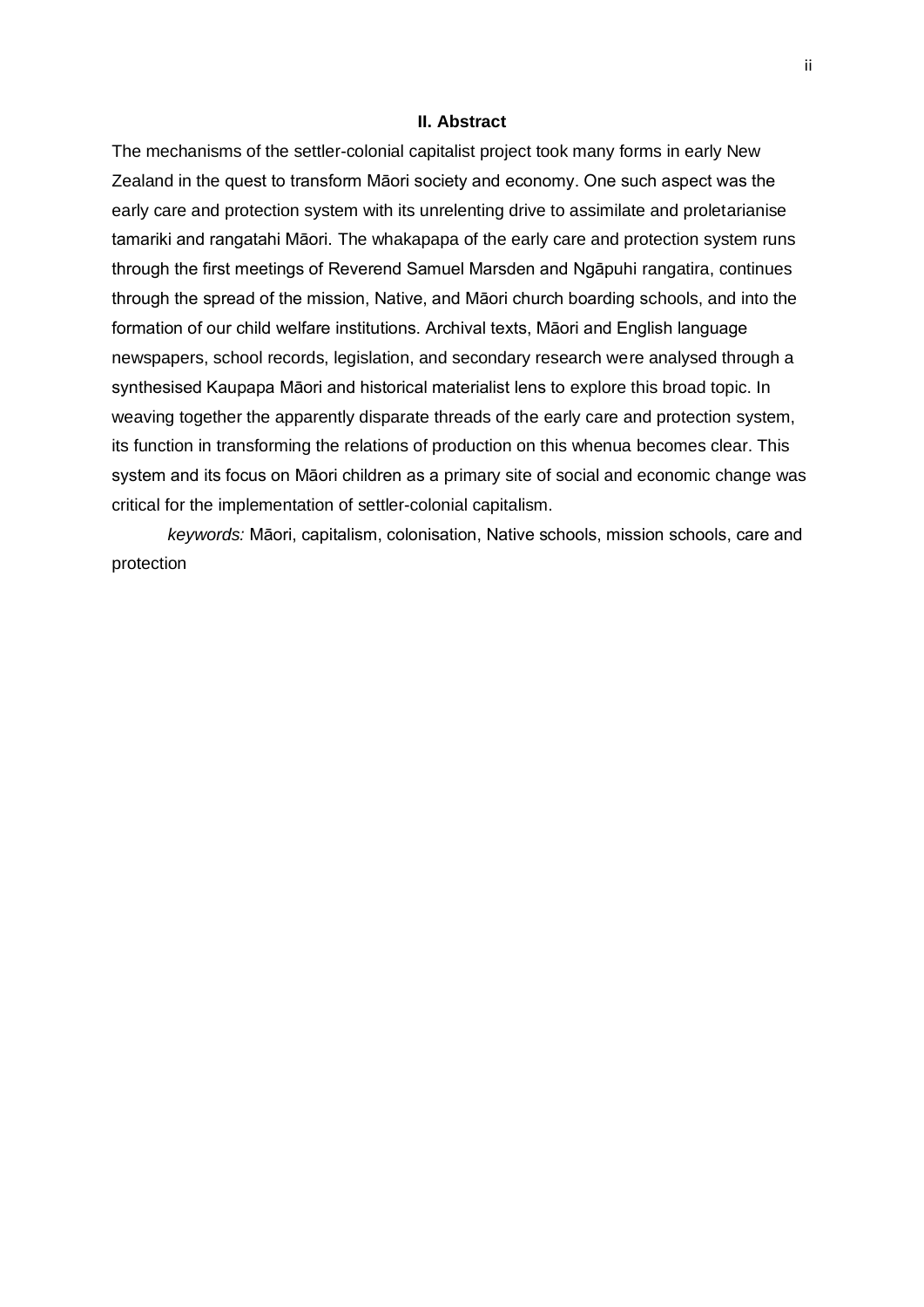### **III. Acknowledgements**

Finishing this thesis is like closing the final loops and threads of a pattern, one that could not have been drawn together without the hundreds of hands that have shaped it and shaped me. To my wāhine toa supervisors Liz Beddoe and Melinda Webber, your guidance and feedback has been invaluable. Thank you both so much for keeping me on track despite how much I wanted to get into the weeds and for making sure I actually wrote this thing in words that make sense. The lecturers and tutors in the School of Counselling, Human Services and Social Work at the University of Auckland, particularly Ian Hyslop and the merry band of critical and radical social workers, you all truly helped shape my thinking around child care and protection, capitalism, and social work. To the generations of Māori women, whānau, and tūpuna before me and around me that have done everything within their power to fight back and survive and dream in the face of two hundred years of settler-colonialism, I would not be writing this without you. More personally, I would certainly not be writing this without my beloved mum and dad, Donna Mear and Jim Cox. You two and Brian, Tracy, ngā irāmutu kātoa, and all the whānau and whanaunga helped make me curious about the world and frustrated with the injustice of the world and keep me that way. The nannies on my shoulders that set me on the path to social work, Te Ata Ihaia who gave me more fry bread and jam than any six year old should eat, and Te Raumawhitu whose legacy has so shaped our whānau and whakapapa, I'm proud to be your mokopuna. My beautiful and fierce friends and comrades who kept me grounded during the last five years attempting to balance late night study and having a social life and frantic political organising, bless you guys. To my incredible partner in life and definitely not in crime, Emilie Rākete, thank you most of all. Your whakaaro and your heart and spirit has helped shape this work more than you know, and your aroha has shaped my future. Finally, to our taonga that has yet to enter te ao Mārama, that has caused so many sleepless nights and who has been kicking the absolute hell out of me as I finish this work, you are part of this whakapapa too. This is for you, babe.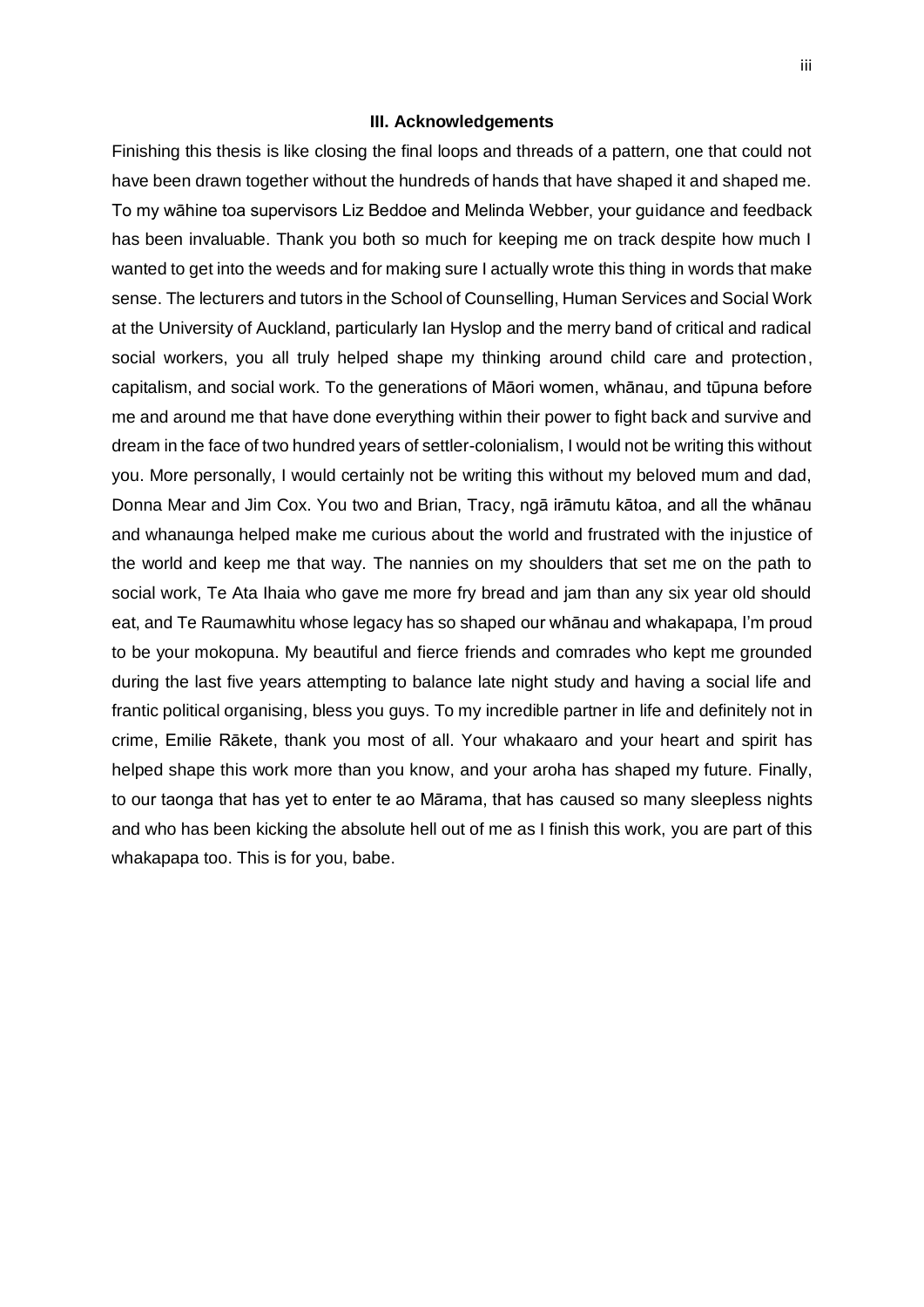# IV. Table of Contents

| Ι.            | <b>Title Page</b>                                                        |  |
|---------------|--------------------------------------------------------------------------|--|
| П.            |                                                                          |  |
| Ш.            |                                                                          |  |
| IV.           |                                                                          |  |
| $\mathbf 1$ . |                                                                          |  |
| 2.            |                                                                          |  |
| 3.            |                                                                          |  |
|               |                                                                          |  |
|               |                                                                          |  |
|               |                                                                          |  |
|               |                                                                          |  |
|               |                                                                          |  |
|               |                                                                          |  |
|               |                                                                          |  |
|               |                                                                          |  |
| 4.            |                                                                          |  |
|               |                                                                          |  |
|               |                                                                          |  |
|               |                                                                          |  |
|               |                                                                          |  |
|               |                                                                          |  |
|               | Understanding the Conditions of Capitalist Britain 17th-19th Century  25 |  |
|               |                                                                          |  |
| 5.            |                                                                          |  |
|               |                                                                          |  |
|               |                                                                          |  |
|               |                                                                          |  |
|               | Analysing Marsden's Role in Settler-Colonial Capitalism 35               |  |
|               |                                                                          |  |
|               |                                                                          |  |
|               |                                                                          |  |
|               |                                                                          |  |
|               | Analysing Morgan's Role in Settler-Colonial Capitalism 44                |  |
|               | The Broader Role of Māori Child Removal in the Early Missionary Period47 |  |
| 6.            |                                                                          |  |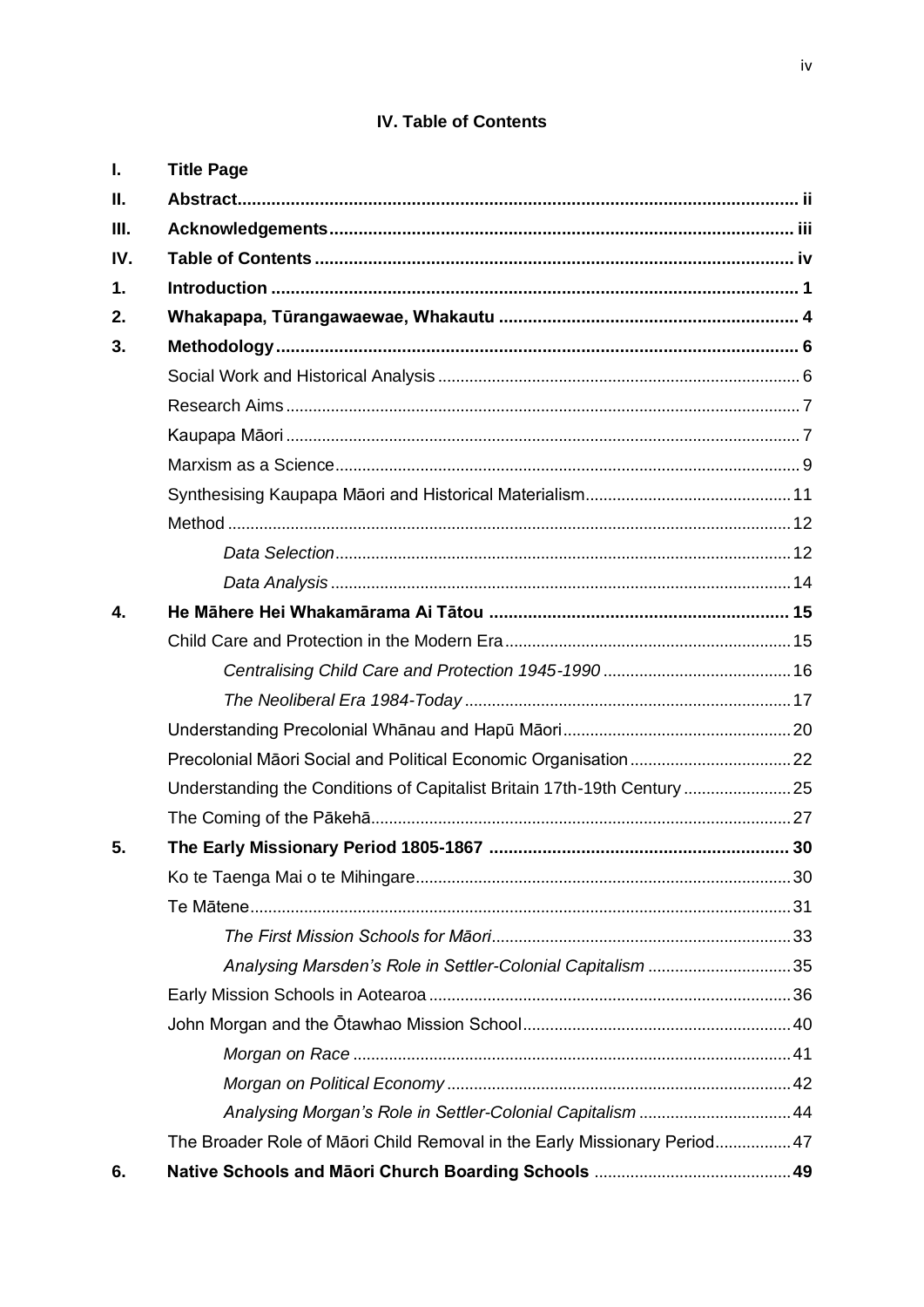|    | Native Schools, Māori Church Boarding Schools, and Gender 57               |  |
|----|----------------------------------------------------------------------------|--|
|    | Transforming Māori Society and Economy Through the Native and Māori Church |  |
|    |                                                                            |  |
|    | The Diverging Functions of the Native and Māori Church Boarding Schools    |  |
|    |                                                                            |  |
|    |                                                                            |  |
| 7. |                                                                            |  |
|    |                                                                            |  |
|    |                                                                            |  |
|    |                                                                            |  |
|    |                                                                            |  |
| 8. |                                                                            |  |
|    |                                                                            |  |
|    |                                                                            |  |
|    |                                                                            |  |
|    |                                                                            |  |
|    |                                                                            |  |
| 9. |                                                                            |  |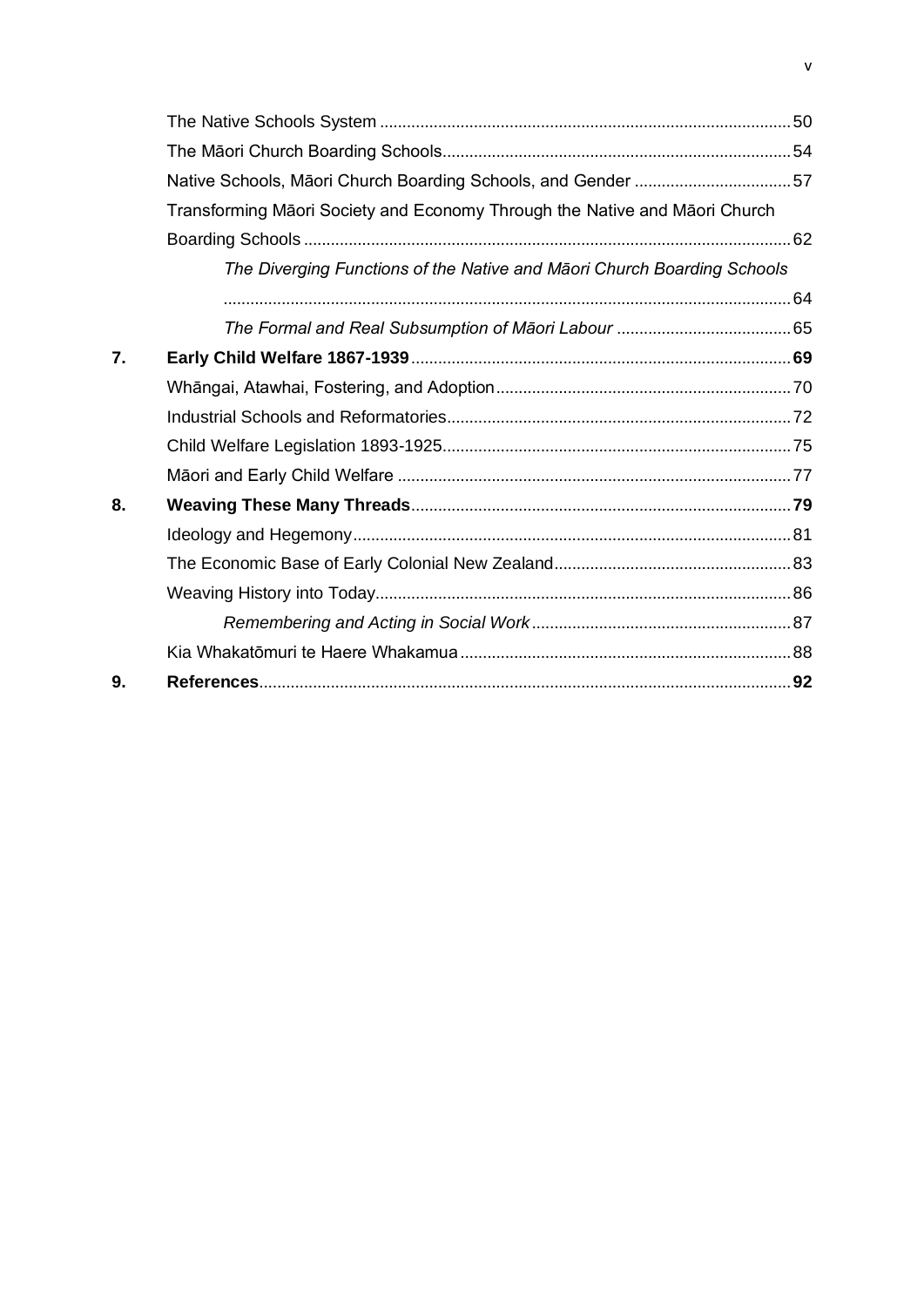# **1. Introduction**

All the way to school I'd talk to her, tell her what to say and what to do. And she did know, she did learn. She was very brave and tried to do everything I told her. She remembered to speak in English, except that the teacher didn't know it was English she was speaking because Riripeti was too afraid to make the words come out loudly. "Do I have to shake that language out of you, do I do I?" the teacher would say, shaking and shaking her. Then Riripeti would be smacked and sent to stand in the bad place. She did mimi there sometimes. Sometimes she sicked there, then cleaned it all up with a cloth and bucket. I would've helped her if I'd thought I'd be allowed. After a while it was only Riripeti who went to the bad corner. It became her corner. She smelled like an animal and spoke like an animal, had to go to the corner until she stopped being an animal. (Grace, 1998, p.34)

The work of historic remembering is difficult for Indigenous peoples still living in a colonised world. The poking and prodding and tearing open of wounds that have never healed across generations is traumatic and painful. The mamae of our tūpuna bears down upon us while society tells us we must forget to move forward. Patricia Grace (Ngāti Toa, Ngāti Raukawa & Te Ati Awa, 1998) wrote about the struggle against the weight of settlercolonial violence by weaving together the experiences of tūpuna, tamariki, and mokopuna in her book *Baby No-Eyes*. In *Baby No-Eyes*, Grace (1998) retells the experiences of our kaumātua who were subjected to the Native schools system through the story of Kura and her teina Riripeti. Grace's (1998) remembering is technically a fictional story, and yet it holds the historic truth of our parents, grandparents, and ancestors that shapes our contemporary and future world. The work of remembering falls to us as uri Māori to do so in whatever ways we know how: as storytellers, scientists, nurturers, artists, or scholars. Ani Mikaere (Ngāti Raukawa & Ngāti Porou, 2011) said that "[t]o forget history is to allow myths to spring up in its place, myths that serve to ease the conscience of those upon history does not reflect well" (p.105). This thesis is a work of historic and present remembering, of drawing together the disparate threads that make up the early whakapapa of our child care and protection system and the destruction it wrought in the interests of settler-colonial capitalism.

Across the settler-colonial world, Indigenous children have been targeted as a site for the economic, cultural, and social transformation of their societies (May et al., 2014). The damage of the multi-faceted early child protection system in the colonised world cascades through our families, our communities, and through the state institutions that reproduce this whakapapa of violence. Yellowknives Dene scholar Glen Coulthard (2014) argued that conceptualising the damage of the Canadian residential schools system that removed hundreds of thousands of Indigenous children from their families and communities as being limited to a distant colonial past absolves the state of the responsibility to address ongoing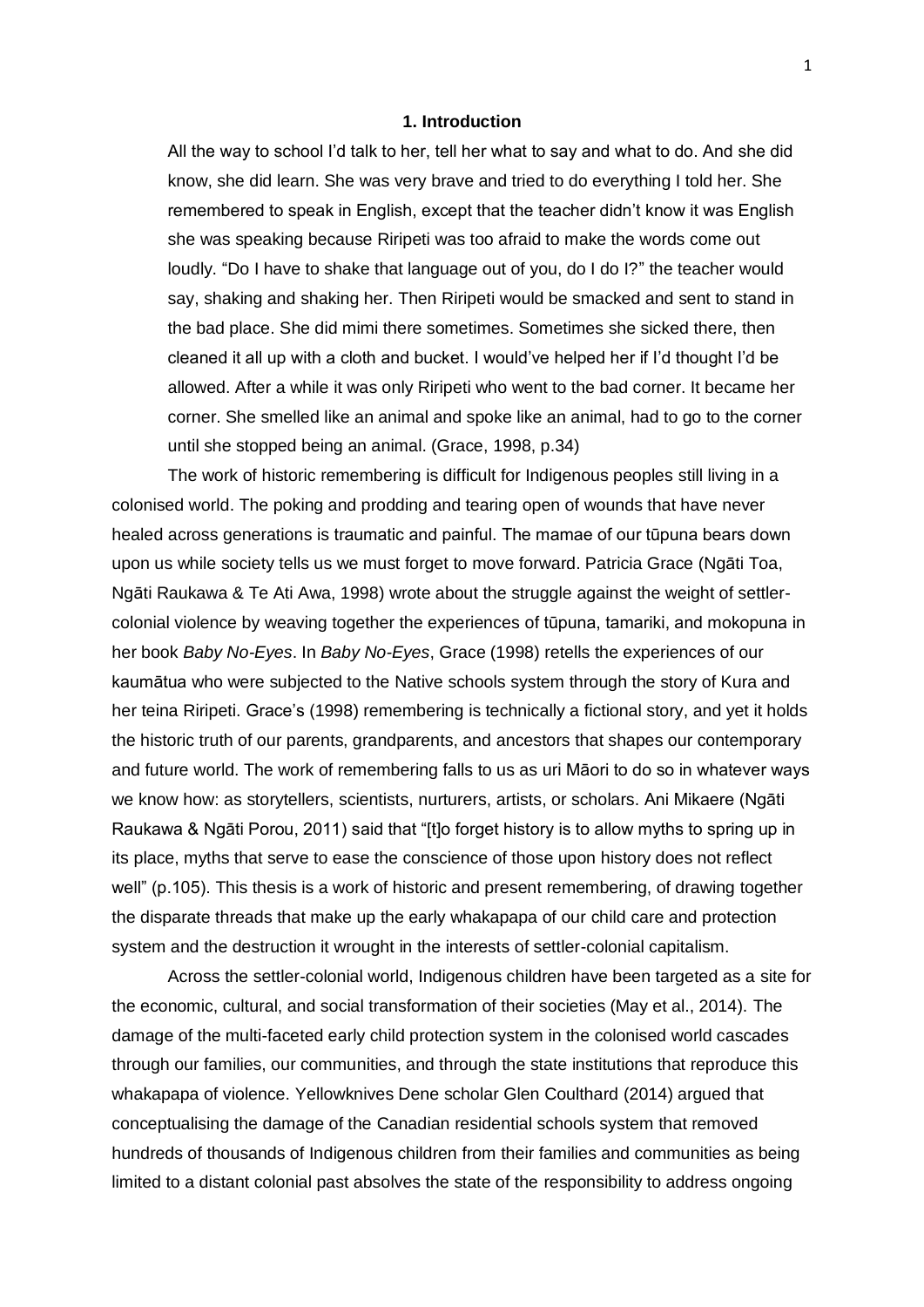settler-colonial brutality in the present. Coulthard (2014) said that by seeing the violence of the colonial past as separate from the violence of the colonial present means that the state "need not undertake the actions required to transform the institutional and social relationships that have been shown to produce the suffering we currently see reverberating at pandemic levels within and across Indigenous communities today" (p.121). Through the residential schools and "sixties scoop" of Turtle Island (Coulthard, 2014; Glenn, 2011), the missionary schools of India (May et al., 2014), and Australia's stolen generation (Jacobs, 2006), imperial powers have seen the potential in attempting to reshape the future of Indigenous societies through their tamariki. Though the reasons behind the removal and attempted white supremacist reshaping of Indigenous children have changed somewhat throughout the settler-colonial world, the whakapapa remains to pattern the society left behind.

Within te ao Māori, tamariki are taonga (Mikaere, 2017). The wellbeing of tamariki and their whānau cannot be separated, and to attempt to extinguish the links between tamariki and their whānau is a direct assault on their whakapapa (Moyle [Ngāti Porou], 2014). The whakapapa of tamariki Māori stretch back through our tūpuna to our whenua, back to Hawaiki, and further still to Papatūānuku and the red clay of Kurawaka from where the first wahine Māori was born (Mikaere, 2017). Tamariki Māori carry within them a whakapapa that links them to their "their history, citizenship, cultural identity and sovereignty" (Moyle, 2014, p.61). Despite this, the modern care and protection system remains structurally unable to hold the responsibility to maintain or unearth the whakapapa of tamariki Māori (Moyle, 2014; Māori Inquiry into Oranga Tamariki, 2020). The tamariki and whānau Māori of today are subjected to colonial surveillance and intervention in their lives, just as their tūpuna were. And just like in the days of our tūpuna, the inherent racism in these systems is supposedly justified by the very economic and social systems that create and recreate Māori suffering in our unjust settler-colonial world (Hyslop & Keddell, 2018).

The purpose of this research is to uncover the threads of the early New Zealand care and protection system and how it aided the settler-colonial capitalist project across this whenua. The removal of Māori children from their whānau, hapū, iwi, and communities is one unifying aspect across this research, however, it is not the *only* aspect. Before the urbanisation of Māori caused by desperate economic and social circumstances in the post-World War II era, Māori were not the focus of what we conceptualise as state care and protection today (Dalley, 1998; Stanley, 2016). Despite this, the assimilation of tamariki Māori *was* a focus of early colonial New Zealand, and this assimilative project was done through diverse mechanisms that make up what I have called the early child care and protection system. On the surface, this system consists of disparate interests, organisations, and institutions that do not appear to be clearly connected. What connects them is their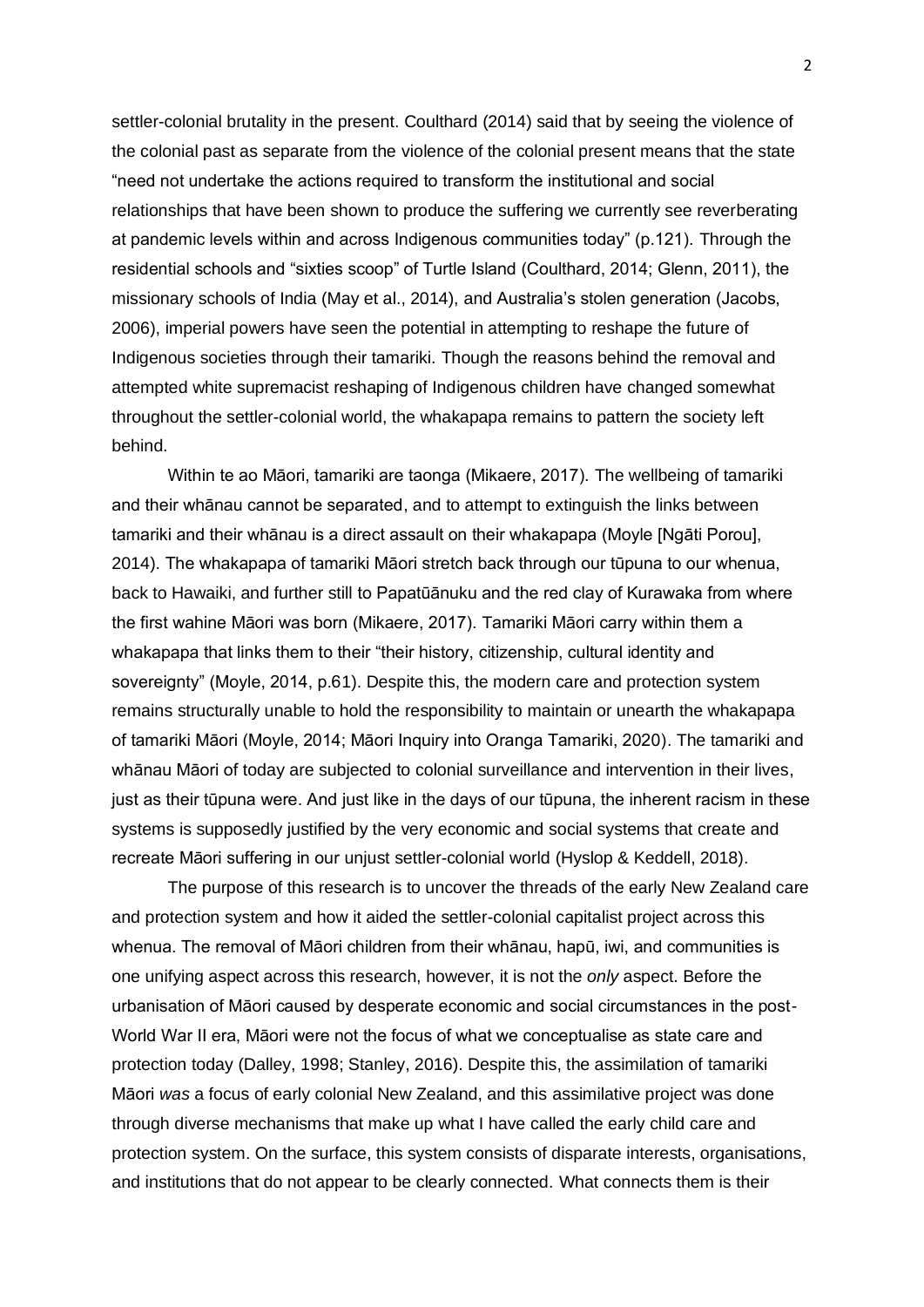purpose: to entrench the capitalist social relations of production on this whenua and the people upon it through the assimilation of Māori children. The many aspects of the early child care and protection system worked in varied ways to achieve these ends.

This thesis is made up of several main parts. The first part is the methodological outline in chapter three, where I describe the thinking and practice behind this kaupapa. Next is chapter four, which contains a high-level historic overview and review of the literature that contextualises the research findings. This section covers the contemporary child care and protection system in New Zealand, as well as a brief description of pre-colonial Māori social and economic formations and a concise history of capitalism in Britain. Chapter five examines the early missionary era of early child care and protection from the establishment of the first mission school for Māori in Parramatta, Australia, to the near total demise of the mission school system during the height of the New Zealand Wars in the 1860s. In chapter six, I explore the purposes and processes of the Native and Māori church boarding schools spanning from 1867 to 1939. The history of these schools occupy a contradictory space in the remembering of many whānau Māori, as they were places of both pride and deep mamae. Chapter seven considers the early state and private child welfare system with a focus on the industrial schools and reformatories in the six decades preceeding World War II. The final main aspect of this thesis held in chapter eight is my attempt to weave together these several research threads to create a clear understanding of this whakapapa and its function in early settler-colonial capitalism.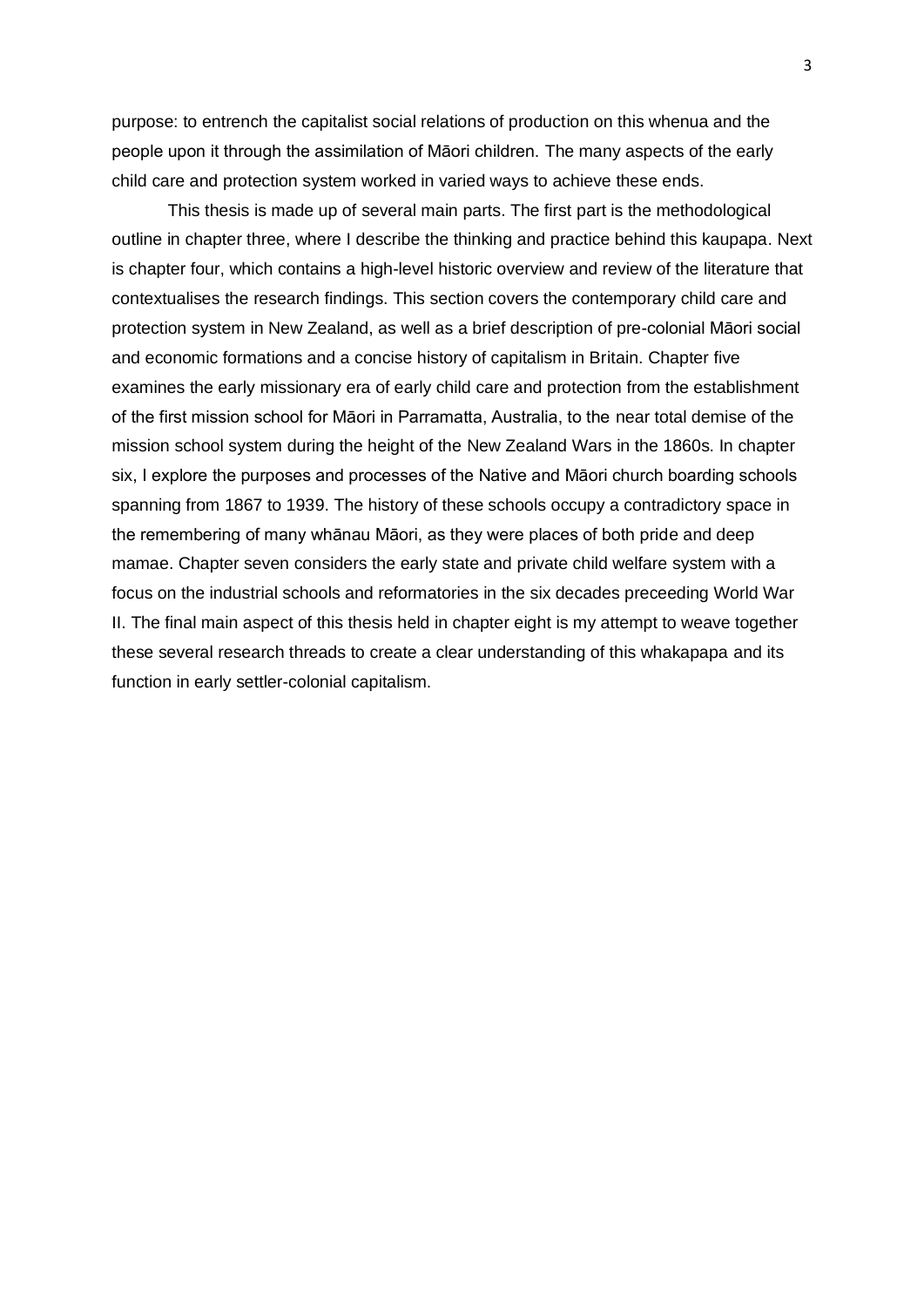#### **2. Whakapapa, Tūrangawaewae, Whakautu**

I carry within me the lineage of Te Ure o Uenukukōpako, Whakatōhea, Ngāi Tūhoe, and Ngāti Porou. The marae I am closest to, Ruamata, overlooks Te Rotorua-nui-a-Kahumatamomoe and Mokoia, where the kōiwi of my tūpuna remain in hidden places. Through the Uenukukōpako heritage of my ancestors I whakapapa to the captain of the Te Arawa waka, Tamatekapua, who led the Arawa people to our landing place at Maketū. Through him, I am connected to Ohomairangi of Rangiātea, and through this tūpuna, to the originators of the Arawa people, Te Kuraimonoa of our physical realm and the atua Pūhaorangi. This whakapapa, and my entire whakapapa, has shaped my tūpuna, my whānau, and me. It will shape my tamariki and mokopuna, and their mokopuna. Whakapapa is not only genealogy, it is identity, culture, history, and future. Whakapapa is our connection to our ancestors and to each other, to our waters, mountains, and land. My own whakapapa Māori is varied, through my mother and father, and reaches out across Te Ika a Māui and back to Hawaiki and Rangiātea, and back further still to Papatūānuku herself. Through my whakapapa I also carry the colonial and settler heritage of women and men from the United Kingdom (UK) and Ireland and from Germany, and likely from other fading imperial powers of the European sub-continent.

My whakapapa gives me a place of standing from which to examine the world and to speak from. Like all genealogies and histories, it contains struggle, love, greatness, and defeat. The iwi I hail from have varied histories as aggressors and survivors. Some openly collaborated with missionaries and later the Crown during the New Zealand Wars of the early colonial era in a quest to attain what they saw as the only future for their uri. Others resisted over generations and were punished greatly for it. All have been subjected to the brutal weight of settler-colonial capitalism, and all now are survivors of it. The tension between these histories was part of the whakapapa of this research. The birthplace of my mother, Rotorua, was an early mission stronghold at Mokoia and Ōhinemutu. The birthplace of my paternal grandmother, Tūranga, was equally so. These places are intimately linked with our settler-colonial history through influential missionaries who shaped our early care and protection system.

During the early stages of this research, I was seized with the drive to explore my father's whakapapa Māori. This history had been kept from me not through shame, but through forgetting. As I was reading about the damage of religious boarding schools in Aotearoa, I unearthed this in my own history. My whānau, my siblings, my father and his brother and sisters, did not know this whakapapa. The work had been done by our whanaunga of Ngāti Porou uri to remember the mamae, the death of a kōtiro, the sister of my great-great-grandfather, in a Catholic boarding school for Māori girls. The wound of this death, caused by the neglectful care of nuns and poor conditions of the school, was so deep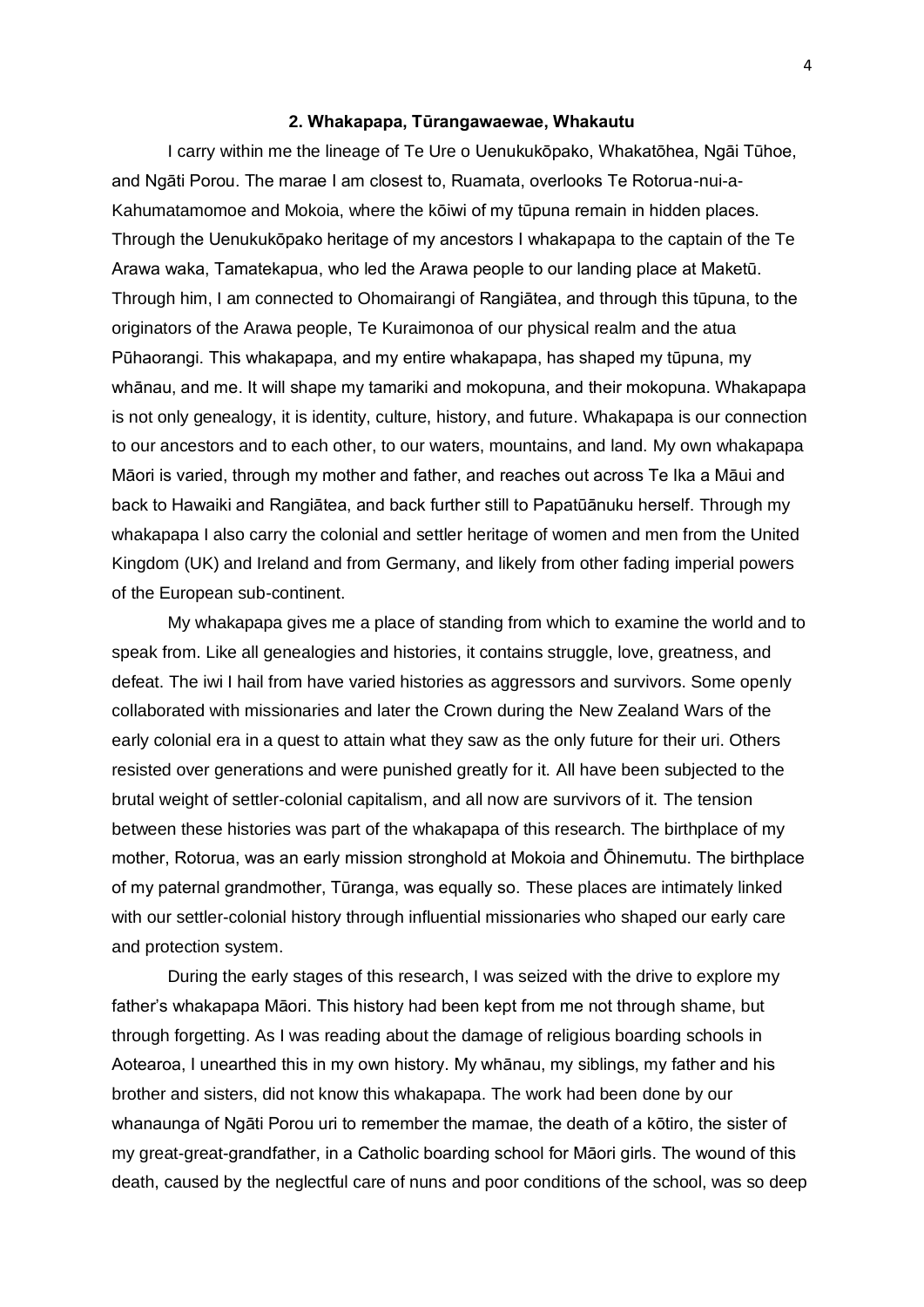that the entire whānau subsequently converted to Anglicanism. Though this history was a tohu for me, it is by no means a whakapapa unique to my whānau. Thousands of tamariki Māori were touched by the early child care and protection system. These tamariki were the project of settler-colonial capitalism, the agents of which attempted to reshape them into faithful workers and citizens of Empire. The blanket of time, aided by the social forces that tell us we need to leave the past behind to move on, has settled across the shoulders of many mokopuna and obscured this history from us.

My political whakapapa is equally important to this research. It was also shaped by my whānau and my ancestors, by my mother and aunties and uncles talking about the confiscation of our whenua under the *Public Works Act 1928*, by whānau discussions about racial profiling of Police, by learning about my father and other men in my family going to prison for crimes of youthful indiscretion, and by simply observing the social and economic position of my whanaunga. As an adult, my political education became more robust through reading the words of generations of aunties, nannies, koroua, and tūpuna Māori who fought fearlessly against the many guises of settler-colonial capitalism. This eventually lead to my joining People Against Prisons Aotearoa and being exposed to a global whakapapa of communist and socialist theorists and organisers. In the same year, I started a Bachelor of Social Work as a mature student unsure of how my explicitly anti-imperialist political perspective would fit with a profession apparently hell-bent on aiding modern imperialism. It was during this study that I learned about the child care and protection system of today and about the role of social work in some of the cruellest and darkest parts of modern history. This thesis is the culmination of my place in these whakapapa, and a response to them.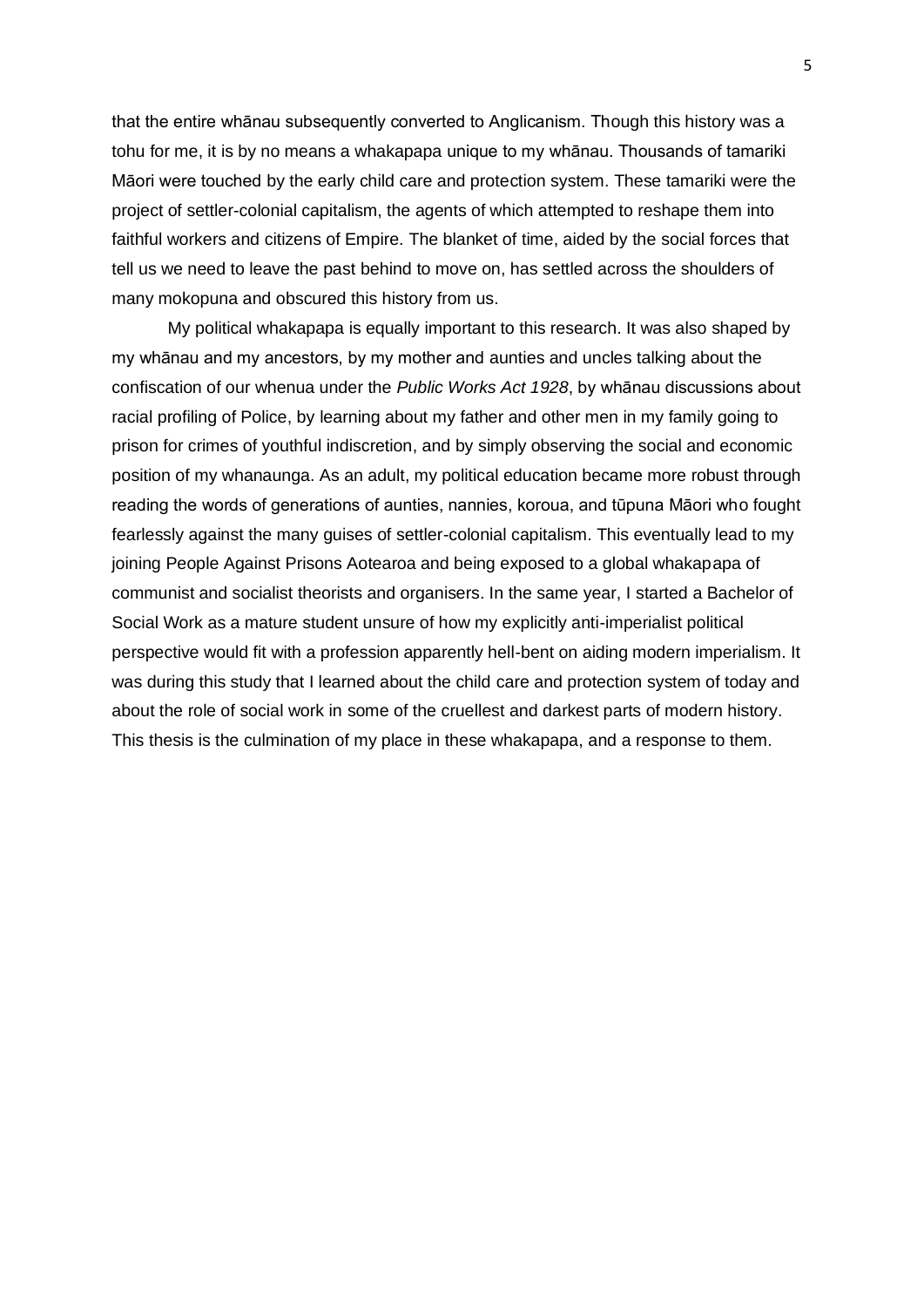### **3. Methodology**

### **Social Work and Historical Analysis**

History as an arena of study, and more importantly, history as a modality of inquiry to illuminate the social problems of the present, suffers a marginal existence in the discipline. Despite social work's avowed identity as a profession and a discipline dedicated to the amelioration of social ills, the study of its public past—the articulation of the forces that have constituted and continue to shape the society and the profession in which we live and work—has failed to become a concern of major standing. (Park, 2006, p.170)

Social work research has a wide range of aims and values. It should add to theory and knowledge (Alston & Bowles, 2018; Shaw & Holland, 2014; Steinberg, 2015); provide evidence about the efficacy and impact of practice and policy (Alston & Bowles, 2018; Shaw & Holland, 2014; Steinberg, 2015); improve social work practice (Alston & Bowles, 2018; Shaw & Holland, 2014); give voice to the people impacted by social work and social welfare (Humphries, 2008; Shaw & Holland, 2014); and promote social justice (Alston & Bowles, 2018; Humphries, 2008; Shaw & Holland, 2014; Steinberg, 2015). Contemporary research in this field is largely tied to projects that can be used to directly inform social work practice, social work programmes, and social policy at an organisational or government level. According to Alston and Brown (2018) one of the defining aspects of social work research that differentiates it from other forms of social research is its clear link to social work practice.

On the surface, historical analysis does not sit comfortably within the parameters of social work research described above. In many of the heavy instructional tomes aimed at social work researchers, an overview of historical and other conceptual analysis is markedly absent (Alston & Bowles, 2018; Curtis & Curtis, 2012; Engel & Schutt, 2013; Humphries, 2008; Rubin & Babbie, 2014; Steinberg, 2015). Historical research cannot evaluate the outcomes of a current social work intervention, nor can it collect and analyse the experiences of current or recent clients of social work organisations. However, for a profession and academic discipline that has yet to truly reckon with the entirety of its whakapapa both here and globally, historical analysis is vitally important (Graham & Al-Krenawi, 2010; Park, 2006; Margolin, 1997; Shaw & Holland, 2014). Historical research in social work not only contributes to the professional knowledge base, it also provides context to and understanding of present conditions (Graham & Al-Krenawi, 2010). Historical research can also be a tool in the kete for social justice as it encourages critical reflection on the complicity of the profession with historical and modern oppressive regimes, and encourages us "not to repeat past mistakes" (Graham & Al-Krenawi, 2010, p.500). Knowing the genealogy of social work is particularly important when we consider this in the context of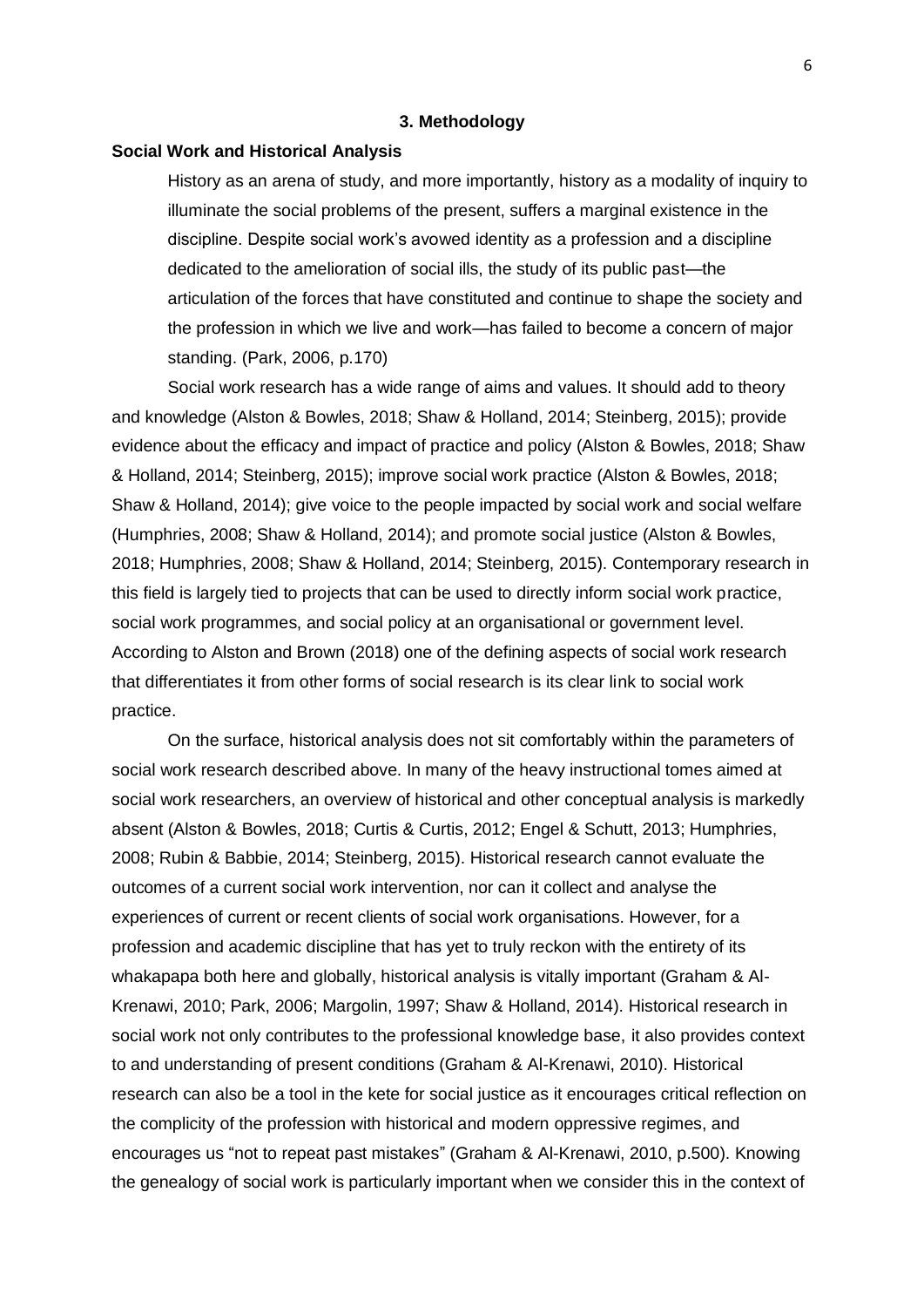the evidenced gulf between the emancipatory values and aims of the profession and our collaboration in ongoing structural and systemic injustice (Humphries, 2008).

Historical research has fallen out of favour since the early days of social work research (Fisher & Dybicz, 1999; Graham & Al-Krenawi, 2010). Graham and Al-Krenawi (2010) stated that in the first half of the 20th century, knowledge and analysis of the history of social work, social welfare, and social conditions was a common facet of social work research. In their analysis of social work doctorates completed at universities in the United States of America (USA), Fisher and Dybicz (1999) found that the number of theses searchable in online databases ProQuest Social Services Review that focused on history had dropped from 12.9% in 1952 to 1.4% in 1999. The ascendency of behavioural sciences, as well as a focus on quantification and statistics in both social work research and the social sciences more broadly, are partly behind the dramatic decline in the quantity of historical social work research (Fisher & Dybicz, 1999; Schutt, 2015). Fisher and Dybicz (1999) also note that the majority of social work and social welfare history has been written by authors outside of the social work field, and the same is true in Aotearoa. Of the few social welfare history books that exist in this country—for example, historian Bronwyn Dalley's *Family matters: Social welfare policy in New Zealand* (1998), or criminologist Elizabeth Stanley's groundbreaking *Road to Hell: State violence against children in postwar New Zealand*  (2016)—none have been written by social workers, despite being intimately tied to social work policy, organisations, and practice.

### **Research Aims**

The overall aim of this research is to understand the social and political economic functions and consequences of the early care and protection system in the entrenchment of settler-colonial capitalism in Aotearoa. This is a broad time period, and spans from the beginning of the relationship between Reverend Samuel Marsden and Ngāpuhi hapū in their aspirations to create the first mission school in Aotearoa in the early 19th century, until the years immediately preceeding the outbreak of World War II in 1939. This time period is largely absent in the written social welfare histories of Aotearoa, and both academic and primary sources on this subject are sparse. These goals align with what Schutt (2015) stated makes for good historical research: taking a wide view of the period of interest and asking broad questions that regard the whole environment, rather than looking at discrete events or actors in isolation. Beyond this, I want this research to become part of the whakapapa of knowledge about both the early formation of care and protection and settler-colonisation in Aotearoa. Most important, however, is the potential of this research to contribute to the long struggle against historic and ongoing racist and unjust child care and protection. **Kaupapa Māori**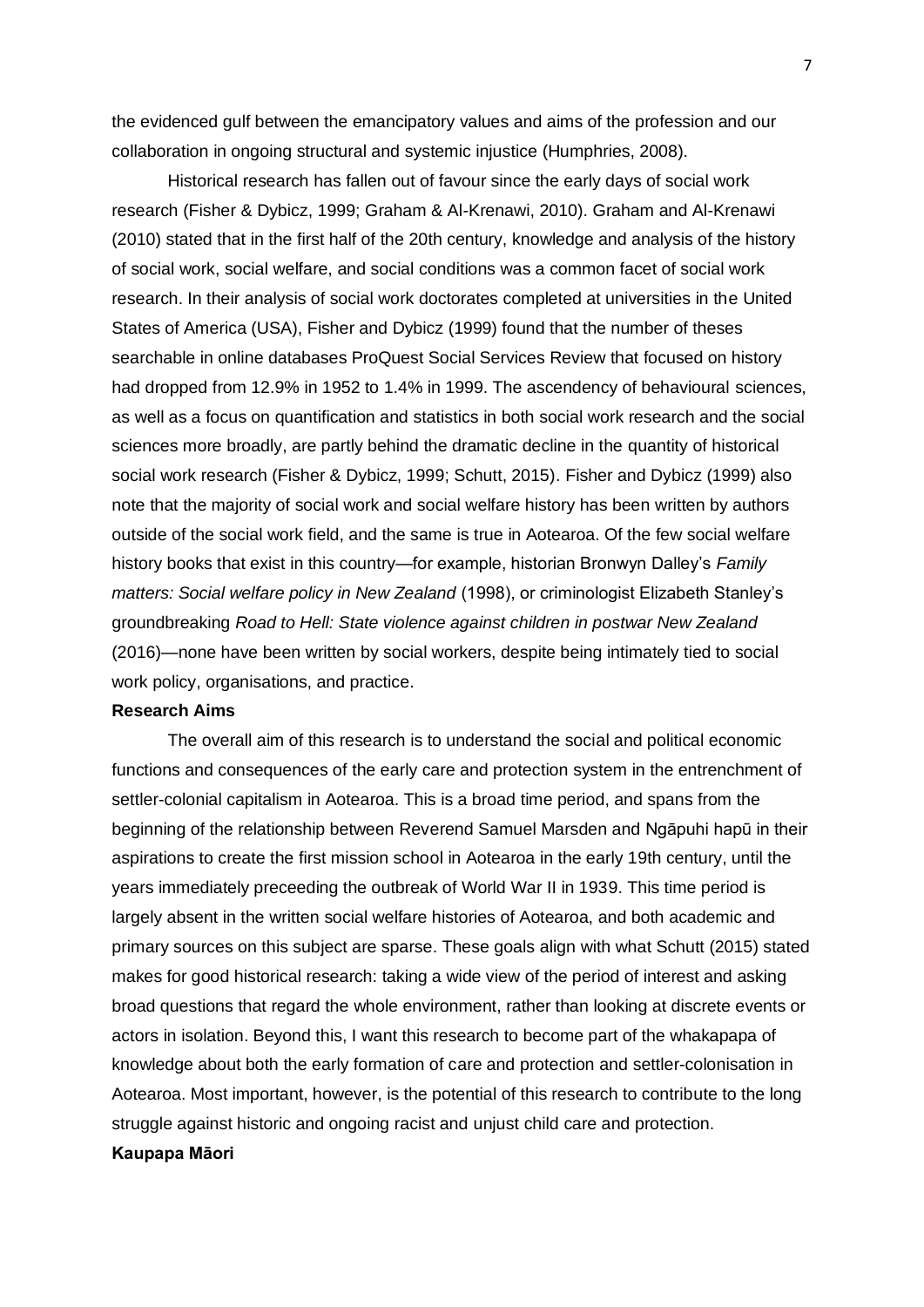This research is grounded in Kaupapa Māori, an approach that has grown from and been nurtured in the fertile soil of these islands. Kaupapa Māori research is a contested paradigm, with many different interpretations of its methodological and analytical approaches (Mikahere-Hall, 2017; Smith, 2012). The earliest conceptual definitions of Kaupapa Māori research were summarised by Graham Hingangaroa Smith (1992), a descendant of Ngāti Apa, Ngāti Kahungunu, Te Aitanga a Hauiti and Kāti Māmoe. According to Smith (1992), Kaupapa Māori research and theory is linked to being Māori; grows from mātauranga and tikanga Māori; understands the legitimacy of Māori language, culture and history; and is inextricably tied to the struggles for decolonisation and tino rangatiratanga. In her seminal work on research, decolonisation, and Indigenous peoples, Linda Tuhiwai Smith (Ngāti Awa & Ngāti Porou, 2012) drew a further line in the sand when she argued this approach rejects the imperialist construction of Western research paradigms as the judge of what constitutes real or valued knowledge. Alayne Mikahere-Hall (2017), a Ngāti Whātua, Te Rarawa, and Tainui uri, stated it is important to note that the mātauranga Māori that is taken for granted as part of Kaupapa Māori research is not static, and weaves together the ancient influence and information of te ao kōhatu with the new knowledges of te ao hurihuri.

Though this research approach has been well-theorised and hotly debated for three decades, some scholars state the focus has always been on the values and requirements of doing Kaupapa Māori research, rather than prescribing how to do it (Walker et al., 2006). Because Kaupapa Māori does not have a prescribed method, it is defined and applied in many different ways according to the kaupapa of the work itself (Walker et al., 2006). Kaupapa Māori research is used across many different fields, including education, health, sociology, psychology, environmental sciences, and history (Smith, 2012). This research lens also has a small but growing foothold in social work research, where it has been used to analyse culturally specific fostering programs (Walker [Kāi Tahu, Ngāti Kahungungu], 2002), to evaluate the efficacy of drink-driving prevention among hāpori Māori (Eketone [Waikato & Ngāti Maniapoto], 2005), to understand Māori social workers experiences of care and protection (Moyle, 2014), and more. The flexibility of this approach and its grounding in Māori ways of being and knowing does not preclude it from being scientific and rigorous (Smith, 2012; Walker et al., 2006). Smith (2012) pointed out that anti-Māori research, or research done by an anti-Māori researcher, could not possibly be Kaupapa Māori. Similarly, Pihama (2005) stated that by positioning ourselves as Kaupapa Māori researchers we clearly identify ourselves as pro-Māori.

One of the most debated aspects of Kaupapa Māori research and practice is the inclusion of critical theory as part of the core concept (Smith, 2012). Eketone (2008) argued that the critical theory approaches espoused in early literature about Kaupapa Māori are unbalanced, and that the constructivist pou is more coherent with Indigenous approaches to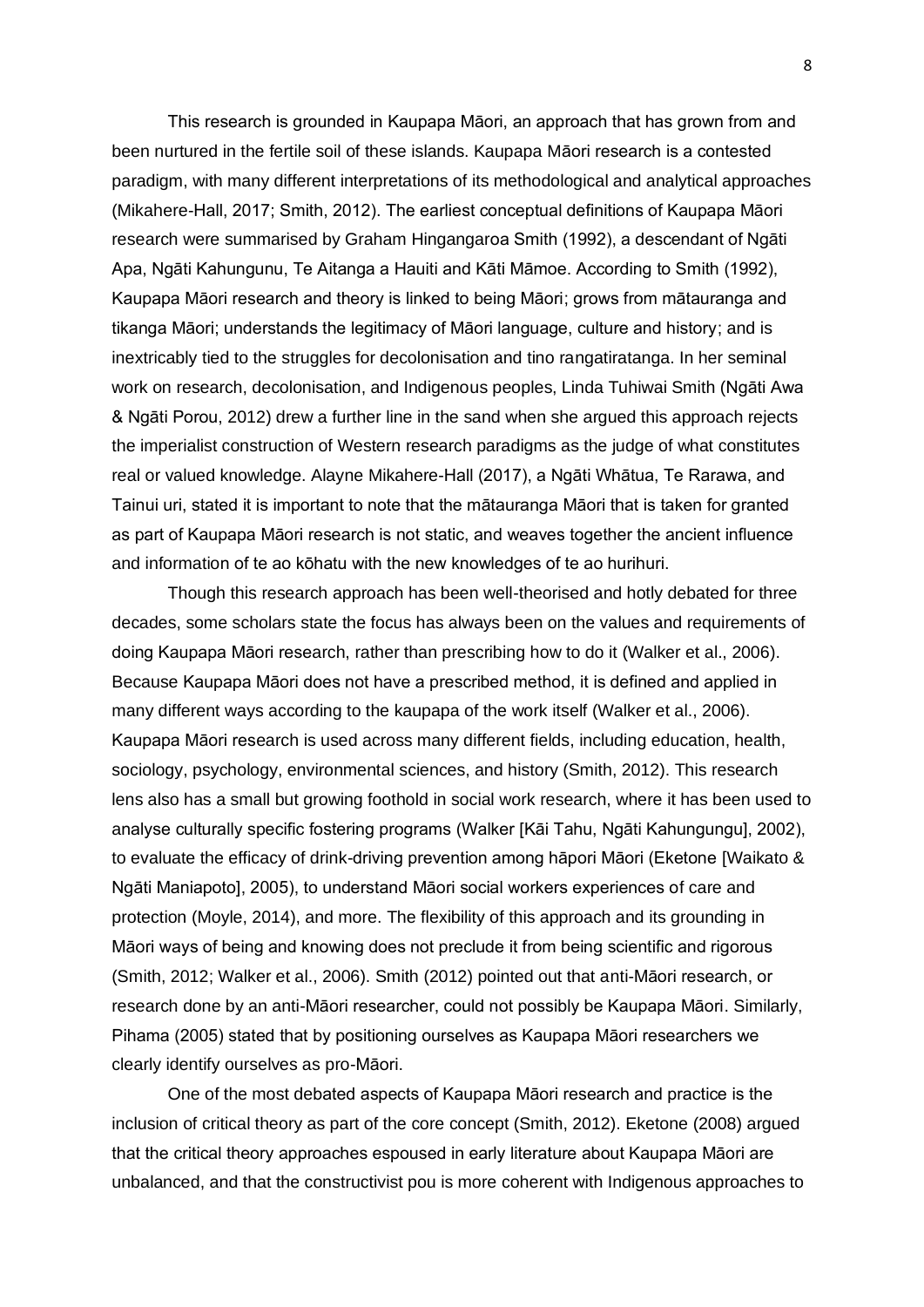knowledge. Eketone (2008) suggested that the inclusion of critical theory and its obsession with power and conflict in Kaupapa Māori is popular because it is a comfortable lens within the academy, rather than in Māori communities and organisations which instead use concepts of "tapu, mana, utu, aroha and manaakitanga" (p.6). Eketone (2008) insists that the focus on conflict makes Kaupapa Māori about oppression, about "ourselves in relation to them" (p.7). From his perspective, the centrality of conflict somehow presupposes the eventual end of Kaupapa Māori as a theory and practice when our strugges for tino rangatiratanga are realised. In contrast, Leonie Pihama (2005), who has ancestral connections to Te Ātiawa, Ngāti Mahanga, and Ngā Māhanga ā Tairi, argued for the inclusion of liberatory and critical approaches within Kaupapa Māori. According to Pihama (2005), Kaupapa Māori is not only linked to decolonial struggles, but grows from them. She argued that the resistance of her tūpuna to raupatu, cultural genocide, imprisonment, and death are examples of Kaupapa Māori theory.

Pihama (2005) also noted that both Kaupapa Māori theory and mātauranga Māori more generally are always both transforming and transformative. This is clearly evidenced in what is considered the root of Māori knowledge and analysis, the concept of whakapapa (Pihama, 2005). Marsden (Ngāi Takoto, Ngāti Warara) and Royal (Ngāti Raukawa, Ngāti Tamaterā & Ngā Puhi, 2003) described whakapapa as stages of time in which the new era is grown within the old before bursting forth in a revolutionary transformation. This applies, of course, to our own genealogical links from our parents, our grandparents, and our ancestors, but also to natural phenomena, to the metaphysical realm, to socio-cultural practices, and to history. When we take this knowledge for granted, we can understand that the presumption of an end to Kaupapa Māori following the eventual re-implementation of tino rangatiratanga and mana motuhake is not an end at all, but part of the whakapapa of transformational change that is the heart of mātauranga Māori. This conception of whakapapa as transformational historic change and the repositioning of Māori knowledge as central to our understanding of the history of this whenua are both critical elements in this research.

# **Marxism as a Science**

[A]ll nature, from the smallest thing to the biggest, from grains of sand to suns, from protista to man, has its existence in eternal coming into being and going out of being, in a ceaseless flux, in unresting motion and change. (Engels, 2005, p.35)

Dialectical materialism is the overarching scientific framework of the Marxist tradition. Dialectical materialism has four key principles of the development of phenomena: that they are interrelated and primarily determined by the conditions of their environment and history; that the world is in a constant process of change; that development of phenomena is not a simple linear progression but a transformation of one form to another; and that this development arises from internal contradictions (Engels, 2005). Historical materialism is the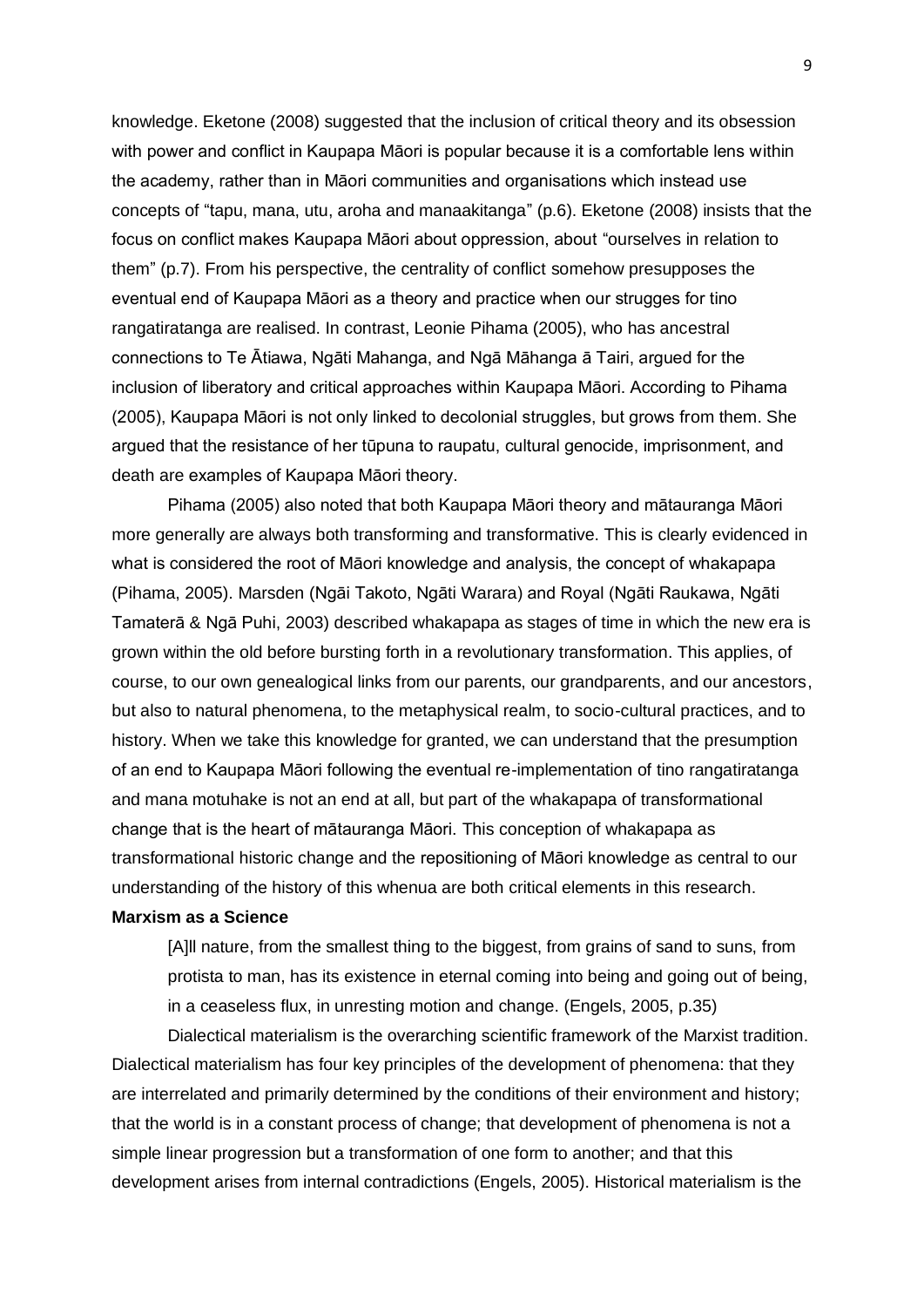application of these scientific principles to society and social history. The central relationship of historical materialism is the social relationship between a person and how they obtain the necessities of life (eg., food, shelter, and clothing), called the "mode of production" (Marx, 1990). The mode of production consists of not only the natural materials and instruments needed to maintain survival (the "forces of production"), but also the relationships between people that are required to produce these necessities (the "relations of production"). Whether these relationships are of mutual co-operation or exploitation, it is only within these relationships that production can take place (Marx, 1990).

In a Marxist analysis, it is the mode of production that acts as the economic base upon which the institutions of society (the "superstructure") are built on. This superstructure consists of two interrelated floors; the first is the politico-legal level (laws and systems of government), the second is the ideological level (religion, education, media) (Althusser, 1977). The levels of this superstructure "could not 'stay up' (in the air) alone, if they did not rest precisely on their base" (Althusser, 1977, p.129). Though the social superstructure is largely determined by the economic base, this is of course a *dialectical* relationship. The economic base and social superstructure shape and reinforce each other, locked in a spiral of constant motion that is patterned with contradiction and struggle—until the next transformation to a new form of society breaks free. This scientific method is not politically neutral, and has never feigned such an appearance. Marxism is transparently and proudly concerned with human liberation from exploitive and unjust social structures (Lenin, 1977).

As a scientific framework, Marxism has expanded over time and has many different traditions which are also sometimes contradictory to each other. It has been applied theoretically to many different but interrelated struggles, including patriarchy and the subordination of women (Ghodsee, 2018; Vogel, 2014), and colonisation and imperialism (Barber, 2019; Coulthard, 2014; Fanon, 1991; Lenin, 1977). The theories of Marx and Engels and the generations of people who have broadened and deepened them, have been fundamental in dozens of socialist, anti-colonial and liberation struggles across Africa, Asia, the Middle East, the Americas, the Caribbean, the Pacific, and Europe (Prashad, 2017). The influence of Marxism and critical or radical approaches more broadly in Western social work have changed dramatically. On the whole, social work has been and continues to be a profession that is deeply tied to the maintenance of capitalism, however, a fiercely critical strand remains (Ferguson, 2008; Pease & Nipperess, 2016). In some of the earliest years of social work, ideas about the role of the profession as an agent for social change and easing human suffering were common, particularly in the settlement house movement in the USA (Andrews & Reisch, 1997) and among the Fabian social reformers of the UK (Ferguson, 2008). However, the virulent anti-communism of this era saw many of the social workers who supported these ideas imprisoned, investigated, pressured, and fired, and funding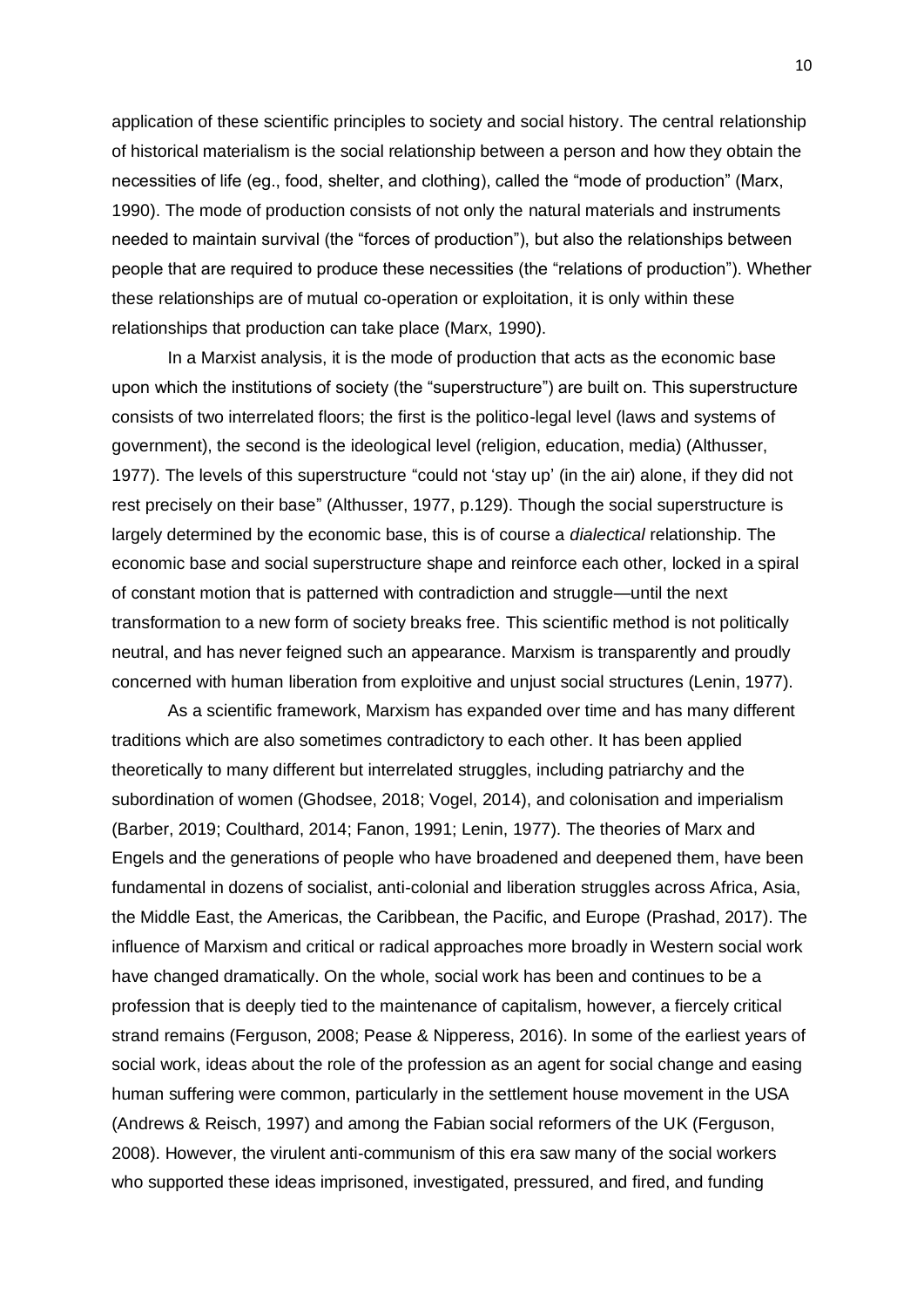withdrawn from programs that reflected Marxist and broadly liberatory ideals (Andrews & Reisch, 1997).

The next time the influence of Marxism held sway in Western social work was during the civil rights era in the 1960s-70s, following the social movements of Black liberation, Indigenous sovereignty struggles, the anti-war movement, feminism, and queer rights (Andrews & Reisch, 1997; Ferguson, 2008; Pease & Nipperess, 2016). Once again, this radical strand of social work was subsumed, this time following the decay of social democracy and the introduction of neoliberal capitalism (Ferguson, 2008). The effects of neoliberalism on social work have been many and varied, from the continuing austerity of public services, to the heavy handed instrumentalism imposed on social workers by organisations desperate to meet their key performance indicators and secure funding, to the collusion of social work in framing social problems as individual responsibilities (Ferguson, 2008). Despite this, that fibre of radical and critical theory and practice continues to pattern contemporary social work (Pease & Nipperess, 2016). Like many critical social work practitioners and scholars before me, I utilise a Marxist analytical lens to help interpret the world. Throughout this thesis I use scientific Marxism to explain the role of the early care and protection system in the implementation of settler-colonial capitalism in Aotearoa.

### **Synthesising Kaupapa Māori and Historical Materialism**

[R]endering Marx's theoretical frame relevant to a comprehensive understanding of settler-colonialism and Indigenous resistance requires that it be transformed *in conversation* (original emphasis) with the critical thought and practices of Indigenous peoples themselves. (Coulthard, 2014, p.8)

There are, of course, tensions and contradictions between certain strands of Marxist knowledge and both Indigenous realities of colonisation and imperialism, and with Indigenous communities as a whole. Coulthard (2014) summarised these in his book *Red skin, white masks: Rejecting the colonial politics of recognition.* First, that the foundations laid down by Marx (1990) in his idea of primitive accumulation—the violent disposession and carving up of common land and resources for private ownership—are erroneously portrayed as being rooted in a discrete time in history. Coulthard (2014), drawing on generations of Marxist theorists, noted that this is an ongoing process that has very serious ramifications on Indigenous people in both settler-colonies and in the extractive colonies that are ruthlessly exploited by wealthy imperialist countries. His second critique regards Marx's earlier understanding of each stage of social organisation and production (eg., early communism, feudalism, capitalism, socialism) being necessary and advantageous to human liberation. This conception of history takes colonisation as a violent but essential step in human development, and is clearly racist and Eurocentric. Both Coulthard (2014) and Barber (Kāi Tahu & Kāti Huirapa, 2019) noted that Marx changed his position on this in the later stages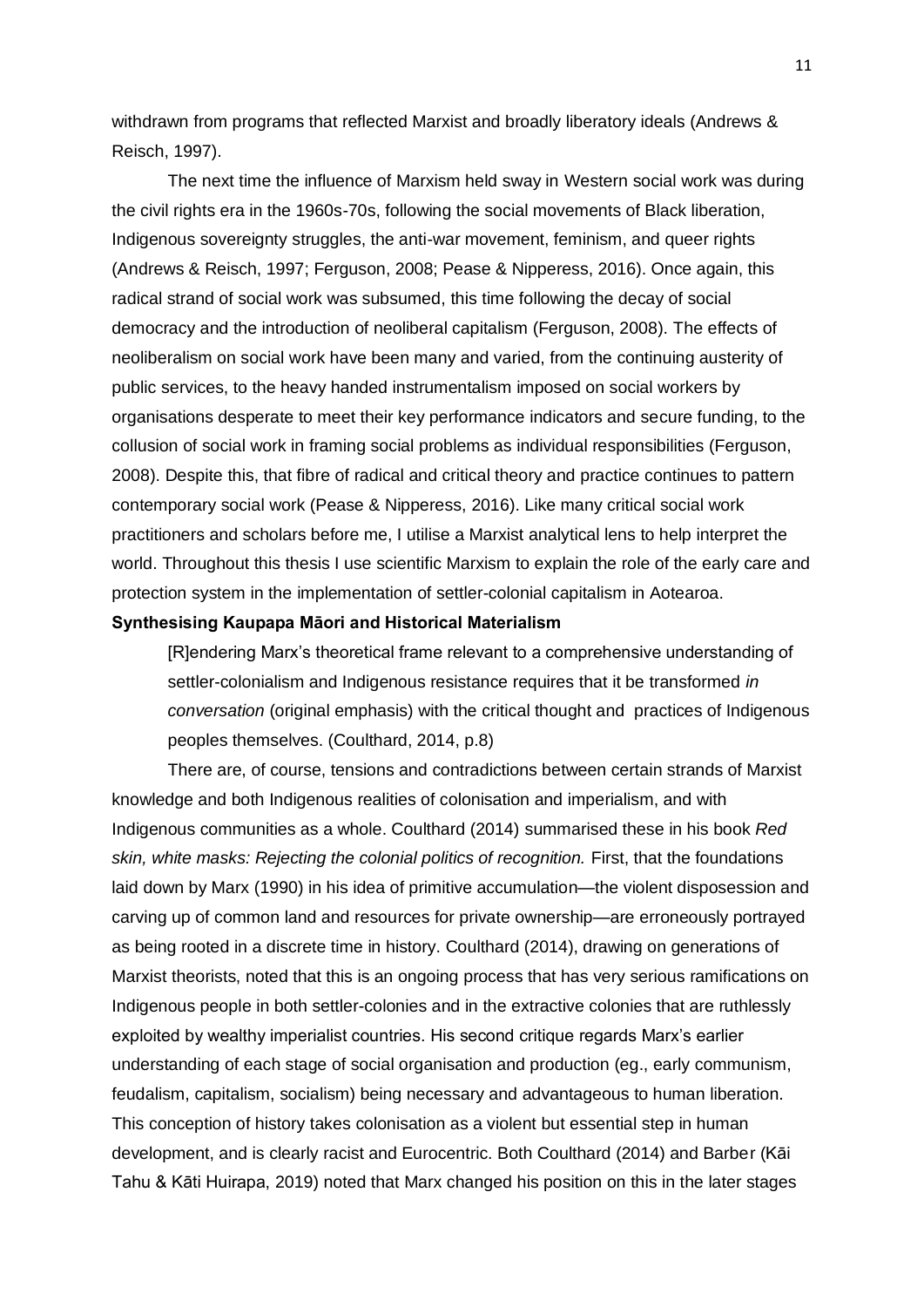of his life, however, his interest in colonisation remained peripheral, and this has in turn influenced the Marxist tradition as a whole. The final critique laid out by Coulthard (2014) is that colonial disposession, both historic and ongoing, is not *purely* through brute violence and coercion, but also through assimilating Indigenous peoples into the mechanisms of capitalist state power by limited degrees.

In synthesising an Indigenous focus on settler-colonisation and Marxist political economy, Coulthard (2014) argued the necessity of shifting the Eurocentric framing of the main social relationship from that between a male worker and the means of production, to one between the colonised person(s) and the effects of colonial disposession. He argued that when we consider *this* relationship the primary focus of the introduction and maintenance of capitalism in a settler-colony, it then becomes difficult to justify racist assumptions of the developmental necessity of capitalism to "the supposedly 'backward' world of the colonized" (p.11). For Coulthard (2014), this framework is easily applied by Indigenous people, who hold the land and our relationship to her as both essential for our continued survival both materially and culturally, and as a model of systems of reciprocal obligations that deeply inform Indigenous ways of life.

From within our own islands, Barber (2019) drew on the similarities between historical materialism and whakapapa as scientific ways of understanding historical processes. Barber used the curling form of the koru as a visual representation of these similarities, both of which use "a relational thinking of process, cycle, and development" (p.62). He builds on the stageist conception of whakapapa described by Marsden and Royal (2003) above when he asserted that the splitting apart of Papatūānuku and Ranginui by their children, the violent end of Te Pō and the ushering in of the new world of Te Ao Mārama, is an astonishingly clear example of dialectical materialism. Expanding on Coulthard (2014), Barber (2019) said that building a Māori Marxist analysis means rejecting the taken for granted focus on the "lifeless materialism" (p.65) of te ao Pākehā, and welcoming in the interconnectedness between the material, the social, and our obligations to each other and to Papatūānuku herself.

### **Method**

The relative sparsity of both primary and secondary sources that cover these subjects and time period in our history requires a pluralist approach. This research is conceptual, rather than empirical, and synthesises information from various appropriate sources through the carefully woven analytical lenses of Kaupapa Māori and historical materialism in order to create a broad picture of the role of child removal in settler-colonial capitalism in Aotearoa.

### *Data selection*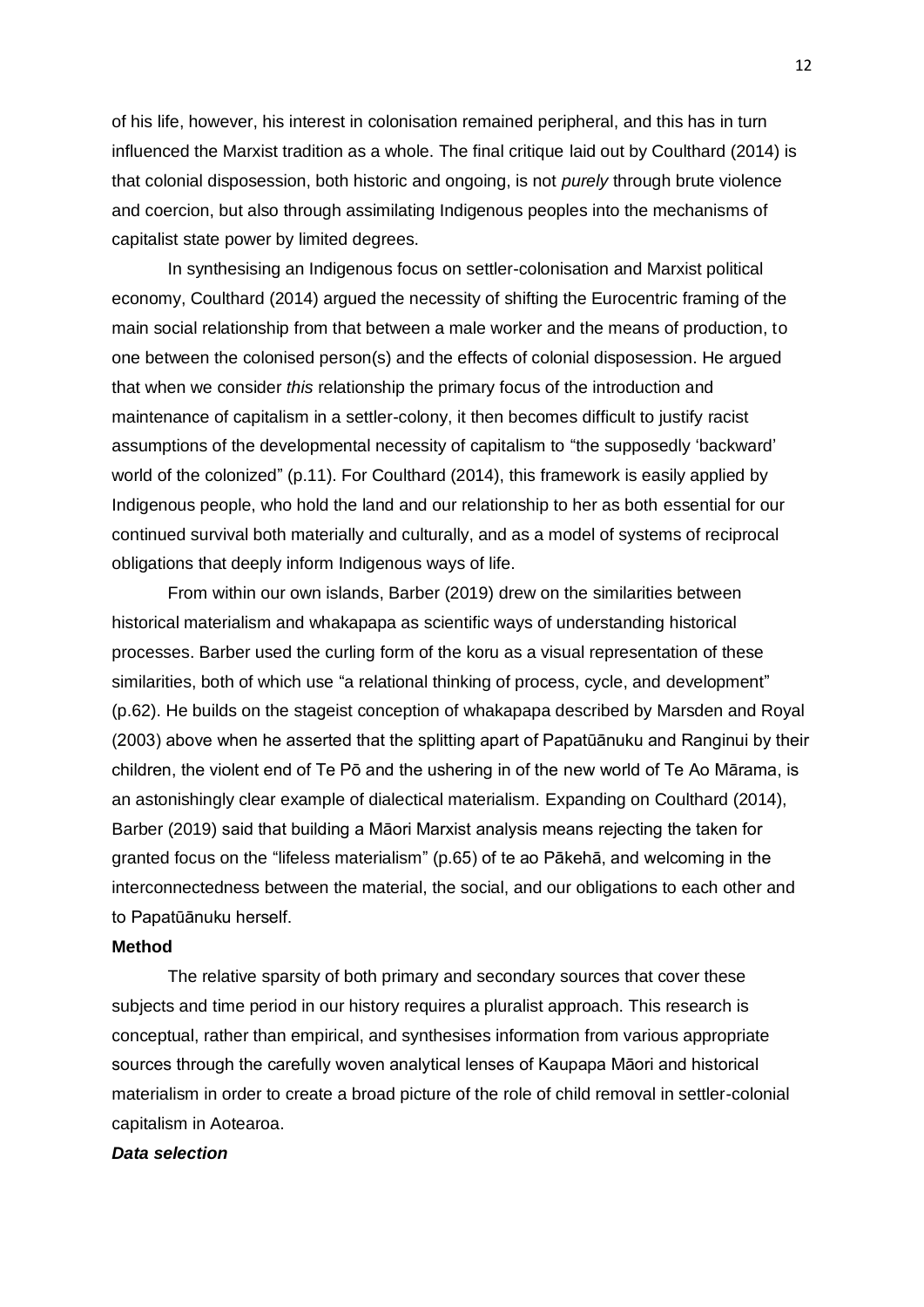Primary sources used in this research include archival data, such as the letters of John Morgan, the missionary in charge of the Ōtawhao Mission School, as well as letters and diaries of other missionaries in Aotearoa. It also includes records from Native and Māori church boarding schools, excerpts from both English and Māori language newspapers, the Appendices to the Journals of the House of Representatives (AJHR) and Hansard, and legislation. Secondary sources include books, theses and articles on a broad range of topics, such as the historic and ongoing colonisation of Aotearoa, child care and protection, Native and missionary schools, and political economy. Drilling down into the actual process of examining historical texts, researchers should "not assume that documents are simply neutral artefacts from the past" (May, 2011, p.215). May (2011) cautioned that when analysing documents, researchers must consider the purposes of the document, the intended reader, and the social, political, and economic context within which they were created. Like weaving a tāniko, these strands (historical texts) are carefully selected, prepared, joined, and looped to create the final pattern.

There were significant challenges to obtaining primary sources for the three main aspects of this research. The missionary journals and letters to the Church Missionary Society (CMS) were the easiest to source from the Hocken Collections research library at the University of Otago. None of the materials needed for my examination of the early missionary era were restricted in the Hocken Collections, with free access to all members of the public. However, primary sources regarding the Native and Māori church boarding schools and the early child welfare system were much more difficult to review. Many of the archival texts of the Native schools systems were not held centrally at the main Archives New Zealand branch in Wellington, but were scattered throughout regional branches. Furthermore, most of these texts were restricted to the public as they were bound into collections covering several decades. As the most recent date of the majority of these collections was within the last one hundred years, access to the public is typically denied to protect the privacy of any named individuals (Archives New Zealand, 2020).

Archival texts from the early state child welfare era was also restricted, though much of this was erroneously marked open to public. On application to view records of industrial schools and reformatories at Archives New Zealand, I was denied on the grounds of these records having been recently transferred between the Ministry of Education and Oranga Tamariki. Consequently, decisions on public access were still undecided. Information on the Māori church boarding schools and private child welfare institutions of the late 19th century onwards was also restricted, but for different reasons: these records are restricted by the individual religious institutions and require an application for access on each set of records. The pursuit of so much scattered history was outside of the scope of this thesis. For these reasons, certain aspects of this research lack the richness and depth that would follow public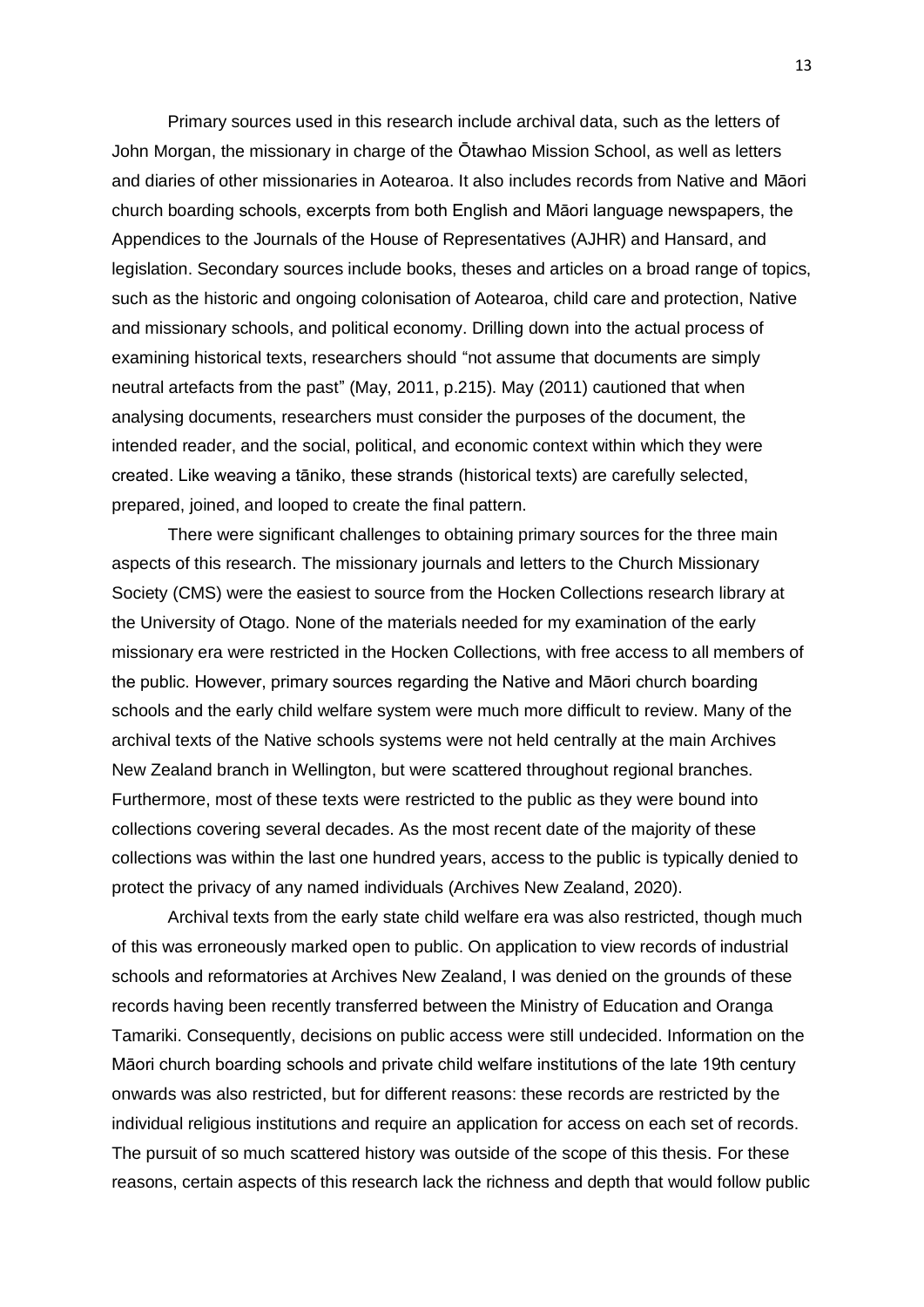access to restricted historical texts. In particular, in the future the early child welfare system would benefit from a further exploration of the private childrens homes of this era. Unfortunately, secondary sources that critically examine these institutions simply do not exist at this time, and would represent a huge undertaking on the part of any researcher. The section on Native and Māori church boarding schools in chapter six also relies heavily on secondary sources of information.

# *Data Analysis*

In this thesis, I attempted to utilise the Māori Marxism alluded to by Barber (2019) by combining an explicitly Māori kaupapa and orientation to history and knowledge with a Marxist focus on the attempted transformation of social relations of production among hāpori Māori. The use of whakapapa as a scientific explanatory force for historical change is central to this thesis, as is the privileging of Māori knowledge and history. I do not attempt to present a neutral view of the historic processes of settler-colonial capitalism—this research is proudly pro-Māori and deliberately critical of the global imperialist project. Coulthard's (2014) reframing of the coloniser-colonised relationship as the primary antagonism in settlercolonial capitalism is used throughout this thesis. Chapters five to eight contain a clear focus on how each aspect of early child care and protection examined in this research was characterised by this social relation. The primary and secondary data I gathered was analysed through this synthesised lens in an effort to contribute to the remembering of Māori history, of colonial history, and of social work history.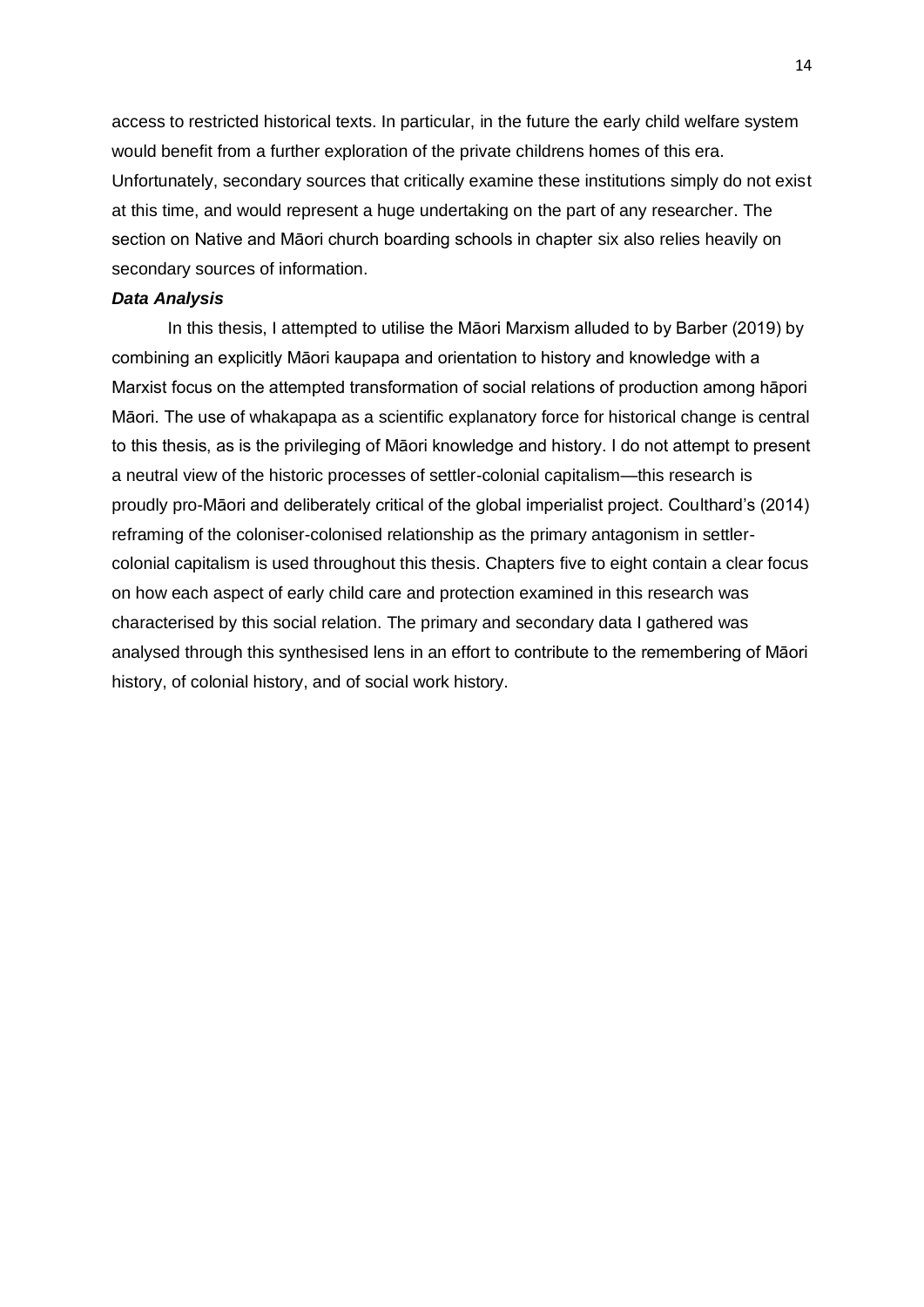### **4. He Māhere Hei Whakamārama Ai Tātou**

To understand the impact of Māori child removal in the colonial and early nation period, there are three disparate aspects of our history we must examine.

1. The formation and continual reforms of the child care and protection system in the post-World War II period. In this section I describe the ways the current system carries the threads of the past. Modern care and protection and has a direct whakapapa to the ideological and economic realities of the colonial and even precolonial era.

2. The basic social and political economic structure of Māori societies. In this section, I examine the precolonial whānau and hapū units, along with the relationships between whānau and hapū members, the environment, and labour.

3. The development of British capitalism prior to the colonisation of these islands and the early exploration and exploitation of this whenua before the arrival of missionaries. The social and political economic forces behind the eventual colonisation of Aotearoa are analysed here to help us understand why the expropriation of Māori from their land and traditional ways of life was so deeply important to the implementation of capitalism.

### **Child Care and Protection in the Modern Era**

The child care and protection system in Aotearoa is in a chronic and cyclical crisis, and is deeply rooted in the historical and modern consequences of settler colonial capitalism (Hyslop, 2020; Hyslop & Keddell, 2018). At September 30 2020, 5750 children and young people were in the care of the Chief Executive of Oranga Tamariki, our state care and protection institution (Oranga Tamariki, 2020a). Approximately 68% of these children were tamariki and rangatahi Māori. Though the number of children entering care has dropped over the last five years, Māori children remain subjected to huge overrepresentation in this system. In the year July 1 2019 to June 30 2020, 58% of the children who entered care were Māori (Oranga Tamariki, 2020b). In addition, around 75% of the young people being held in youth justice facilities whakapapa Māori (Oranga Tamariki, 2020a). These figures are both alarming and damning, particularly when we recognise that tāngata Māori are only 16.7% of the total population (Stats NZ, 2020a). However grim these figures are, they are far from a historical aberration, nor are they unusual when compared to the broader social position of Māori in the settler-colony. Māori are also 52.9% of the total prison population (Department of Corrections, 2020); have higher rates of severe housing deprivation than Pākehā (Amore et al., 2020); and rate both their own and their family's health, wellbeing, housing quality, and income sufficiency lower than Pākehā (Stats NZ, 2020b). In the months July to September of 2020, Māori were four times more likely than Pākehā to access a foodbank (Stats NZ, 2020b). Since the earliest days of this colony, racist violence and poverty have been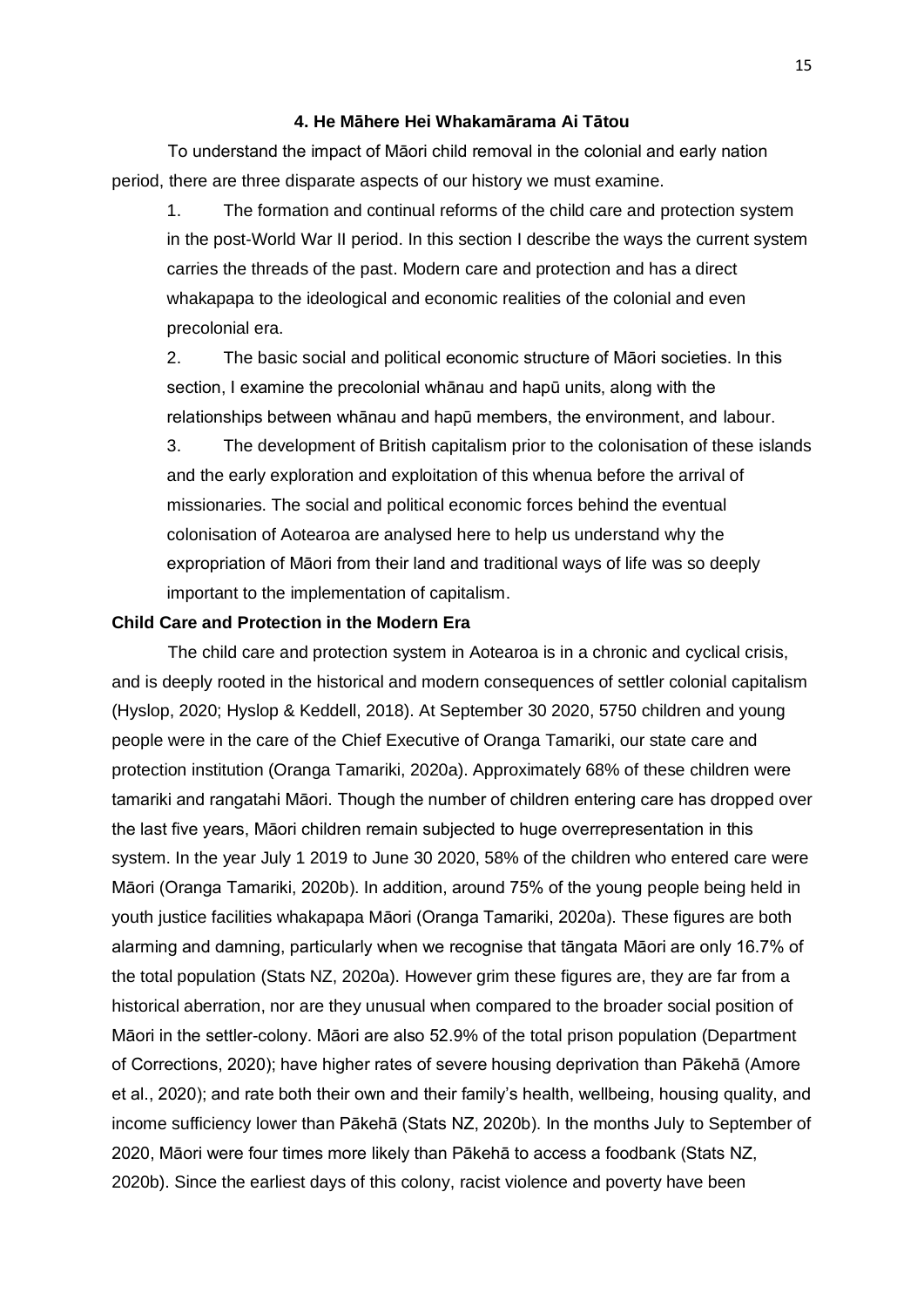imposed upon Māori people, and this continues today. It should be hardly surprising, then, that our child care and protection system reflects and reinforces the wider injustices and inequities of our racist society.

### *Centralising Child Care and Protection 1945-1990*

It was during the post-World War II social democratic period that the modern form of our centralised, largely state run care and protection system was created (Stanley, 2016). The post-war social contract was essentially a concession to working class power and the spectre of communism in the wake of the October Revolution, the Great Depression and two devastating global wars. Leaving behind the liberal austerity of the earlier 20th century, this new era of care and protection saw a large state investment in public services and institutions. With this influx of public funding came a renewed focus on child abuse, neglect, and youth delinquency (Stanley, 2016). During this era, as many whānau left their tūrangawaewae and papakāinga in search of work and some relief from grinding rural poverty, Māori became hyper-visible to both Pākehā neighbours in towns and cities as well as the state (Dalley, 1998; Walker, 2004). Many of these now conspicuous families were targeted for intervention and child removal simply because they were seen as poor or lived in poor quality housing (Stanley, 2016). Others were constructed as young delinquents and vandals, victims of a conservative post-war moral panic that took aim at working class, Māori, and Pacific young people as the cause of social disorder (Dalley, 1998; Stanley, 2016). By the 1960s, Police, the Department of Social Welfare, the Department of Education, politicians and the media were whipping Pākehā New Zealand into a frenzy with the idea of youth crime and immorality. This was a familiar pattern in the history of child care and protection, and was a return to the political rhetoric used to justify the early child welfare institutions of the preceeding century, as I explore in chapter seven. Both official surveillance by child welfare officers and Police, and unofficial surveillance by community members, became a difficult reality for many Māori, Pacific, and poor Pākehā families. Between 1950 and 1990, some 100,000 children were taken into state care, most of them Māori (Stanley, 2016). Stanley (2016) noted that the antagonism and targeting of rangatahi, tamariki, and whānau Māori at this time was "the starting point for the over-representation of Māori in institutions" (p. 31).

The new language of psychology became an influential explanatory force in the care and protection system, and this was combined with the continuation of individualised explanations for both child behaviour and the destitute conditions of families targeted for state intervention (Stanley, 2016). Stanley (2016) said that "[w]hile officers saw Māori families suffering from deprived home conditions, limited employment opportunities and socio-cultural dislocation, they readily attributed these problems to personal deficits of laziness, drunkenness or cultural instability" (p.32). Child protection again became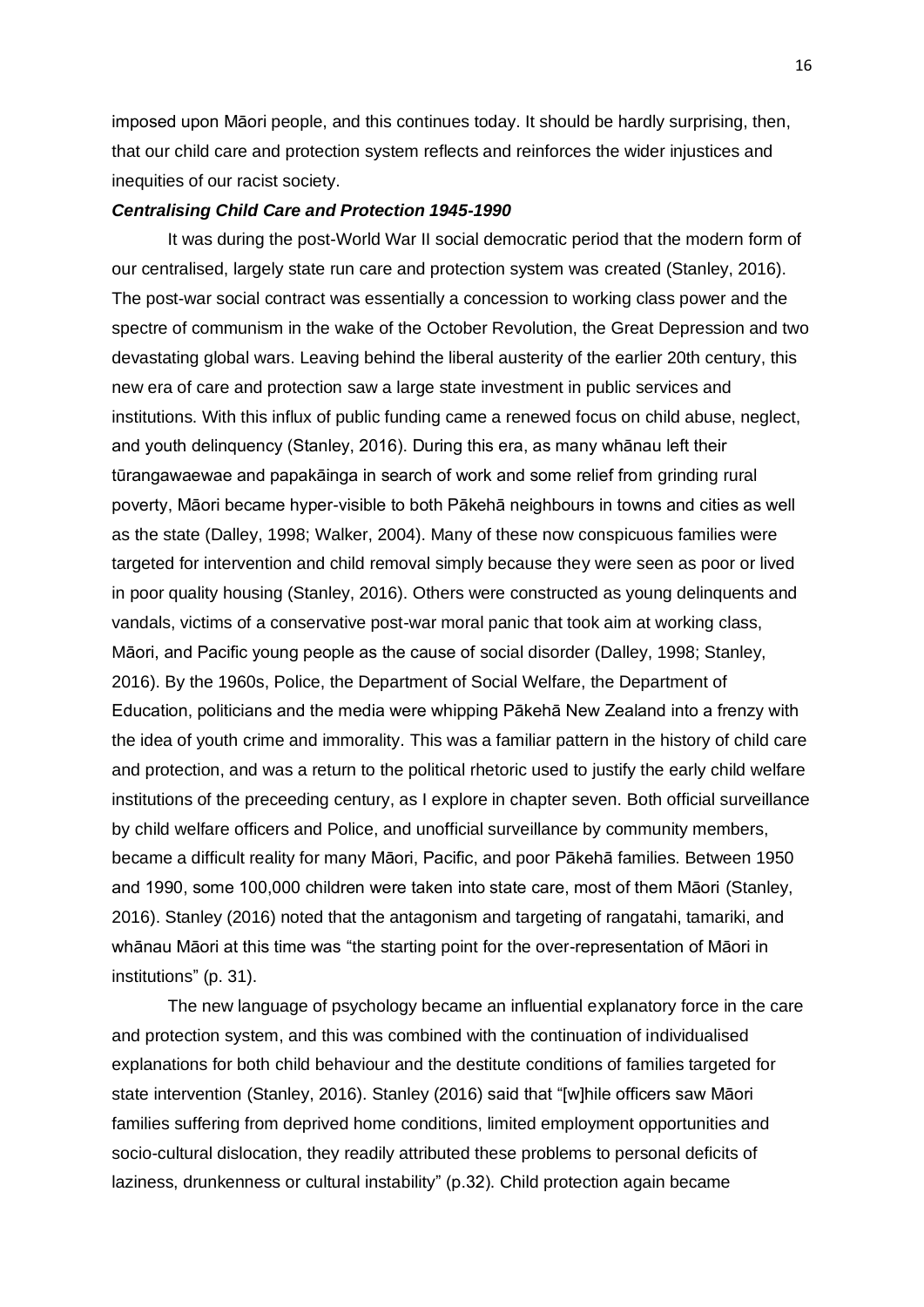increasingly punitive, and the number of large institutions for delinquent children flourished, much as they had in the previous century, as examined in chapter seven. In the mid-1970s to the mid-1980s, between 12,000 and 14,000 children were subjected to children's court processes every year (Stanley, 2016). By 1982, around 10% of these children lived in institutions—boys' and girls' homes, church homes, borstal, and psychiatric institutions—with the other 90% living in foster homes, usually outside of their own family. The intention was to give them a good, Pākehā, middle-class upbringing (Stanley, 2016). Much like today, Māori and Pacific children were more likely to be removed from their families, and were subjected to institutionalisation at much higher rates than Pākehā children (Stanley, 2016). Some of these tamariki certainly came from homes where they were subjected to abuse and neglect. We now know that many of these children suffered further neglect and violence, in some cases horrific and sustained violence, in the institutions and foster homes they were placed in (Stanley, 2016).

## *The Neoliberal Era 1984-Today*

The mid-to-late 1980s saw drastic reform of all public service policy and practice, including child protection services. Following the shifting orientation of modern capitalism away from social democracy, the fourth Labour government (1984-1990) ushered in a new era of neoliberal corporatisation that fundamentally changed the connection between the state and the public. The change towards a neoliberal "opening up" of the country and the removal of protections for domestic production meant major changes for primary industry (Kelsey, 1995). The closing down or downsizing of dozens of major mills and other firms that employed thousands of people, and the commitment to maintain low unemployment through public works disappeared almost overnight (Kelsey, 1995). These changes hit Māori particularly hard (Poata-Smith [Te Rarawa & Ngāti Kahu], 2001), with one in five Māori of working age being made redundant between 1987-1989 (Te Puni Kōkiri, 1993). Funding to public services was slashed to maintain low state spending, and publicly-owned assets were sold at a dizzying rate to shed as much responsibility from the Crown as possible (Kelsey, 1995). Within a decade, work, welfare, and public services had been drastically reshaped, sacrificed at the altar of personal responsibility (Kelsey, 1995). This ideology and the political economic structure that shapes and is shaped by it was an influential part of the formation of what is now called the *Oranga Tamariki Act 1989* (the Act) (Hyslop, 1997).

The radical economic change of the 1980s was only one factor in the establishment of the Act. Hyslop (1997) has insisted that there were two other primary influences on its creation. First, there had been a rising recognition of child abuse globally as a widespread social problem, rather than isolated domestic incidents best kept behind closed doors. Hyslop (1997) attributed this to feminist theory and action, which during the 1960s-1970s had pushed the rights of women and children into the public sphere. The second key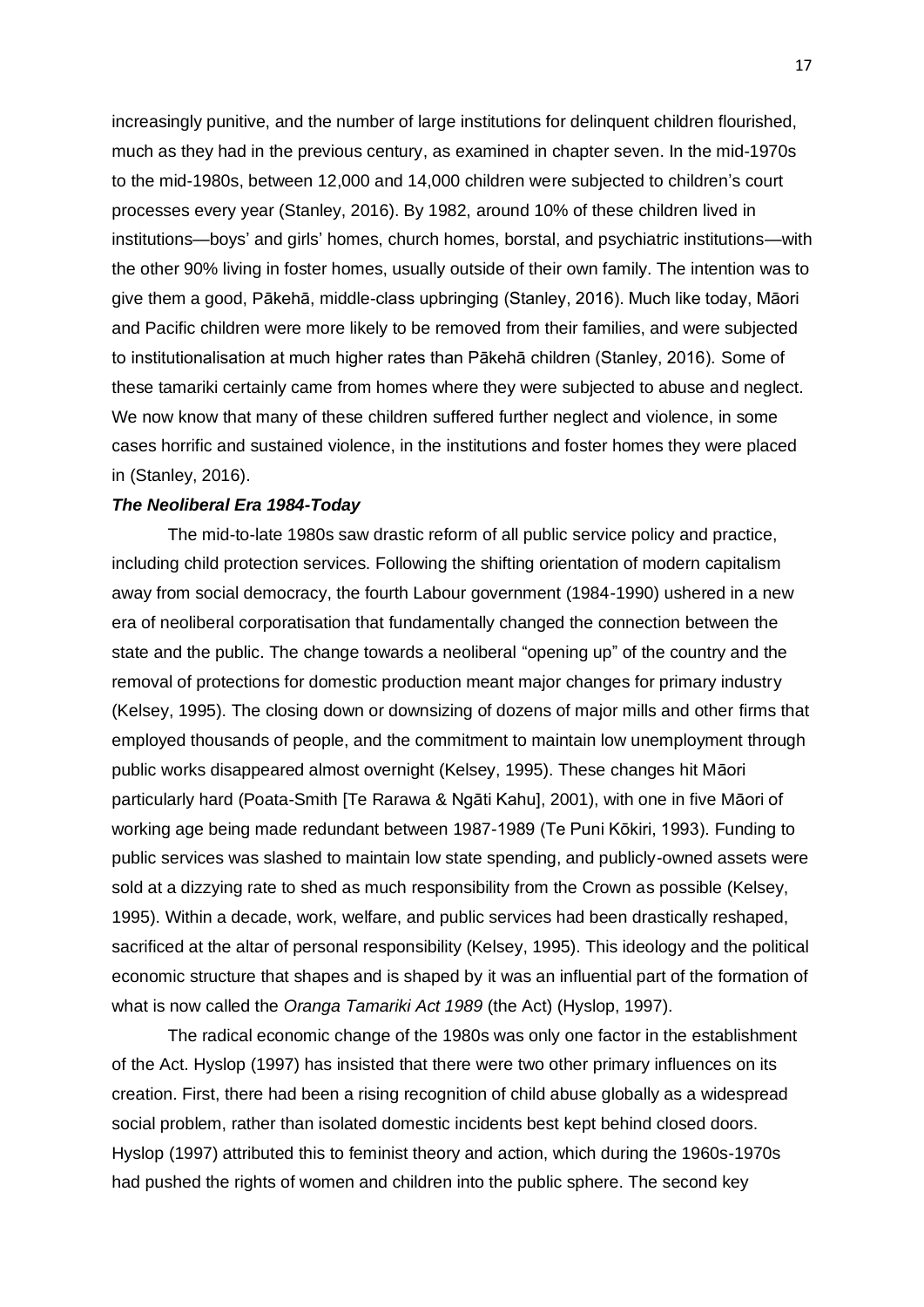influence identified by Hyslop (1997) was the impetus from Māori protest movements that were, at their heart, pushing for greater self-determination for Māori (Hyslop, 1997). In the twenty years preceding the writing of the Act, several high-profile protests regarding Māori rights to land, resources, language, and Māori control over Māori affairs, had taken place (Poata-Smith, 2001; Walker, 2004). These protests restoked the fires of rangatiratanga that had been trampled for generations since the incredibly destructive colonial invasion and land confiscations of the New Zealand Wars. The widespread removal of tamariki Māori into institutions and Pākehā foster homes detailed above did not pass unchallenged, with whānau, hapū, community and political groups pushing back against the state (Stanley, 2016). The growing voices of Māori discontent could not be ignored. A state inquiry in 1985 led by John Rangihau, of Ngāi Tūhoe whakapapa, systematically addressed the devastating impact of colonisation, racism, and Māori child removal on hapū and Māori communities (Ministerial Advisory Committee on a Māori Perspective for the Department of Social Welfare [Ministerial Advisory Committee], 1988). The report from this inquiry, called *Puao-te-Ata-tu*, remains one of the most important documents in the history of child protection in New Zealand.

The 13 recommendations published in *Puao-te-Ata-tu* were informed by listening to Māori communities across Aotearoa, young people, social workers in the Department of Social Welfare, and legal experts (Ministerial Advisory Committee, 1988). First among the recommendations was to "attack all forms of cultural racism in New Zealand that result in the values and lifestyle of the dominant group being regarded as superior to those of other groups, especially Māori" (p.9). Also recommended was equitable resource and power sharing between the state and Māori; the involvement of community in the oversight of care and protection institutions; and the involvement of tamariki and their whānau in decisions regarding care and protection. Māori demanded the right to be included in the lives of their uri who had come into the care and protection system, and the clamour was now impossible to ignore. Though the government rejected most of the recommendations—particularly those that called for accountability from the Crown and power sharing with Māori—the report was hugely influential in the shaping of the original Act.

The Act espoused to protect the rights of families and whakapapa, giving wider whānau a say in the future of children that would likely have been institutionalised or placed with non-kin foster carers (Hyslop, 1997). It also stressed the responsibilities of families and extended whānau, and identified the family unit as having the absolute duty of care for their children. The Act attempted to combine newly progressive recognition of Indigenous rights and a philosophy of family integration while pairing it with neoliberal personal responsibility rhetoric. These apparent contradictions would continue to struggle over time. The Act laid the legal foundations for the massive deinstitutionalisation of children and young people from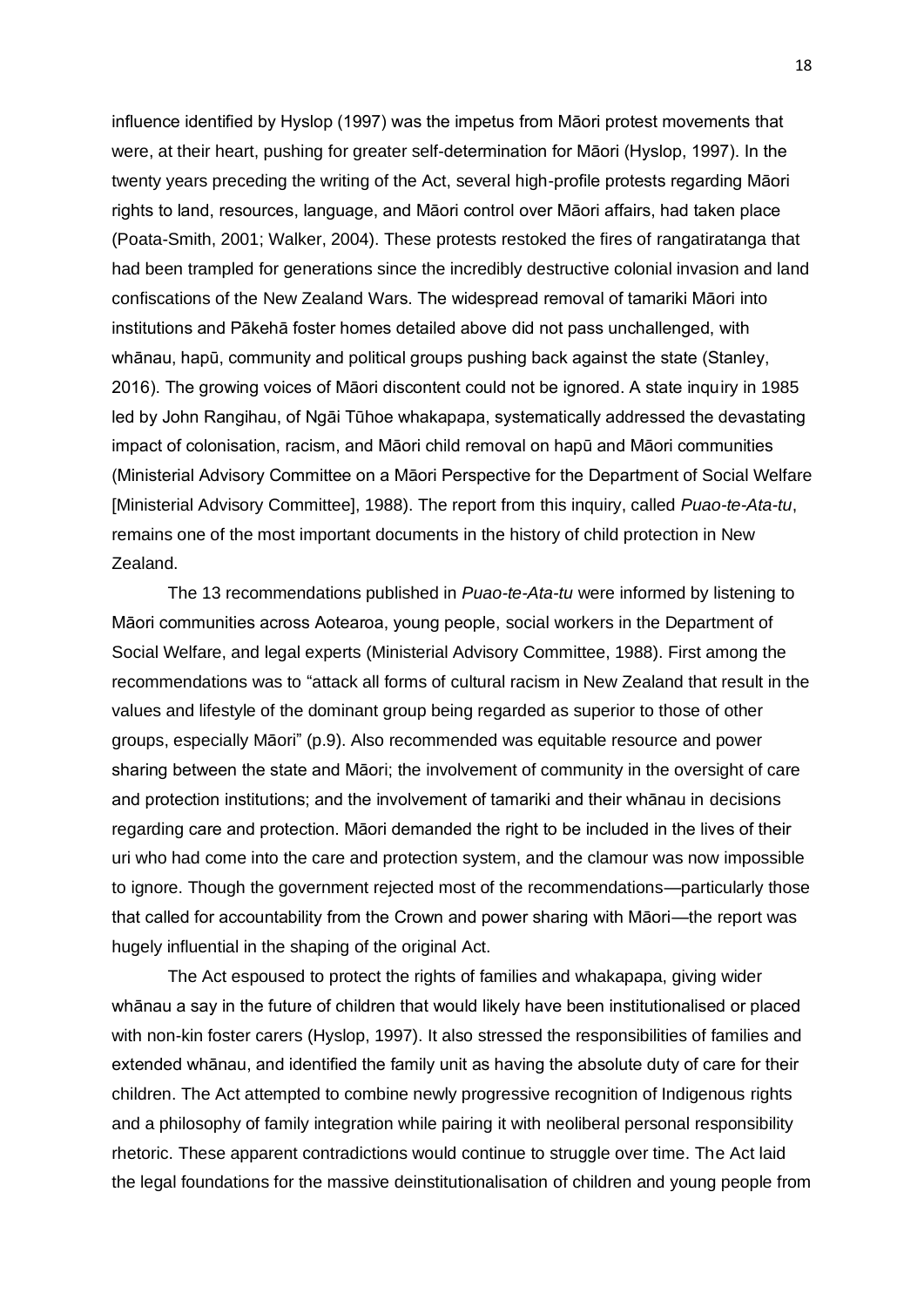care facilities in the late 1980s and early 1990s. Most institutions were shut down across the country and state spending on child care and protection was cut dramatically (Duncan & Worrall, 2000; Stanley, 2016). Thousands of children were sent back to families that were newly un-or-underemployed and fighting for less jobs with little security and worse pay. Many of these families were also renting homes that were now market-rate, rather than publicly subsidised.

The competing tensions between neoliberal economic imperative and the funding needed to adequately support whānau Māori to care for their tamariki during an era of worsening inequity were at stark odds. According to Hyslop (1997), the promise of the Act returning the care of tamariki to their whānau was initially realised, with a level of resourcing that met their perceived needs. However, the responsibility of whānau to care for their children was soon "stretched to include financial and material responsibility" (Hyslop, 1997, p.64). Even from the early days of the Act, social workers were found to be manipulating the new process of Family Group Conference (FGC) to match their desired professional outcome (Rimene [Rangitāne, Kahungunu, Te Arawa & Kai Tahu], 1994). Moyle (2014) found similar practices decades later in their research interviewing Māori practitioners, where participants noted that FGCs were being used as a "state-centred tool rather than a whānaucentred (or led) decision-making process" (p.60). Much like the Act itself, processes like the FGC and Māori-themed risk and safety assessments have long been criticised as being a Pākehā invention with only an illusion of tikanga or kaupapa Māori (Moyle & Tauri [Ngāti Porou], 2016).

Across the intervening years, several interconnected issues saw many reforms of the care and protection system. However, the root issues remained the same, despite name changes and desperate attempts to recapture popular support. A potent combination of tight and targeted public spending and a managerial focus on output to the detriment of outcomes for tamariki and whānau has created ongoing cyclical crises (O'Brien, 2016). Key issues include: a culture of surveillance that penalises poverty and individualises social problems (Keddell, 2017; Hyslop, 2013); a unrelenting media focus on both a supposedly violent underclass of inherently abusive Māori families (Beddoe, 2015; Hyslop & Keddell, 2018) and the failure of care and protection social workers to prevent serious harm (Staniforth & Beddoe, 2017); and continuing racism at every point in the system (Moyle, 2014). This highpressure, resource-scarce, risk-averse child care and protection environment lends itself to a conservative system that tends toward early and heavy-handed statutory intervention in the lives of struggling families (Keddell, 2017). The scope of practice for individual care and protection social workers to respond in creative ways to these struggles are similarly limited. Moyle (2014) called this a system of "patch and dispatch" (p.58), with ever increasing pressure to close cases and ensure the physical safety of the child as quickly as possible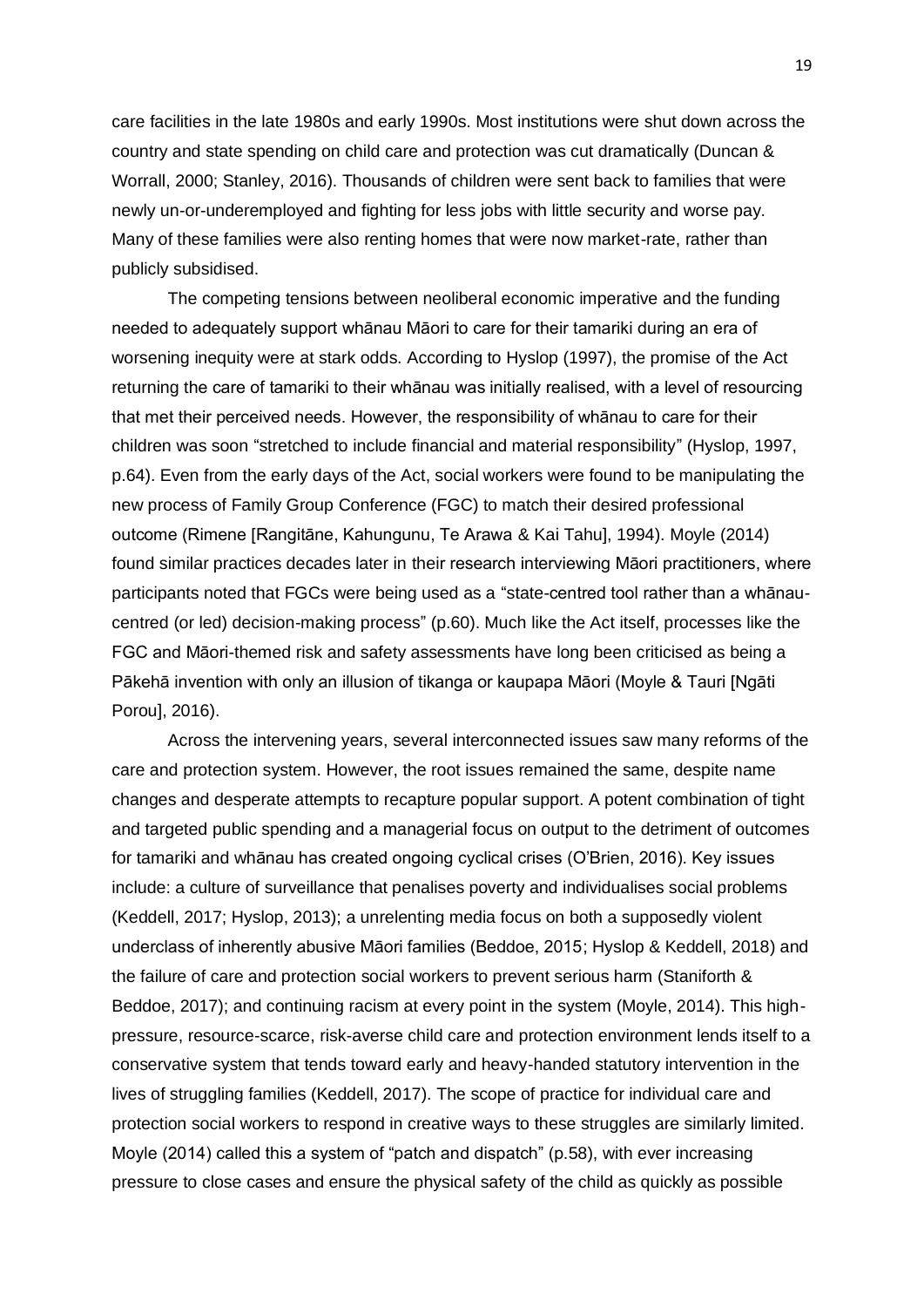before moving on to the next family, often at the expense of whānau connection and whakapapa.

A resurgence of Māori resistance and challenge to this system has recently rippled throughout Aotearoa. One case involving a young Ngāti Kahungungu mother and the repeated attempted removal of her newborn infant from hospital in 2019 set alight what has been long simmering discontent (Māori Inquiry into Oranga Tamariki, 2020; Reid, 2019). Five concurrent enquiries into the case and wider racism and Māori child removal in the system followed, some from the Crown and others independent (1 News, 2019). Much like the circumstances surrounding the wero laid by Māori to the Crown in the lead up to the original Act, there has been a revitalisation of Māori political defiance in recent years. This includes high-profile land protests, struggle for criminal justice reform in response to Māori mass incarceration and racist policing, and the long-running Hands Off Our Tamariki movement centred on Māori control and kaitiakitanga of tamariki Māori in the care and protection system (Te Wharepora Hou, 2016). The underlying structural issues of today's care and protection remain the same as the issues of thirty years ago (Hyslop, 1997) and sixty years ago (Stanley, 2016), and indeed even a century ago as I will illustrate in this research. These issues remain despite the supposed revolutionary overhaul of the Act and a litany of reforms that have promised to fix this broken, racist system. To understand why these problems endure we must look wider than the care and protection system itself, and confront the historical, social, and political economic structure that has produced and reproduces these myriad injustices.

### **Understanding Precolonial Whānau and Hapū Māori**

Whānau is fundamentally different to the Western conception of an atomistic nuclear family (Lawson-Te Aho, 2010). In her in-depth review of the term "whānau", Keri Lawson-Te Aho (Ngāi Tāhu, Ngāti Kahungunu, Rongowhakaata & Ngāti Porou, 2010) found that there have been several different definitions of this concept, some of which appear to contradict each other. In drawing together these ideas, Lawson-Te Aho (2010) stated that at its most essential, the precolonial concept of whānau was based on intergenerational relationships of people with shared whakapapa, usually to a recent ancestor. Taima Moeke-Pickering (Ngāti Pukeko & Tūhoe,1996) noted that "[k]eeping within the confines of their tribal affiliations, each whānau mixed, divided, rekindled, migrated and formed fresh relationships" (p.2). As whānau expanded and numbers increased over time, whānau membership would shift and change, based on relationships, needs, and resources. However, connections between these whānau remained as part of the same hapū or iwi with shared whakapapa (Moeke-Pickering, 1996). Generally, a whānau was made up of three or four generations of extended family, inclusive of groups of siblings of each generation (Moeke-Pickering, 1996). Makereti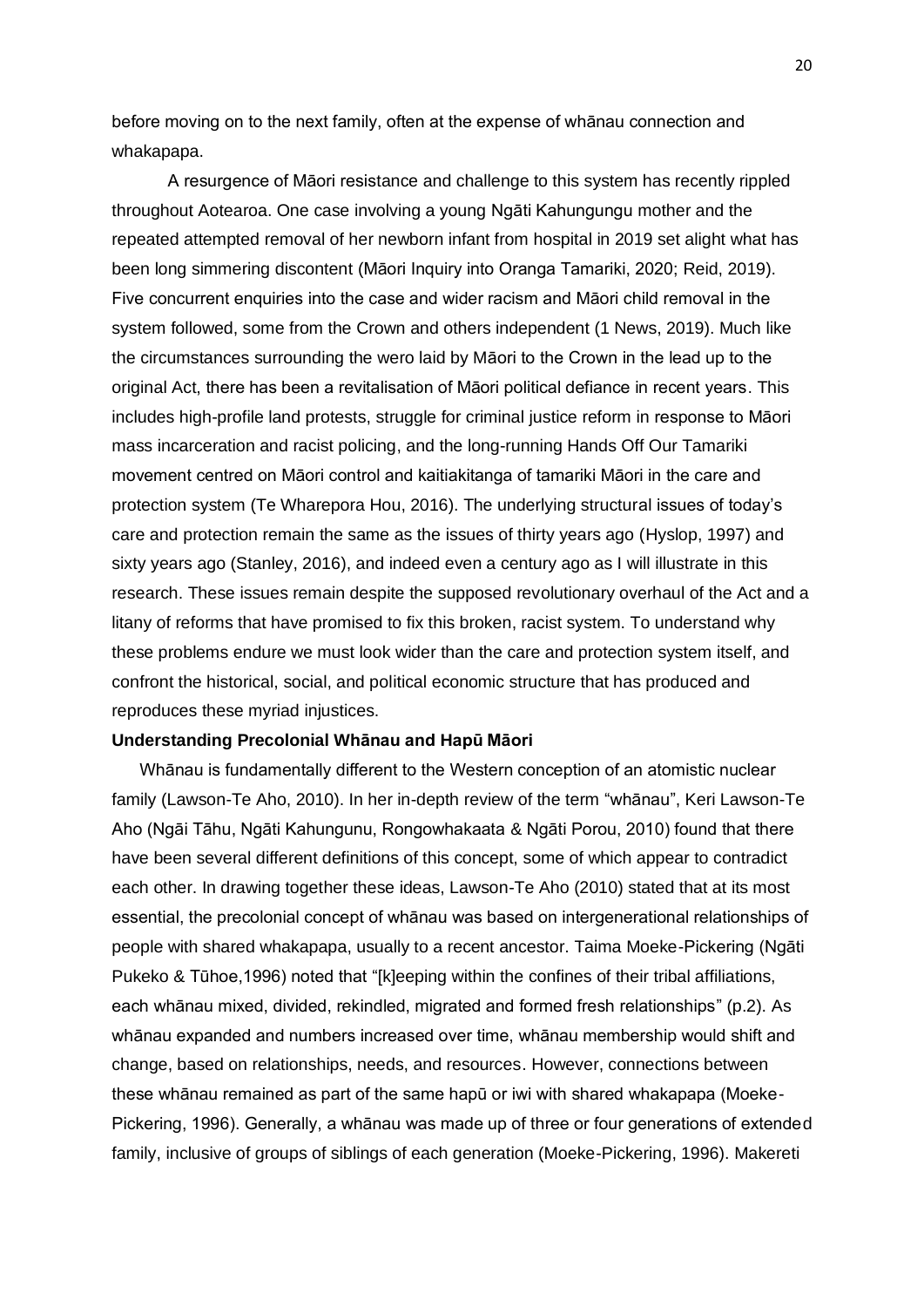Papakura (Tuhourangi, 1986) asserted that it was normal that people would consider themselves part of different whānau through whakapapa, marriage, and whāngai.

The whānau was the smallest unit in precolonial Māori economic and social organisation. According to Rose Pere (Ngāi Tūhoe, Ngāti Ruapani & Ngāti Kahungunu, 1982), whānau members were bound to each other through whakapapa, mutual loyalty and obligation. Whakapapa connected whānau members to present, past, and future generations of their hapū and iwi, and also to the atua and the environment (Lawson-Te Aho, 2010; Mikaere, 2017). As such, whānau were more than simply a collection of people with genealogical links to one another; their connections also had a metaphysical dimension that encompassed both the physical world and the "unseen realm of wairua or spirit" (Lawson-Te Aho, 2010, p.24). Though lines of direct descent between generations were profoundly important to Māori as part of tracing whakapapa, the deeply enmeshed lives among whānau meant that distinctions between "mother" and "aunt", or "father" and "uncle", as well as "sibling" and "cousin" were less important (Mikaere, 2017).

Whānau are central in the transmission of knowledge and culture between generations (Pere, 1982). In precolonial times, whānau also played an important role in both economic production and social reproduction, and therefore in the maintenance of Māori social and political economic worlds. Precolonial Māori society was certainly hierarchical, and access to leadership and political power was based primarily on seniority of descent from notable tūpuna (Poata-Smith, 2001; Walker, 2004). However, this seniority or lack thereof did not impact individual access to resources within the whānau, as all members were necessary for collective physical and spiritual wellbeing (Mikaere, 2017; Pere, 1982). Roles within whānau were largely organised by age and gender, with women generally doing less dangerous work such as gathering kaimoana, weaving, and gardening; and men tending towards heavier work like building, clearing land, and fishing (Mikaere, 2017). Despite these differences, all work was of equal importance. Mikaere (2017) stated that within whānau, "the very survival of the whole was absolutely dependent upon everyone who made it up, and therefore each and every person within the group was important" (p.54).

Tamariki are treasured in te ao Māori, today and in te ao kohatu. Mikaere (2017) asserted that caring for future generations was one of the most important tasks within the whānau, and was considered a privilege. Tamariki were raised collectively rather than by one set of parents, with the entire unit having responsibility for care and education (Mikaere, 2017; Pere, 1982). Couples and parents were an interdependent part of this whānau, and it was not possible to raise children alone and have an isolated nuclear family unit (Jenkins [Ngāti Porou], 1986). Older people within whānau, particularly grandparents, played a large part in raising their mokopuna. This had both a practical and spiritual aspect—it meant that the parents could do the more physically demanding tasks needed for the ongoing survival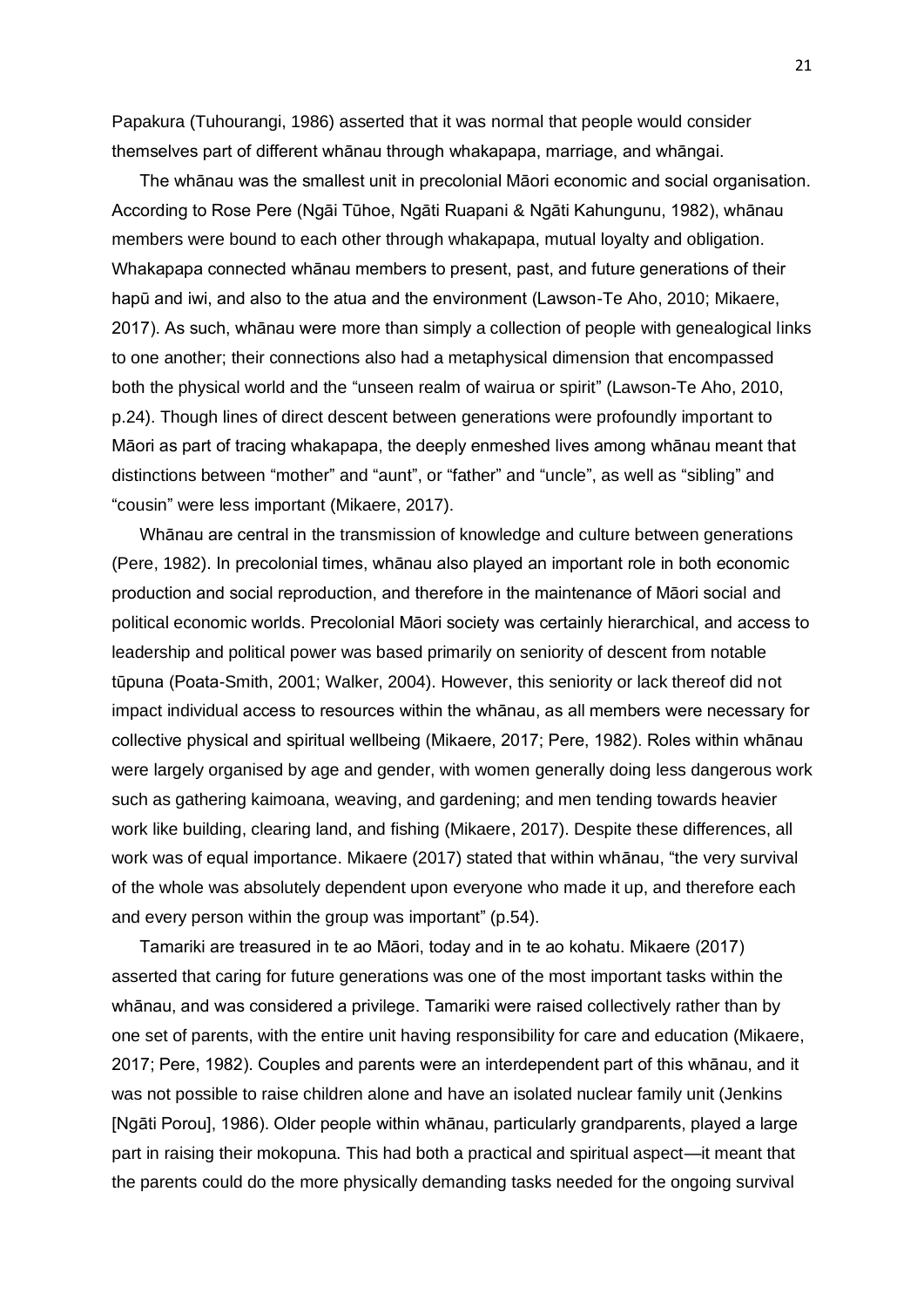of the whānau, and had the freedom to continue their own learning and growth as younger adults (Mikaere, 2017). It also connected the different generations of the whānau to those passed and those yet to come, as tūpuna link to the past and mokopuna to the future (Pere, 1982). The raising and teaching of children by the collective meant that tamariki Māori could learn and grow from many different people and be exposed to a wide range of knowledge, skills, and experiences (Mikaere, 2017). It was within whānau that mokopuna Māori learned about the world and their place in it, and where their identity as part of an inter-generational line stretching back to Hawaiki was nurtured (Moeke-Pickering, 1996).

Generations of Māori scholars have used the words passed down from our tūpuna, as well as the words written by early Christian missionaries, Native school teachers, and politicians, to help illustrate the tender and indulgent caregiving of tamariki Māori by their whānau (Jenkins & Philip-Barbara, 2002; Mikaere, 2017; Pere, 1982; Pihama et al., 2003). Violence perpetrated within the whānau was not common, and when it did happen was not tolerated (Jenkins & Philip-Barbara, 2002; Mikaere, 2017; Pihama et al., 2003). Mason Durie (2001), of Rangitane, Ngāti Kauwhata, and Ngāti Raukawa uri, explained:

There is no historical support for claims that traditional Māori society tolerated violence and abuse towards children and women, or that some members of the group were of lesser value than others. An unsafe household demands a whānau response and, as an immediate priority, an assurance that safety can be provided—elsewhere if not at home. (p.208)

When violence against partners, elders, or children was committed, it was considered as harm to collective wellbeing and mana, and therefore required a collective response (Jenkins & Philip-Barbara, 2002). The interconnected strands of relationships within whānau and hapū guaranteed a strong support network for the victims of violence within whānau (Jenkins & Philip-Barbra, 2002; Mikaere, 2017). Perpetrators of family violence could face a long road to redemption, as collective responses ranged from muru (Mikaere, 2017)—the confiscation of resources that could not be met with retaliation through Māori law—to a long period of displaying accountability and regret, to the total disavowal from whānau and hapū (Jackson [Ngāti Kahungungu, Ngāti Porou], 1988; Jenkins & Philip-Barbara, 2002).

### **Precolonial Māori Social and Political Economic Organisation**

Whānau were—and remain—the building blocks of hapū and iwi (Pere, 1982). Groups of whānau, connected by an ancestor, constitute hapū. If we understand whānau as the most important social unit in precolonial Māori society, then hapū were the primary political unit (Pere, 1982; Poata-Smith, 2001). As the majority of Māori society, particularly in Te Ika a Māui, adapted from a migratory hunter-gatherer living pattern to a more semi-permanent agricultural society based around seasonal planting and harvest, most hapū lived together as a large group centred around one or a handful of papakāinga and pā (Walker, 2004).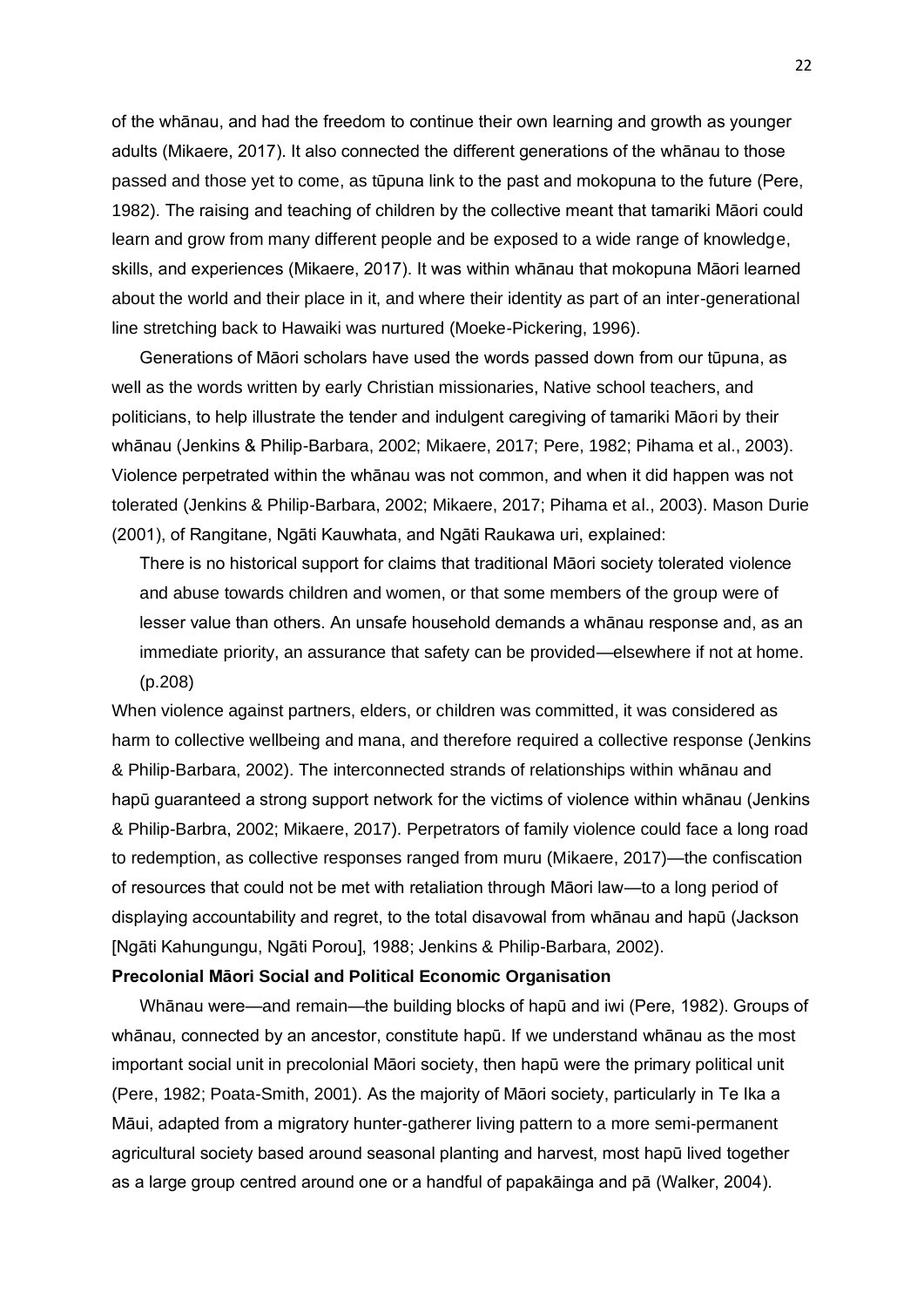Hapū had a rangatira, the leader—usually but not always a man—who was generally of most senior whakapapa to an important tūpuna across the whānau groups. Despite this hierarchy, decision-making was largely collective. Seniority of whakapapa is what gave rangatira and tōhunga in Māori society the opportunity to hold positions of influence, however, it was the consensus of whānau and hapū that gave the mandate for leadership (Jackson, 1988; Walker, 2004). Individuals within the hapū derived their rights to land both through whakapapa and through developing, working on, and defending the whenua (Poata-Smith, 2001). The relationships Māori had with each other and the environment changed drastically over the centuries we lived on these islands before Pākehā interference (Poata-Smith, 2001; Walker, 2004).

Social norms, social control, and dispute resolution in Māori society were maintained through a legal system based on the concept of physical and spiritual balance (Jackson, 1988). These laws had their basis in "a religious and mystical weave which was codified into oral traditions and sacred beliefs" (Jackson, 1988, p.39). Ngā ture Māori were threaded through every aspect of life: through the connections between individuals and collectives, through the everyday work needed to sustain whānau and hapū, and through the relationships people had with atua and their natural environment. Jackson (1988) explained that the primary institutions of this law were tapu and noa, which was used to maintain the mana inherent in people (tangata, whānau, hapū, and iwi), the environment, and treasured objects. The practical expression of tapu could be seen in the use of rāhui to maintain stocks of kaimoana or harakeke, or to restrict access to an area where people had died (Jackson, 1988). It was also evidenced through the dispute resolution described earlier, where perpetrators of family violence and their whānau would submit to ritualised muru to restore the mana of all people involved (Mikaere, 2017). The responsibility of maintaining the balance of the collective was shared by all, which meant that the accountability for transgressions of tapu perpetrated by an individual were also shared (Jackson, 1988; Mikaere, 2017). This, again, illustrates the depth of investment Māori had in ensuring social conditions of equality and balance. From a Marxist perspective, the necessity of a legal and social superstructure that ensures communal accountability and balance is clear when the mode of production requires communal labour (Marx, 1990). Collective responsibility for maintaining resources year upon year, and for the continuing social stability of the hapū, are necessary when survival requires everyone to work together to raise children, grow and harvest crops, gather kaimoana and hunt birds, and build and care for the papakāinga.

Economic structures in Māori society were diverse and were rooted in the available environmental resources (Poata-Smith, 2001). Drawing on the work of Māori and Pākehā anthropologists, Evan Te Ahu Poata-Smith (2001) said that the "ideal subsistence economy in early Aotearoa was essentially one based on kūmara horticulture supplemented by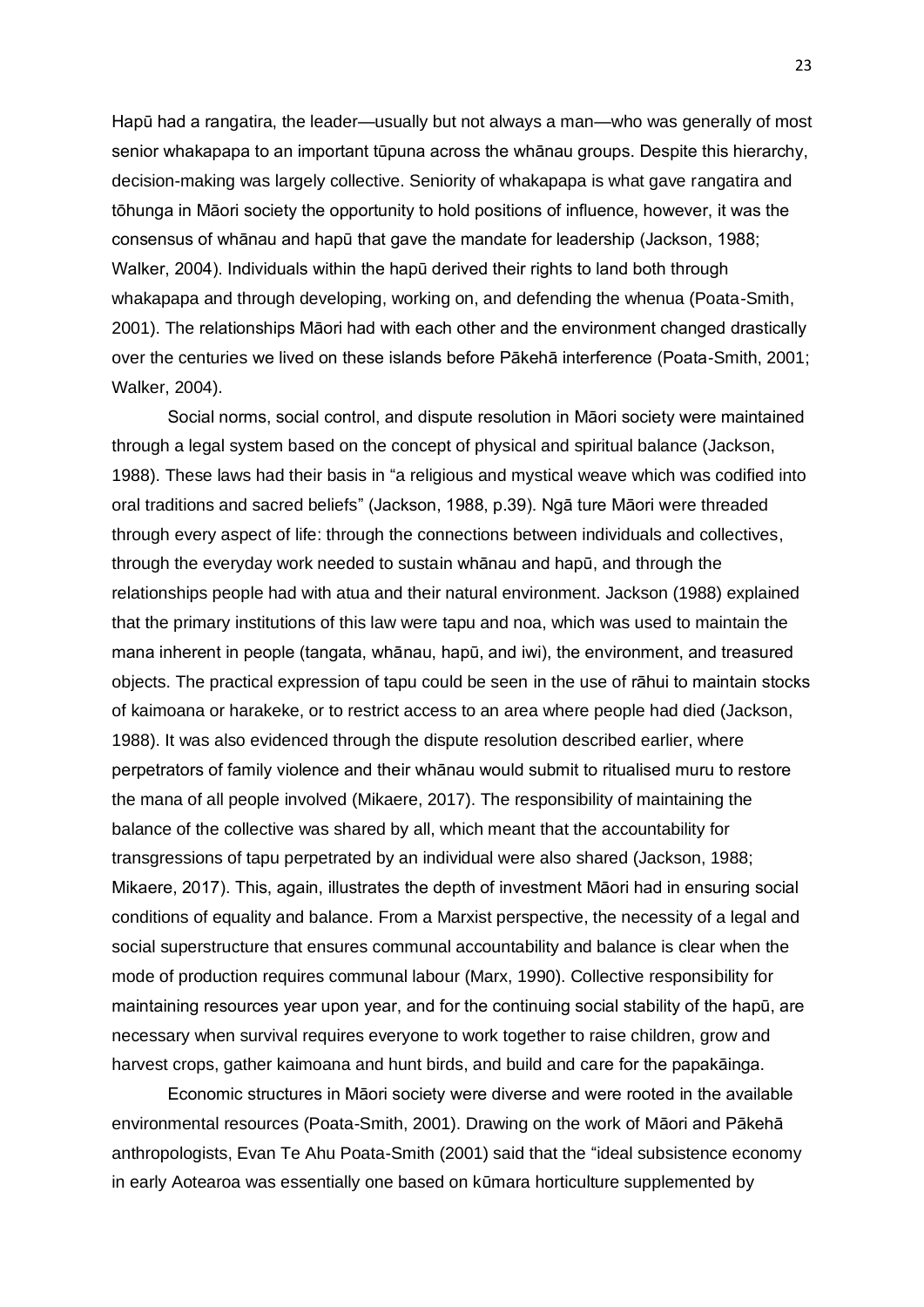fishing, hunting and plant gathering" (p.70). However, what was ideal was not always possible. Where the fertile land and warmer climates that supported kūmara crops were not attainable, hapū tended to have a less settled and more mobile life, relying on fishing and hunting for seal and birds (Poata-Smith, 2001; Walker, 2004). These different economic realities would also have resulted in differences in social organisation, though these differences are now hard to determine with two hundred years of purposeful suppression of Māori knowledge and history (Walker, 2004). All precolonial Māori economies were subsistence economies, producing only enough commodities necessary to meet the material, social, and cultural needs of their communities (Kawharu [Ngāti Whātua], 1977; Poata-Smith, 2001). These needs not *only* encompassed the basic physical requirements to food and shelter, but also what was needed to fulfil social and cultural obligations and roles, as well as the needs for self-expression, art, and leisure.

The diversity of the natural environment and the available resources in Aotearoa meant that these needs could not always be satisfied within the kāinga. There is a significant amount of archaeological and anthropological evidence that points to large, sustained trade relationships between hapū Māori (Poata-Smith, 2001). However, as Poata-Smith (2001) articulated at length, the existence of trade and barter does not presuppose a capitalist mode of production. From a historical materialist view, it is the social relations of production that determine the mode of production—who owns the forces of production and the labourpower of others and who must sell their labour-power; who controls the distribution of production and what is produced; and who reaps the benefits of production. Though some historians, like Ranginui Walker (2004), argued that Māori society was stratified by class difference—the rangatira class, tutua or commoner class, and taurekareka or slave class—a Marxist perspective refutes this (Poata-Smith, 2001; Rākete [Ngāpuhi & Te Rarawa], 2019). According to Poata-Smith (2001), "classes arise when the direct producers have been separated from the means of production" (p.74). It is the alienation of people from the ability to create, use, and sustain the things they need that creates separate classes. Despite the clear social hierarchies that existed in Māori society, before the imposition of te ao Pākehā Māori people were not alienated from what they produced, and the forces and fruits of production were not controlled by a distinct minority for their own benefit (Kawharu, 1977; Poata-Smith, 2001). The Māori subsistence economy meant there was no drive towards the accumulation of surplus food or objects that were not required for the fulfilment of material, social or cultural needs of the hapū. As stated earlier in this chapter, the necessity of everyone within a whānau or hapū to the continued survival of the whole meant that what was produced, was shared. This form of collective economic and social organisation with no class divisions, an early form of communism, stood in stark opposition to the requirements of the colonial project and the expansion of capitalism around the world.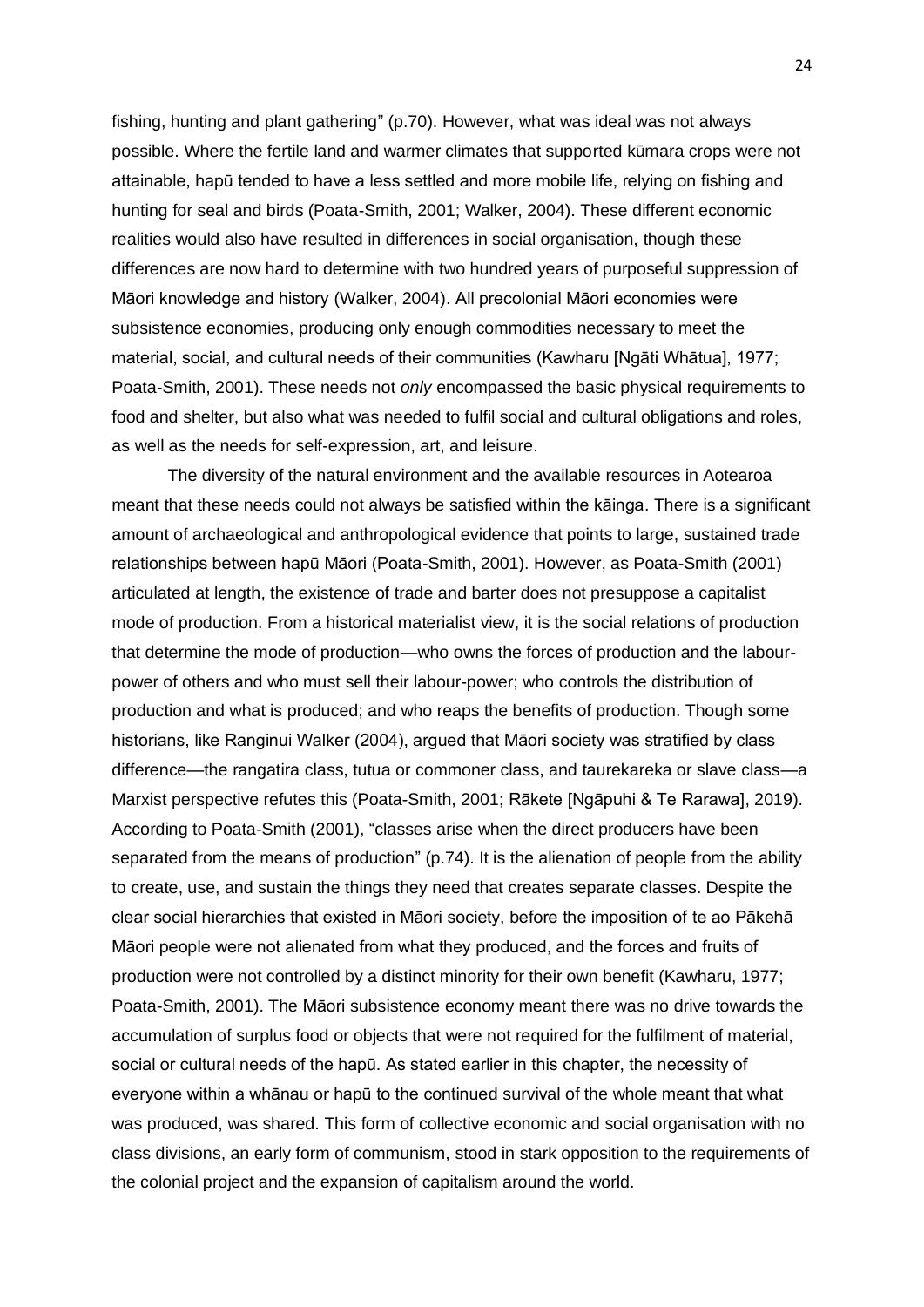# **Understanding the Conditions of Capitalist Britain 17th -19th Century**

British capitalism has a whakapapa that is woven through the society that preceded it, feudalism. Though capitalist history is far too large a subject to be tackled in any great depth here, it is essential for the purpose of this research that we grapple with the history of British capitalism from the  $17<sup>th</sup>$  century onwards, as it is the cruel hunger of this political economic system that required the colonisation of Aotearoa. Capitalism, in its many historical expressions, requires continual expansion (Marx, 1990). To continue expanding and increasing the wealth of capitalists, it needs access to both more forces of production (natural resources and the tools used to shape them and create new resources), and the human labour-power necessary to create something socially useful or desirable from these forces (Marx, 1990). By the late  $17<sup>th</sup>$  century, the new capitalism had entered a struggle with the old feudalism. Aristocrats in England controlled large plots of land that were not accessible to capitalists. The aristocracy of England extracted surplus value in terms of rent and agricultural commodities that they consumed rather than exchanged, meaning they were not transformed into capital (Bedggood, 1978). Outside of what peasants needed to survive, the lords and ladies also extorted all the commodities they produced (whether that was crops, cattle, wheat, or woven fabric), which also kept peasants from exchanging any such commodities (Bedggood, 1978). Simultaneously, it also meant that peasants both did not need to buy much, as they had access to the means of their subsistence on the land and resources they worked, and that they had little to no commodities or money to exchange for other commodities. Essentially, the peasantry as a purchaser of commodities, their labourpower, and all that they produced were almost entirely inaccessible to capitalism.

The enclosure of this land used by peasants (and tribespeople in the areas where feudalism had never fully taken hold, like much of Scotland) across Britain became crucial in transforming the economic system from feudalism to capitalism (Marx, 1990). The land that was used in common by the peasants for their survival, both the wood and waters where fuel or food was gathered as well as the land that was farmed, was enclosed either by purchase, law, or force, and became the private property of capitalists. This land was then used for large scale agriculture, was left as empty pasture or "sheep-runs", or transformed into forests for the leisure of the wealthy (Marx, 1990). Though the land and resources it could produce was useful, even more useful was the expropriation of people from that land and their direct means of survival. Millions of acres of land were expropriated and masses of people were proletarianised from the 17<sup>th</sup> through 19<sup>th</sup> centuries through a process called primitive accumulation (Marx, 1990). These people who could once feed, clothe, and shelter themselves independently no longer had access to *any* of the forces of production, and thus had no access to the means of their survival from working the land (Marx, 1990). Charity had not yet become normalised, and vagrancy and pauperism were treated extremely harshly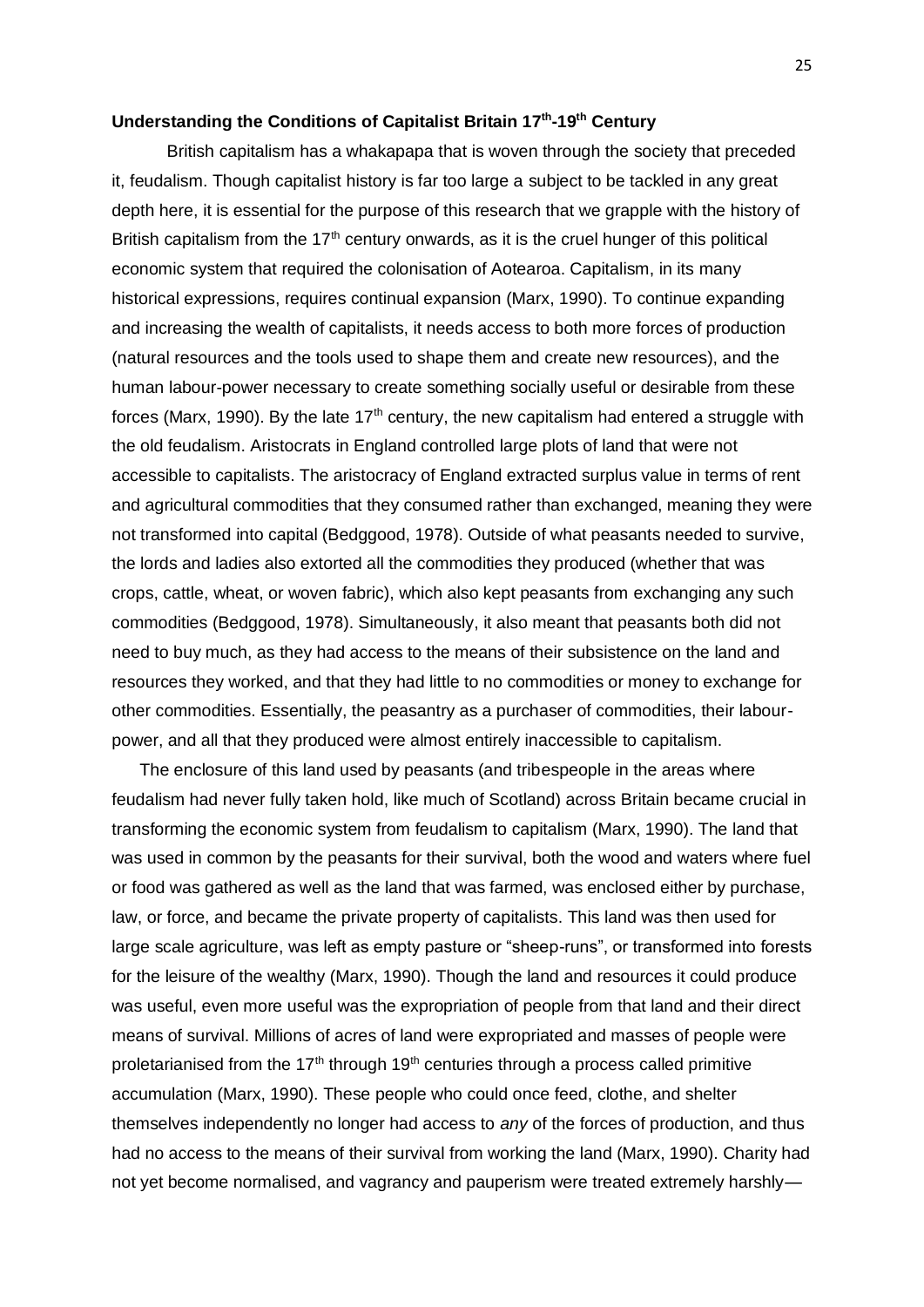in some periods slavery or execution was a legal response to unemployment in England (Marx, 1990). This new working class was forced to sell their labour to capitalists and purchase most of what they needed, making them fully dependent on the capitalist system.

The explosive growth of capitalism in the early years of the industrial revolution, fuelled by centuries of expropriation and exploitation and a glut of wealth from imperial plunder and slavery in the colonies, had reached a critical juncture in the century preceding the signing of Te Tiriti o Waitangi (Bedggood, 1978; Poata-Smith, 2001). At this period of British history, capitalist interests had won the battle over the landed aristocracy to capture most state power through Parliament. However, the protracted struggle between these two classes "resulted in a period of economic stagnation and social and political crisis" (Poata-Smith, 2001, p.61). By the late  $18<sup>th</sup>$  century, most working class people were forced to live in the major industrial centres. The living conditions in these centres were incredibly poor for most working class people, who lived in dirty, unsafe, and overcrowded conditions (Poata-Smith, 2001). Competition for work was very high, and many people were unemployed with no way to support themselves or their family. Unsurprisingly, working class rebellion against the miserable conditions they were subjected to rocked all Western Europe at this time (Morgan, 2011; Poata-Smith, 2001). In Britain, the state solution to the widespread civil unrest of poor and working class people was manifold. First, the Poor Law system that began in the 1500s was reformed and centralised in the *Poor Law Amendment Act 1834* (UK), with the aim of stopping both charitable and capitalist interference in the free market and the "natural" laws of supply and demand (Morgan, 2011; Poata-Smith, 2001). Under the *Poor Law Amendment Act 1834* (UK), able-bodied unemployed people were forced to enter workhouses to receive any relief, with the intention being to keep conditions in these workhouses so horrible that people would rather go without (Morgan, 2011). The second part of this solution was the settlement of existing and new British colonies, essentially exporting the people that were surplus to the needs of capitalism in the hopes the social unrest would follow (Poata-Smith, 2001).

Prior to the 1830s, the official colonial enterprises of the Crown had been mostly focused on extracting resources—natural as well as human through slavery and pauperism—rather than the settlement of British citizens. These earlier British colonial projects had been hugely expensive, and therefore the state had been encouraging colonisation through free agents like missionaries, traders, and explorers who did not require state support (Orange, 1987). The volatile social conditions and the promise of new resources and markets meant that many capitalists sponsored colonisation schemes to fund the migration of working class people to both Aotearoa and elsewhere (Bedggood, 1980; Marx, 1990; Poata-Smith, 2001). For the future colonisation of Aotearoa, one of the most prominent idealogues behind the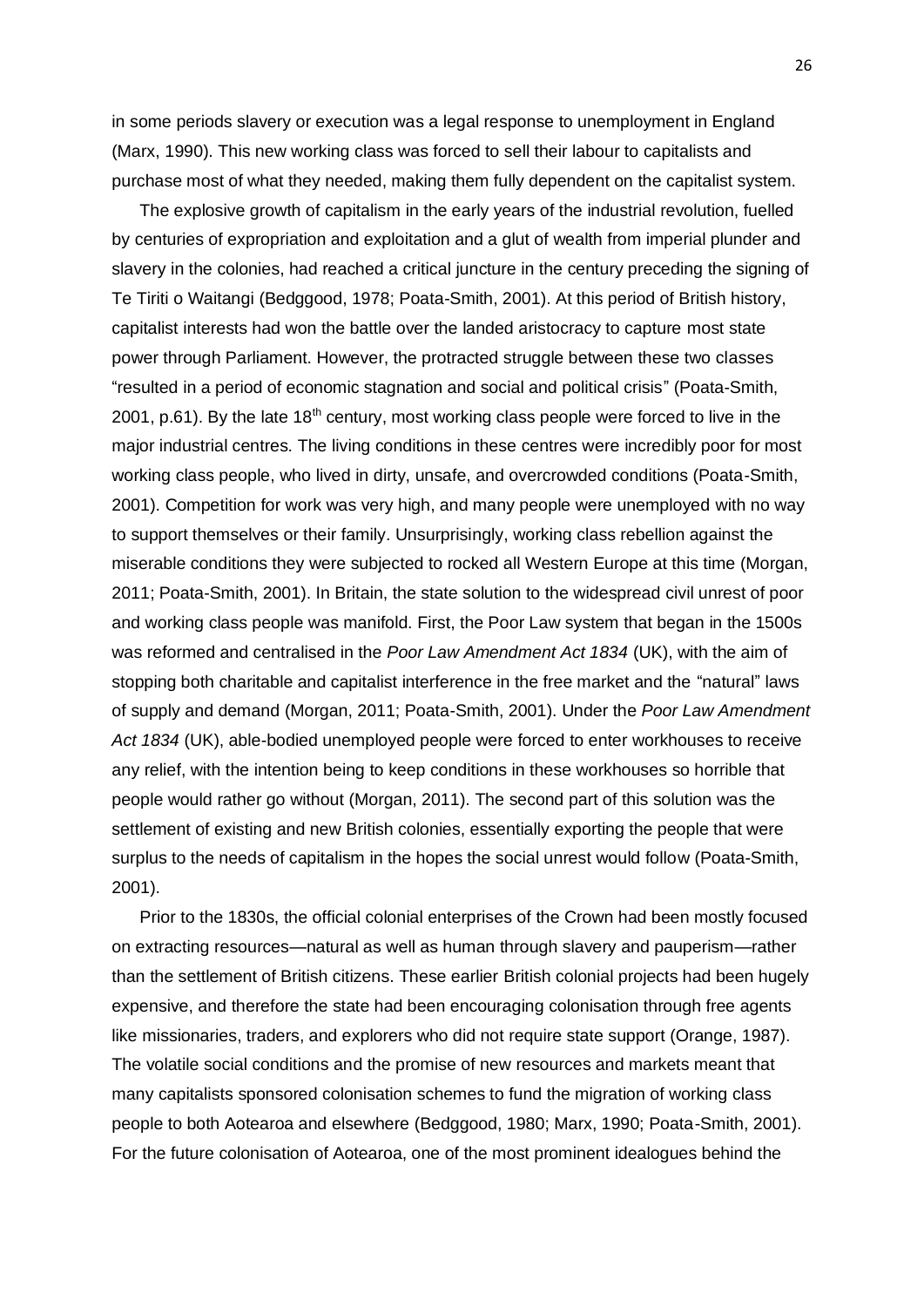concept of systematic colonisation was Edward Gibbon Wakefield, whose ideas were the basis for the New Zealand Company (Burns, 1989).

The core of Wakefield's idea for colonisation was to monopolise the sale of Indigenous land, buy very large tracts for very little money, and then sell individual lots at high prices to the wealthy of Britain (Burns, 1989; Marx, 1990). Selling the land at a high price would force working-class settlers to enter the same social relations of production in the colonies as in Britain (Marx, 1990). Wakefield and the other wealthy aristocrats and capitalists of the New Zealand Company were certain that the colonies could not flourish if the private ownership of land was widely accessible for settlers (or Indigenous peoples as potential proletarians). Their fear was that any workers would simply leave and create their own means of subsistence from the land and resources themselves, as had happened in other colonies (Marx, 1990). In a searing excoriation of Wakefield and his ideas, Marx (1990) explained the violent capitalist logic of the New Zealand Company and other capitalists who were not affiliated with the Crown. He said:

We have seen that the expropriation of the mass of the people from the soil forms the basis of the capitalist mode of production. The essence of a free colony, on the contrary, consists in this, that the bulk of the soil is still public property, and every settler on it can therefore turn part of it into his private property and his individual means of production, without preventing later settlers from performing the same operation. This is the secret both of the prosperity of the colonies and their cancerous affliction—their resistance to the establishment of capital. (Marx, 1990, p.934)

Though the signing of Te Tiriti o Waitangi and the Crown annexation of this whenua meant that the Company did not gain control of the sale of most of this land, their idea of systematic colonisation was influential in shaping the settlement of New Zealand (Burns, 1989).

### **The Coming of the Pākehā**

… Capital comes dripping from head to toe, from every pore, with blood and dirt. (Marx, 1990, p.926)

Since the first sighting of Te Waipounamu by Abel Tasman and the colonisers of the Dutch East Indies Company in 1642, the struggle between the gluttonous expansion of capitalism and imperialism on the one hand, and the Māori right to safety and self determination on the other, has been bloody (Ngata [Ngāti Porou], 2019; Walker, 2004). Abel Tasman, like Englishman James Cook more than a century later, was sent on state funded missions to find a theorised great southern continent ripe for capitalist plunder (Ngata, 2019). In the era of Abel Tasman, Holland had won the struggle against Spain and Portugal to become the great European imperial power, doing so through brutal dispossession of land and resources, exploitation, and slavery, much like its predecessors (Marx, 1990). By the time the Cook expedition reached these islands in 1769, the same was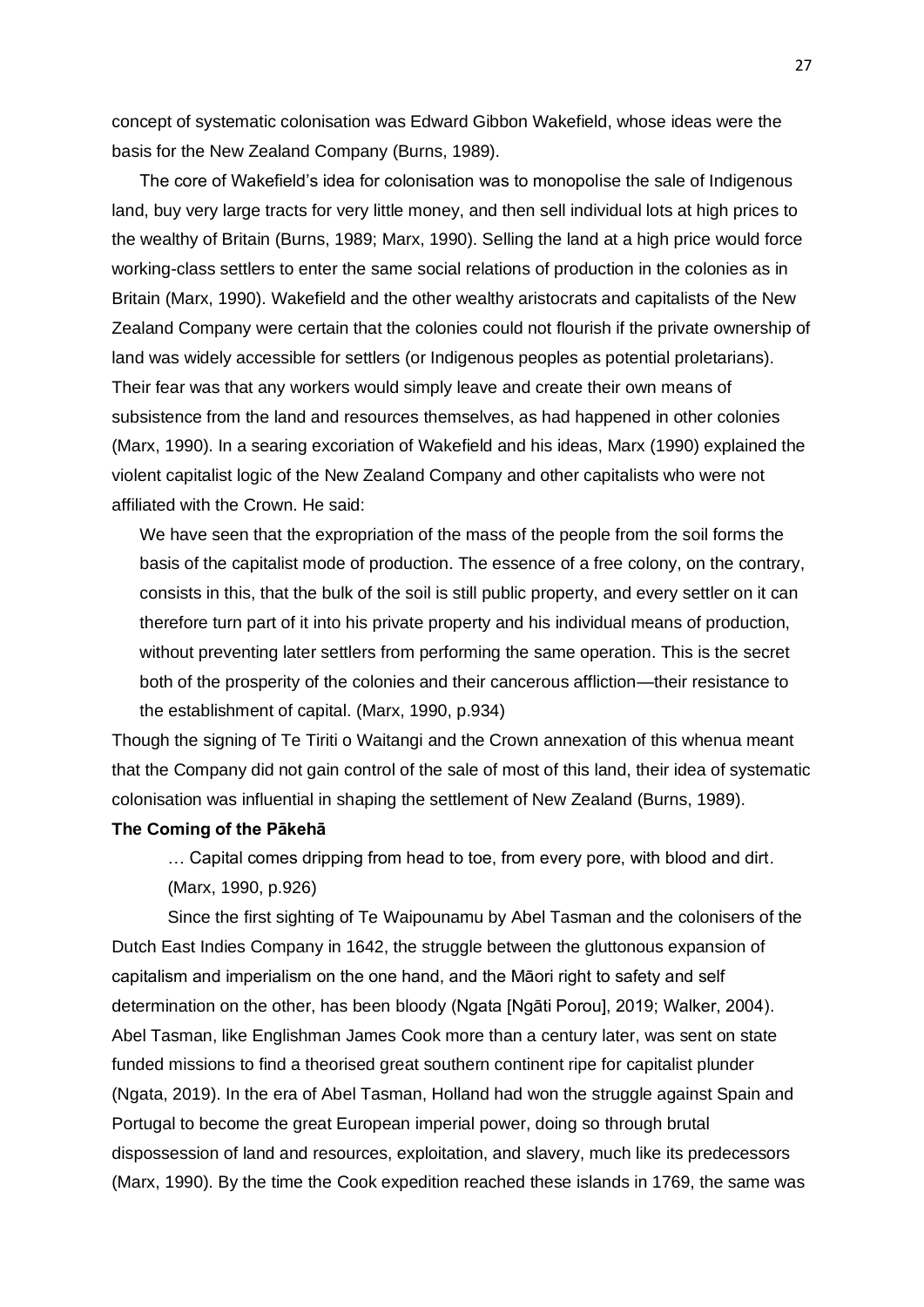true of Britain, which had in turn wrestled with Holland to become the ascendent global force. Indeed, the brutality and violence subjected on the lands they colonised and robbed was a point of pride, with each European power bragging "cynically of every infamy that served them as a means to the accumulation of capital" (Marx, 1990, p.924). A reformist and white supremacist history would like to paint these men and their crews as neutral explorers, scientists, and adventurers (Ngata, 2019), but even a brief examination of the economic base of their societies at this time illustrates this is simply not plausible (Marx, 1990).

Following Cook's circumnavigation of this whenua and his recording of the richness of natural resources, small groups of Europeans began arriving primarily to hunt whales and seals and to harvest flax and timber (Walker, 2004). Though initially Māori would have bartered to trade with early visitors and settlers who were reliant on Māori hospitality and trade for their survival, it did not take long before money became a normal part of these trade relationships (Walker, 2004). Indeed, many hapū considered access to European trade and society so beneficial that they would cement an alliance with European ship captains and shore station managers to a hapū through marriage with a wahine of senior whakapapa, a common Māori tradition for sealing a political relationship (Walker, 2004). Some hapū sold or gifted small areas of coastal land for Europeans to use as a base for whaling or sealing operations. In these earliest days, these arrangements were mutually beneficial, and were not yet fundamentally shifting Māori political economic and social systems. The commodities used to trade with these Europeans, such as flax, fish, or kumara; and later pigs, corn, wheat, and potatoes, were still being produced within the hapū and the exchanged money or other commodities they received in return were still being used collectively by the hapū (Walker, 2004). Though some individual Māori sold their labour on sealing and whaling ships, this was not a necessity for survival, as Māori remained in control of the overwhelming majority of land and resources.

In time, the influx of new commodities like iron tools and guns created fierce technological competition between different hapū and iwi that would later have huge ramifications on Māori warfare (Walker, 2004). It also meant that more and more hapū needed access to European commodities, either to survive invasion from rival hapū, or because the scope of what was considered necessary and desirable had widened. Along with the influx of European commodities came the influx of European diseases, for which Māori had no immunity. The impact of mate Pākehā had immediate consequences, with influenza epidemics ripping through Ngāti Whātua in both 1790 and 1810, and with many other hapū experiencing debilitating illness and infertility through sexually transmitted infections (Walker, 2004). Though not necessarily here for the express purpose of stripping Māori of land and resources, and even with the mutually beneficial and generally harmonious relationships with hapū, these "whalers, sealers and traders were the advance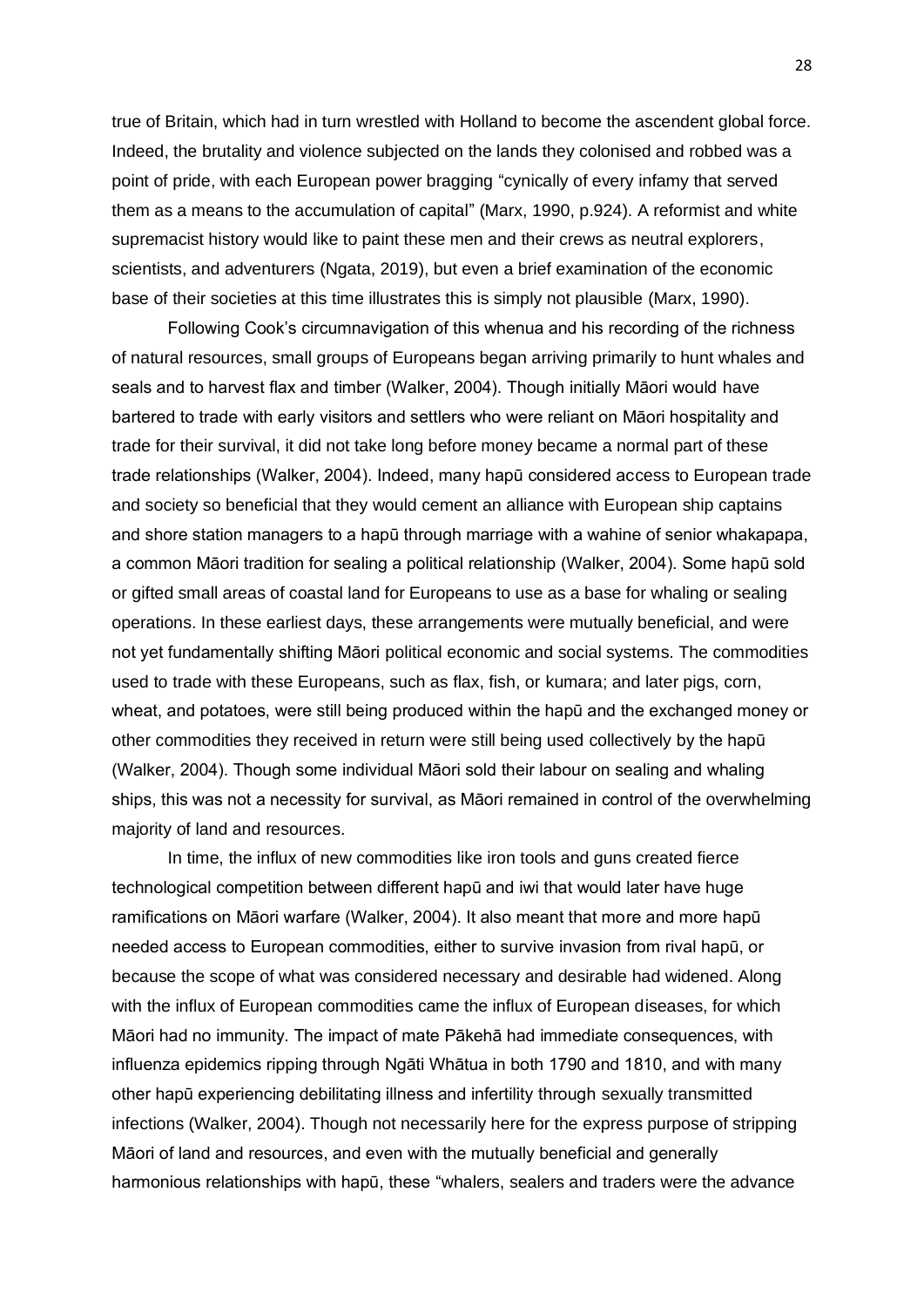guard of colonisation" (Walker, 2004, p.79). Following closely behind these enterprising capitalists and their crews were the Christian missionaries, and with them, their connection to the Crown.

In this chapter I have provided an overview of the formation of the modern child care and protection system, a system that is hopelessly tangled up with contradictions and problems. I have also examined the basic structure of precolonial whānau and hapū groups and their social and political economic formations, and the preconditions for the eventual colonisation of Aotearoa. As I will soon demonstrate, it was the communist nature of Māori social and economic organisation that was most abhorrent to missionaries, capitalists, and the Crown, and which was the primary target for their brutal intervention. In this chapter, I have woven together a foundation that helps us understand the general social, historic, and political economic background that we must have as we turn now to the arrival of the missionaries, Ihu Karaiti, and the idea of the civilised nuclear family on these islands. In the next three chapters, I will explore the earliest whakapapa of child protection and its function in settler-colonial capitalism in Aotearoa through its different expressions in the missionary era, in the Native and Māori church boarding schools, and in the early child welfare system.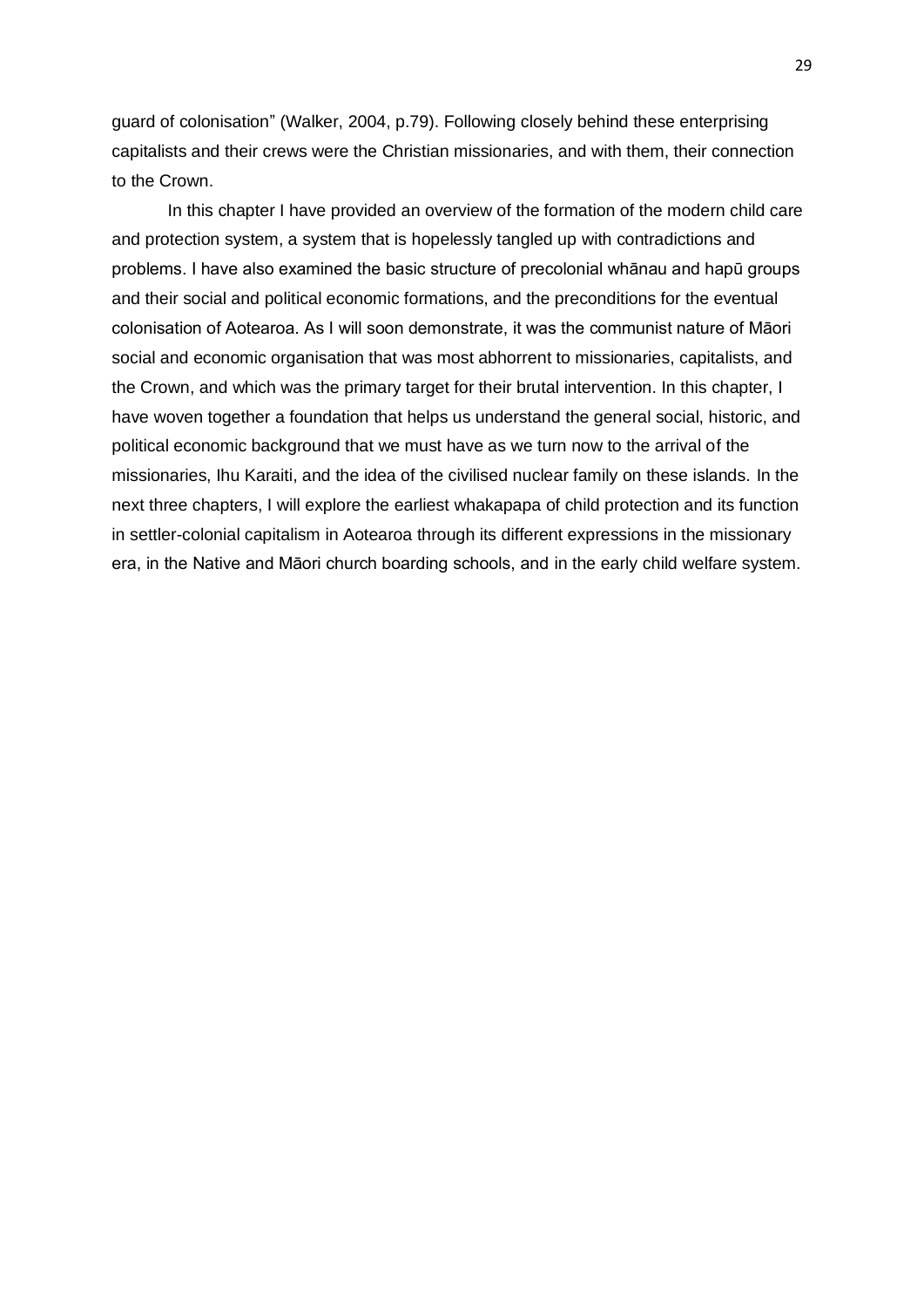### **5. The Early Missionary Period 1805-1867**

### **Ko te Taenga Mai o te Mihingare**

The arrival and proliferation of missionaries across these islands had a huge shaping influence on the colonisation of Aotearoa and assimilation of Māori (May, 2005; Simon & Smith, 2001). From their earliest days in Aotearoa, the Anglican, Methodist, and Catholic missionaries were fixated on the drive to protect Māori from the wicked influence of sealers, whalers, and traders, and to "save" and "civilise" whānau Māori through religion and education (Jenkins, 1986; Jenkins & Matthews, 1995; May et al., 2014; Mikaere, 2017; Simon & Smith, 2001; Smith, 2012). In turn, Māori had a burning desire to learn about the world outside of the Pacific, different technologies, and the skills of reading and writing (Jones & Jenkins, 2011; Simon & Smith, 2001). By the time of the first meeting between the rangatira Te Pahi of Ngāpuhi and the missionary Reverend Samuel Marsden in 1805, the various denominational missionary efforts had already been underway for hundreds of years in other colonies across Africa, Asia, and the Pacific (May et al., 2014). Many of these relationships between cultures were not at all peaceful, nor were they always welcome, and encounters between missionaries and Indigenous peoples were often "fraught with fear and all manner of resistance" (May et al., 2014, p.36). Far from being naïve and submissive recipients of evangelising and assimilation, Indigenous peoples were aware that the missionaries brought with them a desire to transform not only their spiritual beliefs but their entire way of life in the image of Europe (Coulthard, 2014; May et al., 2014). This was certainly true among Māori of the missionary period, who wanted to expand their knowledge and experiences, but fought to do so while maintaining their rangatiratanga (Jones & Jenkins, 2011; May et al., 2014; Simon & Smith, 2001).

This chapter will focus on understanding the ideological and political economic intentions behind the removal of Māori children from their whānau and hapū during the early missionary period in Aotearoa. This period spans from the landing of Te Pahi in New South Wales in 1805, until the passing of the *Native Schools Act 1867*. Before 1867, the Crown had a mostly supportive role in the assimilation of Māori through childcare and education, and had their interests represented through the Church of England Church Missionary Society (CMS), and to a lesser degree the Wesleyan Missionary Society (WMS). This was a time of unprecedented change across Aotearoa, with the signing of He Whakaputanga o te Rangatiratanga o Nu Tirene; the signing of both Te Tiriti o Waitangi and the Treaty of Waitangi; the annexation of Te Waipounamu; systematic colonisation; mass land confiscation; and several brutal battles and wars among hapū and iwi, between settlers and iwi, and between iwi and the Crown. The creeping influence of missionaries and their schools was a constant backdrop to the tumultuous change of this era.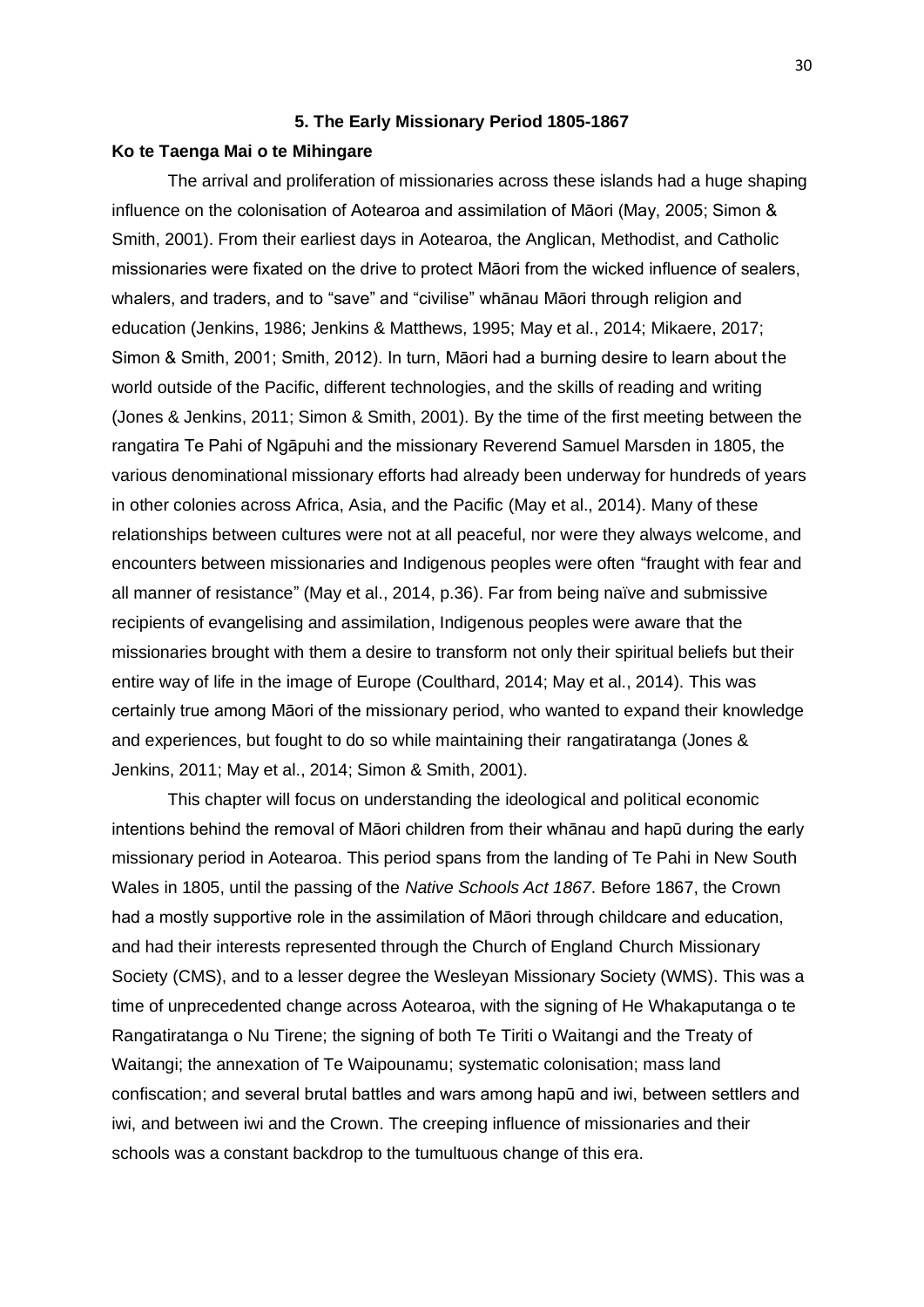Three aspects of the missionary era will be explored in this chapter: the influence and interests of Samuel Marsden in the early 1800s, the spread of the mission boarding schools in the Bay of Islands in the 1820s-1840s, and John Morgan's Ōtawhao mission in the mid-19<sup>th</sup> century. The activities of Samuel Marsden and John Morgan provide us with useful demonstrations of the complex interests of influential missionaries at both the beginning and end of this period. Examining the work of these men also give us some clear insight into how these supposedly autonomous CMS agents tried to influence the colonisation and political economic transformation of Māori through proletarianisation. The exploration of the Northern mission schools in the interim years will contain a broader look at the mission school system, and the role they served in attempting to assimilate Māori to a colonial British ideal.

# **Te Mātene**

Reverend Samuel Marsden was one of the first missionaries to come to these islands, and was certainly one of the most instrumental in our colonisation (May et al., 2014). A towering figure in New Zealand history, he is generally regarded positively by Pākehā as the man who introduced Christianity and literacy to Aotearoa and as a friend of Māori people (Davidson, 2004). An evangelical Protestant, Marsden was an early member of the CMS. Marsden was stationed in New South Wales from 1794-1838, first as the second chaplain to the Reverend Richard Johnson, before becoming the senior chaplain for the colony in 1800 (Lake, 2010). History shows him as a man who could be both incredibly critical of British imperialism and the unerring hunger of capitalist expansion, while also benefiting greatly himself from his own large landholdings in Parramatta and his brutal exploitation of Indigenous Australians and British convict labour (Lake, 2010). Marsden amassed more than 11,000 acres of land and thousands of sheep and cattle at his farm in Parramatta (Lake, 2010), which was deemed unusual and unseemly for a preacher by other chaplains, missionaries, and religious types in both New South Wales and Britain (Davidson, 2004; Jones & Jenkins, 2015).

Lake (2010) argued that Marsden's religious beliefs were inseparable from the idea of wordly agricultural industriousness and his drive for accumulating resources and wealth. Further, Lake (2010) suggested that he considered the "prosperity of his labours was a sign of divine vindication" (p.57.8) of the righteousness of his actions. This materially and spiritually encouraged his missionary zeal in both the colony of New South Wales, as well as Pēowhairangi, the Bay of Islands here in Aotearoa. Marsden's firm belief in the Protestant idea of one's wordly place in life and their hard work manifesting God's divine favour was also reflected in his perspectives on Indigenous peoples (Lake, 2010). Like many Crown functionaries, missionaries and settlers in the New South Wales colony, Marsden took moral offence at the different economic and social organisation of Indigenous peoples in Australia. According to Lake (2010), the many Indigenous nations of Australia had no outwardly clear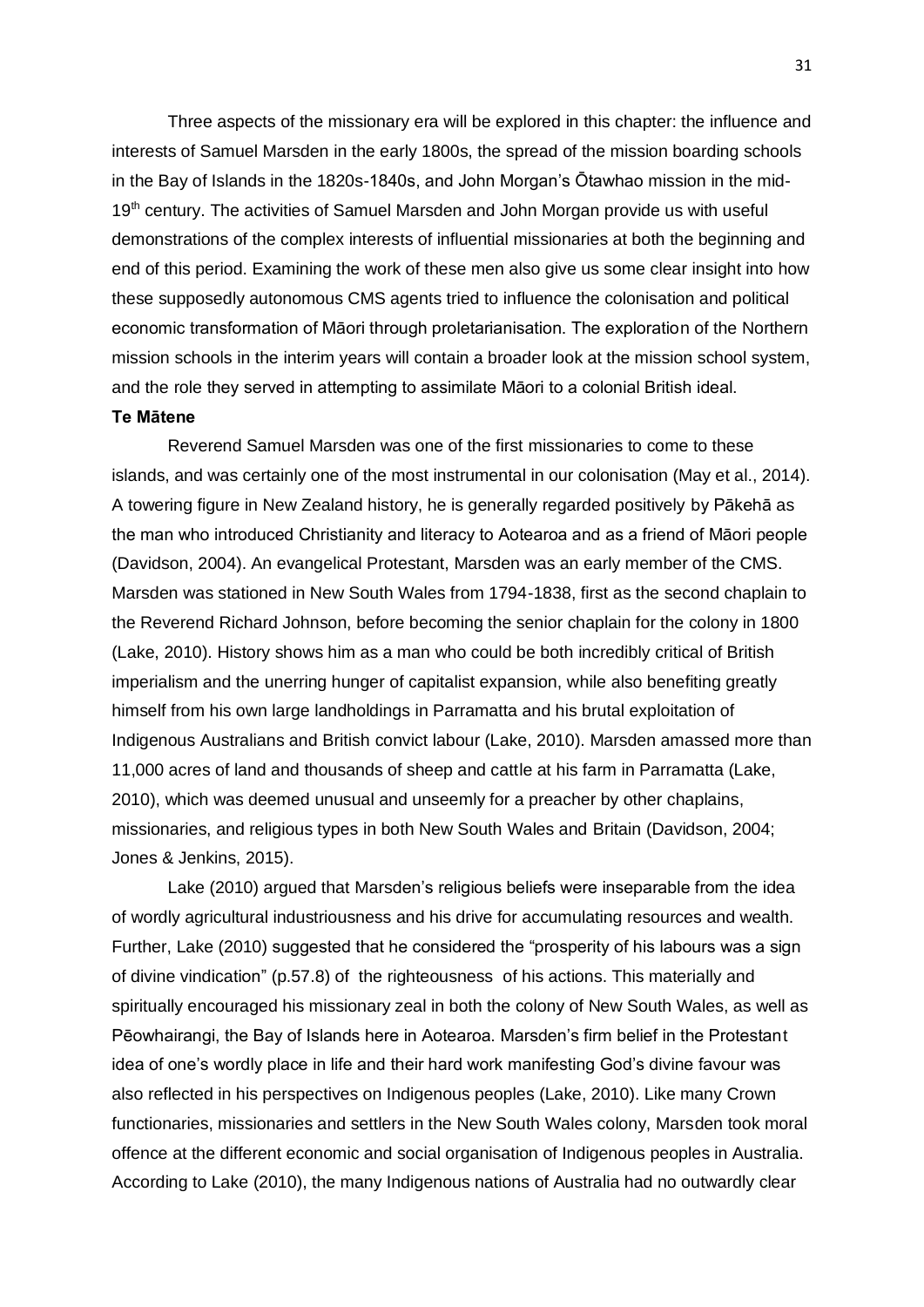distinction between work and leisure, and, like Māori, no economic necessity to produce more than they needed. Their resistance to colonisation and the civilising influences of structured work was considered by Marsden a display of pervasive idleness and indolence. For Marsden, "diligent work was a yardstick against which he measured the civilisation of indigenes" (Lake, 2010 p.57.13).

Marsden decided that Indigenous peoples of Australia did not use their whenua and resources in the way he deemed fit, and suggested to the CMS that a large tract of land they wanted to put aside for missionaries and Indigenous people should be used instead for agricultural endeavours. He claimed that Indigenous Australians did not think of or plan for their future wellbeing and so the land was better used to sustain missionaries and settlers (Lake, 2010). Indigenous people *did* use and work their whenua, and many peoples had agriculture, mariculture, and sedentary communities, despite the colonial myths spun by people with a vested interest in their disposession (Pascoe [Koori], 2018; Lake, 2010). Though they were not ploughing the earth or grazing cattle, Indigenous people were using ecological knowledge passed down through hundreds of generations to manage their environment (Hallam, 2002). Pascoe (2018) went further, synthesising historical sources and contemporary Indigenous research to prove that many Aboriginal groups farmed tubers, grains, fish, shellfish, and more; planned seasonal harvesting and storing over winter; and built huge structures in large and complex sedentary communities with hundreds or thousands of people. More, he showed that the colonial farming practices that Marsden held so dearly were responsible for the destruction of carefully managed environment that Indigenous Australians had developed over tens of thousands of years.

Like all missionaries, Marsden's "engagement with Aboriginal peoples was shaped and reshaped by shifting notions of race" (Lake, 2010, p.57.3). Certainly it was also influenced by his position as a settler living on Indigenous land and surrounded by Indigenous peoples who did not neatly conform to the colonial project, nor the Christian evangelising that came with it. It is well known that Marsden's relationship with and views of Māori were significantly different to his opinions of Indigenous Australians (Lake, 2010). In New Zealand, Marsden is largely respected in Pākehā history as someone who thought highly of Māori and who aided Māori aspirations for international trade and wealth (Davidson, 2004). His Christmas Day sermon at Rangihoua in 1814, the first on these islands, is regarded as an historic moment in the narrative of the New Zealand settlercolony. As Marsden turned away from the idea of converting and assimilating Indigenous Australian people through mission schools and agricultural training, he turned towards Māori (Lake, 2010).

Education scholars Alison Jones and Kuni Kaa Jenkins (2011; 2015) have written extensively about the first relationships between Marsden and the Ngāpuhi travellers that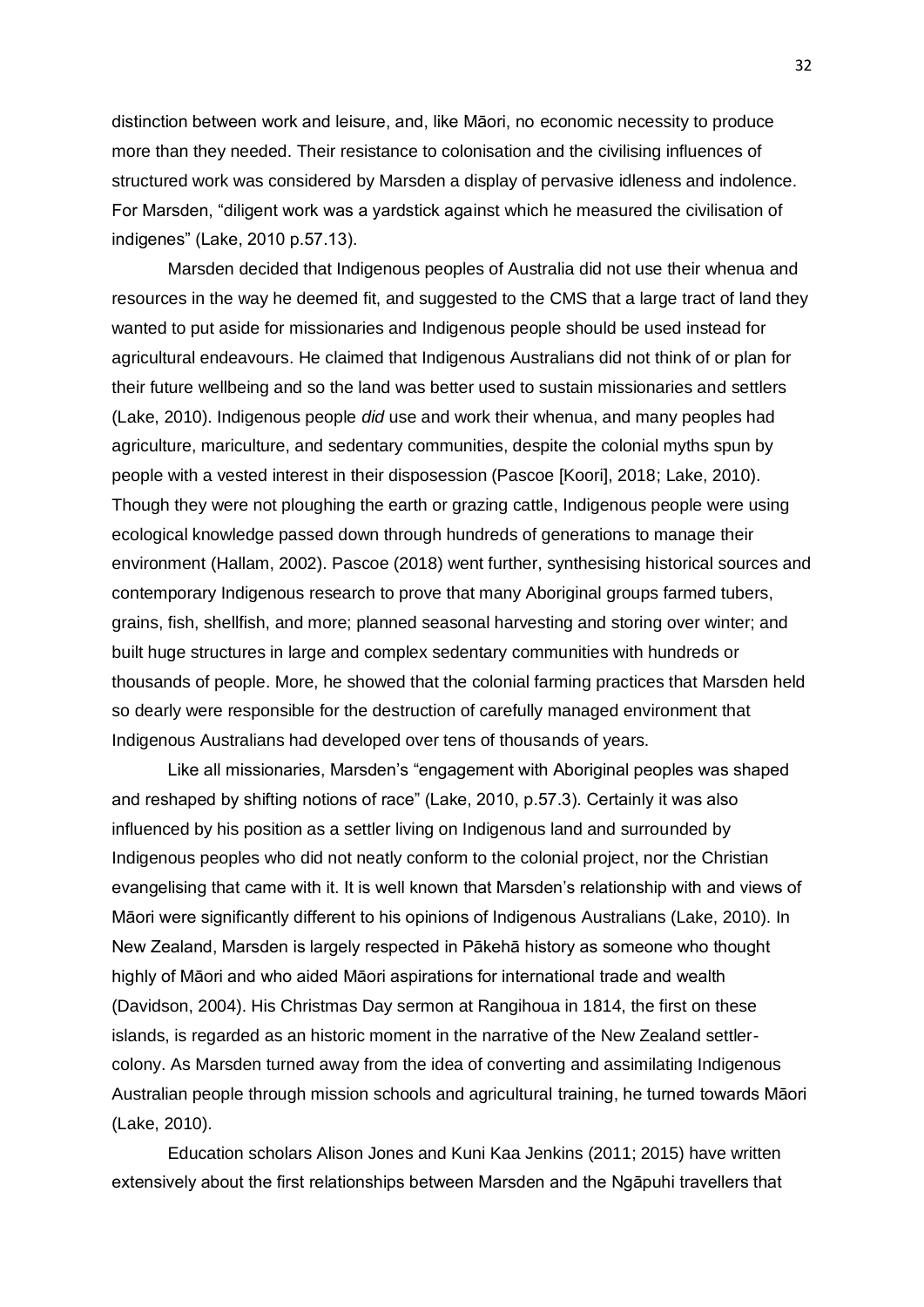came to New South Wales. In the summer of 1805-1806, Marsden met Te Pahi, a powerful and enterprising Ngāpuhi rangatira from Te Puna (Jones & Jenkins, 2011). Te Pahi had many years of prior contact with English and other Europeans, and had initially come with members of his hapū to New South Wales to visit Phillip Gidley King, the then Governor of the colony. King had earlier been Governor of Norfolk Island and had a reputation for friendship and generosity toward Māori—despite his first meeting with Māori being predicated on the kidnapping of two men from near Matauri in 1793 (Jones & Jenkins, 2011). Te Pahi and his hapū companions travelled to see the colonial farms at Parramatta, and it was Te Pahi's keen interest in Marsden's agricultural and religious knowledge that "seemed to trigger in Marsden what was to become a lifelong passion: engagement with Māori" (Jones & Jenkins, 2011, p.52). Given Marsden's opinions of Indigenous Australians and their lack of interest in Western agriculture and their resistance to Christianity, this "passion" was clearly sparked by more than an appreciation of intelligence and curiosity. The rangatira Te Pahi was receptive to the idea of Marsden sending Pākehā settlers to his rohe, though Jones and Jenkins (2011) note that this was more in line with his quest to gain political influence than any real desire for an Anglican mission. Though a mission at Te Puna did not eventuate, Marsden was eventually successful in creating the first Christian settlement in Pēowhairangi.

## *The First Mission Schools for Māori*

Nearly a decade later, and following a handful of return trips between New South Wales and the Pēowhairangi, the first religious boarding school for Māori was started on Marsden's land in Parramatta in 1815 (Jones & Jenkins, 2011). During this time Marsden had developed deeper relationships with other rangatira and hapū from the Bay of Islands, including the rangatira Ruatara and Hongi Hika (both of Ngāpuhi). Many Māori travelled to stay with Marsden, who they called Te Mātene, and his family at their homestead. Jones and Jenkins (2011) state that these young Ngāpuhi travellers were keen to learn both agricultural techniques and reading and writing from Marsden, however, they were less interested in his attempts at religious conversion. These authors noted that though Marsden called it a seminary, these rangatahi likely did not receive much in the way of religious education as they were too old to be easily swayed from their cultural beliefs. Instead, Marsden taught them the "management of horses, sheep and cattle, blacksmithing, nail-making, brickmaking, cloth-making and flax manufacture, as well as many forms of European agriculture including wine-making and fruit-growing" (Jones & Jenkins, 2011, p.57). In a tradition that would continue throughout both the missionary and Native schools periods, some of these rangatahi also lived with Marsden and his family and worked as servants in his home (Jones & Jenkins, 2011). Though they did not know it, these travellers and learners would later be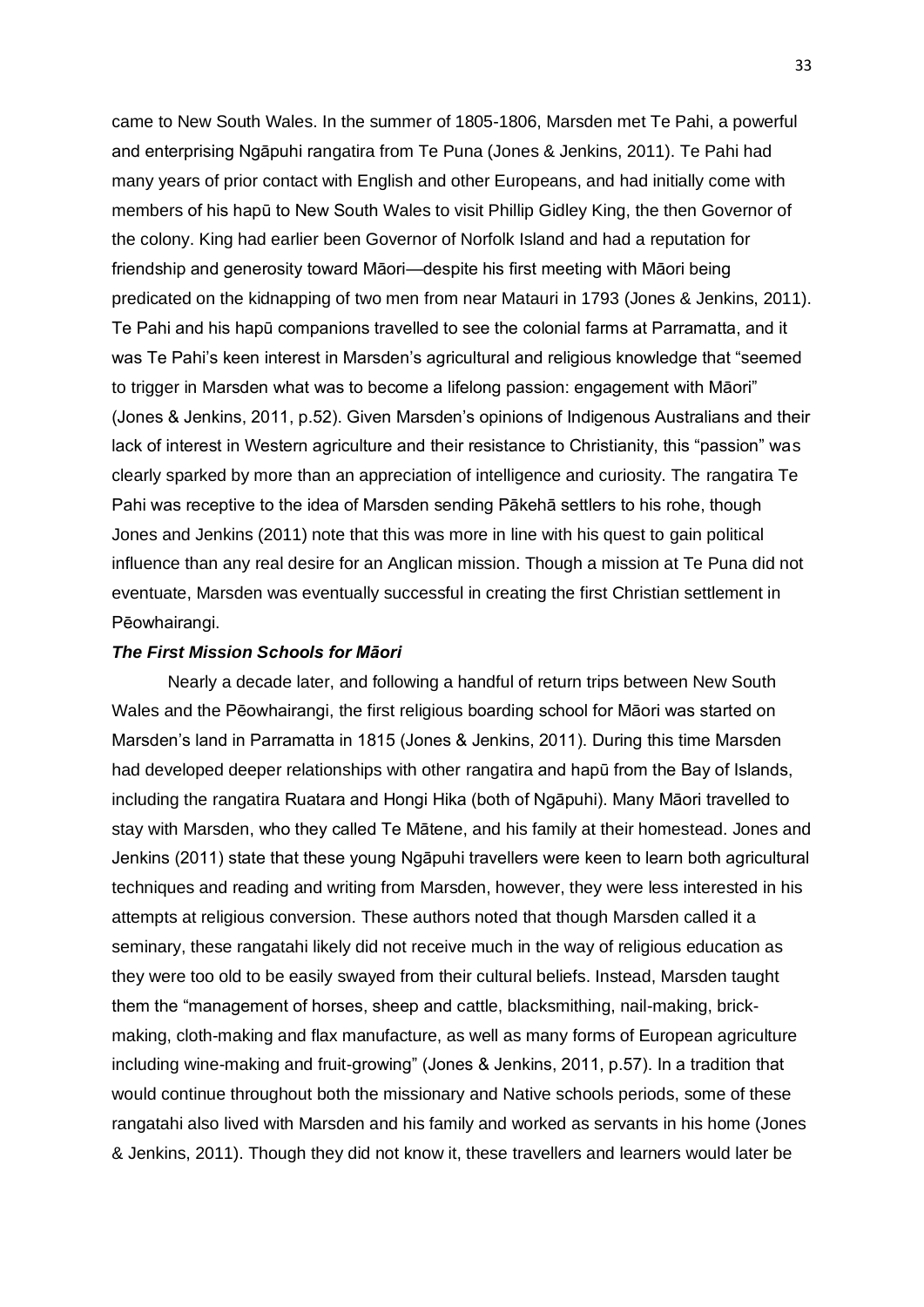thought of as collateral for the safety of the settlers at the future mission in Rangihoua (Jones & Jenkins, 2011).

Upon seeing the impact of literacy and new knowledge among the many Māori that travelled to New South Wales, Ruatara tried desperately to convince his hapū that building a mission at Rangihoua would be beneficial for the technological advancement and success of their people (Jones & Jenkins, 2011). Jones and Jenkins (2011) note that Ruatara was not totally confident in his decision to secure these missionary settlers for Rangihoua after learning more about the situation of Indigenous people in New South Wales. At the same time, Marsden had been securing support from the CMS to establish the first Anglican mission in Aotearoa (Jones & Jenkins, 2011). The missionary spent a great deal of time and energy in trying to draw good Christian families and the Crown to Aotearoa, and in attempting to convert Māori to both Christianity and capitalism (Jones & Jenkins, 2011; Lake, 2010). John Liddiard Nicholas (1817), the owner of a London iron foundry and would-be capitalist in the New South Wales colony, said of his friend Marsden's relationship with Māori:

… [H]e rightly considered that moral lectures and abstruse religious discourses, however proper at a subsequent period, when the mind became susceptible of their importance, could do but little at first towards reclaiming a people so immersed in ignorance: therefore he resolved on a better plan, and paved the way for introducing the mechanic arts, by creating artificial wants to which they had never before been accustomed, and which he knew must act as the strongest excitement to the exercise of their ingenuity. (p.16-17)

With the founding of the CMS mission at Rangihoua in 1815 came a few missionary settlers with varied skills like carpentry and agriculture, picked by Marsden so that they would provide examples of Pākehā civilization to Māori (Jones & Jenkins, 2011; May et al., 2014).

Among these settlers was Thomas Kendall, a missionary and the first colonial official of Aotearoa. Kendall had been empowered as a magistrate by Governor Macquarrie of New South Wales to have power over which British ships and sailors could land in any place in Aotearoa (CMS, 1853). Kendall was coming to Aotearoa to be the first Pākehā teacher, however, he was encouraged by Macquarrie and Marsden to also assess the natural environment and resources for the colony (CMS, 1853). The mission day school at Oihi opened in 1816, and though Kendall certainly had a fondness for Māori that was uncommon among the early missionaries, the school would prove to be short-lived (May et al., 2014). The near total reliance of the missionary settlers at Rangihoua on the mana whenua meant that they were soon in a position of bartering much-coveted muskets in return for the food and resources needed for their survival, which was frowned upon by the CMS (Jones & Jenkins, 2015; May et al., 2014). At the same time, the huge increase in European and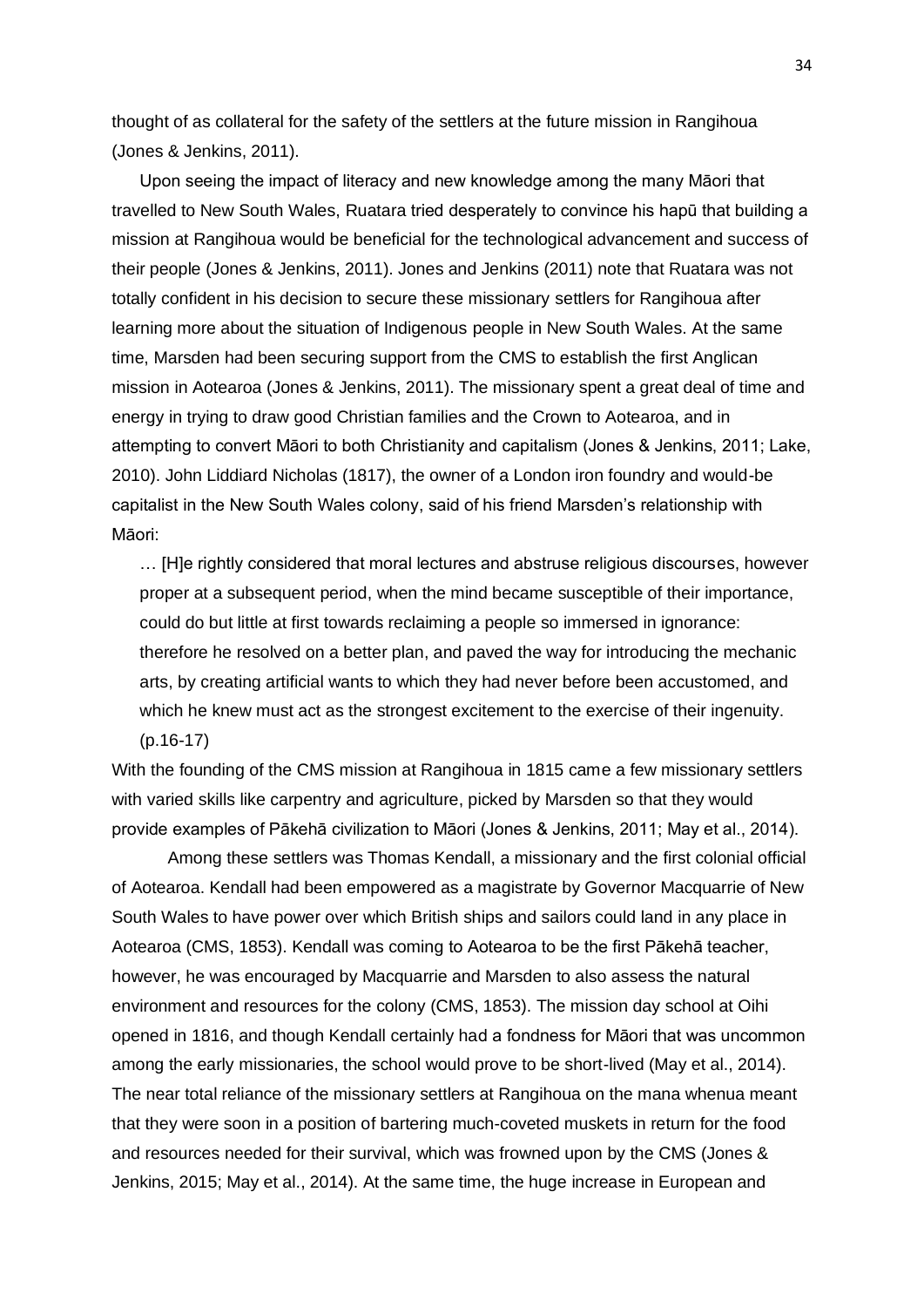American ships arriving in the Bay of Islands meant a booming trade for Ngāpuhi, who sold their extra food instead of sending it to the schoolhouse (May et al., 2014). Finally, there was also a significant cultural clash between the missionary settlers and the mana whenua that strained relations in the settlement (Jones & Jenkins, 2015). Kendall was eventually fired from his post at Rangihoua—his offences including providing muskets for Hongi Hika, an affair with a wahine Māori named Tungaroa who was his pupil and servant, and his sympathetic view of Māori culture and spirituality (Binney, 2005; Davidson, 2004). *Analysing Marsden's Role in Settler-Colonial Capitalism*

The entanglement of the interests of the CMS and their agents, the British Empire, and traders and capitalists of all kinds are difficult to draw apart. Samuel Marsden was the first missionary to meet Māori—both a man of god and a man rich from colonial exploitation in Australia, a man with apparent affection and respect for Māori but whose primary drive was to incorporate Māori into the British economic and cultural sphere. Marsden's interests were clearly not only a singular desire to save Māori souls through conversion to Christianity, as he was so clearly focused on his desire to bring Māori people and Māori resources into the realm of the British Empire. At the time of Marsden, Kendall, and the Rangihoua mission, the Crown was still loath to sponsor official colonial exploits (Orange, 1987; Poata-Smith, 2001), and these CMS missionaries were useful agents of an expanding empire. Marsden's differing attitudes towards Indigenous Australians and Māori based on how they embraced Western technology and trade illustrated his instrumental approach to Indigenous people. Though Marsden was certainly friendly with individual Māori people, and appeared to have a patriarchal fondness for Māori in general, this clearly would not have been the case if Māori did not willingly engage with what he saw as the path for our growth into what he considered a civilised race. At the same time, the Ngāpuhi communities that welcomed the CMS entered these relationships as people wanting to secure their success and rangatiratanga in a rapidly changing time, when the influx of global interest in the plentiful resources of Pēowhairangi could not be easily stopped.

From a scientific Marxist perspective, however, the relationships must be analysed at the crux of class, race, and domination, and not through the idea of agency and choice. Though Marsden, like some other later missionaries, did not appear to be directly interested in displacing Māori from their whenua, he had witnessed and indeed encouraged this against Indigenous Australians in New South Wales (Lake, 2010). The Reverend had himself built wealth and economic power from thousands of acres of stolen Indigenous land at Paramatta (Lake, 2010), and supported the Governor of New South Wales in his bid to convince Indigenous Australian people to give their children up into the care of the colony under the guise of civilisation (Jones & Jenkins, 2011). In later years, Marsden (1837) would call directly for the annexation of Aotearoa by the Crown as "there is no hope these evils will be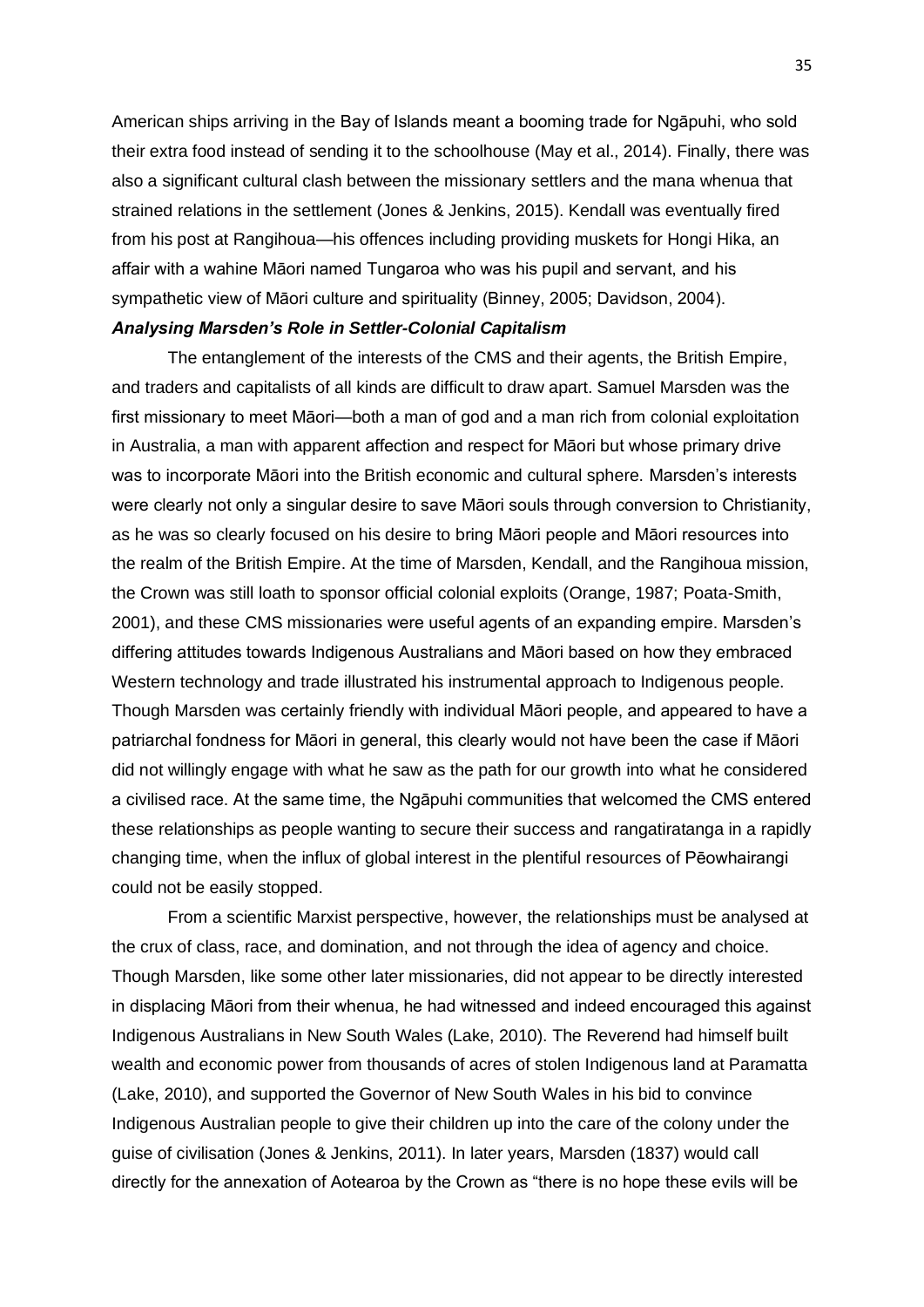reduced until the Native inhabitants are placed under the protection of some civil government where relief can be afforded them" (p.1). Marsden had, at this point, seen what four decades of colonial "relief" could look like for Indigenous peoples, and had played a central role in the destructive and genocidal growth of the New South Wales colony (Lake, 2010). Though it is possible his affection for Māori meant he hoped for a different path for Aotearoa, his fervent support for the civilising of tangata whenua through social, cultural and political economic change aligned the missionary's interests with those of the British Empire. Without Marsden's relentless push for the assimilationist mission schools in Pēowhairangi, the introduction of settler-colonial capitalism in Aotearoa may have looked markedly different.

## **Early Mission Schools in Aotearoa**

Following on from the opening of the first CMS mission at Rangihoua in 1815, further Anglican missions followed in the Bay of Islands at Kerikeri, Paihia, and Waimate by the mid-1830s (May et al., 2014). Not far behind the CMS were the first WMS mission at Kaeo and the French Marist (Catholic) mission at Kororāreka, which caused great concern among British missionaries and Crown officials (May et al., 2014). Five years after the first signing of Te Tiriti o Waitangi, around fifty missions across these denominations had sprung up around Te Ika a Māui and Te Waipounamu; from Te Hiku o te Ika to as far south as the Ōtākou region (May et al., 2014). Most of these missions included a day school for tamariki and rangatahi Māori, and many had either boarding arrangements or room for a few pupils to stay on as servants of the missionary families (May, 2005; May et al., 2014). The tradition of young Māori living with and serving missionary families started with Samuel Marsden at his Parramatta station (Jones & Jenkins, 2011), and continued through the early missionary period with Thomas Kendall at Oihi (Binney, 2005), Henry and Marianne Williams at Paihia, Kerikeri, and Waimate (May, 2005), William Yate at Waimate (Binney, 1975), James Watkin at Waikouaiti (Woodfield, 2016), and John and Mary Morgan in Ōtawhao (Morgan, 1853b). It is difficult to estimate how many young Māori lived with missionary families as boarders and servants, as this information has not been systematised and even in missionary accounts is often spoken of only in passing. Unfortunately, little written information remains about what these tūpuna would have seen or experienced living with and working for the missionary families.

Historian Helen May (2005; May et al., 2014) explained that schooling for Indigenous children was a great concern for the CMS, who saw education as the key to converting the heathen colonies. Infant schools for poor children had become popular in the UK in the 1820s as a way to mold them into upstanding British citizens and workers, and the Church of England was eager to replicate this across the empire (May et al., 2014). With the closure of the school at Oihi in 1818, the CMS opened two more missions in quick succession at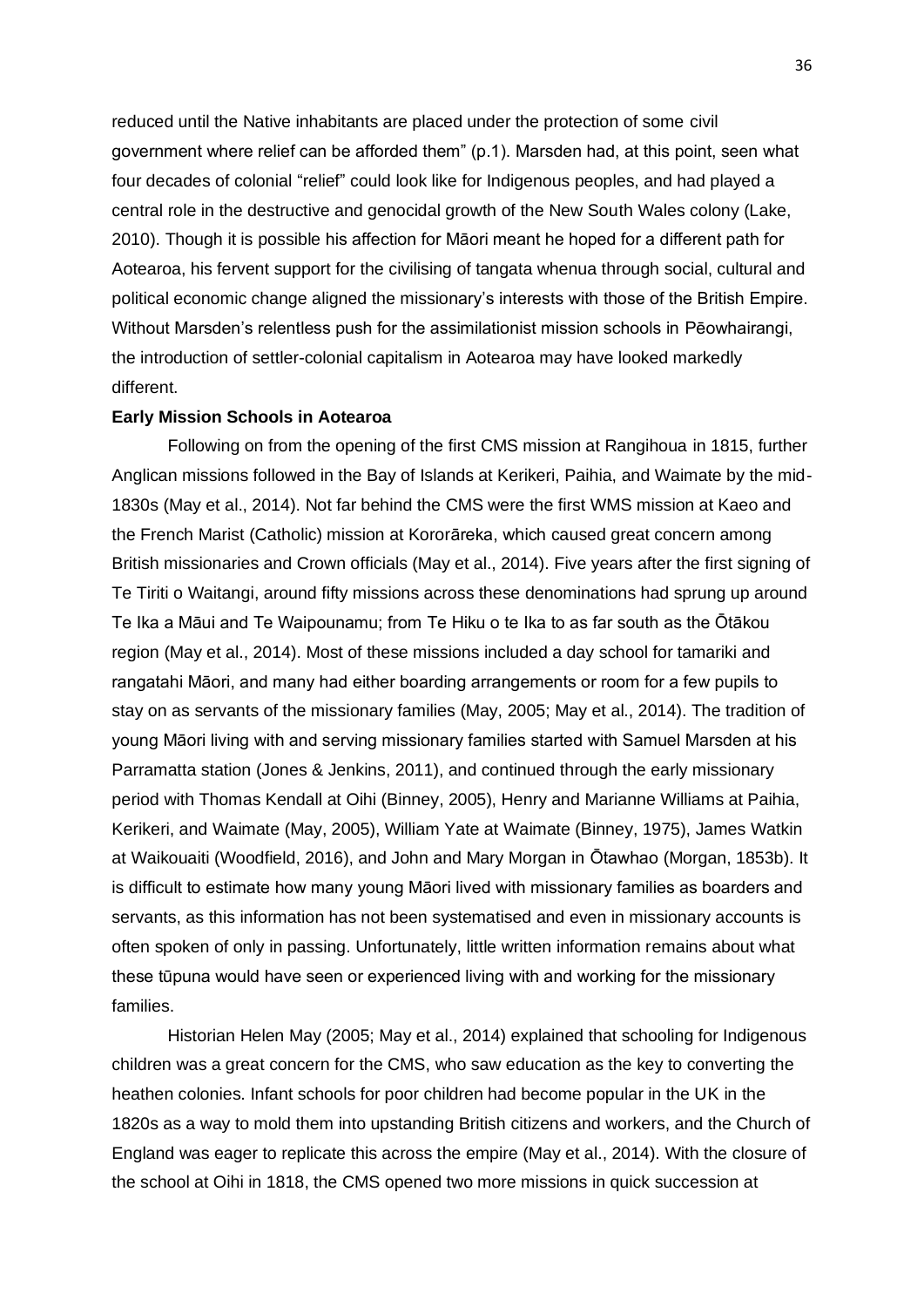Kerikeri and Paihia. Reverend Henry Williams and his wife Marianne Williams were sent to Paihia to establish a more structured schooling system for Māori children in Pēowhairangi (May et al., 2014). While Henry ran the church and mission, and acted as a liason between Ngāpuhi, the CMS and the Pākehā population, Marianne ran the mission schools. Later joined by her sister-in-law Jane Williams, the missionary wives' focus was just as much on instilling Christian norms and values as it was on teaching reading and writing. The women tried to separate boys and girls as much as possible, and their schooling for girls at the Paihia mission was particularly focused on obedience, rather than learning (Fitzgerald, 2003; May et al., 2014). The Williams family saw Māori girls and women as more debased in comparison to men and boys, and were thus a focus for their civilising efforts (Fitzgerald, 2003). This reflected the general missionary thought at the time, which constructed women as both "the problem but also the conduit for a conversion strategy" (May et al., 2014, p.188). This settler-colonial focus on Māori girls and women is examined in more depth in chapter six.

The CMS continued to expand across the North, with the opening of the Waimate mission in 1830 (May et al., 2014). Te Waimate was opened for the explicit purpose of being a model Pākehā Christian village, and was the picture of contemporary English life at the time, having a blacksmith, a mill, a printery, and even white picket fences in addition to a church and school (May et al., 2014). The Waimate school focused on children under ten with some students as young as 18 months, as the missionaries were more hopeful for their successful conversion. Older boys would leave with their fathers, brothers, and uncles to fight in battles for ahi kā, and all older children were likely to accompany their whānau or hapū on long journeys or for fishing, planting or harvesting (May et al., 2014). To this end, an infant boarding school was decided on as the best chance at transforming Māori society in the shape of Britain. May et al. (2014) explain:

While the broad focus was on saving, taming, and eventually converting "heathen" peoples, the infant school timetable and its implied curriculum was, in common with British infant schools and the earlier charity and monitorial schools, about shaping the behaviour and demeanour of young children alongside the necessary acquisition of the three Rs as a foundation for worthy employment in a few years time. (p.215)

The boarding school at Waimate had a punishing timetable for these tamariki from 6am to 8pm, with their day split into half hour blocks where they had to learn much more than the "three Rs" of reading, writing, and arithmetic. The children could not leave the missionaries' supervision, and every hour of their day was planned (May et al., 2014).

The colonial missionaries had firm ideas about Māori caregiving and parenting (Barrington, 2008; Jenkins & Philip-Barbara, 2002; May, 2005; May et al., 2014; Mikaere, 2017; Pere, 1982; Pihama et al., 2003; Simon & Smith, 2001). Many considered it indulgent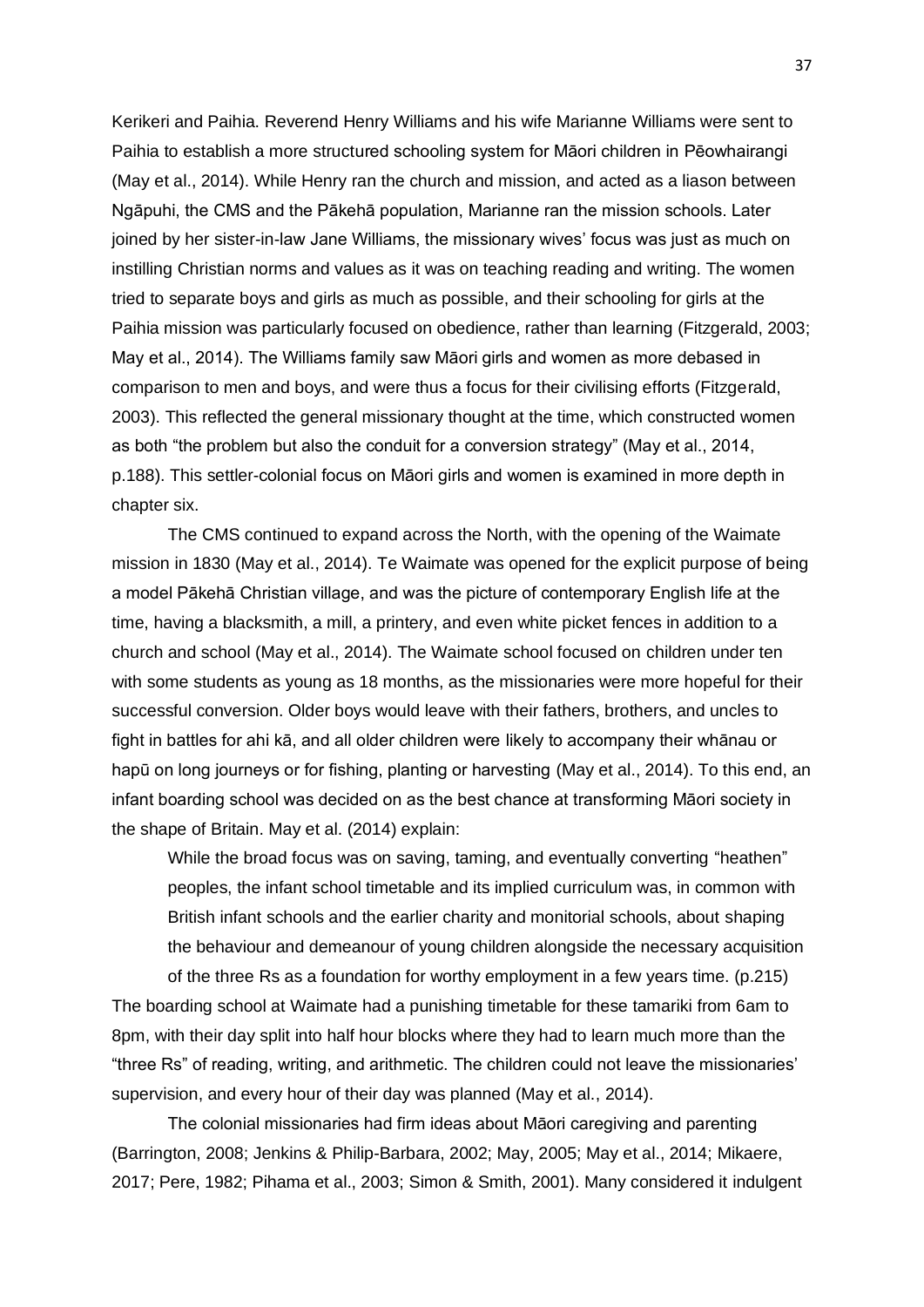in the extreme, and found the more equal relationships between adults and children, as well as the inclusion of children in every part of community life, to be bizarre (Pihama et al., 2003; May, 2005; May et al., 2014; Simon & Smith, 2001). The missionary William Yate (1835), who was stationed at the Waimate mission for several years before being fired under controversy surrounding his sexuality and sexual liasons with male pupils at the Waimate school, said:

Formerly a parent would never correct a child for anything it might do; it was allowed to run riot in all that was vile, and to have its own way in everything. The evil of this was palpable. In New Zealand, as in every other country, a spoiled child is a great plague; but if the pest was in any one place more severely felt than in another, it was here. (Yate, 1835, p.95-96)

Like his contemporaries, Yate believed that the infant boarding schools were necessary to correct what the missionaries viewed as precocious and unruly behaviour of Māori children (May et al., 2014).

The mission day schools had limited success, and though Māori were embracing literacy with zeal, only limited numbers were converting to Christianity or changing their way of life (May, 2005; May et al., 2014). The CMS missionaries of this era maintained that the influence of whānau had to be mitigated. Reverend Joseph Matthews (1834), one of the founders of the mission at Kaitaia and teacher at their infant school, had an even more explicit opinion of the tamariki Māori who came into his care. In a letter to the CMS titled *Beneficial Tendency of the Infant-School System in counteracting Native Ferocity*, Matthews (1834) wrote:

The children of the Natives run about naked, and are dirty and filthy, both in person and conversation. They go astray (most emphatically so), speaking lies, as soon as they are born. I said, that a savage learns to be savage when a child. (p.511-512) Like Yate (1835) and the Williams family (May et al., 2014), Matthews believed that Māori children had to be removed from their whānau and communities and totally subsumed by Christian Pākehā life to become civilised.

For whānau and hapū Māori, there was "enthusiasm and bemusement as well as indifference, fear, anger, and disillusionment regarding the strange ways missionaries reared young children" (May et al., 2014, p.186). Māori were embracing reading, writing, and other new and useful technologies. Much like the initial vision of Ruatara when he invited Marsden and the CMS to join his hapū at Rangihoua, many Māori viewed missionary education as a key to accessing new knowledge and maintaining their rangatiratanga in a rapidly changing Aotearoa (May, 2005; Simon & Smith, 2001). However, Māori were not naïve about the connections that existed between missionaries, the Crown, and the Pākehā drive to own land and the interests that lay behind educating their tamariki (May, 2005; Simon & Smith,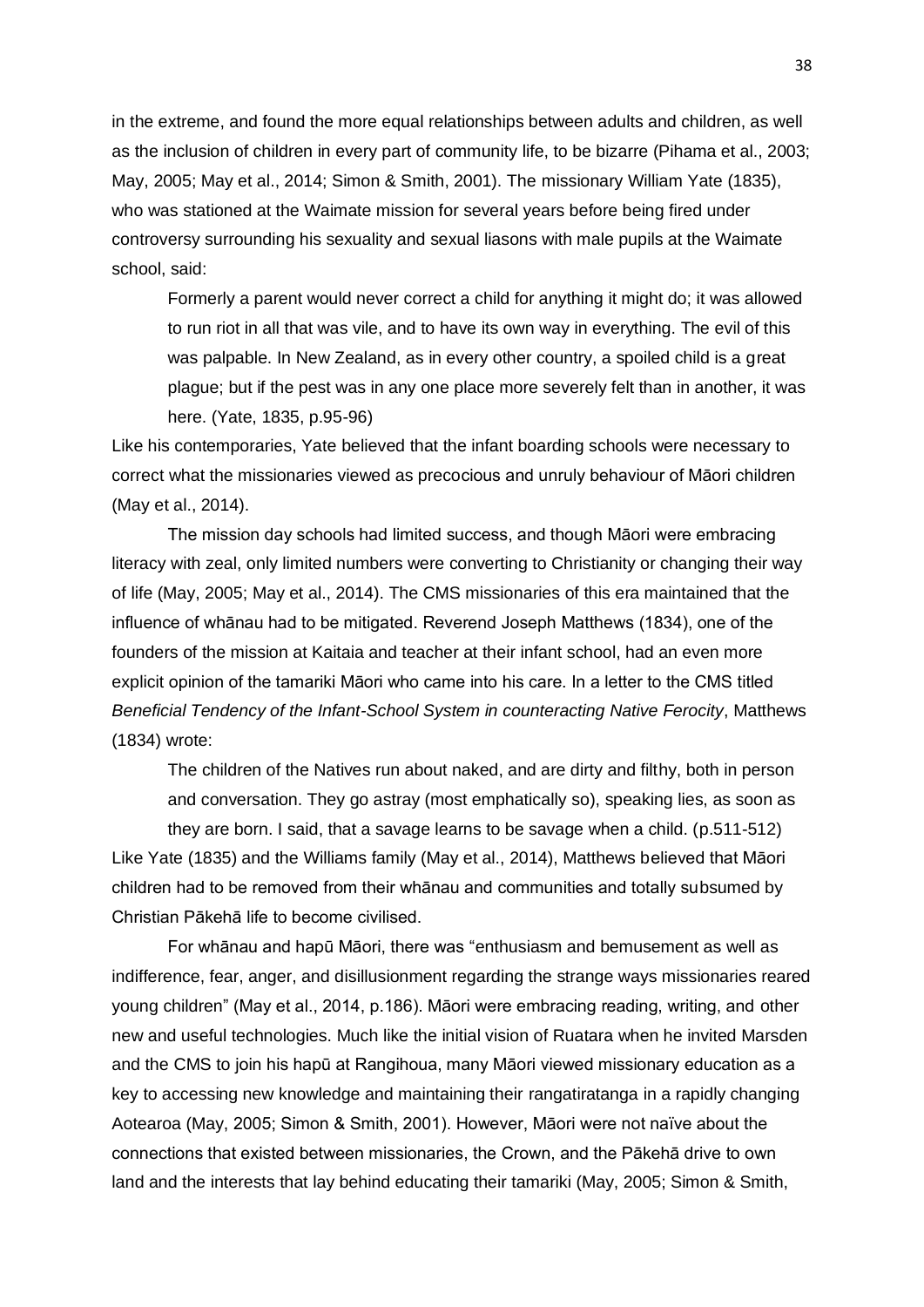2001). Before 1840 and the signing of Te Tiriti o Waitangi, missionaries had a level of autonomy from the Crown, though some deeply believed that the British annexation of Aotearoa was necessary (May et al., 2014).

The CMS missionary William Yate wrote to King William IV requesting official Crown involvement to protect Aotearoa from possible French annexation, which resulted in the arrival of James Busby, the first British Resident and an official liaison between Aotearoa and the Crown (May et al., 2014). Fearing French encroachment on British designs over Aotearoa, Henry Williams was supportive of He Whakapūtanga, the declaration of tino rangatiratanga signed by several rangatira from Ngāpuhi and elsewhere in Te Ika a Māui (May et al., 2014). Ironically, it was also Williams, along with his son Edward, who were responsible for the writing of Te Tiriti o Waitangi which differed so greatly from the English text in its promise of absolute sovereignty of tangata whenua (May et al., 2014). Williams and other Anglican and Wesleyan missionaries were also critical in securing Ngāpuhi support for Te Tiriti o Waitangi, which many Ngāpuhi would later come to resent as a ploy to expropriate their land (May et al., 2014). Regarding land, missionaries themselves had been involved in purchasing huge plots of land in the North. Samuel Marsden purchased 13,000 acres of land for the Kerikeri mission farm, and by 1840 Pākehā settlers, primarily missionaries, had bought another 14,000 acres at Waimate (May et al., 2014). After the first signing of Te Tiriti o Waitangi on February 6 1840, the interests of missionaries and the Crown truly converged (May et al., 2014).

In the years immediately following the signing of Te Tiriti o Waitangi, relationships between many Ngāpuhi hapū and the missionaries based in the North soured (May et al., 2014). Many Ngāpuhi hapū had serious grievances with the Crown's annexation of their whenua which was at odds with what was promised by Te Tiriti o Waitangi; with Pākehā greed for land; and with the influx of colonists to the North that threatened Ngāpuhi rangatiratanga (May et al., 2014; Walker, 2004). Many Ngāpuhi hapū drew the connections between the Crown and the missionaries support of colonisation and the growing punitive treatment of Māori. In retaliation, many withdrew their tamariki and their support from the missionary schools (May et al., 2014). With the backdrop of rising discontent at British encroachment on their sovereignty through land and the use of Crown law on Māori across Aotearoa, the Governor of the colony Robert FitzRoy and his executive and legislative council passed the *Native Trust Ordinance 1844* (the Ordinance)*.* The Ordinance was a departure from the espoused independence of missionary education for Māori in Aotearoa, as it guaranteed Crown financial and political support for missionary schools (May, 2005). It also declared in law that management of the lands either gifted or taken for missionary education was to be entrusted to Crown officials and the Lord Bishop of New Zealand (the Ordinance, 1844).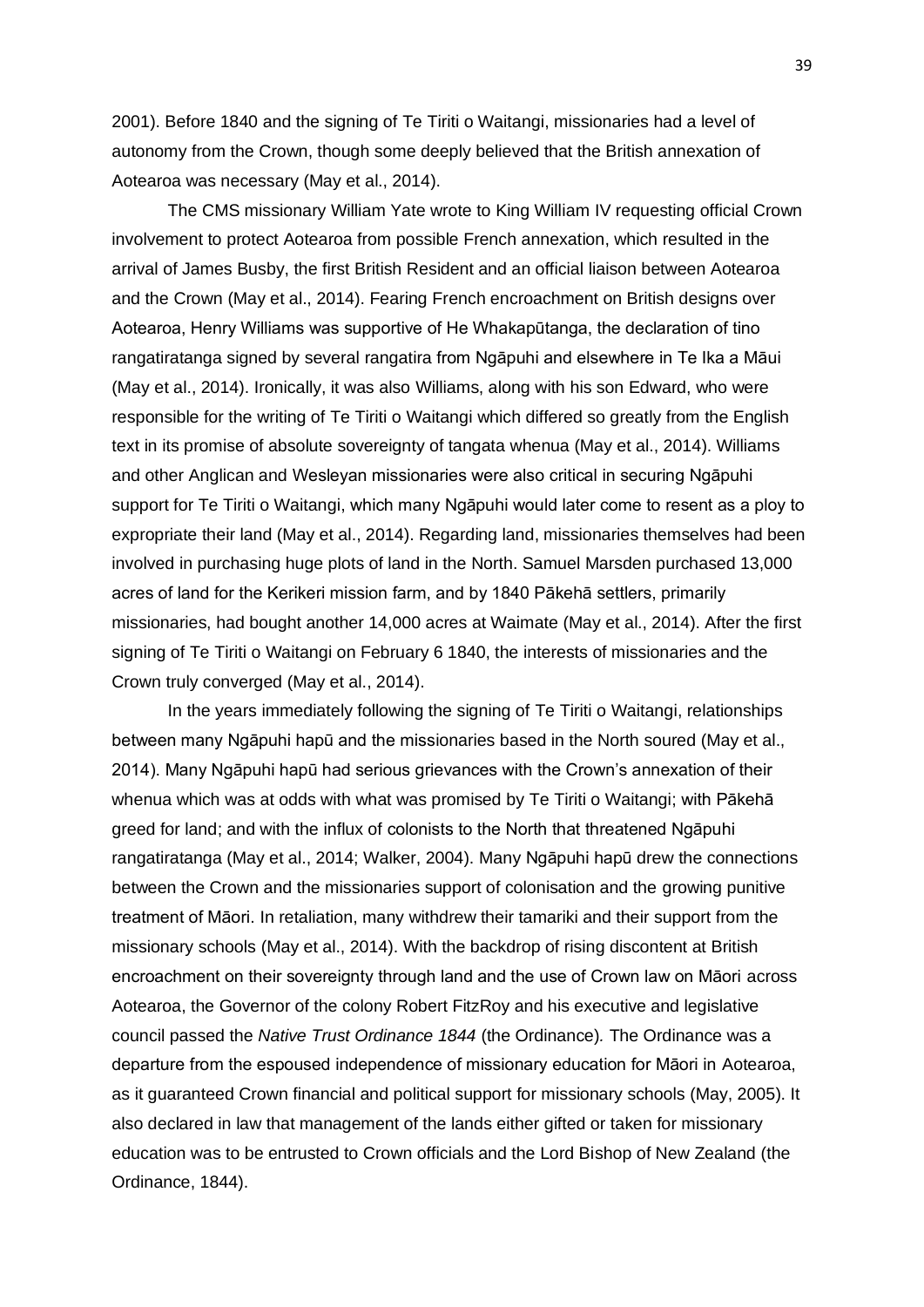The Ordinance also made absolutely clear the Crown's intention behind supporting missionary schools:

… [W]hereas great disasters have fallen upon uncivilized nations on being brought into contact with Colonists from the nations of Europe, and in undertaking the colonization of New Zealand Her Majesty's Government have recognized the duty of endeavouring by all practicable means to avert the like disasters from the Native people of these Islands, which object *may best be attained by assimilating as speedily as possible the habits and usages of the Native to those of the European population* (emphasis added). (p. 140)

Without Crown financial support, the failing missionary schools would likely not have been able to survive, as their reliance on hapū for trade, labour on their farms, and pupils dwindled. Without missionary schools, the Crown goal of assimilating Māori as "speedily as possible" may have had a different course. This official accord between the missionary and Crown endeavours was the start of the concentrated effort to transform Māori society and economy through ideological means.

## **John Morgan and the Ōtawhao Mission School**

Examining the work and words of Reverend John Morgan, teacher, aspiring agricultural magnate, spy for the Crown, and Anglican missionary with the CMS, illustrates the tensions and interests that characterise the latter years of the missionary period in Aotearoa. John Morgan arrived in Aotearoa in 1833, and was a founder of several missions across Waiariki and Waikato (Pilditch, 2010). His longest post, and the period I will mostly be analysing, is his time at the Ōtawhao mission, in what is now Te Awamutu, between 1841- 1864 (Pilditch, 2010). The people who whakapapa to the Te Awamutu and Waipā area include Waikato-Tainui, Ngāti Raukawa, Ngāti Koroki/Kahukura, Ngāti Maniapoto, Ngāti Apakura, Ngāti Haua, Ngāti Hikairo, and Ngāti Mahanga. It is their tūpuna that were the focus of John Morgan's interest, and also one of the main foci of the Crown during the New Zealand Wars of the 1860s (O'Malley, 2019). The Waikato area is known as a particularly rich and productive whenua, and today 53% of it is used for pastoral farming (Waikato Regional Council, 2019), and it is also home to 33% of New Zealand's total dairy cattle herd (Dairy NZ, 2018). The rohe of the many iwi that hail from the Tainui confederation is considered a valuable resource in modern times, just as it was in the past.

Before the explosion of dairy farming and widespread Pākehā settlement, this rohe was hugely coveted by both the Crown and would-be Pākehā farmers, and rebellion against Crown encroachment on this whenua was used as an excuse for both brutal punishment and huge land confiscations (O'Malley, 2019). Morgan had a significant role in the colonial military campaign in this rohe. He worked as an informant for the Crown, passing along information from settlers about the movement of Kīngitanga and allied iwi that were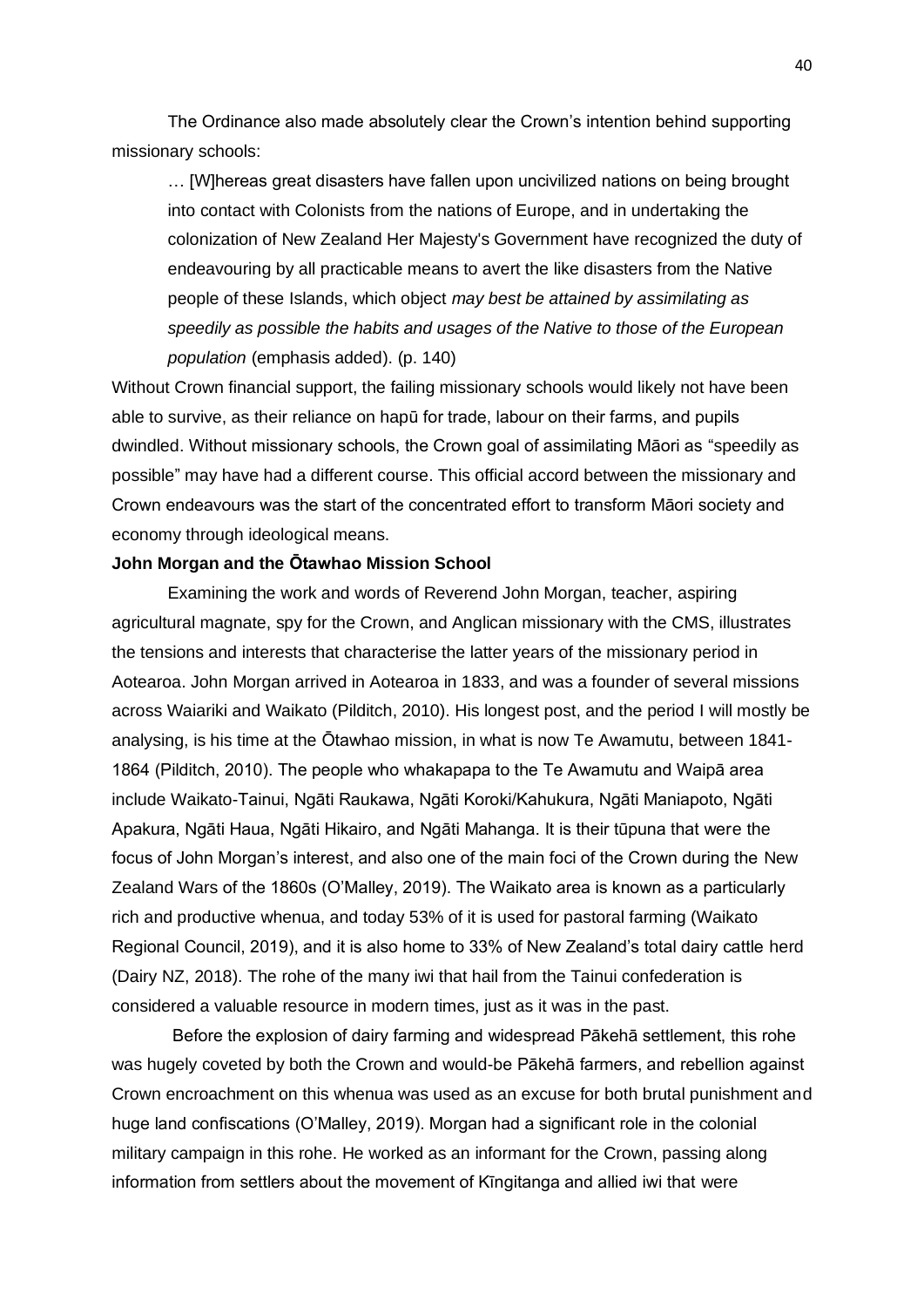determined to resist being expropriated from their tūrangawaewae (May, 2005). The settlement of Waikato today, with its massive farms and agricultural wealth, traces a direct line of descent from the Crown violence and raupatu of the 1860s (O'Malley, 2019). In the years before Morgan was pleading for the direct military support of the Crown to quell Māori rebellion in the area, his focus—like Marsden, Williams, and other missionaries before him was on transforming Māori society and economy into a useful outpost of the British Empire (May, 2005). Morgan's unrelenting push for a boarding industrial school that would indoctrinate tamariki and rangatahi Māori into Pākehā capitalism was a tohu of what was to come. In the following section, I will critically examine the Reverend John Morgan's letters to the CMS and colonial officials to understand his thoughts on race and political economy as they relate to Māori.

#### *Morgan on Race*

John Morgan's ideas about race reflected the wider contemporary British ideas about Indigenous people in the colonies (May, 2005). A letter to a friend recounting his early years in Aotearoa demonstrated his deep distate for several Māori cultural, spiritual, and social practices, including haka, tā moko, waiata, and food and cooking (Morgan, 1846). His extremely exoticised and vulgar depictions of kaitangata following a large battle at Maketū in 1836 between several Te Arawa iwi on one side, and an alliance of several Waikato-Tainui iwi and Ngai Te Rangi on the other, were clearly meant to titillate and disgust the gentle Christian folk of Britain (Morgan, 1846). His recollections of ongoing warfare between Waikato and Te Arawa iwi during his trek from Maketū to the interior of the island in the 1830s, are peppered with odious descriptions of Māori people and culture, including of his servants and guides. In describing his hopes for the Anglican conversion of Māori in this letter, Morgan (1846) continued to call Māori "savages" and "cannibal New Zealanders". Interestingly, the sensationalised representations of Māori are mostly absent from his later letters to Government officials like Governor George Grey. This is true even when he was reporting on the movements of Waikato Māori moving against the Crown and begging for the intervention of the colonial military (Morgan, 1860). Though his language about Māori changed—perhaps a display of his political pragmatism—his underlying goals for civilising and proletarianising Māori did not. From his earliest days in Aotearoa through to his eventual expulsion from Ōtawhao in 1864, Morgan was determined to see the assimilation of Māori into the British Empire and colonial capitalism.

The creation of boarding schools for young Māori was central to Morgan's plan for transforming the social and economic worlds of Waikato Māori from the very beginning of his time at Ōtawhao (1846). The Reverend initially drew special attention to the apparently more civilised needs of Māori children with Pākehā whakapapa (1846), and this later turned into the idea for segregated boarding schools for tamariki and rangatahi Māori based on whether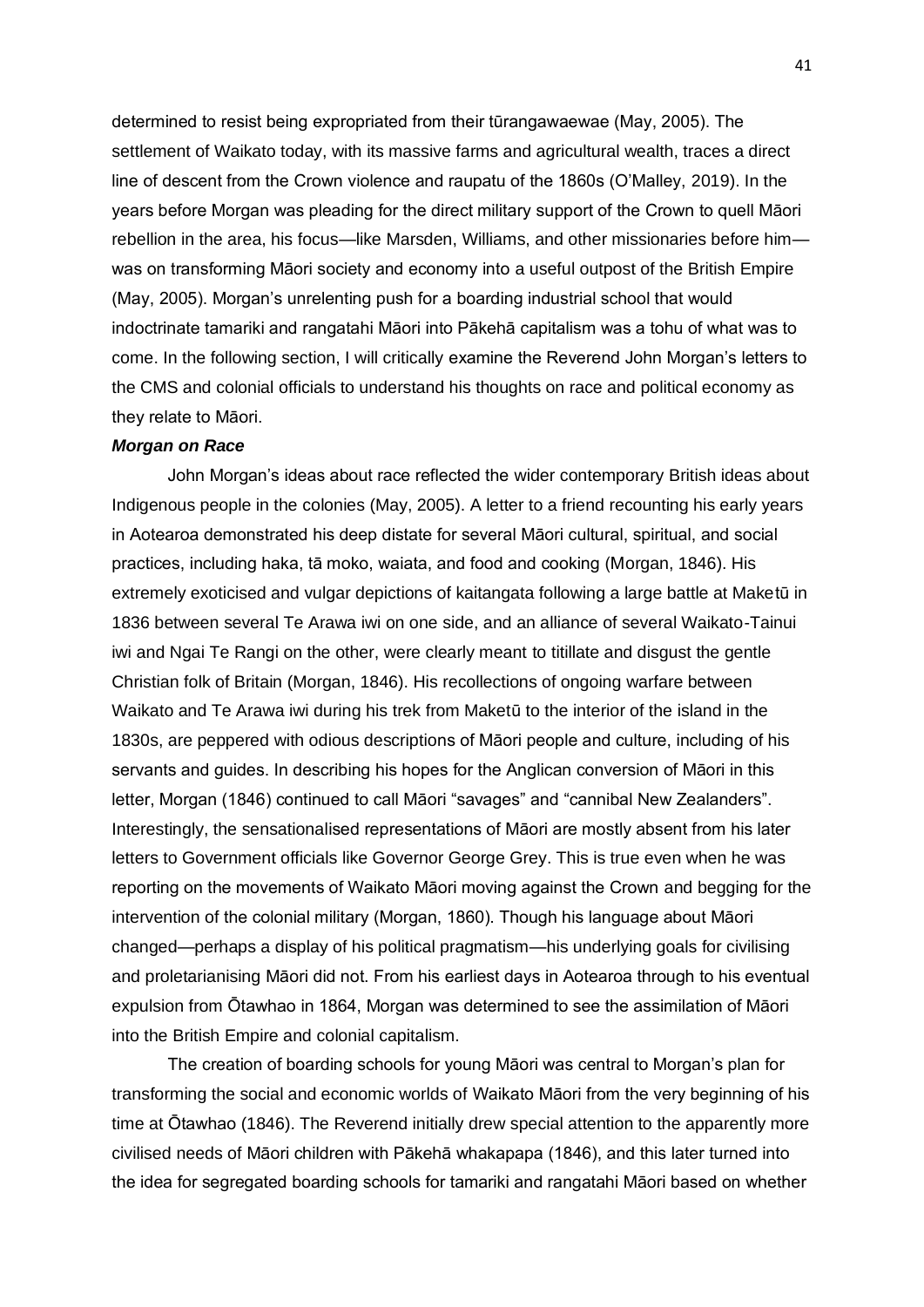they had Pākehā ancestry (1850). In April 1850, he wrote to Governor George Grey convinced that Māori and "half caste" Māori children could not be educated together. Here he argued that Māori children with Pākehā whakapapa needed an English style school separate from other Māori as it might "retard the half caste children in the acquisition of the English language, neither would a school on the mixed plan give satisfaction to the European parents in general" (Morgan, 1850, p.3-4). His grand plan revolved around a segregated boarding school for 100 Māori children, and several of his letters to Grey and other colonial administrators over the years updated them on the number of tamariki and rangatahi that were under his care (Morgan; 1851; 1853a; 1857).

Unsurprisingly, given his earlier characterisations of Māori (Morgan, 1846), Morgan argued that tamariki Māori with Pākehā whakapapa required more funding from the Crown, as "[w]e feel it is our duty to provide more comfortable accomodations, as well as better dietary for the half caste, than we should do for the Māori children" (Morgan, 1850, p.5). The segregation of education and boarding that Morgan planned at the Ōtawhao mission was indicative of his broader ideas about the role and position of Māori and Pākehā in the new colony (Morgan, 1850; 1853a; 1857). Morgan clearly considered tamariki Māori with Pākehā whakapapa as inherently closer in nature to a proper British colonial citizen, and therefore deserving of a higher standard of care and education. In contrast, Morgan was content to let tamariki Māori that did not have Pākehā ancestry subsist on a more meagre diet and standard of living. These ideas were of course not limited to Morgan, and some later Native schools continued the segregation of Māori children based on Pākehā whakapapa (Simon & Smith, 2001). Over time, the missionary became increasingly preoccupied with the idea of industrial schooling for Māori children and young people as the primary locus for economic and ideological change among Māori (Morgan, 1853a; 1857), as will soon become clear.

## *Morgan on Political Economy*

Morgan was consumed with the desire to transform the local Māori economy. Along with his school updates to Grey and other Government figures in the 1840s-1860s, Morgan also provided a wealth of information about his observations of and efforts toward changing Māori production. Over his years at Ōtawhao, Morgan regularly commented on Māori farming, housing, and social relations across all of Waikato (Morgan, 1850; 1851; 1852; 1853a; 1853b; 1857; 1862). He was particularly interested in growing wheat and milling flour, and saw this as a central nexus of "advancing" Māori society. Morgan (1852) said to Lt. Governor Robert Henry Wynyard that he expected the wheat grown by Māori at Ōtawhao to:

... [S]upply the Auckland market with flour, and as civilisation advances there will no doubt be large supplies for expeditions to the neighbouring colonies... Civilisation will also tend materially to promote a friendly feeling on the part of the Maoris towards the English & thus secure the peace of the colony. (p.2)

42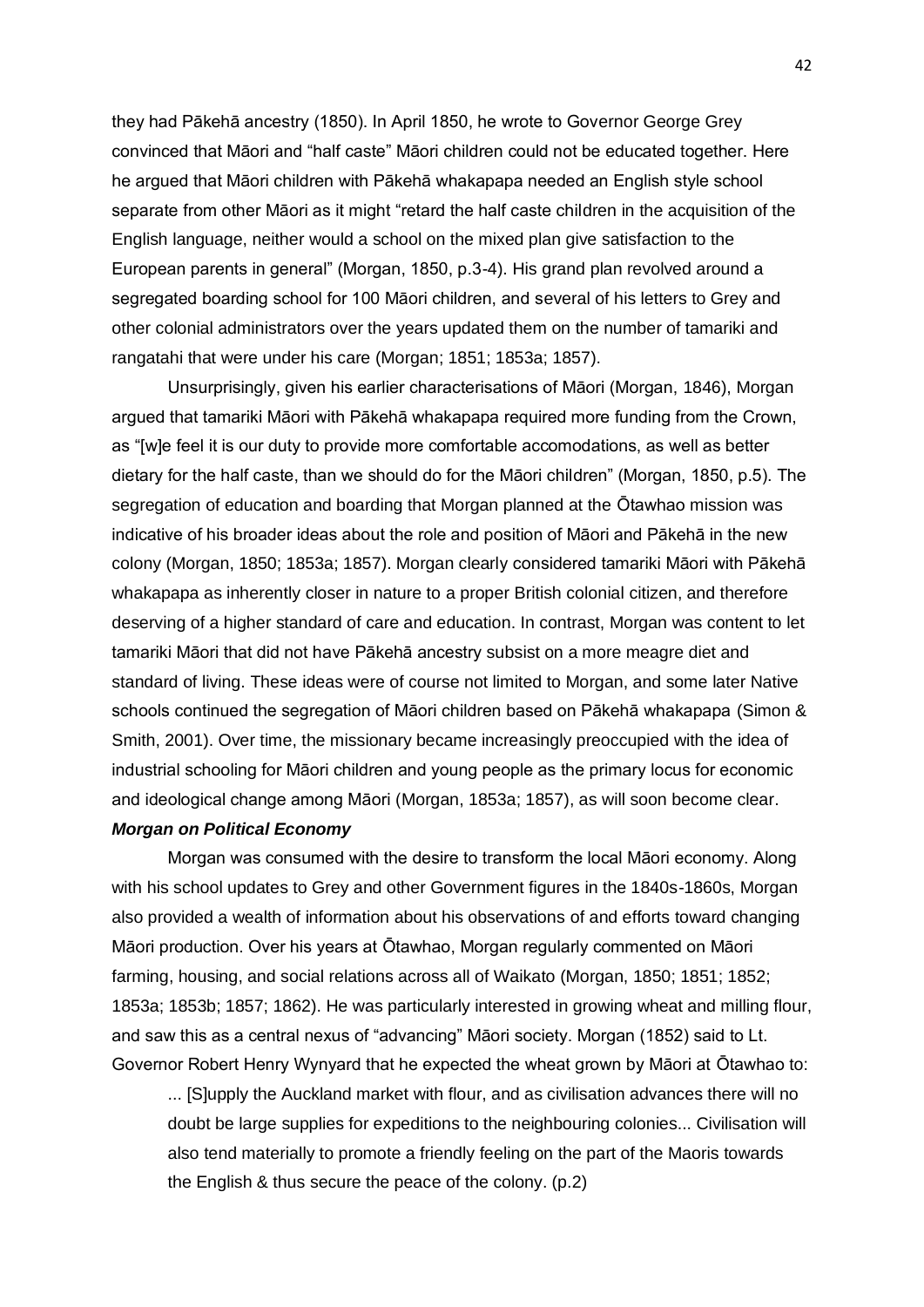This passage illustrates Morgan's desire for both the integration of Ōtawhao Māori into global capitalism and the wider empire, but also what he saw as the link between this economic integration and the wider goal of assimilating Māori. Paterson (2006) noted how critical Māori agricultural produce was at this time. Exports from Auckland to Britain and the colonies fell from £180,411 in 1854 to less than half that (£78,546) in 1861, when tensions between the Crown and Māori were rising rapidly in the Auckland and Waikato regions.

The missionary found collective Māori planting and harvesting patterns particularly vexatious. Māori adults would simply leave his farm to tend to their own seasonal gardens several times a year, and would usually take their children with them. Morgan (1851) complained to Grey that:

For want of a division of labour amongst the Aborigines, at certain seasons every man is obliged to leave all other work to the planting of kumara, hue's, kiekie, and also in the autumn to the gathering in of these crops... (p.2)

Of course, Māori society *did* have divisions of labour amongst hapū members, as discussed in chapter four. However, it is clear that Morgan was not interested in any nuanced analysis of Māori social and economic relations as they already existed, and was focused instead on changing them. Though they were keen to learn reading, writing, and te reo me ngā ahuwhenua Pākehā, the mana whenua at Ōtawhao had no compunctions about leaving Morgan to attend to their own survival, as Morgan himself laments (1851). Morgan (1851) interpreted this as laziness, and proposed to Grey the need for a Pākehā overseer and a plantation-like system that would put Māori to work breaking earth for farmland as "Aboriginal tribes will seldom work themselves if they can get any person to do their work for them" (p.2).

From his earliest days at Ōtawhao, Morgan realised how difficult it would be to change Māori social and economic relations, and his vision for educating Māori included an eventual move towards a more industrial school system on the Ōtawhao mission (1846; 1853a, 1857). He decided that preparing tamariki and rangatahi for Pākehā labour would be a more fruitful endeavour in converting Māori economy and society. In recounting the early years of his missionary career with the CMS, Morgan (1846) outlined what he believed an industrial school for Māori at Ōtawhao would achieve:

Nothing would more contribute to promote the civilisation and advancement of the natives than one or more such establishments and to forward their civilisation would be the surest way to improve the peace, the safety and the prosperity of the entire colony. The aborigines, seeing the inestimable blessings conferred upon them by the British Government, would soon find their property so increased that they would not—even if selfish natives alone influenced them—wish to stake them all to engage in a destructive and unprofitable war. They would find peace with the British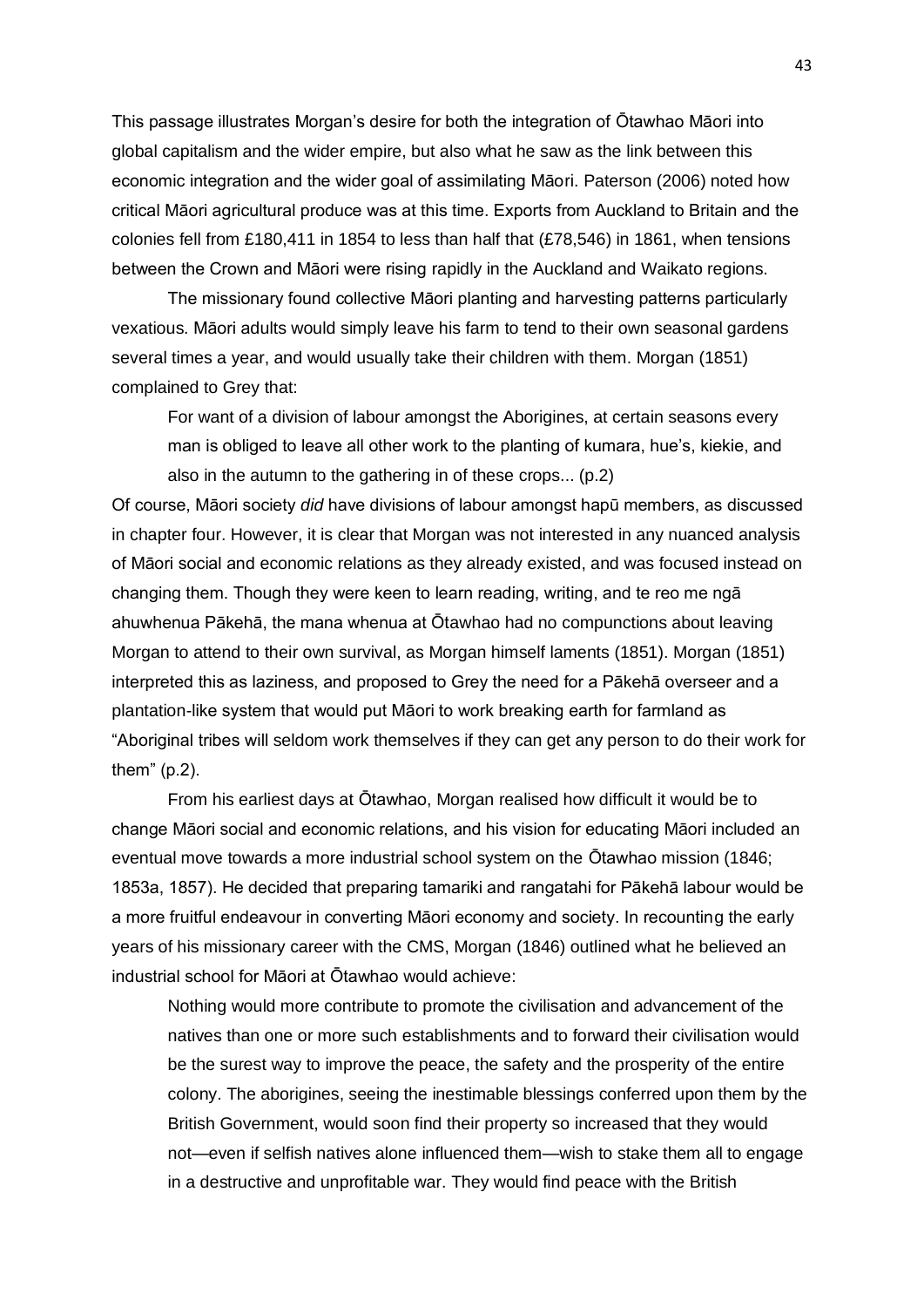Government indispensible to their own prosperity and feeling this they would "beat their swords into plough shares and their spears into pruning hooks". With such a state of affairs they would cheerfully submit, even in extreme cases, to the authority of the law and become dutiful and loyal subjects of our beloved Queen (1846, p.71)

Morgan's vision for peace and prosperity in the region was ultimately wrong, as the very rohe he then resided in became one of the most volatile regions during the New Zealand Wars of the 1860s (O'Malley, 2019). However, the rationale behind this idea was common of the time, and echoed the earlier designs of Marsden and other CMS missionaries. By drawing Māori into the capitalist system, by moulding them into civilised Christian workers, Morgan expected peaceful assimilation into the British Empire to follow.

Morgan initially planned five or six agricultural schools where young Māori boarders in his care would spend half of their time in school and half farming to help increase the "peace and prosperity of the colony" (Morgan, 1853a, p.3). For this, he decided the mission would need 1,000 acres of land, including two stretches of land that were wāhi tapu, where he expected that descendants would lift rāhui and remove the kōiwi so the whole block could be used (Morgan, 1853b). This was far beyond the 15-20 acres that was normally donated by hapū in exchange for a mission (or later, Native) school (Barrington, 2008). Even at that time it was considered an extremely valuable swathe of land in a productive region. Morgan and the CMS eventually amassed a huge 700 acres of land at the Ōtawhao mission, land that mana whenua later argued was never purchased fairly (Morgan, 1862). When Māori threatened to reclaim the whenua that they had been farming for the CMS if their sheep and cattle endeavours failed, and to drive missionaries and Pākehā settlers and workers away from the mission, Morgan pleaded with the Crown to intervene (Morgan, 1862).

## *Analysing Morgan's Role in Settler-Colonial Capitalism*

Reverend John Morgan's preoccupation with Māori society went far beyond worry for religious salvation and education and extended into every domain of Māori life. Much like Marsden, Morgan was not under the direct control of the Crown, though he saw his work at Ōtawhao as deeply intertwined with the colonial project. This can be seen through his push for boarding industrial schools to create civilised British Māori (Morgan, 1846; 1850; 1853a; 1857), his involvement with Māori agricultural production (Morgan, 1851; 1852; 1853a; 1862), and his spying for the Crown and pleas for military intervention in Waikato (May, 2005; Morgan, 1860). The missionary was deeply concerned with Māori economy in particular, and a great deal of his thought, time, and money went into trying to instill both capitalist ideology and the social relations needed for capitalist production among Waikato Māori. Morgan's frustrations with traditional communal Māori agriculture and his triumphs at the expansion of Western farming and trade among Waikato Māori were likely not solely because he was invested in Māori agricultural success. Though it is certainly possible that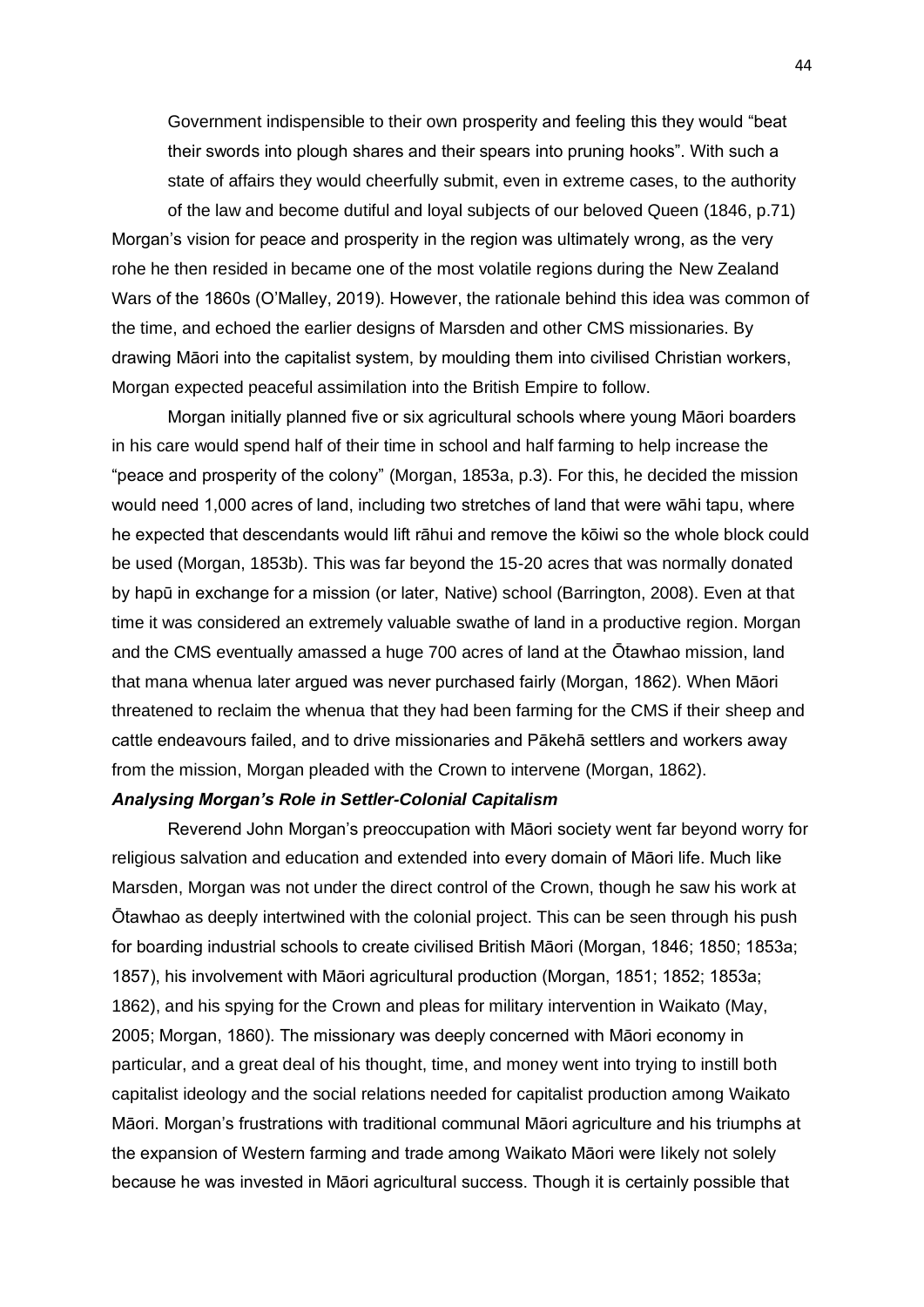Morgan harboured benign or even affectionate feelings toward some Māori people and communities during his time as a missionary, the intention and impact of his actions are what should be analysed. In his letter to Governor George Grey where he complained of Māori leaving the mission to plant and harvest kūmara, hue, and kiekie, Morgan (1851) was setting out systematic complaints of Māori social relations of production and how he was planning to change them. These complaints were being made to the most senior representative of the Crown in New Zealand, and he was asking for the financial support of the Crown to implement these changes (Morgan, 1851). Over his years at Ōtawhao, Morgan regularly asked for Crown resources or intervention (1851; 1862), including from the military (1860).

Morgan clearly appreciated how difficult it was to change the Māori political economy. Despite being exposed to capitalism and the Pākehā world, and to Western agriculture and produce, Māori at Ōtawhao continued the farming needed to sustain their communities outside of the capitalist system. Waikato Māori had not yet been successfully removed from the means of their subsistence, nor had they been proletarianised as they held on to the balance of power in their rohe at this time. Their engagement with the market and with Pākehā was still largely on their own terms. This meant the paths open to Morgan to change Māori society in the Pākehā image were to either divorce Ōtawhao Māori from their whenua, or to ideologically shape them as much as possible into working class colonial citizens. Despite his growing collusion with the Crown over the two decades he lived in Waikato (May, 2005), Morgan did not have the political nor military power to force Māori from their land. What he did have available to him was the financial resources of the CMS and limited Crown support, a schoolhouse and hundreds of acres of fertile whenua, and a burning desire among Māori for learning about the world outside of Aotearoa.

In Morgan's letters addressing Māori schooling, he wistfully laid his plans for segregated boarding schools, where tamariki and rangatahi Māori would leave their whānau and hapū elsewhere in the Waikato region and live and learn on the CMS mission at Ōtawhao. The industrial education Morgan favoured for Māori at Ōtawhao would, the CMS and other missionaries at the time hoped, have both an ideological and economic impact on Māori society (May, 2005). In removing tamariki Māori from their whānau and communities, missionaries hoped to indoctrinate Māori into every facet of private and public Pākehā Christian life (May, 2005). While boarding, Māori children would be immersed in te ao Pākehā not only in the classroom, but at every point in the day. The laws and norms of Pākehā life, the rhythms of working, learning, living and relating to each other in a Pākehā way would become normal. The students at this school would then carry these norms and socio-cultural practices with them back to their communities and most importantly on to their own future tamariki and mokopuna. The maintenance of capitalism requires people to reproduce the social relations of production (Marx, 1990). This is done not only through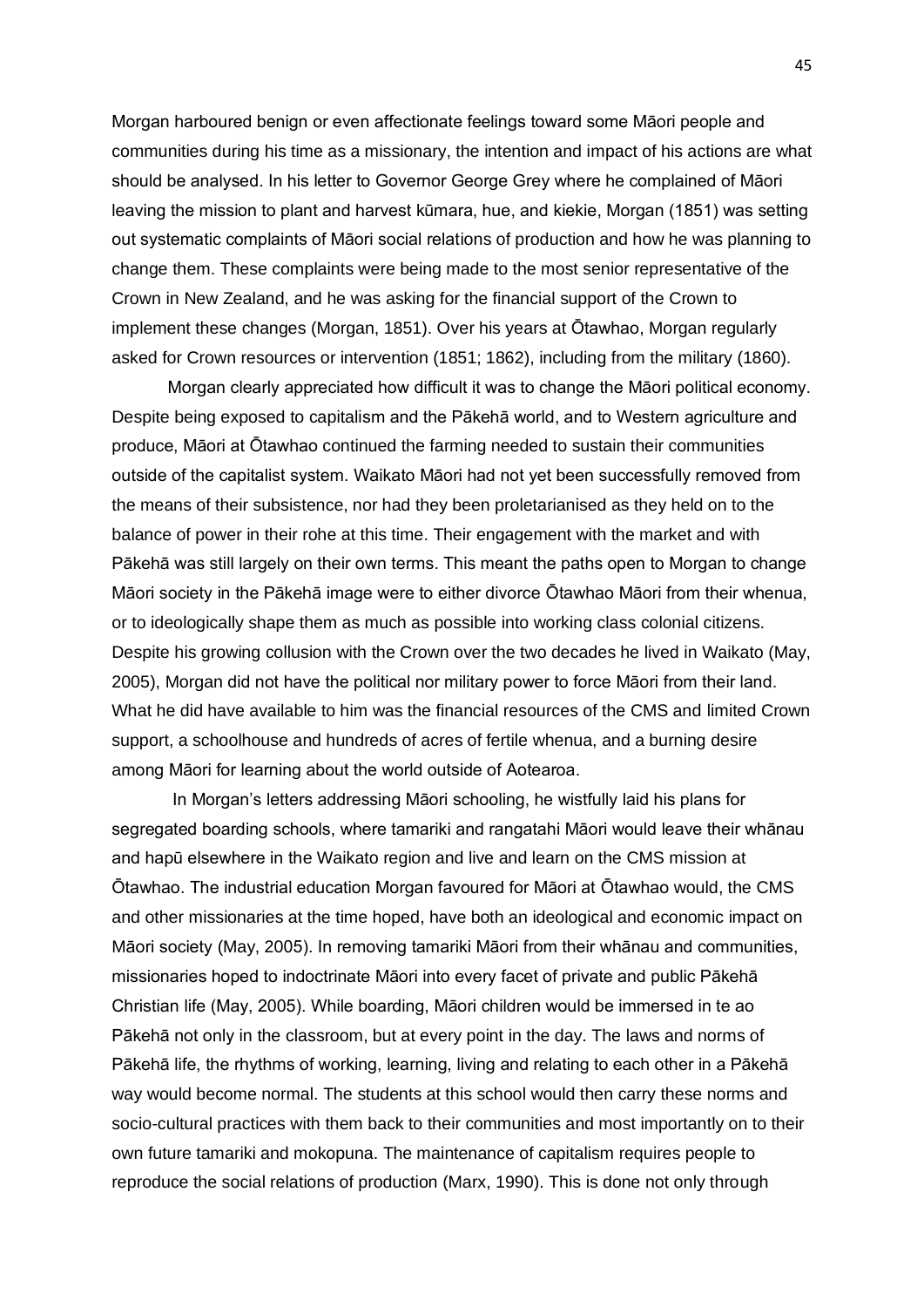labour, but through the myriad other relationships and communities that shape our lives. When Pākehā could not simply force economic change on Māori, ideological change to smash the enduring collectivism of Māori social relations and replace it with individualism was crucial. Missionary boarding schools, like Morgan's CMS mission at Ōtawhao, Marsden's Parramatta seminary, and the infant boarding schools in the Bay of Islands, was one of the earliest ways that Pākehā attempted to do so.

The economic impact that Morgan hoped for at the industrial school was, of course, equally important. The incompatibility of Māori farming practices with the requirements of capitalist agriculture required a shift that could only be achieved through re-shaping the way Māori understood their connection to labour, money, and the environment. By removing young Māori people from their whānau and hapū and acculturating them to the requirements of capitalist Pākehā agriculture, Morgan aspired to produce future agricultural workers with the skills and mind-set that could fill the needs of settler-colonial capitalism. In most of his letters, Morgan did not appear to be particularly interested in dislocating Māori from their whenua, much like the other missionaries of this period. Instead, Morgan was more concerned with how Māori relationships with the land and environment impacted their assimilation into te ao Pākehā and producing commodities for the Pākehā market. He was not a land prospector or capitalist himself, though he was utterly absorbed with the quest for the proletarianisation of Māori and their conversion to Pākehā social and economic life.

Finally, the segregated schools the missionary was determined to create would reinforce colonial ideas of racial difference and the worldly place of different racial groups. As Morgan (1850) insisted in an earlier letter regarding segregated schools for tamariki Māori based on Pākehā whakapapa, he believed that children with a Pākehā parent deserved a higher standard of care and education. Implicit in this is that Māori children without Pākehā whakapapa deserved less. Though Morgan aspired to the assimilation of Māori into the Empire, he did not regard Māori and Pākehā as equal, and clearly believed in differential treatment for Māori based on whether they had Pākehā ancestry. In dividing tamariki by racial difference, and indeed by establishing a racial hierarchy between Māori children in his school, Morgan was injecting the idea that Māori were inferior to Pākehā into the everyday experiences of these children's lives. Tamariki and rangatahi that perhaps would have been cousins, whānau, or members of the same hapū, would be marked by their differences rather than their common ties to one another. This is not surprising when we consider Morgan's words about Māori when he was most frustrated or when Māori would not perform the tasks he wanted, characterising Māori as either cruel savages (1846) or intellectually dull and lazy compared to Pākeha (1850).

The CMS had initially been dubious about Morgan's call for imperial troops and the Colonial Defence Force to be stationed in Waikato to crush Māori struggles for survival and

46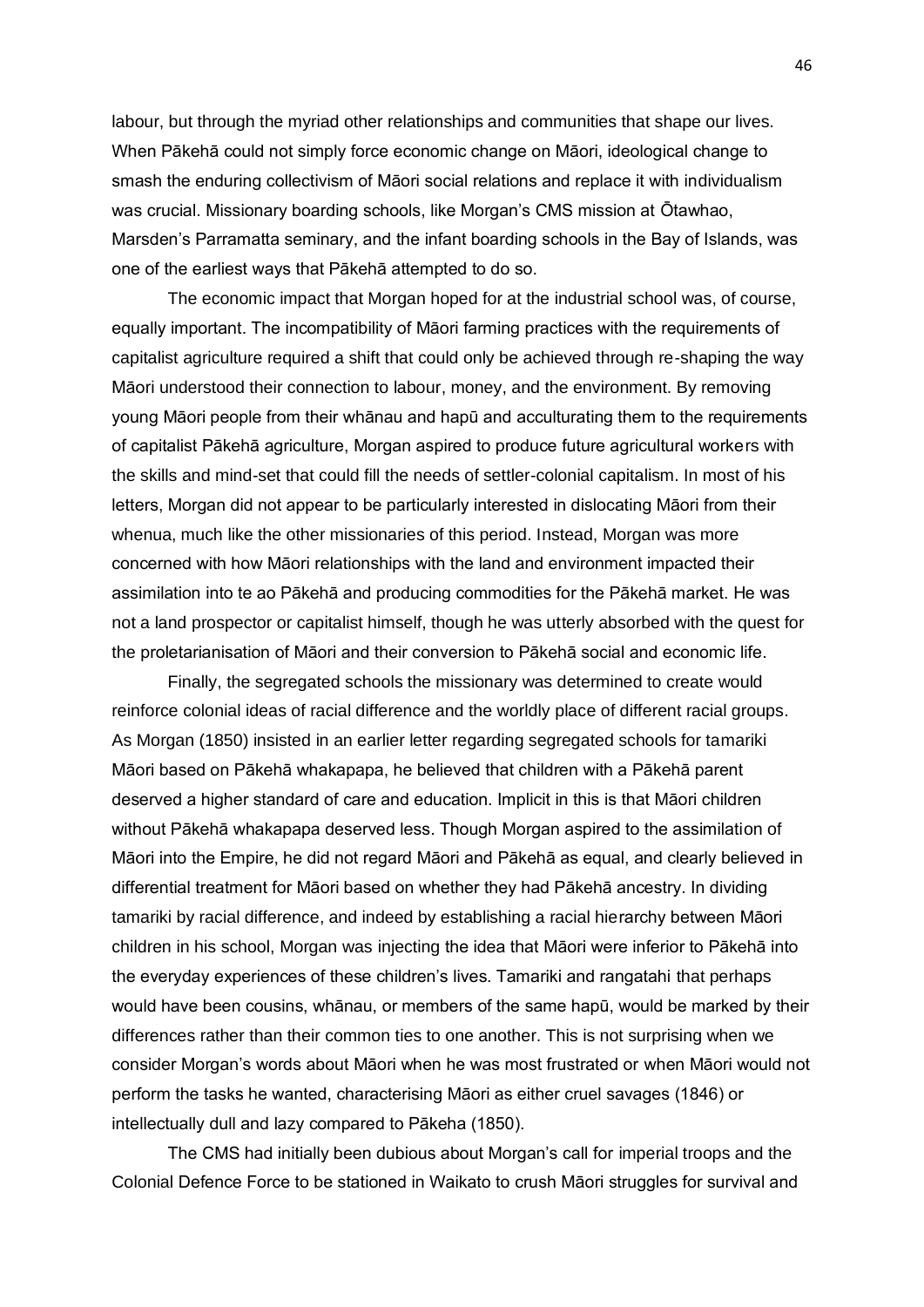rangatiratanga (Davidson, 2004). However, with the outbreak of open warfare between the Crown and the allied Kīngitanga and resistance Māori forces, the Church of England eventually supported his stance (Davidson, 2004). The Ōtawhao mission was taken over by the Crown in 1862, and by 1864 had become a base for the colonial forces (O'Malley, 2019). It was also the home of the reo Māori newspaper *Te Pihoihoi Mokemoke i runga i te Tuanui*, created by the Crown in 1863 as propaganda to combat the Kīngitanga paper *Te Hokioi o Niu Tireni e Rere atu na* which advocated for Māori sovereignty (Paterson, 2006). With his dreams for huge boarding schools to convert masses of tamariki and rangatahi Māori dashed, Morgan did everything in his power to support the colonial invasion and cruel war on Waikato Māori, drawing highly detailed maps of the area and arming the military with as much strategic information about local iwi as possible (Davidson, 2004; May, 2005). His final role before he died in 1865 was as a preacher for the colonial forces stationed in Waikato (Davidson, 2004).

## **The Broader Role of Māori Child Removal in the Early Missionary Period**

The ideological and material subjugation of Indigenous people in the colonies was not only routine, but necessary for the maintenance of every imperialist power (Newsinger, 2013; Smith, 2012). Although slavery had technically been abolished in the UK two decades earlier, Britain remained a violent, racist, empire (May et al., 2014; Newsinger, 2013). In reality, slavery and indentured servitude continued in the British Empire, including across Te Moana Nui a Kiwa. The kidnapping and forced labour of hundreds of thousands of Melanesian peoples on plantations in Australia and Fiji, called "blackbirding", became popular during the years Morgan was at Ōtawhao (Horne, 2007). British colonialism looked different in different locations across the world at this time depending on the colonial interests (May et al., 2014). From the flooding of opium into China to quell rebellion, to the installation of a colonial puppet in the British Raj in India, to the numerous massacres of Indigenous Australians enshrined in law in the Australian colonies, the violence used against these peoples was different, but the overarching power relations were the same (Newsinger, 2013). These power relations of British domination and the exploitation of the mana whenua were reproduced through both official and unofficial means. The expulsion of mana whenua from their tūrangawaewae and the burning and pillaging of papakāinga during the New Zealand Wars, as well as the imposition of colonial sovereignty over people who had never ceded their rangatiratanga, were both mandated by the Crown. The cloistering away of Indigenous children from their whānau and communities at missionary boarding schools like those in the Pēowhairangi and Ōtawhao was not formally supported by the new colony, and yet this was critical for the success of colonisation.

The early missionary period of 1805-1867 was characterised by both the missionary and Crown attempts to drag Māori into the colonial world, and Māori determination to retain

47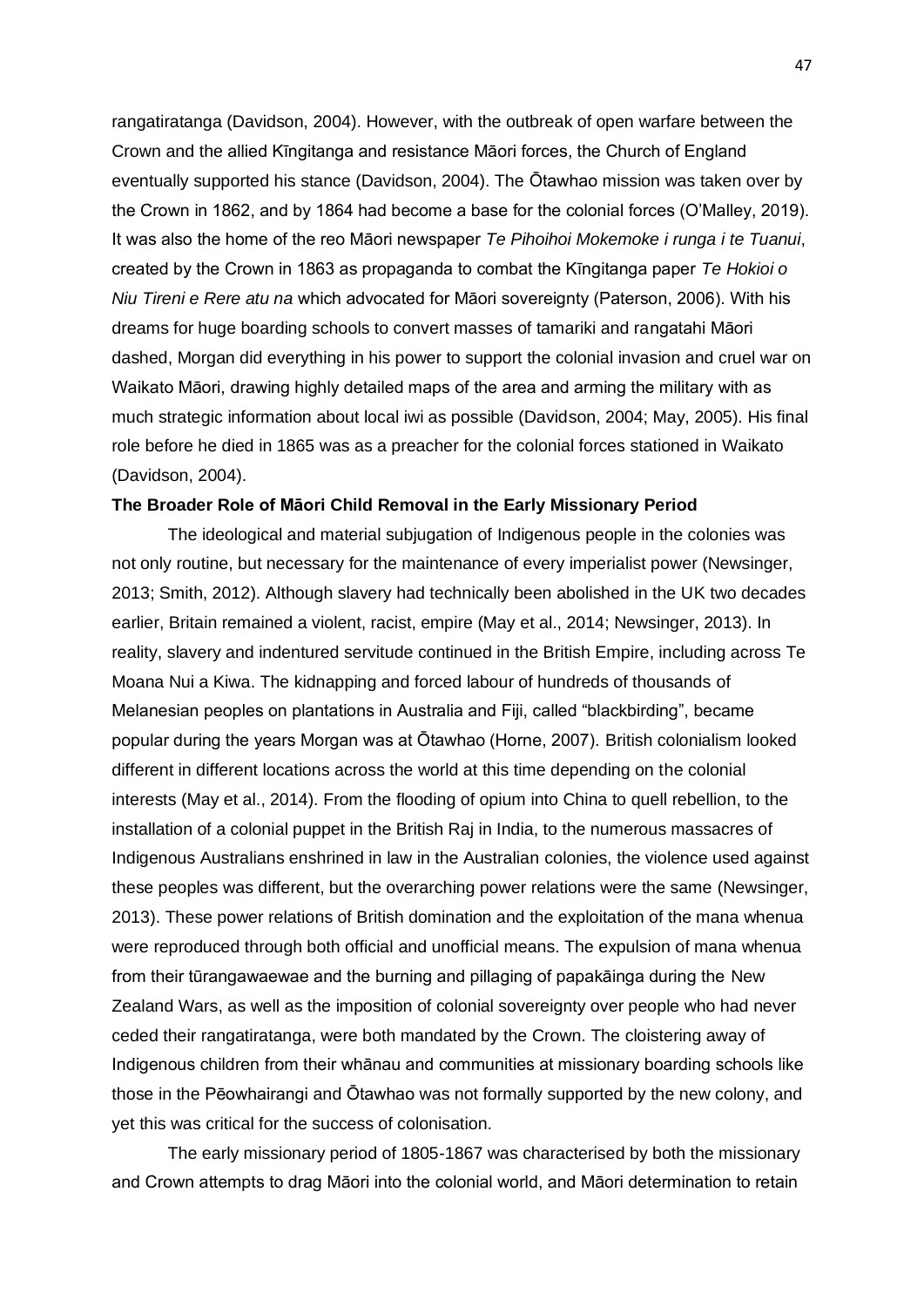their sovereignty and self-determination during a time of drastic change. Among the missionaries, there was a contradictory desire to bring the fruits of British civilisation to Māori while also maintaining a relationship of patriarchal control over the future of Māori social and economic development. For CMS missionaries like Marsden, Williams, Yate, Matthews, and Morgan, the development of the mission boarding schools was necessary for the related aims regarding the conversion of Māori to Christianity and the transformation of Māori social and economic worlds. The underlying justification for the missionary boarding schools was the peaceful assimilation of Māori into the New Zealand settler-colony, and this ethos carried through into both the Native and Māori church boarding schools that began in 1867, and in the later child welfare concerns of the New Zealand state.

In the chapter above, I have drawn a thread through the history of the colluding interests that shaped the early colonial history of New Zealand. Far from being the autonomous agents of Ihu Karaiti, the CMS missionaries had either implicit or explicit ties to the empire, and most supported the annexation of these islands through either treaty or military power. I have examined the roles of two influential missionaries, Samuel Marsden and John Morgan, at the respective beginning and end of the missionary period. Both of these men had explicit links to the colonial regime, and clear desires to transform Māori culture and Māori economy. Marsden's seminary at Parramatta, the first Māori boarding school, started the tradition of a focus on Māori as agricultural labourers and domestic servants that would continue throughout the missionary period and well into the 20th century. Morgan's extensive plans for Māori industrial schools and the role he saw in creating peace and prosperity through economic change would also thread their way through several generations of racist assimilative policy. In the intervening years between Marsden and Morgan, I provided a broad overview of the formation of the mission school system and the spread of the infant schools during this period. In the next chapter, I will explore the formation of the Native school system and Māori boarding schools, and analyse their larger function in settler-colonial capitalism in Aotearoa.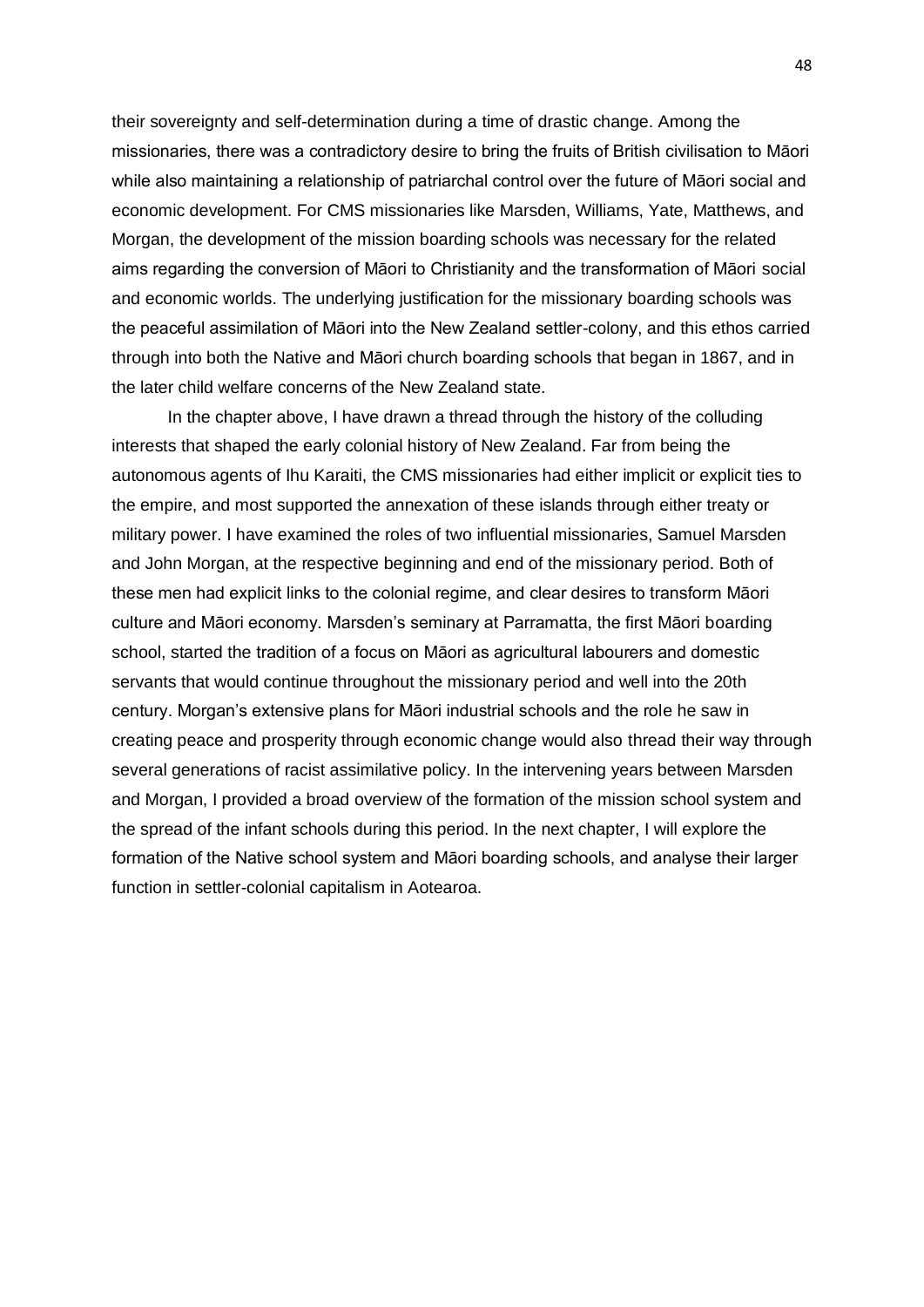#### **6. Native Schools and Māori Church Boarding Schools 1867-1939**

One morning Riripeti sat down by the track and said she couldn't go to school any more. Usually when she did that we would manage to persuade her, but that day I believed her. It was true that she couldn't go to school. Her spirit was out of her, gone roaming. Her hair was dry as a horse's tail, rough and hard, her eyes were flat like shadows, not at all like eyes. I had seen a dying dog look like that, which made me think it might be true what the teacher said, that my teina was changing into an animal... Down the bank she went, across the creek and into the trees where perhaps she would become an animal, a bird. (Grace, 1998, p.34).

The Native schools system began in 1867 as a parallel education system for Māori, and predated state schooling for Pākehā children by a decade (Simon & Smith, 2001). Following twenty years of intermittent war and colonial between Māori and the Crown, mission schools across Aotearoa had by this period been "virtually abandoned" (Simon & Smith, 2001, p.8). Mission schools now only remained in areas where iwi had allied with the Government in the hope of maintaining some degree of control over their land, and were markedly absent in areas were conflict had been greatest and land confiscations were most widespread (Barrington, 2008; Simon & Smith, 2001). A scathing report by the Under Secretary to the Native Department, William Rolleston, condemned the few church-run Native schools in 1867 as a failure as they had not been able to stamp out "Māori communism" (Walker, 2016, p.23). This represented a crisis for the Crown, who required "peaceful" relations with Māori to succeed in their colonial mission (May, 2005; Simon & Smith, 2001). Both the New Zealand Wars across Waikato, Taranaki, and Waiariki in the 1860s and the earlier Northern Wars in the 1840s had been hugely costly for the Crown, and had not resulted in obsequious iwi gladly assimilating into the Pākehā population (O'Malley, 2019). The solution pursued by the Government was to continue the quieter and less outwardly destructive path of assimilative education that had started with the mission schools in the North. This path contained both the genesis of the Native schools system, and continuing Government support for the few remaining mission day and boarding schools. By the outbreak of World War II in 1939, there were more than a hundred Native schools across Aotearoa (Barrington, 2008).

The Native schools were not created with the intention of removing Māori children from their kāinga. However, both the ideology and the legislation and policy behind them directly impacted the Māori church boarding schools, who were mostly subject to the same laws and oversight (Jenkins & Matthews, 1995). The Māori church boarding schools were also directly linked to the Native schools, as they were mostly secondary schools that accepted through scholarship or payment the most talented scholars from the primary schools (Jenkins & Matthews, 1995; Simon & Smith, 2001). For these reasons, it is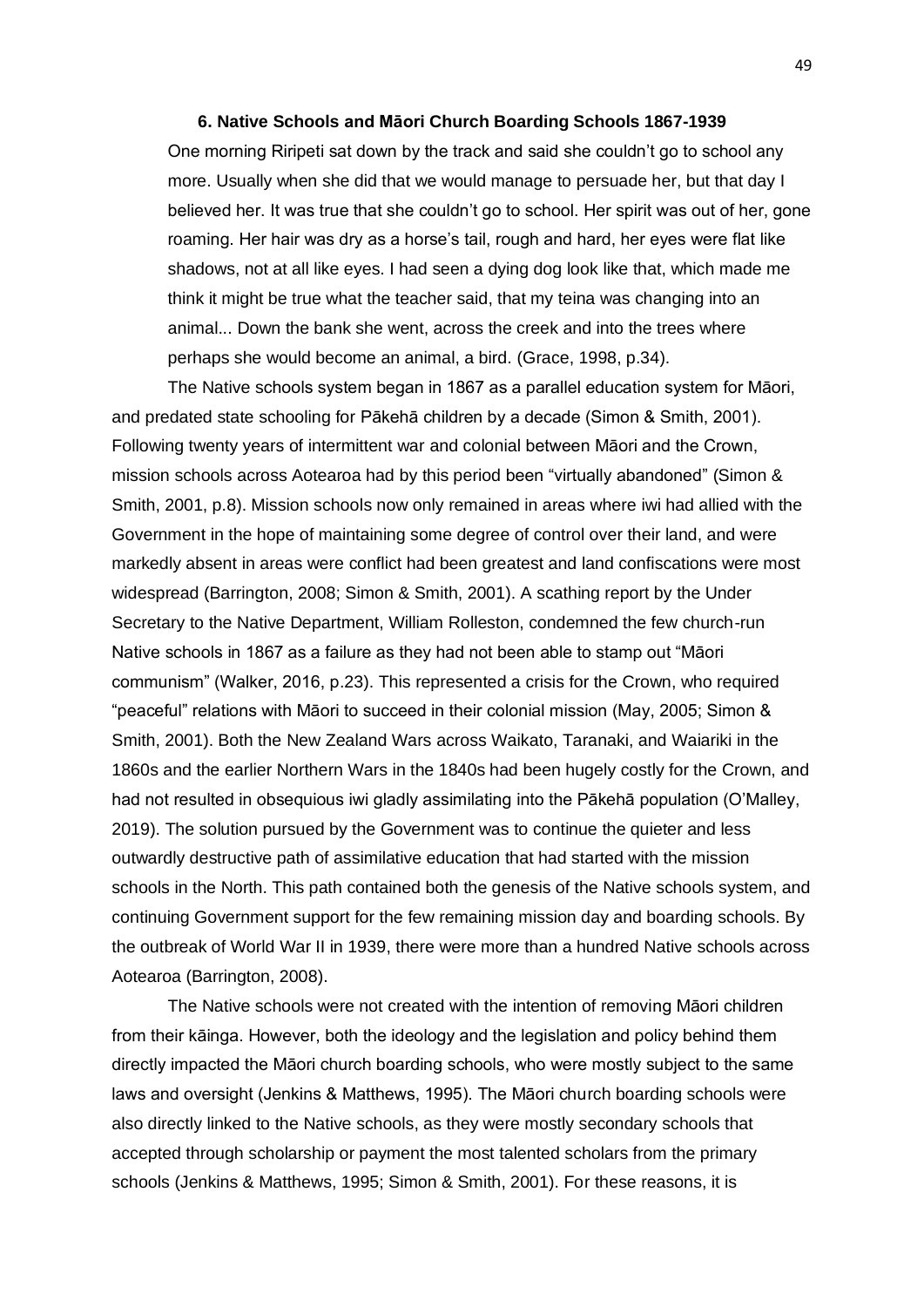important that we consider this system in its entirety, rather than only analysing the Māori church boarding schools as though they stood alone. This chapter begins with a brief exploration of the village Native schools and the legislation and policy that shaped them. I also examine the ideological and material reasons behind the policies and practices in the schools. I then consider the Māori church boarding schools and how they continued the legacy of the earlier mission schools. Following this, I then focus on the special attention paid to the assimilation of young wāhine Māori throughout both the Native and Māori church boarding schools. Finally, I analyse the role of both systems in the early child care and protection system and the broader colonial history of Aotearoa.

## **The Native Schools System**

The *Native Schools Act 1867* ("the 1867 Act") carried within it the goal of "Europeanising" hāpori Māori. Unlike its predecessors the *Native Trust Ordinance 1844* and the *Native Schools Act 1858,* the 1867 Act turned away from primarily subsidising missionary efforts and towards an espoused educational partnership directly between the Government and individual Māori communities (Simon & Smith, 2001). The 1867 Act allowed for agreements among Māori men and the Crown to create an "Educational District", whereby the iwi and hapū of the area, along with the Government, would pay for the establishment and maintenance of a school. Local Māori would then create a school committee that would "have the general management of the school subject to the provisions of this Act and to such regulations as may from time to time be issued by the Colonial Secretary in that behalf" (the 1867 Act, p.468). However, Simon and Smith (2001) argue that the power of these committees was limited, as they could not hire or fire teachers. The hapū committee members would instead show their confidence (or lack thereof) by voting with the removal of their tamariki from the school altogether (Simon & Smith, 2001). Despite being a supposed partnership, the balance of power remained with the Crown, who could veto the land offered by the hapū or iwi for the school, who regulated the finances, teaching staff, and to an extent the curriculum, and who controlled the Native Schools Inspector (Simon & Smith, 2001).

In the earliest years of the Native schools system, the new schools proliferated in areas where Māori had been loyal to the Crown (Barrington, 2008). Barrington (2008) noted that schools were most numerous in the parts of Te Tai Tokerau where loyalist Māori were strongest, the Takitimu and Horouta waka rohe of Tairāwhiti, Te Arawa strongholds Maketū and Ōhinemutu, and across the Ōtaki region. In contrast, in 1871 there were no Native Schools in Waikato, and Taranaki Māori also showed a clear "lack of enthusiasm" (Barrington, 2008, p.22). Simon and Smith (2001) use an example of whānau nearly abandoning the Te Teko Native school after a Pākehā teacher insisted on military drills for their tamariki. The authors note that the Ngāti Awa settlement was "in an area that had been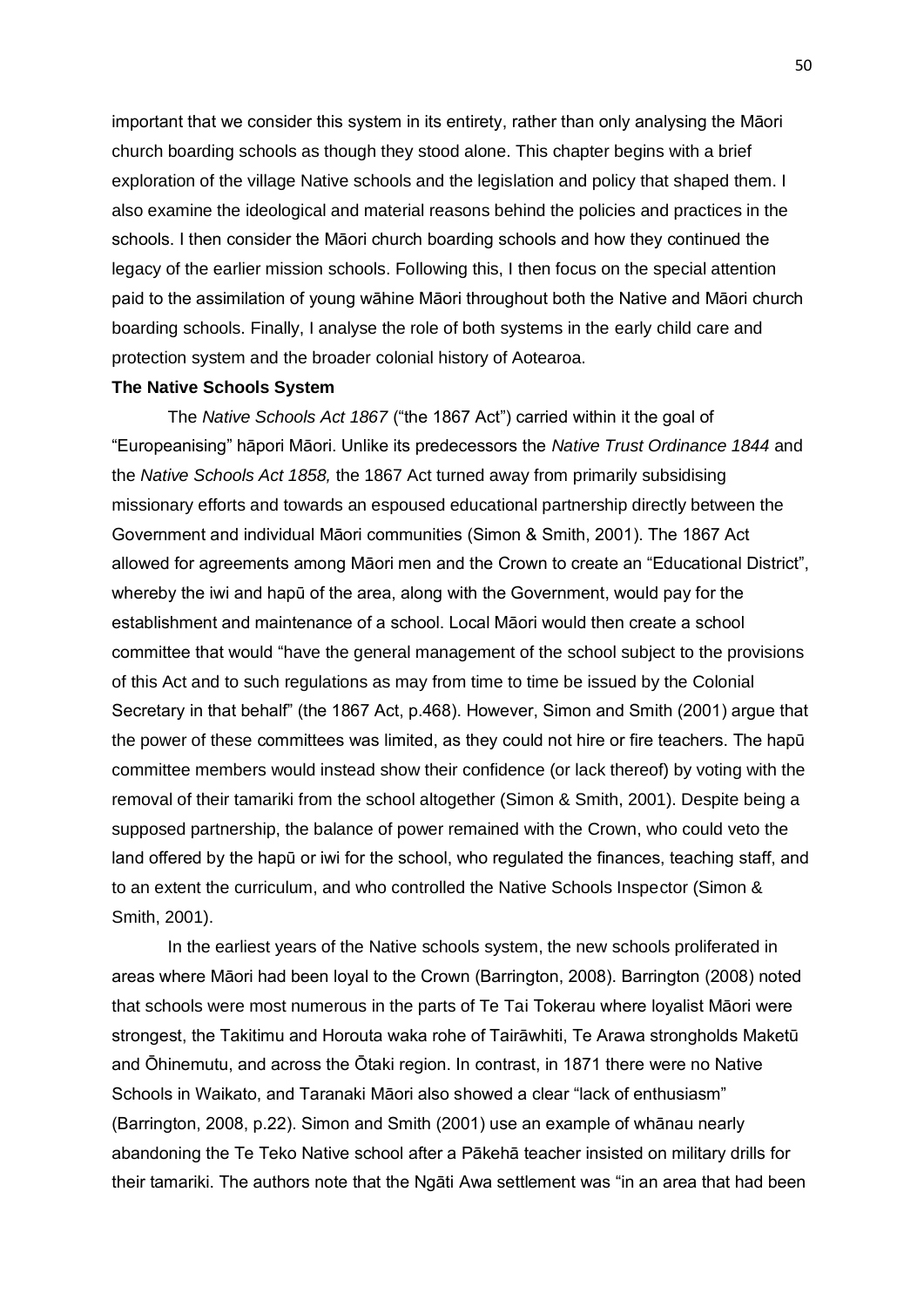subject to invasion by soldiers and subsequent confiscation of lands, this was problably an issue about which the community was still extremely sensitive" (p.66). As in the missionary era, many whānau and hapū simply would not accept the use of corporal punishment on their tamariki, and the communities would withhold their children from the school until the offending teacher was replaced.

Both Barrington (2008) and Simon and Smith (2001) argued that Māori were not simply passive recipients bowing to Crown mandate. Much like the earlier mission schools, the goals here for hapū and iwi and the goals for the Pākehā Government were markedly different. Simon and Smith (2001) argued that:

While the state sought English language schooling for Māori to fulfil its assimilation agenda, Māori sought it at this stage in an effort to maintain their sovereignty and ensure they would not be disadvantaged by the growing dominance of Pākehā. (p.160-161)

In their exhaustive research on the Native Schools system, Judith Simon and Linda Tuhiwai Smith (2001) found these differing aims continued well into the 20th century, with many parents using Native schools to increase their children's chances at survival in the Pākehā world. Simon and Smith (2001) stated it was certain that Māori engagement with the Native schools did not represent any desire to gain te reo Pākehā and access to the Pākehā world at the expense of te reo, whenua and mātauranga Māori.

The early Native schools continued the preference of the CMS during the missionary period of installing a married Pākehā couple at the school, usually with the husband as the head teacher and the wife as the sewing mistress and later as a teacher for very young children or an assistant (Native Schools Code 1880 [the Code], Simon & Smith, 2001). Included in every early agreement for a school was the requirement for the local hapū or iwi to build both a schoolhouse and a teachers cottage with a garden for the head teacher (the 1867 Act; the Code 1880). The Native Department (and later the Department of Education) intended both the house and the married couple to provide good role models of a respectable Christian existence for tamariki Māori and their whānau (Simon & Smith, 2001). In the earlier years of Native schools, Māori adults and young people would sometimes be hired as assistants, and would only become teachers in areas that remained loyal to the Crown and were considered "thoroughly civilised" (Simon & Smith, 2001, p.73). These assistants would often be older siblings or whanaunga to the pupils, which participants in Simon and Smith's (2001) research said gave the Native schools a more comfortable whānau environment than what young Māori experienced in the public school system. In the 20th century, when the hiring of Māori Native school teachers was more common, Māori were seen as expendable during times of economic crisis, and many were fired during the Great Depression to make space for Pākehā workers instead (Simon & Smith, 2001). Simon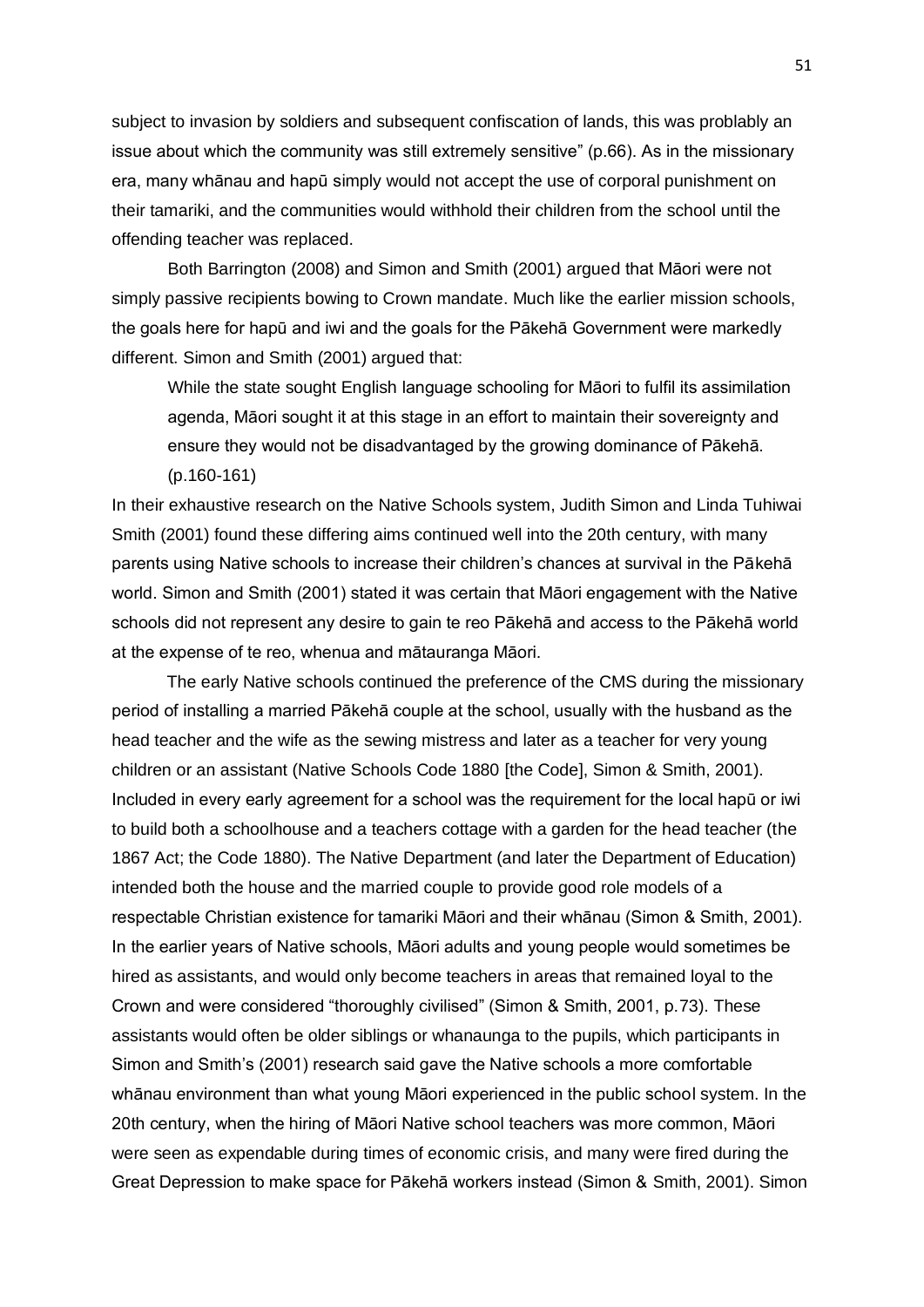and Smith (2001) posited that "one could argue that under this policy the Native schools were operating to serve the interests of Pākehā at the expense of Māori" (p.42).

The hoped-for civilising influence of the Pākehā teachers is clearly threaded throughout the Code. The directions to teachers from the then-secretary of Education, John Hislop, instructed that:

Besides giving due attention to the school instruction of the children, teachers will be expected to exercise a beneficial influence on the Natives, old and young; to show by their own conduct that it is possible to live a useful and blameless life, and in smaller matters, by their dress, in their houses, and by their manners and habits at home and abroad, to set the Maoris an example that they may advantageously imitate.

The Department would especially call your attention to the fact that it is extremely advisable that teachers should always keep their houses and gardens neat and tidy. In this matter the natives are, as a rule, very careless. It is highly necessary that teachers should be on their guard against allowing their own habits to degenerate under the influence of surrounding negligence. They ought rather to exert a steady influence tending to the elevation of the people among who they live. (the Code 1880, p.7).

The Code did not explicitly speak of assimilation and colonisation, however, the ideological implications are clear. By their presence as good British colonial citizens, the Native school teachers were expected to exert an assimilationist influence upon Māori, to encourage Māori to become more like them. The Code also provides a glimpse into how the schools socialised tamariki Māori into accepting and internalising the racial politics of the British Empire. The expectations for tamariki in standard four states that students must be able to answer questions such as "[w]hy do white people living in India require to have all hard work done for them by the Natives?" (p.2).

Many of the Native schools were considered dilapidated and unfit for purpose by pupils, whānau, and the Native schools Inspectors during this time period (Simon & Smith, 2001). Many past students remembered them as cold and drafty, cramped and underresourced, and in need of constant repair (Simon & Smith, 2001). This likely exacerbated the effects of the devastating influenza and tuberculosis epidemics of the early 20th century, which hit Māori communities particularly hard (Barrington, 2008; Durie, 1994; Simon & Smith, 2001). The remoteness of many communities from the Pākehā settlements that had medicine, nurses, and doctors, combined with the legalised suppression of traditional Māori healing practices, meant that Māori had little defence against these illnesses (Durie, 1994). The communal mode of production had largely been superceded by the necessity to survive in the capitalist world as growers of market crops, servants, or labourers, and so many communities could no longer produce enough food to sustain their communities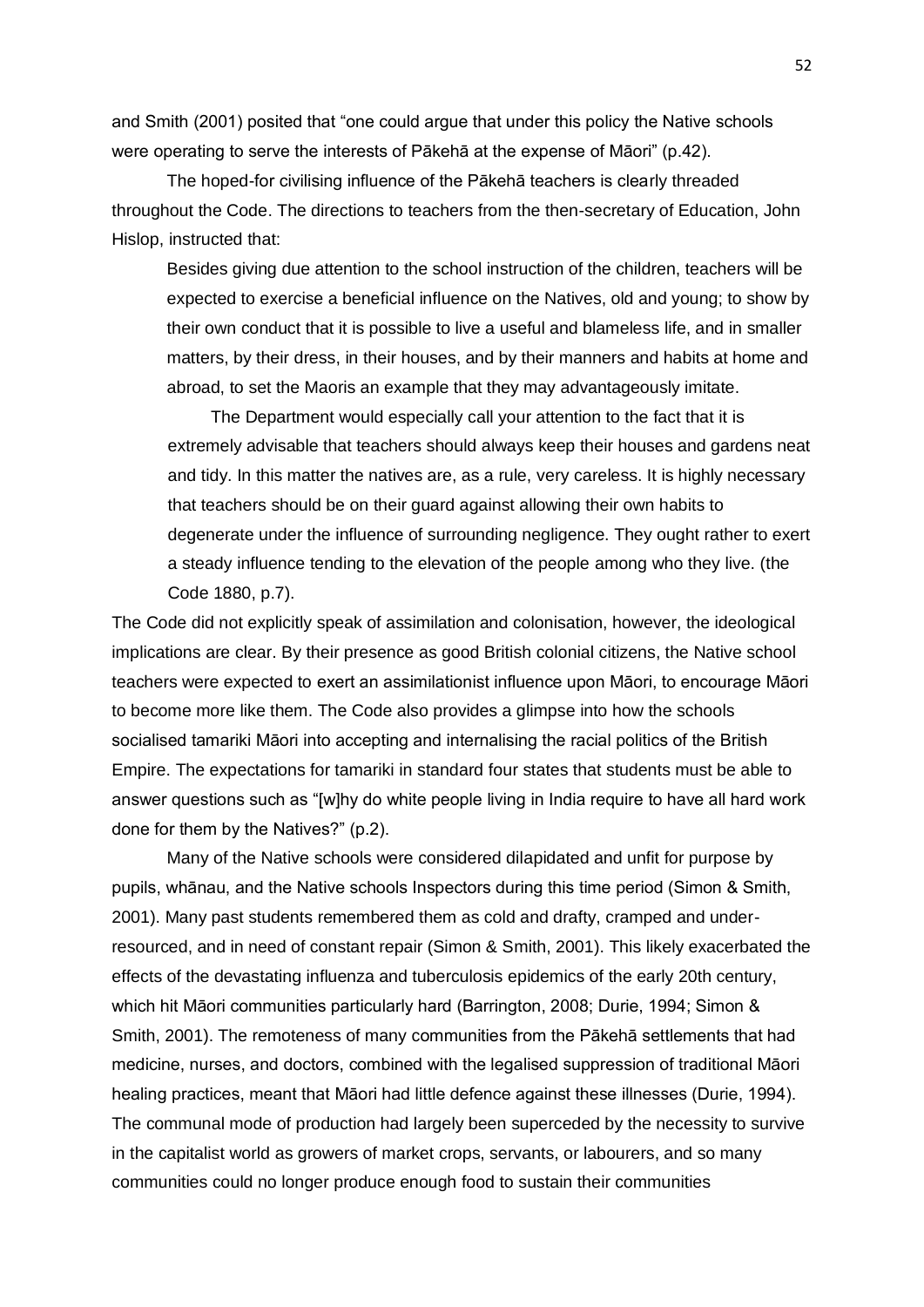independently (Poata-Smith, 2001). Poor nutrition, lack of adequate medical care, and the cramped conditions of the schoolhouses created fertile ground for the epidemics that tore a destructive path through hāpori Māori (Simon & Smith, 2001). During the 1918 influenza epidemic around 25% of the 9,000 people who died in Aotearoa were Māori, at a time when Māori were close to 4% of the total population (Rice & Bryder, 2005). The death rate for Māori during this epidemic was 42.3 per thousand people, seven times higher than that of Pākehā and one of the highest in the world (Rice & Bryder, 2005). The impact of this mate was so great that many of the more remote village Native schools were shut down, as the surrounding hapū and iwi no longer had enough tamariki to attend them (Simon & Smith, 2001).

Perhaps the greatest legacy of the Native schools is the use of punishment to suppress te reo Māori (Barrington, 2008; Simon & Smith, 2001; Walker, 2016). In interviewing dozens of past pupils, teachers, and the children of teachers of Native schools, Simon and Smith (2001) found that experiences of this were diverse. Some teachers and their children denied it ever happened, while many past Māori students gave specific and damning examples of racist cruelty used against tamariki Māori (Simon & Smith, 2001). The authors explain that punishing children for using te reo Māori had the dual effect of encouraging the use of English, while also communicating that "te reo Māori was inferior or bad" (p.17). The suppression of te reo Māori must be understood as not only a means to an obvious end of creating fluent English speakers, but also as part of a broader ideological project on the part of the Native schools. Simon and Smith (2001) also called attention to the re-writing of Māori history and colonial history. In these reimagined narratives, Māori were cast as bad, savage, or evil, while colonisation, settlement, and the expansion of British Imperialism was lauded. As one ex-pupil participant in Simon and Smith's (2001) research succinctly articulated, "[m]assacres were massacres when the Pākehā was beaten. It wasn't a massacre when the Māori was beaten" (p.183). The nature of all things Māori—culture, land, language, identity, knowledge, history, and society—was being continually undermined through both force and subversion in the Native schools system.

Also like the mission schools, the Native schools system had a deep connection to increasing Crown ownership of Māori land. Simon and Smith (2001) state that most Native school plots contained around 4-5 acres of hapū land, while Barrington (2008) suggested it was closer to 10-15 acres for each school. Like the control over teachers and curriculum, the power to decide what land would be part of the agreement between hapū and the Native Department (and later the Department of Education) ultimately lay with the Crown (Simon & Smith, 2001). Simon and Smith (2001) discuss the history of the Rātana pā Native school, where the community fought to include a special clause in their agreement with the Department of Education that would say their whenua would be returned after the school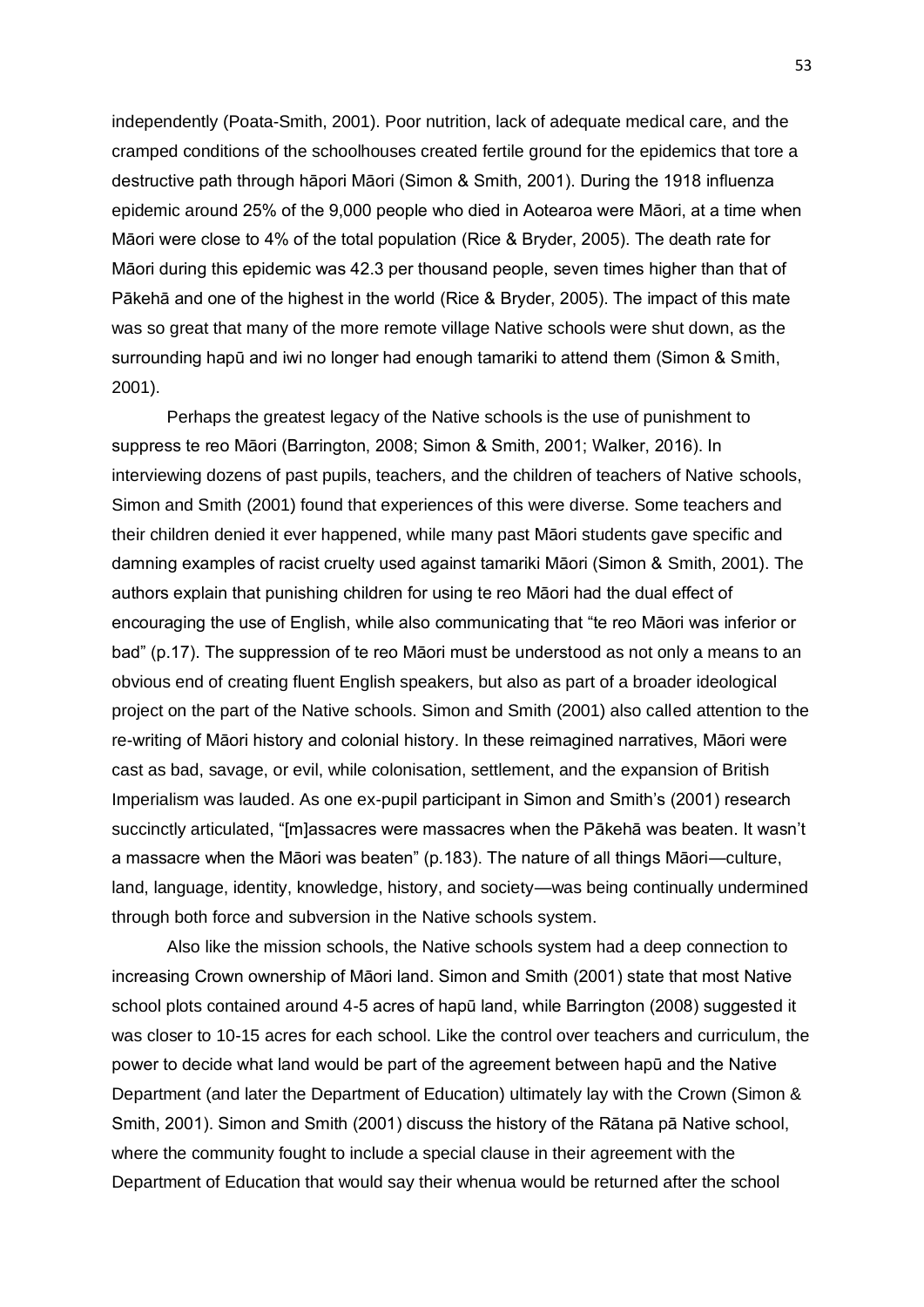was eventually closed. The Crown refused, stipulating that the land must be given "without any strings attached" (Simon & Smith, 2001, p.57). Access to Māori land was simply another facet of these highly assymetrical political arrangements.

#### **The Māori Church Boarding Schools**

Church boarding schools for tamariki and rangatahi Māori hold a special place in the heart of many whānau (Jenkins & Matthews, 1995; Simon & Smith, 2001). A handful of these schools, including Hukarere Girls College, Te Aute College, St. Joseph's Māori Girls College, and St. Stephen's School, are particularly famous for their role in educating some of the most influential Māori figures of the last century (Jenkins & Matthews, 1995). These schools were primarily for older tamariki and rangatahi who had excelled in the Native schools system (Simon & Smith, 2001). However, some, like St. Stephen's School, began as a missionary boarding school for primary-aged children before later changing to post-primary education (Davidson, 2004; Old, 1994). The ethos of the earlier mission schools—that it was necessary to separate tamariki Māori from their whānau and communities to transform their lives—remained a strong thread through the Māori church boarding schools. Kuni Kaa Jenkins and Kay Morris Matthews (1995) argued that a critical aspect of these schools was to remove children from their kāinga and take them where "they lived as Pakeha seven days a week" (p.16). And yet, like the Native schools system, the Māori church boarding schools are also fondly remembered by some as places that helped create pan-Māori identity and fostered Māori academic excellence (Jenkins & Matthews, 1995; Simon & Smith, 2001).

The earliest of the Māori church boarding schools were those that survived the mass closures following the deep political unrest and colonial violence in the earlier decades of the 19th century. As explained earlier by Barrington (2008) and Simon and Smith (2001), these were in areas where the majority of hapū and iwi either aided or were at least neutral towards the Crown. The small handful of schools that predated the *Native Schools Act 1867* were found in either Tāmaki Makaurau (St. Stephen's School and Wesley College) or Te Tairāwhiti, Heretaunga, and Wairarapa (Te Aute College, Waerenga-a-Hika College, and St. Joseph's Māori Girls College) (Davidson, 2004). The iwi and hapū that remained in the Tāmaki region in this era had already changed drastically from fifty years before. The expansion of Ngāpuhi newly armed with European muskets in the early 19th century pushed rival iwi like Te Kawerau ā Maki, Tainui, and Ngāti Paoa respectively further west, south, and east back to Hauraki (Simmons, 2013). The booming of Auckland as the nation's second capital and largest port created even more intense change, with growing Pākehā settlement and devastating land alienation among the Tāmaki iwi, particularly Ngāti Whātua (Simmons, 2013). Finally, George Grey's procalamation of 9 July 1863 demanding any Māori in the Manukau district either swear allegiance to the Queen or leave for Waikato on punishment of forced eviction was the final push for the desertion of most Māori from the Auckland area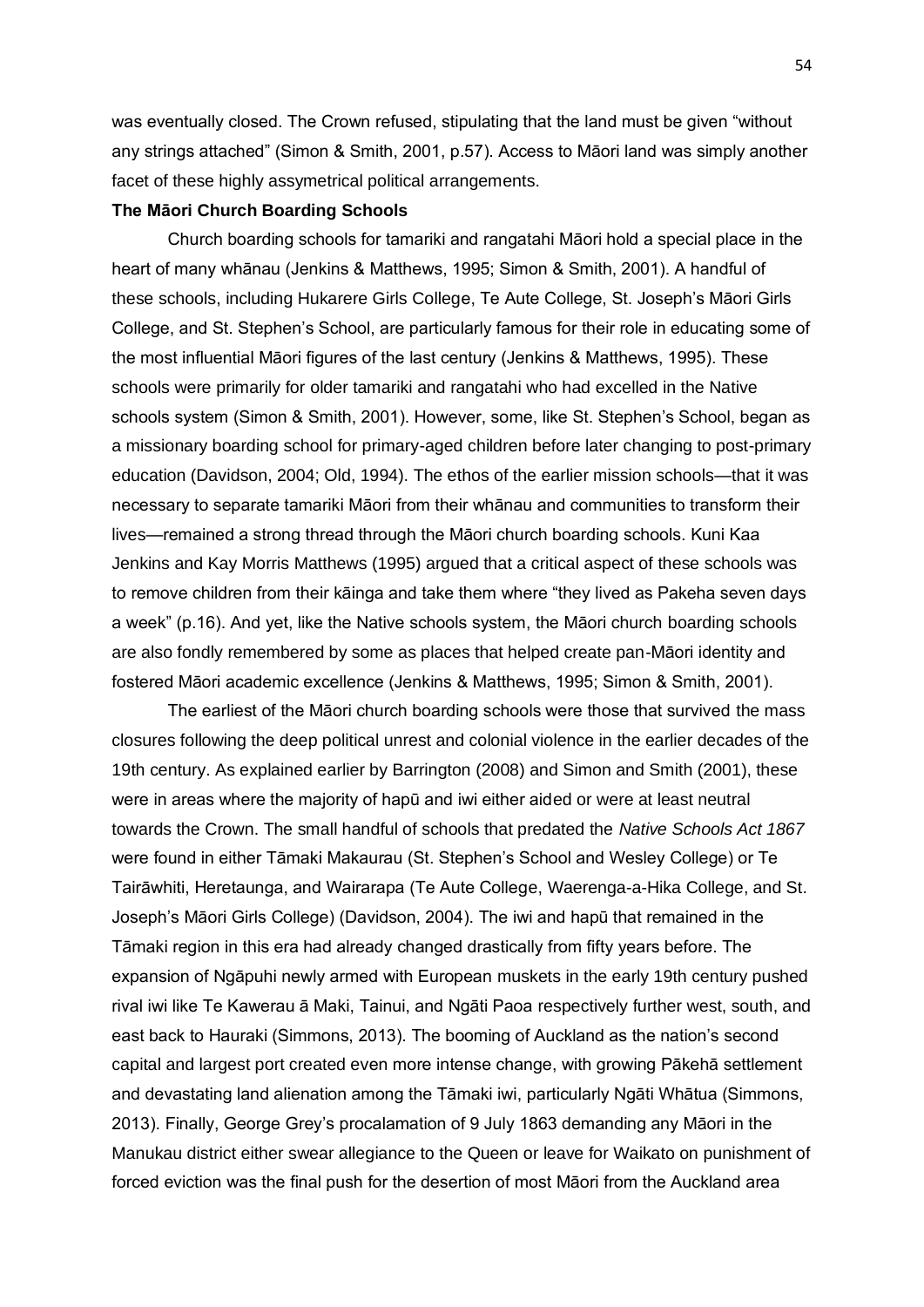(Simmons, 2013). St. Stephen's school, originally in Parnell, Auckland, was built on land donated by the Government and was proud to call Governor George Grey their patron (Old, 1994).

Similarly, the East Coast of te Ika a Māui was a region where many hapū allied with the Crown in this era. Ngāti Porou in particular had earlier sought protection from the Crown from Ngāpuhi, and much of their number had also fought alongside settler forces against pro-land retention and Māori sovereignty groups of Pai Marire—including Ngāti Porou Pai Marire—during the New Zealand Wars (O'Malley, 2019). The famous Te Aute college originated from an agreement between Governor Grey and the Anglican Bishop George Selwyn, who were anxious about future conflict between Māori and Pākehā settlers following land alienation in the area (Tyro & Scarlett, 1979). Like with St. Stephen's in Tāmaki, Grey promised 4,000 acres of Crown-owned land in Heretaunga for the school, with another 4,000 acres bequeathed by Ngāti Kahungungu on the promise of education for rangatahi Māori (Tyro & Scarlett, 1979). The founder of Hukarere Girls School, Bishop William Williams, of the prolific Williams missionary family reportedly said in 1871 that:

East Cape Maori who had assisted Government troops in quelling the Hauhau disturbances have had 10,000 acres awarded to them out of the confiscated land at Turanga. This they have leased to the Government and they devote the proceeds to the support of the schools. (Williams, 1939, p.287).

Bishop Williams had founded a number of mission schools across the East Cape, and like his brother had been an enthusiastic supporter for the annexation of Aotearoa (Davidson, 2004). The history of these schools, like the earlier mission schools and the concurrent Native schools, is intertwined with the history of colonisation and disenfranchisement of Māori across this whenua.

Unlike the early mission schools and Native schools that were based in or near Māori papakāinga and usually educated tauira from within the same hapū, or at least related hapū or iwi, the Māori church schools generally did not have clear ties to any particular iwi, papakāinga, or rohe (Jenkins & Matthews, 1995). As these schools were not based on agreements between the Native or later Education Departments and hapū or iwi, they were in areas decided by missionaries or other religious leaders. This meant they were often in Pākehā settlements like the Auckland schools St. Stephen's and Queen Victoria, or on land owned by a missionary or church, like Hukarere Māori Girls School. Though their locations were far from politically neutral—and though they all existed on whenua Māori—their lack of ties with any particular iwi may have been a factor in their popularity across Māori communities. These schools, though certainly institutions crucial to the colonial project, were incredibly popular with Māori and their legacy remains so (Jenkins & Matthews, 1995; Simon & Smith, 2001).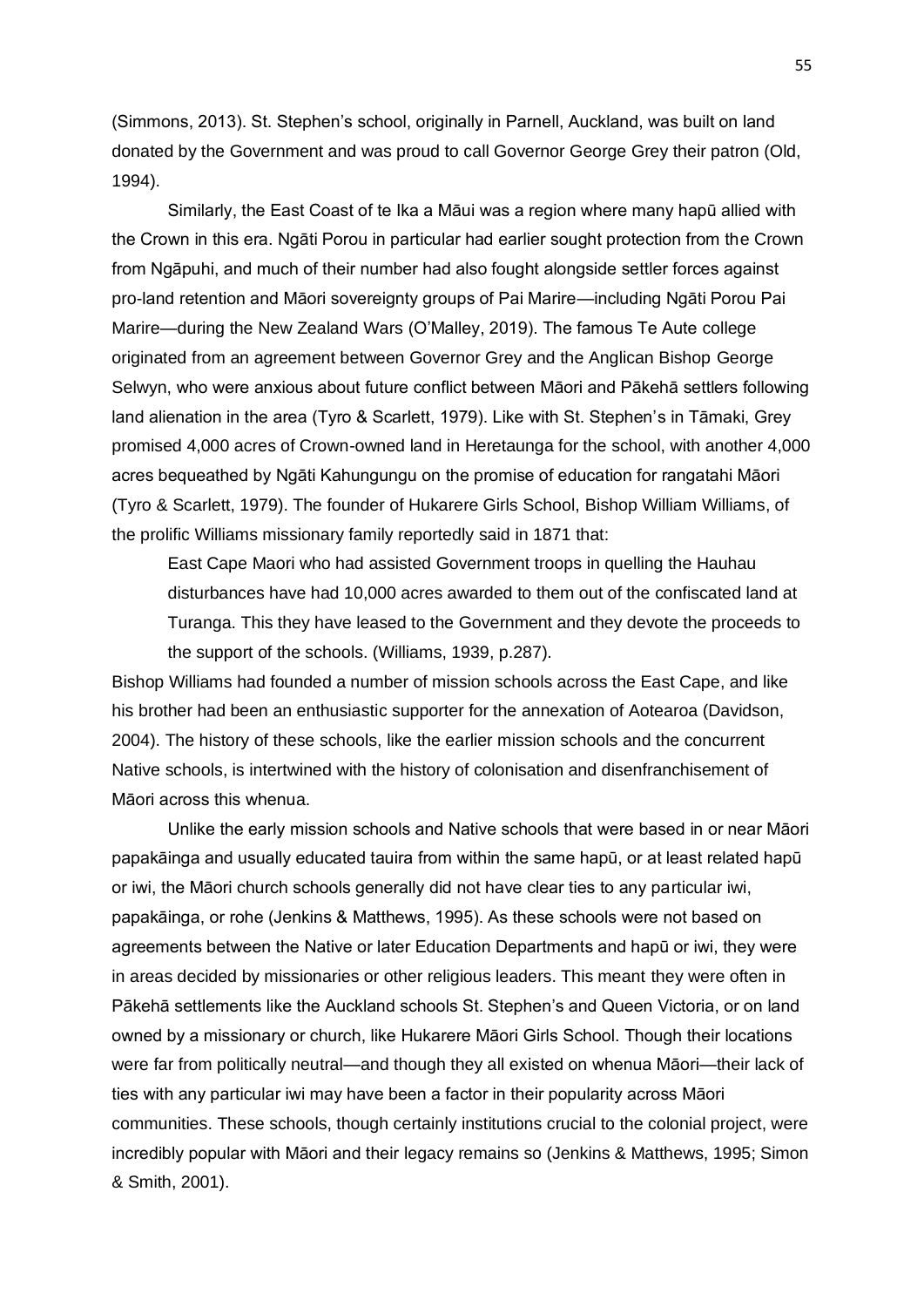Many of the students who attended these schools did so on scholarships that they were awarded for excelling in the Native schools or public systems, which was guaranteed in policy through the Native Schools Code 1880 (Simon & Smith, 2001)*.* However, many whānau and hapū also made incredible economic sacrifices to send their rangatahi to these schools (Jenkins & Matthews, 1995). The Māori church boarding schools held the possibility of not only survival for these young people, but the possibility of thriving in what was a brutal apartheid system (Jenkins & Matthews, 1995). Despite the zeal and aptitude for learning, thinking and creating that tāngata Māori had demonstrated time and again over the nearcentury since Pākehā had settled in Aotearoa, in most schools Māori were only considered by those in power as suitable for labouring or servitude in the colony. In contrast, schools like Te Aute College and St. Stephen's School offered a chance at University and even the opportunity to be a collaborator with the Kāwanatanga if boys did well in their exams—and they often did (Simon & Smith, 2001). The first Māori men to enter University were educated at Te Aute College, and the school produced several of the Māori worlds most influential politicians who worked with the Pākehā Government (Simon & Smith, 2001). Despite also performing exceedingly well in their high school exams, very few girls that attended these schools were permitted to enter University, though many later trained as teachers and nurses (Jenkins & Matthews, 1995).

There were, of course, competing and contradictory influences within the Māori church boarding schools, and at many times the leadership of these schools bristled against the pressure of the Crown (Davidson, 2004; Simon & Smith, 2001). A particular sticking point concerned the Department of Education and Native Schools Inspectors pushing for more agricultural and domestic instruction among the schools, and less academic education (Simon & Smith, 2001). This began even before the *Native Schools Act 1867*, when an Inspector of mission boarding schools Henry Taylor (1862) said:

I do not advocate for the Natives under present circumstances refined education or high mental culture, it would be inconsistent if we take account of the position they are likely to hold for many years to come in the social scale, and inappropriate if we remember that they are better calculated by nature to get their living by manual than by mental labour. (Taylor, 1862, p.38)

However, though the leadership of Te Aute and Hukarere pushed back against the assertion that Māori were incapable of higher education that befit Pākehā youth (Simon & Smith, 2001), some of the Māori church boarding schools embraced manual instruction for their pupils (Old, 1994). St. Stephen's school in Auckland developed a training programme in the early 1900s whereby the young boys would work as farmers on the school land, or as carpenters or fabricators, from 8am until 5pm, three days a week (Old, 1994).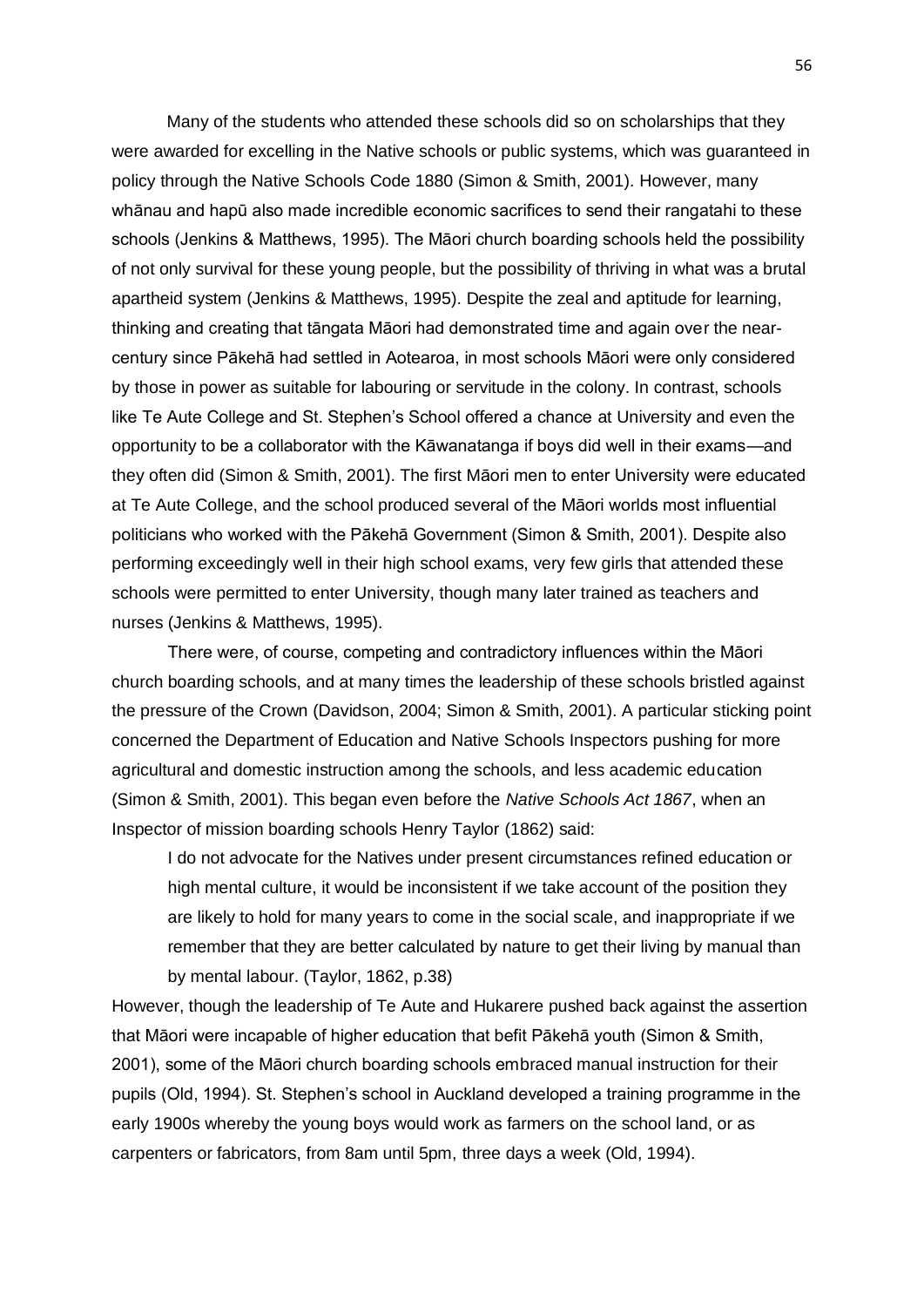This perspective was a clear continuation of the earlier missionaries view of Māori aptitude, most notably Reverend John Morgan and his quest for industrial schools at Ōtawhao which I discussed in chapter five. This view holds several assumptions about the inherent "nature" of Māori. First and most clear, is the assumption that Māori were only capable of manual labour in the new colony, and that any thoughtful, intellectual or creative pursuits were either not possible or desirable. Second, that the subjection of Māori to a lower social and economic position in New Zealand was fixed for "many years to come" (Taylor, 1862, p.38). Finally, this view assumes that the Crown accepted this stance and considered it useful to maintain these relations in Aotearoa through the use of agricultural instruction. These assumptions reflected not only the racist attitudes of the time, but also the economic and social roles Māori were needed to fill in the new colony.

#### **Native Schools, Māori Church Boarding Schools, and Gender**

Across the British colonial project, incredible effort was placed on converting Indigenous girls to good Christian mothers and housewives through religious schools (Glenn, 2011). Mikaere (2017) points to the central and valued position of women in both Māori cosmogony and daily life in pre-colonial times as being detestable to most Pākehā men, whether they were missionaries, Crown agents, or simply settlers or farmers. The missionaries brought with them not only Christianity and Ihu Karaiti, but English common law and social relationships between genders (Mikaere, 2017). Through the missionaries and churches, Māori cosmogony was systematically attacked and metamorphosed from a tradition that treasured women and held a balance between genders, to one that reproduced the supremacy of men in the modern Christian faith (Jenkins, 1988; Mikaere, 2017). Jenkins (1988) said that:

What the colonizer found was a land of noble savages narrating his/her stories of the wonder of women. Their myths and beliefs had to be reshaped and retold… [I]n the retelling of our myths, by Maori male informants to Pakeha male writers who lacked the understanding and significance of Maori cultural beliefs, Maori women find their mana wahine destroyed. (p.160-161)

Mikaere (2017) argues the colonisation of Māori cosmogony through early European writers, politicians, missionaries, and anthropologists had a devastating effect. The cultural and spiritual histories that were either ignorantly or willfully misrepresented by these Pākehā authors were replicated in Māori-language newspapers, in churches, in global anthropology and history texts, in European museums, and in the Native and Māori church boarding schools.

Mikaere (2017) contends that the supplanting of women in Māori cosmogony had a snowball effect across other aspects of Māori life. Where women once had a valued and special place in balancing the relationship between tapu and noa, women were now seen as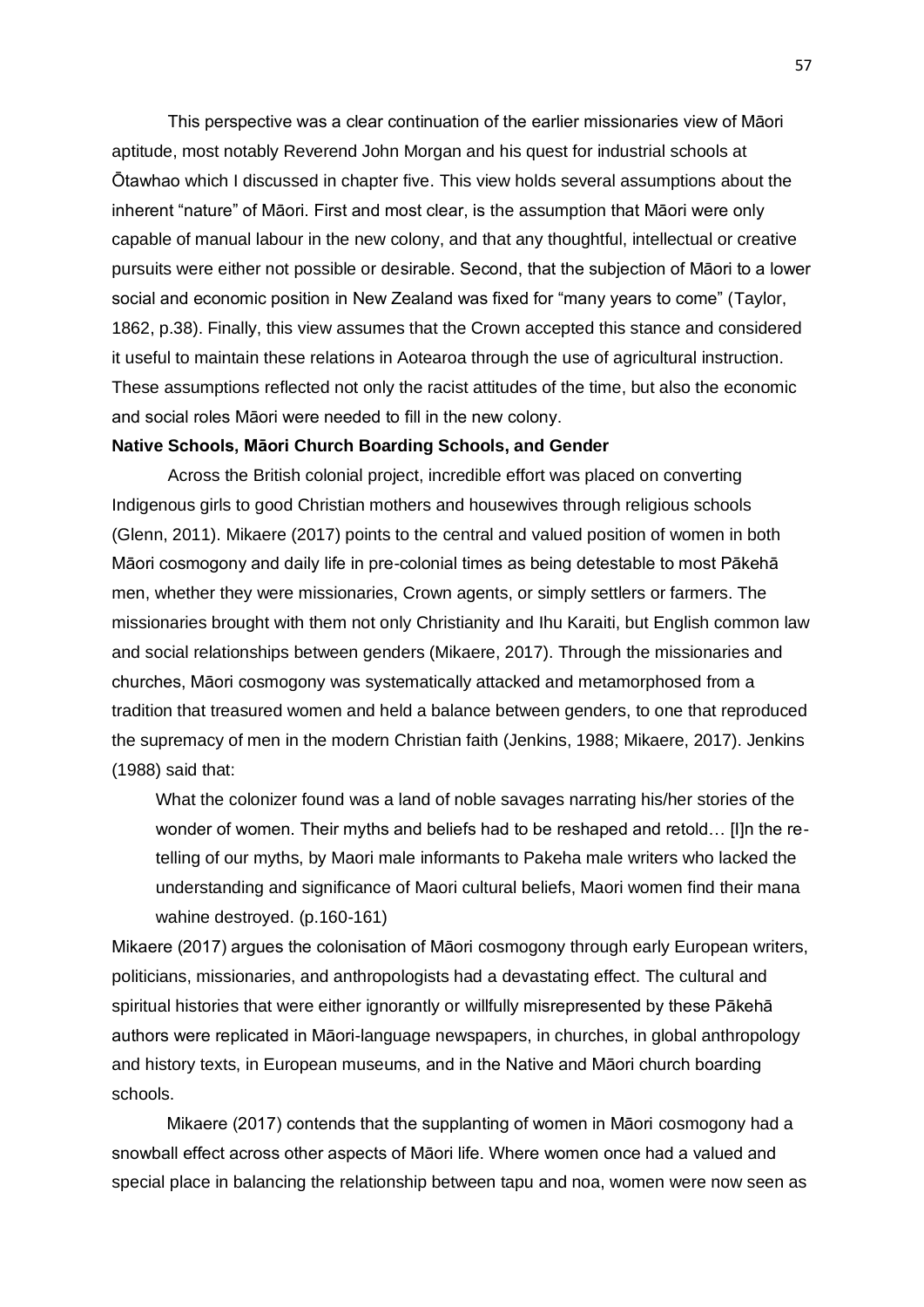polluters of tapu (Mikaere, 2017). The whare tangata, respected for centuries as the powerful giver of life to all Māori, was now considered unclean through menstruation, sex, and childbirth (Mikaere, 2017). Māori women's sexual assertiveness and autonomy was reinterpreted as "immorality and lack of discipline" (Smith, 1992, p.49). Finally, the role of women in the whānau and hapū was transformed entirely from one of equal worth and importance to being subservient to men, both Pākehā and Māori (Mikaere, 2017; Pere, 1987; Jenkins, 1988). Though there were certainly some differences between gender roles in precolonial Māori society, there were no formal boundaries between what was considered "men's" or "women's" work (Mikaere, 2017; Pere, 1987). The communal lives of Māori meant that people had to be flexible about doing what was needed to sustain the whānau and hapū, whether that was weaving, gardening, gathering kaimoana, building, or looking after children (Mikaere, 2017). This was not true of the men and women in the Christian and capitalist European world (Jenkins, 1988; Mikaere, 2017).

In Aotearoa, the ideological attack on the mana of kōtiro and wāhine Māori started as early as the Paihia and Waimate mission schools with Jane, Marianne, and Henry Williams (Fitzgerald, 2003; May et al., 2014), and continued with increased effort through the Native and Māori church schools. As I examined in chapter five, many of the earlier missionary teachers had Māori girls and young women who were also pupils in their schools living with them as servants, which served both an ideological and economic purpose. The Code cemented this in Crown policy with a clause allowing kōtiro Māori students to board with married teachers in their home for three months in order to learn "the work of the house" (p.3). This continued for decades through the Native schools era (Simon & Smith, 2001). A daughter of Pākehā Native school teachers in the 1920s and 1930s stated that as a married teaching couple in the Native schools "you could get a Māori girl in the house for next to nothing" (Simon & Smith, 2001, p.16). The missionaries believed that assimilating Māori girls was the key to the peaceful colonisation of Aotearoa (Jenkins & Matthews, 1995). As mothers of future tamariki, they would have the primary role in socialising their children and shaping their view of the world. As future wives and housekeepers, they would provide a pious and civilised home for their husbands (Jenkins & Matthews, 1995). As Jenkins and Matthews (1995) argue, Māori girls were "seen to be the future guardians of morality through their roles as wives and mothers" (p.15). Therefore, special attention had to be paid to socialising these wāhine into the colonial gender roles they would be expected to fulfil.

In their book collecting several histories of Hukarere Girls College, Jenkins and Matthews (1995) present a complex mana wahine historical analysis of the school over time. Hukarere was opened in 1875 by the Williams missionary family, in the rohe of Ngāti Kahungungu ki Heretaunga, not far from Ahuriri. The land was donated by Bishop William Williams with the Bishop acting as superintendent, and his daughters Anna-Maria, Lydia,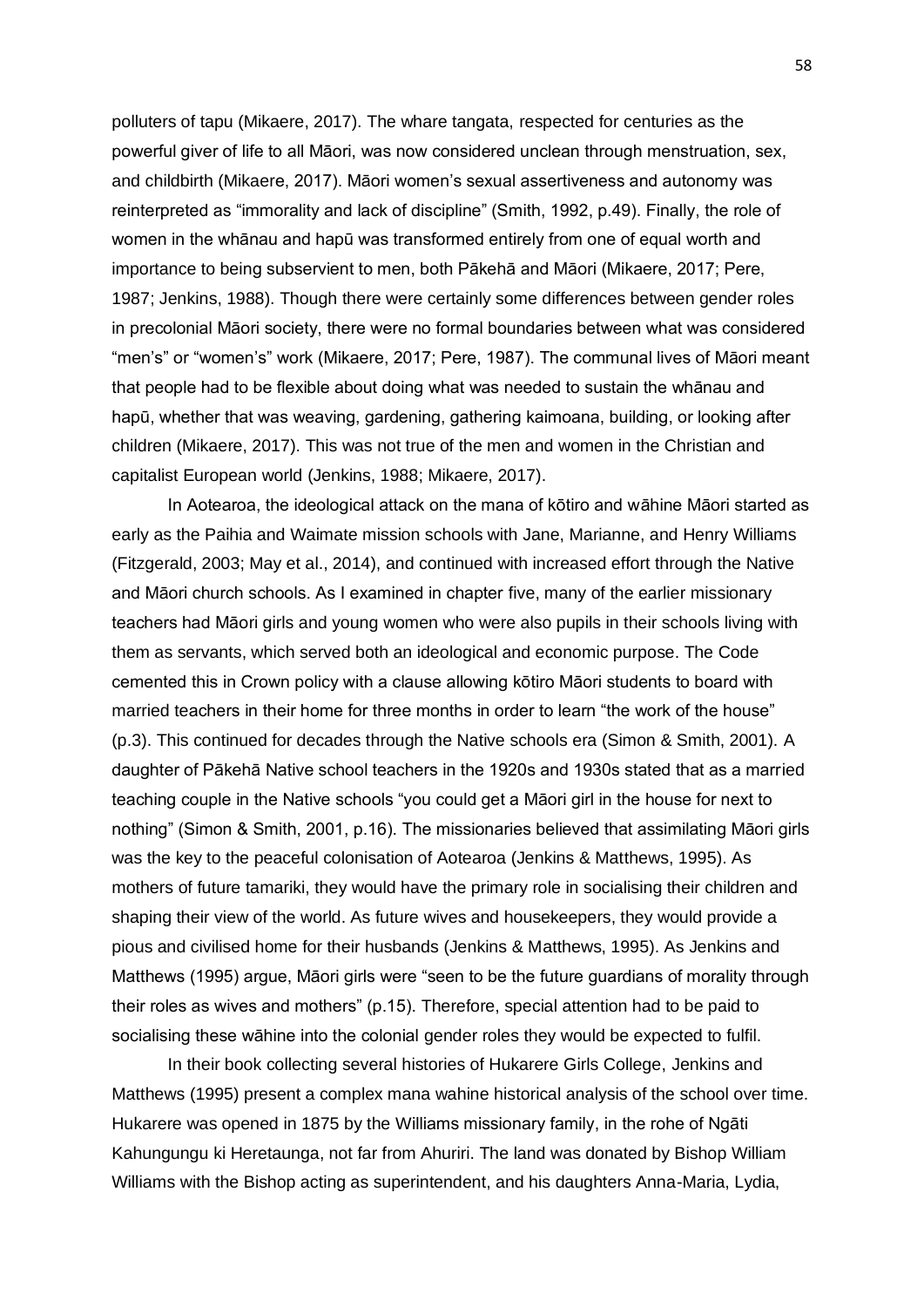and Catherine acting as teachers, assistants, and administrators (Jenkins & Matthews, 1995). Hukarere was opened to act as a "sister" school to Te Aute College, and to produce educated Māori wives for the old boys of Te Aute, who were considered by assimilationists to be of a higher class than other Māori men (Jenkins & Matthews, 1995). The success of Hukarere would be reproduced later with the opening of Queen Victoria College in Auckland, which would act as a girls' counterpart to St. Stephen's School (Jenkins & Matthews, 1995).

In both the Native and Māori church boarding schools there was a particular focus on instilling Pākehā domestic skills among kōtiro Māori (Jenkins & Matthews, 1995). In the Native schools, the academic expectations were the same among genders to graduate each standard, however, Māori girls were also expected to learn sewing and homecraft. The Code required teaching the youngest girls in standard one to hem, and the eldest girls needed to know how to sew buttons and button-holes and knit stockings in order to pass standard four. Though the battle to maintain the Māori church boarding schools as predominantly academic rather than industrial schools happened across both the girls' and boys' schools, schools like Hukarere had to struggle against the added dimension of sexism, as well as racism. Like with the boys' schools, several teachers and administrators of Hukarere fought against the narrowed vision for Māori girls that was passed down from the Native and Education Departments, and particularly from the Native Schools Inspectors (Jenkins & Matthews, 1995).

Mere Hall, a Ngāti Rangiwewehi and Ngāti Whakāue woman who was a pupil, teacher, and finally the principal of Hukarere from 1927, argued for broadening the girls' curriculum and advocated for greater inclusion of science and literature, as well as te reo and waiata Māori (Jenkins & Matthews, 1995). In a reply sent by the Department of Education (1937) to Bishop Herbert Williams—the grandson of William Williams and the third member of the Williams family to become the Bishop of the Māori diocese of Waiapu—the Director of Education said that advanced science was outside the realm of what was appropriate for Māori girls. The letter said:

It has always been the Department's attitude that in all post-primary schools for Maori girls a *practical* (original emphasis) prescription in home science, closely related to the conditions of the girls' home environment, should be given… If sensible courses along these lines are prepared the girls will leave Hukarere with sound knowledge of and practical experience in home management, cookery, laundrying, sanitation, etc. (Department of Education, 1937, p.1)

The girls of Hukarere were expected by the Crown to treat being wives, mothers, and homemakers as their primary goal in life (Jenkins & Matthews, 1995). Even among the Māori men who had personally benefited from secondary education, there was no guarantee of support for Māori women's continued learning. Maui Pōmare, a Te Aute alum and famous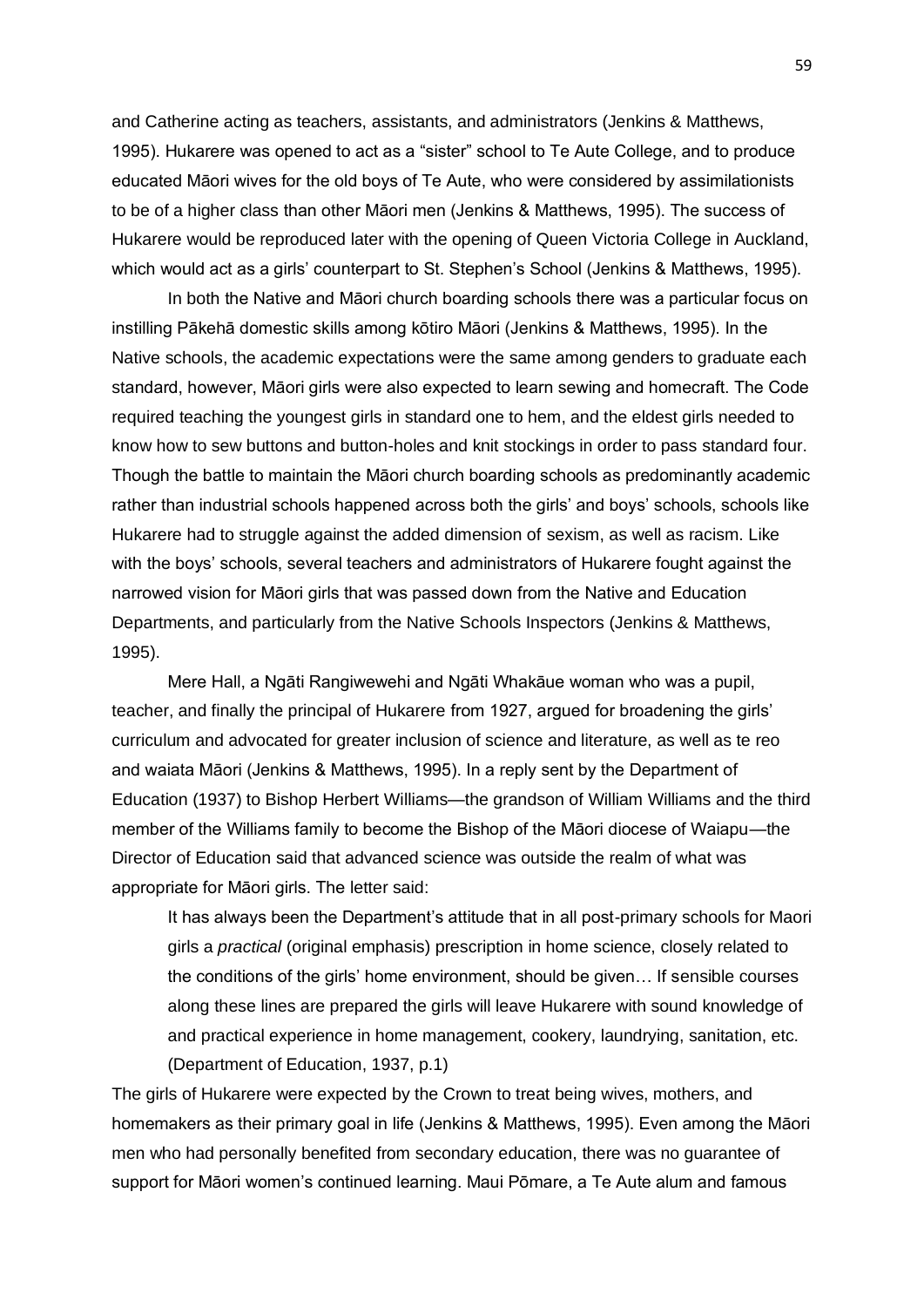Māori politician and doctor, said "[e]ducate the mothers to recognise the efficacy of the bathtub, cleanly warm clothes, plain and wholesome food, and you will regenerate the Maori quicker than by teaching the youths and maidens embroidery, Latin, and Euclid" (Barrington & Beaglehole, 1974, p.172-173).

Transforming Maori society was the ultimate goal among missionaries, teachers, and politicians for the young wāhine Māori who entered Hukarere (Jenkins & Matthews, 1995). However, there were tensions and contradictions around how this transformation would best be achieved when the girls' education was completed. Some factions expected the girls to return home to their kāinga and model a Christian way of life as civilised mothers and wives, others desired the girls the work as teachers or nurses among their people, while others still preferred the young women to become missionaries and spread the word of Ihu Karaiti (Jenkins & Matthews, 1995). Some, like Reverend Samuel Williams (1903) of Te Aute, said that Hukarere educated women could not return to their homes and must live among Pākehā as they would be "dragged down very much to the level of the ordinary Māori woman" (p.1). The fear held by Samuel Williams and other missionaries and politicians was that if these young women were to return to their hapū and papakāinga, they would return to the cultural, economic and social practices and relations that were so morally abhorrent to Pākehā (Jenkins & Matthews, 1995; Mikaere, 2017; Paterson, 2006). These fears included cooking and eating traditional Māori food instead of supposedly more wholesome British fare (Paterson, 2006); living in traditional Māori whare puni where men, women, and children slept together (Mikaere, 2017; Paterson, 2006); equitable gender relations and blurred gender roles (Mikaere, 2017); and most importantly the equal and relatively free sexual relations where women held as much or more power to choose their partners as men (Jenkins & Matthews, 1995; Mikaere, 2017). The paternalism that Māori women were subjected to by Pākehā missionaries, religious leaders, and politicians had as much to do with transforming them as "saving" them (Jenkins & Matthews, 1995).

The targeting of Indigenous girls as the conduit for social, cultural, and economic transformation was common across the colonial world. Native girls in the Americas were also considered to be civilising agents for their communities, as they embodied the "spirit of the home" (Glenn, 2011, p.50). Rathburn (2006) found that the girls of St. Boniface Indian School in Canada faced much more strict living and school conditions than the boys', and were under almost constant supervision by the nuns. Similar to the Native schools of Aotearoa, it was normal for these girls' and young women to board with teachers and other families, ostensibly to learn what a proper Christian household of the time should be like (Rathburn, 2006). The missionaries of St. Boniface were proud of this system, as it meant the girls would be "equipped to find better Catholic homes on the reservation" (Rathburn, 2006, p.167). This "outing" system of feeding young Native children to local families to work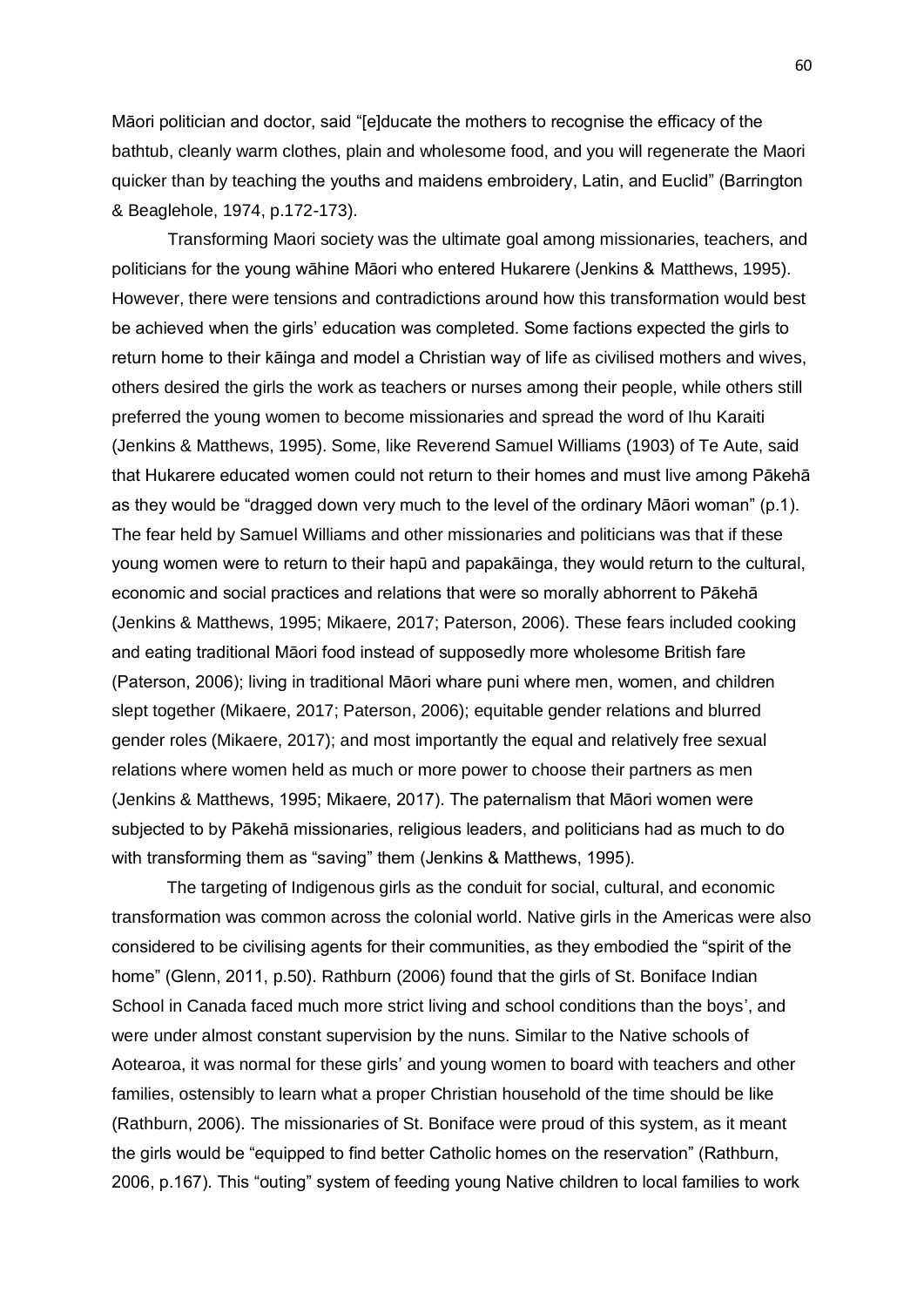as servants or labourers used in the Native schools of so-called US and Canada were a powerful tool to assimilate the children to Western gender norms (Paxton, 2006). Much like whānau and hapū Māori, the lines between gender roles were much less defined among the many Native peoples of Turtle Island (Paxton, 2006). In Australia, state and church intervention was similarly concentrated on controlling Indigenous women's sexuality and fertility (Jacobs, 2006). Explicit policies aimed at fully assimilating Indigenous people and their whenua into the white settler world encouraged marriage and sexual liasons between Indigenous women and white men to help with "breeding out the colour" (Jacobs, 2006, p.214).

The historical similarities regarding gender across the imperialist world during this era are not through chance. Recreating the gendered norms and relationships of Europe among Indigenous peoples was essential both for the Christianising mission and for the expansion of capitalism in the colonies. Several mana wahine and feminist scholars have stressed the centrality of Māori women to the religious and political "civilising" plan in New Zealand (Fitzgerald, 2003; Jenkins, 1988; Jenkins & Matthews, 1995; May, 2005; Mikaere, 2017; Pere, 1987). The effort to convert these women into the then-Pākehā ideal of feminine domesticity through the mission, Native, and Māori church boarding schools was critical to the assimilative project. However, socialising Māori women into the role of a British "angel of the house" (Jenkins & Matthews, 1995, p.15) would have consequences for both cultural assimilation *and* in reproducing the capitalist social relations of production and the labourpower of themselves and others. Māori women needed to perform the unpaid domestic tasks needed to reproduce the labour-power of the men in their lives, or those men could not be effectively proletarianised. The term social reproduction theory is used by Marxist feminists to describe the integrated system that comprises of capitalist production of goods and services on the one hand, and the reproduction of life that it requires to function on the other (Bhattacharya, 2017).

Social reproduction theory states that women's oppression among working class people stems from their "involvement in processes that renew direct producers, as well as their involvement in production" (Vogel, 2014, p.129). Women—including the Māori women and girls that were so targeted for assimilation—served dual roles within capitalism as both direct producers of commodities and as people who reproduce labour-power. According to Bhattacharya (2017) the reproduction of labour-power involves three related aspects. First, there is the renewal of workers' labour-power that is expended in production, which requires at its most basic food and rest in a safe home, but that encompasses all the physiological and emotional needs that must be met to return to work each day. Next, there is the same regeneration and maintenance of non-workers, children, elderly, and those otherwise unable to work. The final core aspect involved in reproducing of labour-power is the reproduction of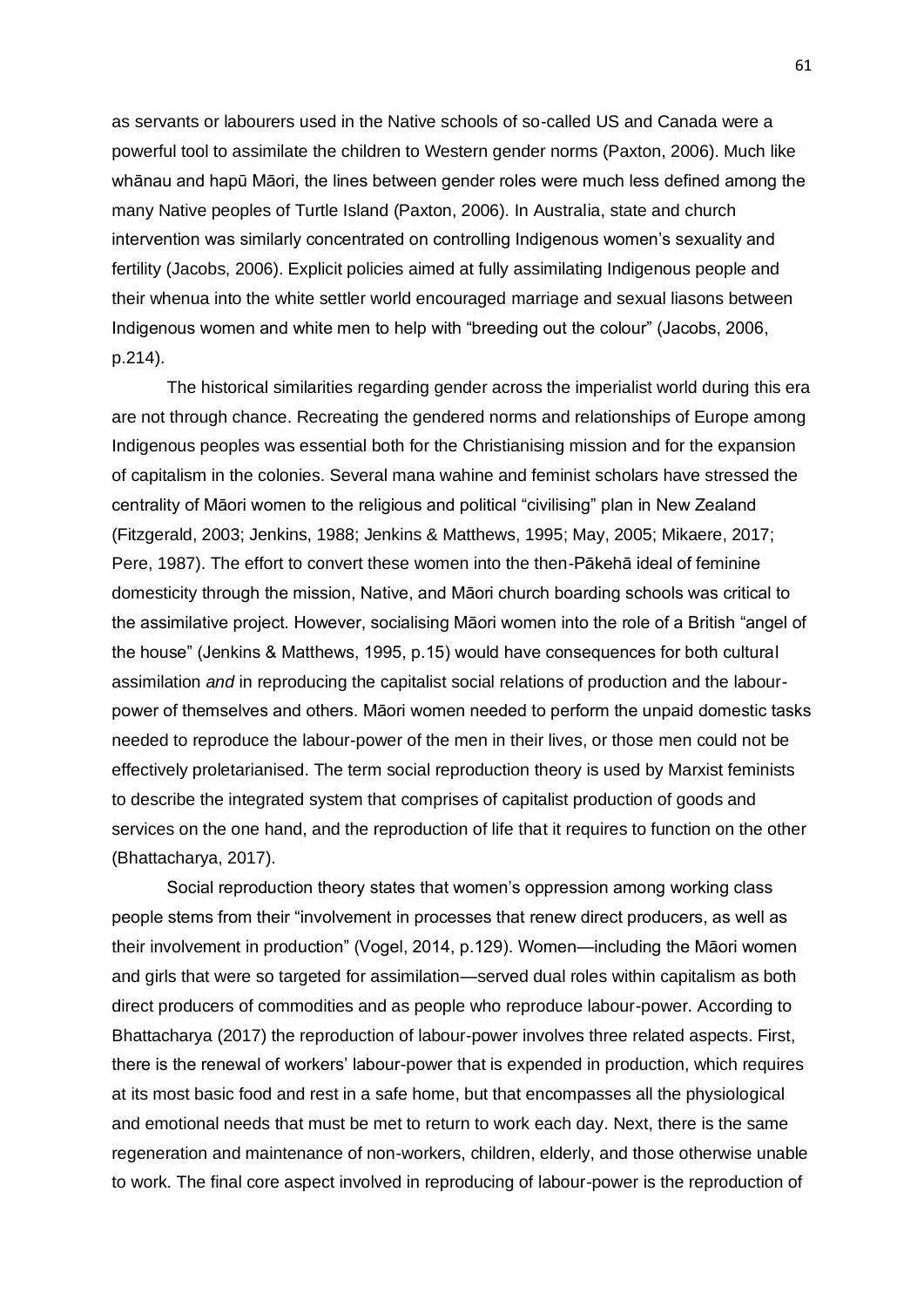future workers through childbirth. Though these three processes fall outside of direct production, they are critical to the maintenance of capitalism. Without the regeneration of their labour-power, working people cannot continue to work and will grow exhausted, sick, or die (Marx, 1990). Without generational renewal and socialising children into the roles required to maintain capitalism, there would be no future workers. It was as or perhaps even *more* crucial for settler-colonial capitalism to mould young Indigenous women into wives and homemakers as it was to shape young Indigenous men into agricultural workers and labourers.

# **Transforming Māori Society and Economy Through the Native and Māori Church Boarding Schools**

Despite the formation of the New Zealand state and secular state schooling, the impact of the missionary era continued through the Native schools period. The same beliefs surrounding Māori aptitude and our economic and social position in the colony was woven through both the Native and Māori church boarding schools. The early missionary period saw the entanglement of official colonial and religious interests at a legislative level, and the continuing economic support of and state pressure on the Māori church boarding schools from the Crown continued this. Perhaps even more important is the alignment of interests between these institutions around the transformation of Māori society and political economy. Though the church and missionaries did not have clear designs on whenua Māori beyond accumulation for their own use, the majority supported the annexation of these islands and the assimilation of Māori into the colonial world (Davidson, 2004). The Crown, of course, had a much more obvious stake in the disposession and assimilation of Māori. Constant warfare was certainly one path to controlling Māori land, and land confiscations during the New Zealand Wars had seen hundreds of thousands of acres of whenua Māori appropriated for colonial troops and settlers (O'Malley, 2019). However, this approach was not sustainable nor desirable for the Crown, and so legal mechanisms had to be created to aid the mass transfer of land from Māori to Pākehā (Mohi, 2019; Poata-Smith, 2001).

The Native Land Court was established through the *Native Land Act 1865* to provide a veneer of legality to raupatu and to aid in the extinction of customary Māori relationships to land use and ownership (Mohi, 2019). This legislation had mixed success in breaking apart Māori communal ownership through sale, as many hapū Māori simply would not accept its limit of ten owners on all land blocks irrespective of size (Mohi, 2019). There was significant cyclical reform of the Courts over the next five decades, with more than 500 statutes passed between 1865 and 1909 (O'Keefe, 1980). The Native Land Court was an incredibly costly system for Māori, with almost every point of contact between an individual or hapū and the Court requiring a hefty fee (Mohi, 2019). In several cases, the fees for application, history taking, establishing ownership, survey, and sale swallowed up the entirety or majority of the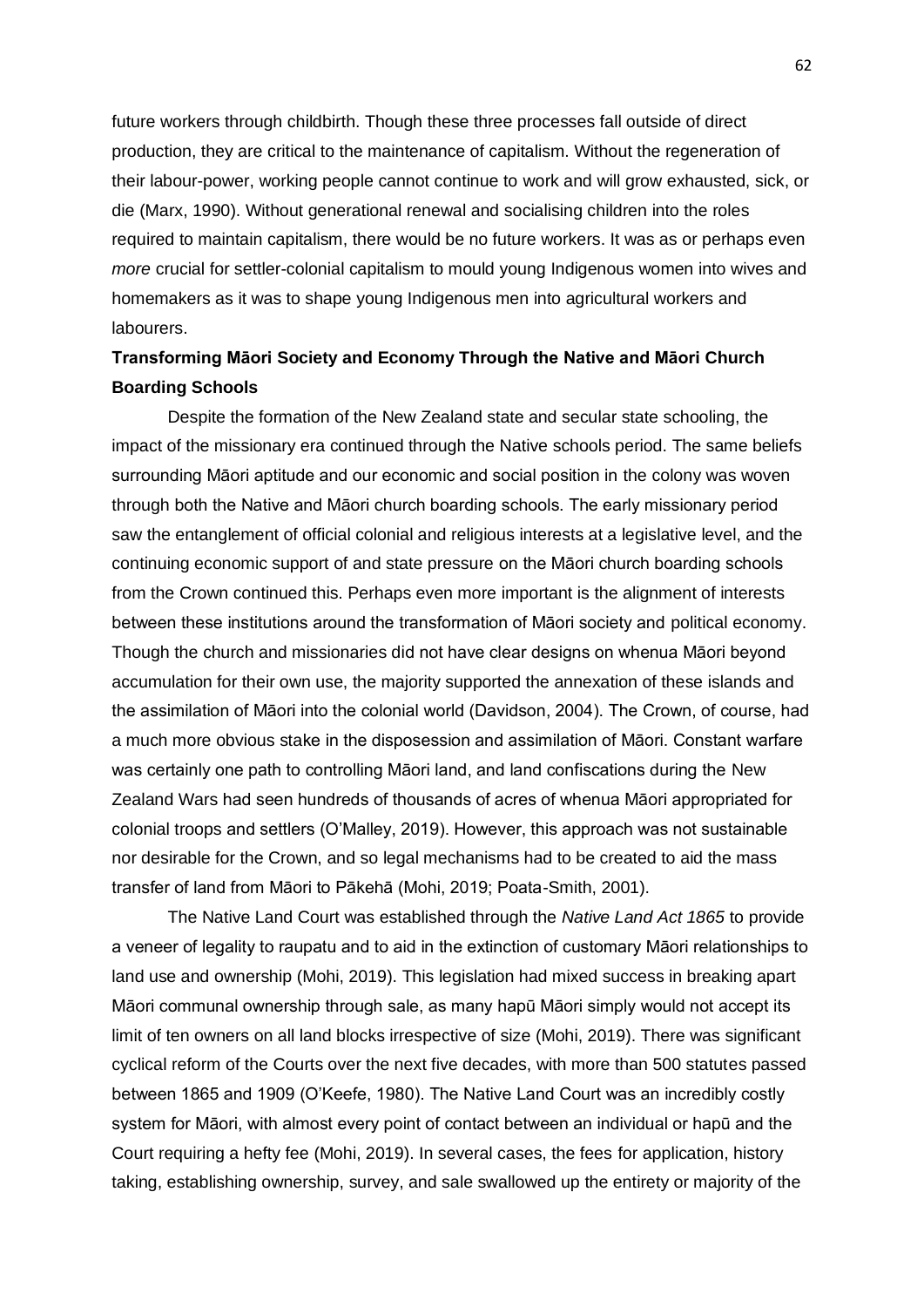payment (Mohi, 2019). One Judge overruled the English Common Law concept of primogeniture—where interest passed to one descendant or relative on death of an owner and instead established that Native land must pass equally to all descendants. This was nominally to protect Māori interests, yet in effect splintered all Māori land into smaller and smaller individual blocks (Mohi, 2019). These individual blocks held little economic use for Māori who remained with their hapū once the land was broken up and sold, as the units were often too small to support the collective needs of the hapū (Mohi, 2019). However, they provided excellent small farms for Pākehā, market gardens, or village land for settlements (Mohi, 2019).

The transfer of Māori land to Pākehā settlers was now ensured through legal mechanisms that favoured Pākehā buyers, facilitating the divorce of Māori from the means of their subsistence. One of the largest remaining hurdles to the transformation of Aotearoa to a capitalist settler-colony was the transformation of Māori into proletarians (Barber, 2019; Poata-Smith, 2001). As with the gendered aspects of assimilation discussed earlier, the more critical literature on Native and Māori church boarding schools focuses on their civilising aspects (Barrington, 2008; Jenkins & Matthews, 1995; Simon & Smith, 2001). Certainly the push for agricultural and industrial education in the Māori church boarding schools confirmed both the Pākehā attitudes towards Māori aptitude as well as the function the new colony required of them. However, a deeper political economic analysis of the reasons behind this civilising mission in the schools is absent from the literature. Māori labourers were critical to formal New Zealand capitalism of the 19th century as forestry and agricultural workers, as road workers, and as domestic servants. However, even by the outbreak of World War II, not all Māori were fully integrated into settler-colonial capitalism as proletarians (Walker, 2004). While, the Native and Māori church boarding schools had an important function as institutions socialising tamariki and rangatahi Māori into what was required of them for the colony, functioning hapū communities were still necessary to capitalism even though they were not proletarianised. Hapū and whānau that remained as ahi kā on their unalienated whenua grew food crops and raised sheep and cattle to sell as commodities to buyers in the capitalist market (Walker, 2004).

The two types of schools examined in this chapter operated differently and focused on assimilating Māori in different ways. The Māori church boarding schools for secondary pupils acted to socialise the rangatahi who performed the best within the confines of the small Pākehā-controlled worlds of the Native schools into their roles as collaborators with the bourgeois class and the Kāwanatanga. The clearest example of this is the men of the Young Māori Party, created out of mainly Te Aute graduates of the late 1800s. These men, many of whom were sons and whanaunga of rangatira, became influential iwi leaders, composers, journalists, politicians and Crown officials, and land reformers (Walker, 2004; Tyro &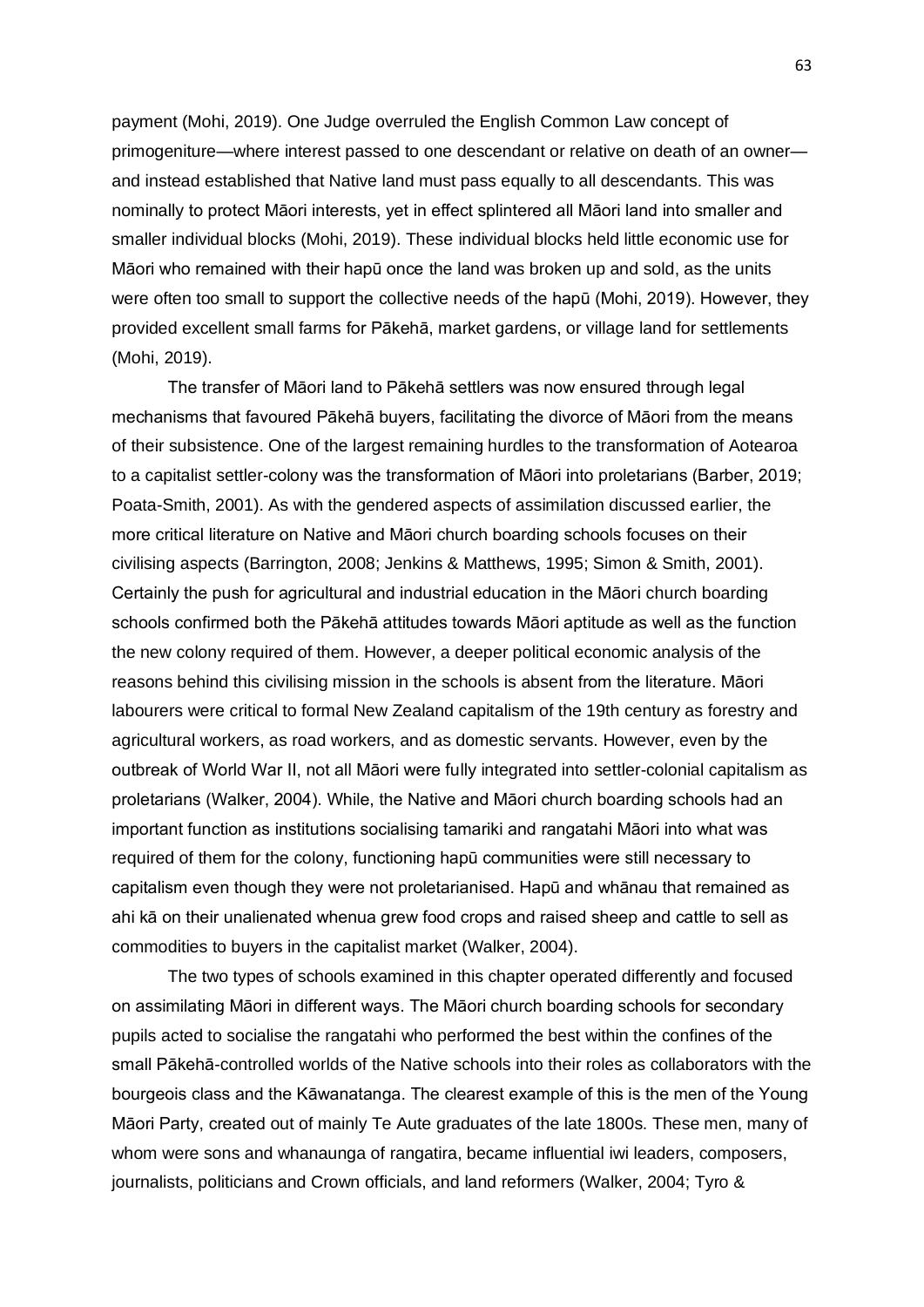Scarlett, 1979). Like the rangatira of hapū and iwi who sided with the Crown in the earlier years of colonisation, it is likely that these men believed they were taking the best possible action for the survival and benefit of their hapū and communities in a hostile world. However, the leadership and advocacy of some of these men also resulted in further assimilation of Māori.

## *The Diverging Functions of the Native and Māori Church Boarding Schools*

Maui Pōmare, a Te Aute old boy and the first Māori person to enter and graduate from medical school was a prominent advocate for raising the standards of Māori health (Durie, 1994). Pōmare later became the first Māori health official working for the Kāwanatanga (Durie, 1994). He was also an ardent supporter of the *Tohunga Suppression Act 1907* and "regarded tohunga as unhelpful and accused them of doing more harm than good" (Durie, 1994, p.46). The *Tohunga Suppression Act 1907* sought to destroy traditional Māori healing and cultural practices of many kinds, including rongoā, mirimiri, and matakite. It also had a clear political intent to undermine influential Māori leaders who posed a direct threat to Crown sovereignty, like the prophet Rua Kēnana (Durie, 1994). Pōmare's friend and contemporary, Āpirana Ngata, was the first Māori lawyer and one of the most influential Māori political figures of the 20th century (Walker, 2001). Perhaps Ngata's most famous contribution to modern Māori history is through his committment to retaining and revitalising Māori culture and language in a changing world (Walker, 2001). However, along with Pōmare and other lauded Young Māori Party members like the anthropologist Te Rangihiroa (also known as Peter Buck), Ngata was a vocal campaigner for Māori joining World War I, and all argued passionately for Māori conscription in this global imperialist war (Tyro & Scarlett, 1979; Walker, 2001). According to the celebrated alumni in the book *Te Aute College 125th Anniversity: 1854-1979* by Tyro and Scarlett (1979), dozens of Te Aute old boys became officers and celebrated heroes of the Great War, and just as many entered the Kāwanatanga in the early 1900s.

Hill (2004) contrasts the broadly assimilationist politics of these Young Māori Party men with the rival politics of Rua Kēnana and Te Puea Hērangi, who both opposed the spilling of Māori blood for the Crown during World War I. Hill (2014) also notes the intense political competition between men like Pōmare and Ngata, who were favoured by the Crown as passionate yet palatable advocates for Māori inclusion in New Zealand, and the Rātana movement. The Rātana movement advocated for much greater self-determination for Māori both politically and economically, and as such faced fierce opposition from the Crown for most of their early years (Hill, 2004). It is surely not a coincidence that many of the men shaped by the Māori church boarding schools of this era were such enthusiastic supporters of the New Zealand government and the British empire, who only fifty years earlier had led a brutal and destructive war against what they deemed "rebel" Māori. The pupils of the Māori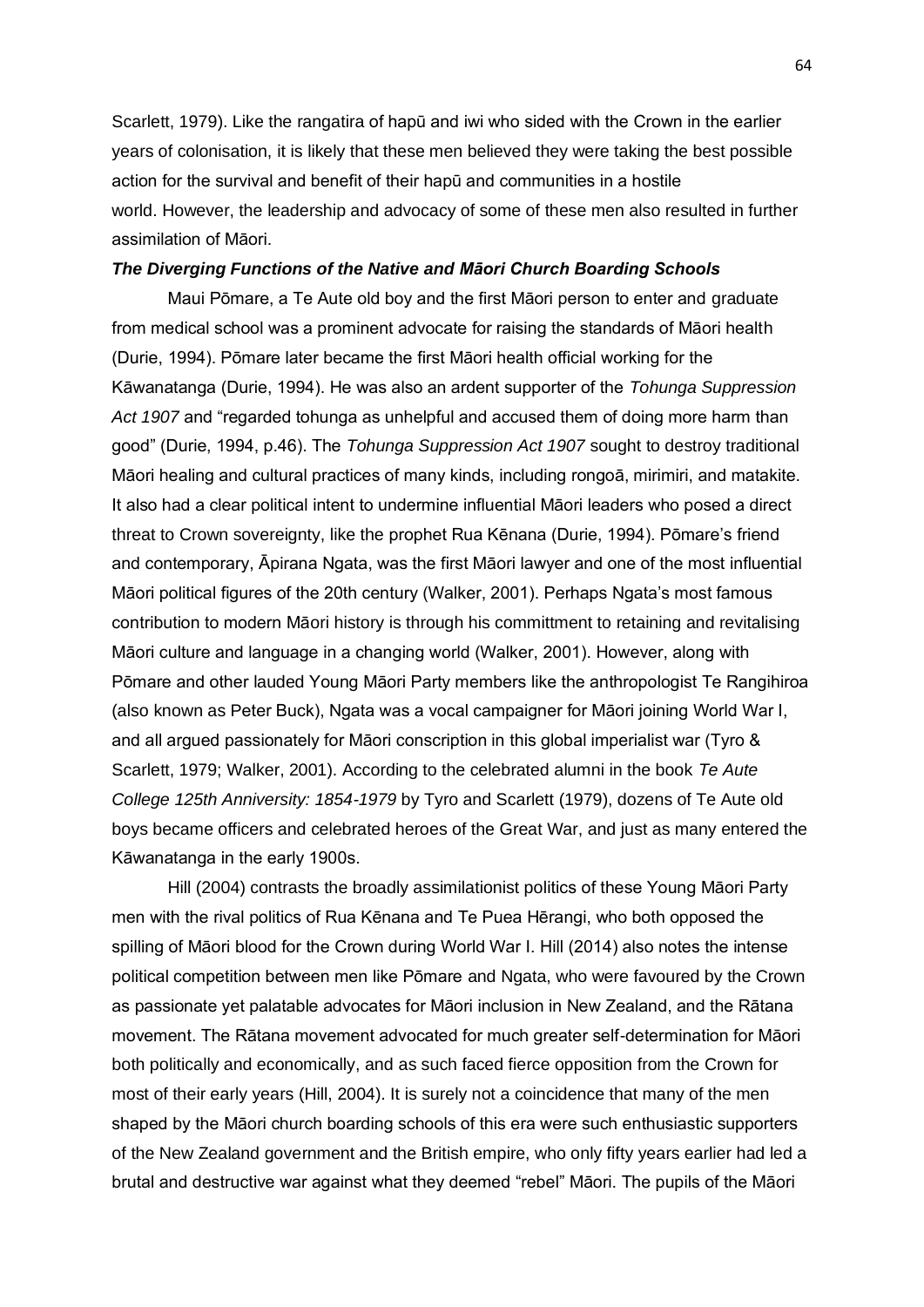church boarding schools were largely chosen for their ability to adapt and excel in an environment dominated by a nakedly assimilationist agenda, and many would carry this ideology with them into the world where they would influence and lead Māori communities.

The Native schools, in many rural and semi-rural areas away from Pākehā settlements, acted to take Pākehā capitalist ideology, norms, and values near to the papakāinga (Barrington, 2008; Simon & Smith, 2001). These schools were partnerships however unequal—between hapū and the Crown, and were built and staffed as models of pious Pākehā family life within or next to Māori communities (Native Schools Code 1880; Simon & Smith, 2001). The great majority of tamariki who attended these schools would not go on to attend the Māori church boarding schools, nor any mainstream public high school (Simon & Smith, 2001). Their role in the colony was to stay on or near their tūrangawaewae and work either for Pākehā farmers as agricultural or domestic labourers or Pākehā bosses as forestry or infrastructure workers within the formal sphere of capitalism, or within their own hapū collectives as part of the informal economy (Walker, 2004). Before World War II and the need for the reserve army of (Māori) labour to pick up the jobs of Pākehā men in the larger Pākehā settlements, less than 20% of Māori lived in towns or cities (Walker, 2004), compared to around 65% of the Pākehā population (Mulet-Marquis & Fairweather, 2008). Before the urban shift of World War II and the following years, Walker (2004) stated there was little social contact between Māori and Pākehā outside of rural churches or the Native schools themselves (Walker, 2004). The exception was where the two cultures met in the social relations of production—with Māori as either workers for Pākehā farmers or owners, or as sellers of agricultural commodities to Pākehā buyers.

#### *The Formal and Real Subsumption of Māori Labour*

Marx (1990) describes two distinct forms of the subsumption of pre-capitalist labour under capital—the formal and real subsumption of labour. On the one hand, the *real* subsumption of labour is where the capitalist now has direct control over both the process and division of labour of pre-capitalist economies. Under the real subsumption of labour, the capitalist can organise workers in place (eg., a factory, a farm), define their hours of work, tell them what to do, and how to do it (Marx, 1990). In the context of this time period in Aotearoa, the real subsumption of Māori labour happened largely on farms and in forests, where they entered into the Pākehā capitalist world that, while still in its infancy in these islands, was already the dominant mode of production (Poata-Smith, 2001).

In contrast, the *formal* subsumption of labour is where production is not directly controlled by capitalism, but is still bound by a social relationship between producers and capitalists. Capitalists do not have direct control over the labour process, and instead exploit the production of commodities that already exists in pre-capitalist societies (Marx, 1990). In describing the formal subsumption of labour Marx (1990) said that: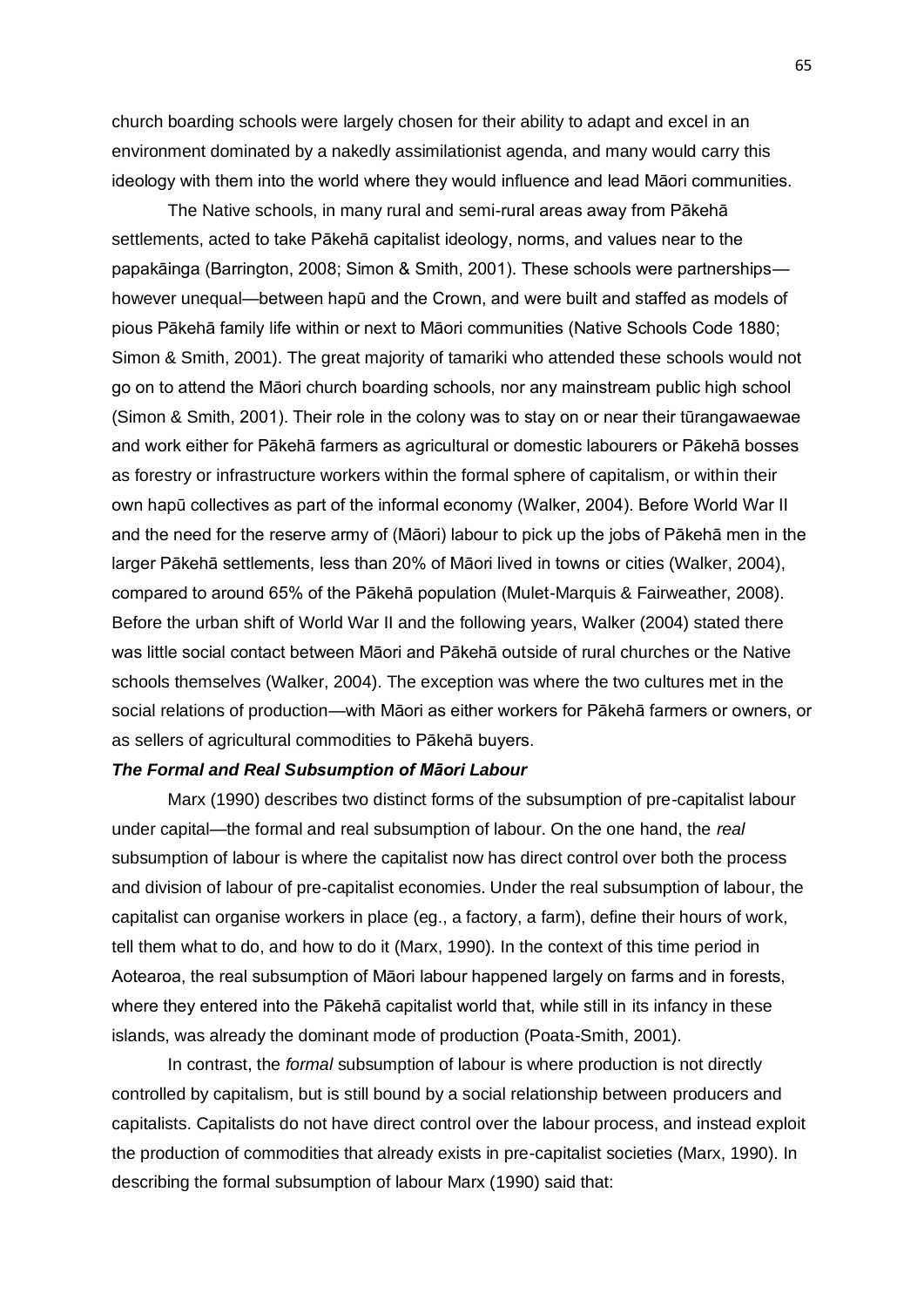... [T]he fact is that capital subsumed the labour process as it finds it, that is to say, it takes over an *existing labour process* (original emphasis), developed by different and more archaic modes of production. And since that is the case it is evident that capital took an *available, established labour process...* If changes occur in these traditional established *labour processes* after their takeover by capital, these are nothing but gradual consequences of that subsumption. The work may become more intensive, its duration may be extended, it may become more continuous or orderly under the eye of the interested capitalist, but in themselves these changes do not affect the character of the actual labour process, the actual mode of working. (p.1021)

Marx (1990) further defines this idea by establishing its two core characteristics:

1. The subordination of workers/producers to capitalists is due to the economic power of the latter, and not due to a relationship of subjugation.

2. Both the means of production and the means of subsistence belong in some part to the capitalist, coercing the workers into this social relationship. As the capitalists ownership of the means of production and subsistence become closer to a

totality, the formal subsumption of pre-capitalist labour becomes more complete. The move from formal to real subsumption of labour to capital occurs when capitalism becomes the dominant mode of production and reduces the control and power of the precapitalist modes of production (Marx, 1990).

In the Native and Māori church boarding school era, most Māori were not truly proletarianised as they remained on the vestiges of the whenua still under their control and maintained communal production and distribution, rather than being individual wagelabourers (Poata-Smith, 2001; Walker, 2004). However, as stated earlier, Māori production was turned not only inward for the maintenance of whānau and hapū, but was now also geared towards the production of surplus commodities to be sold (Poata-Smith, 2001; Walker, 2004). As early as the third visit of Captain Cook in 1774, Māori in Tōtaranui had massively increased their population by drawing in nearby hapū and were "actually manufacturing artifacts for trade" (Waker, 2004, p.79). As cited in the previous chapter, one of the reasons given for the closure of the first mission school at Oihi was because hapū at Rangihoua were trading the majority of their produce and did not have enough food to maintain the school (May et al., 2014). Since the arrival of the first Pākehā in Aotearoa, what Māori viewed as necessary to their lives—their means of subsistence, in Marxist terms changed. In the earliest days of contact between these cultures, what Māori desired from Pākehā was focused on food and tools, on potatoes, pigs, iron, and guns (Walker, 2004). Later, in the time period that is the focus of both this chapter and the next, this was more likely to be ploughs, mills, Pākehā houses and clothing, and understanding of the written word (Walker, 2004).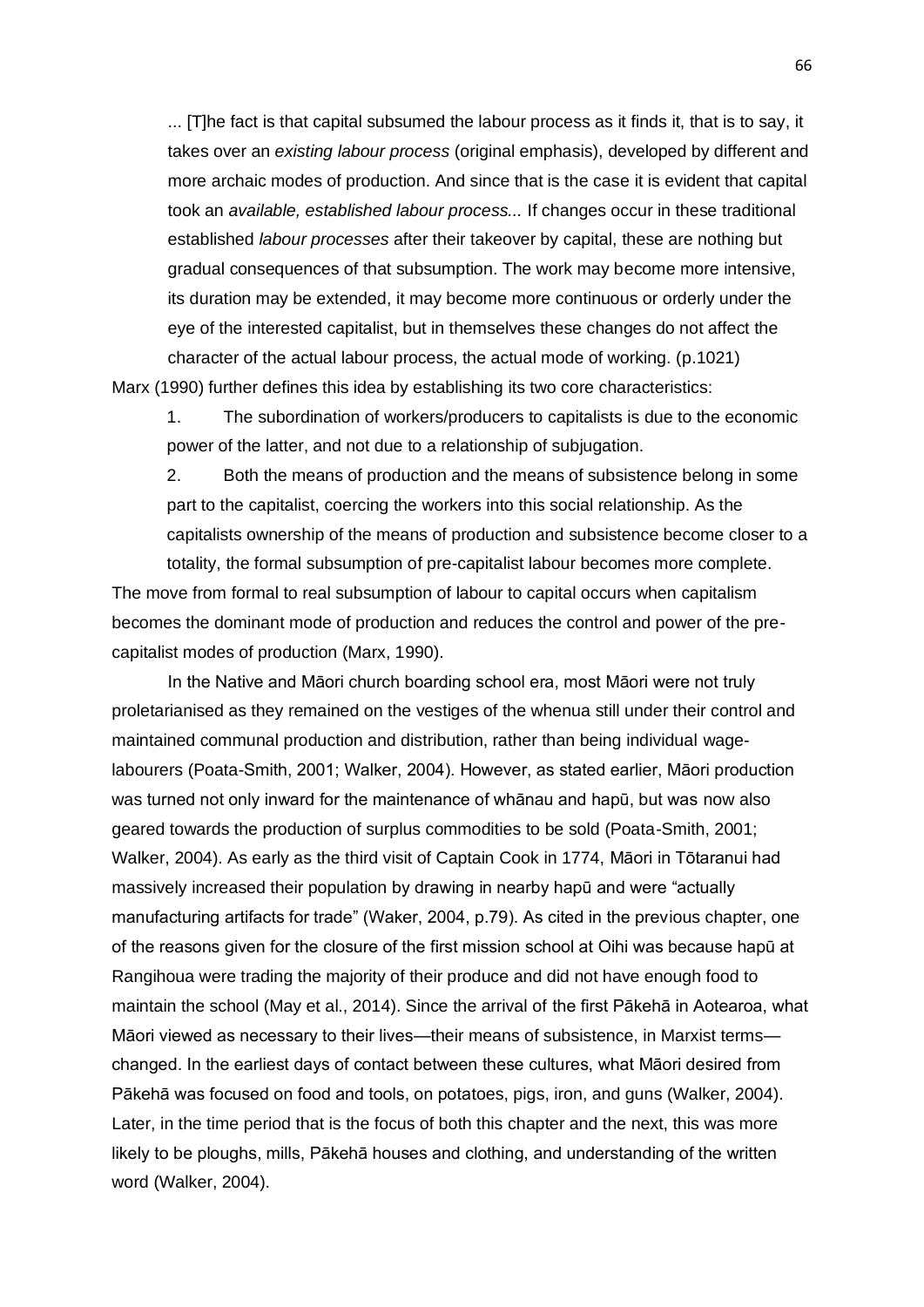The ideological coercion of the Native and Māori church boarding schools transcended the socialisation and civilising of Māori towards accepting Christian, Pākehā, capitalist social relations. The schools also worked to produce a desire among Māori for aspects of Pākehā life that could only be realised through buying commodities that were produced and controlled by capitalism. Rākete (2019) stated that "the means of subsistence necessary to reproduce a worker are not invariable or trans-historical" (p.86). Marx (1902) wrote in *Wage-labor and Capital* that:

A house may be large or small; as long as the neighboring houses are likewise small, it satisfies all social requirement for a residence. But let there arise next to the little house a palace, and the little house shrinks to a hut. The little house now makes it clear that its inmate has no social position at all to maintain, or but a very insignificant one; and however high it may shoot up in the course of civilization, if the neighboring palace rises in equal or even in greater measure, the occupant of the relatively little house will always find himself more uncomfortable, more dissatisfied, more cramped within his four walls. (p.10)

Though this is certainly a psychological process that shapes the needs and desires of individuals, this process is itself shaped by the economic base of any given society. As societies change, as the friction of class struggle produces inequality between groups, what people understand as necessary to survive also changes (Rākete, 2019). As discussed in chapter four, before the arrival of Pākehā, there was no real class division—and therefore no notable inequality—within hapū and iwi Māori. The same cannot be said of the years since, including the era that is the topic of this chapter.

In places where there was little contact between Māori and Pākehā, the Native schools and their teacher cottages, with neat English gardens and teachers dressed in much finer clothing than their students, with blankets and wood-fire stoves, with pots and pans and books, were a vivid illustration of what Māori life *could* look like.Though wood could be obtained for housing and furniture easily enough, iron nails and later glass to create a home or a church in the style of the Pākehā had to be purchased. Pākehā clothing could not be made on the kāinga without purchasing Pākehā tools (eg., looms) for creating suitable fabric, or the fabric itself. To purchase these things, things that were now necessary to maintain and develop their communities, hapū needed money. To get money, they needed to sell the commodities they produced, and to get enough money to buy the things they needed, they needed to produce much more than what they had traditionally needed to survive. Creating the means of their subsistence was becoming increasingly incorporated—subsumed—into capital.

The Native and Māori church boarding schools acted to adjust tamariki and rangatahi Māori to their future as part of settler-colonial capitalism. These schools, like the mission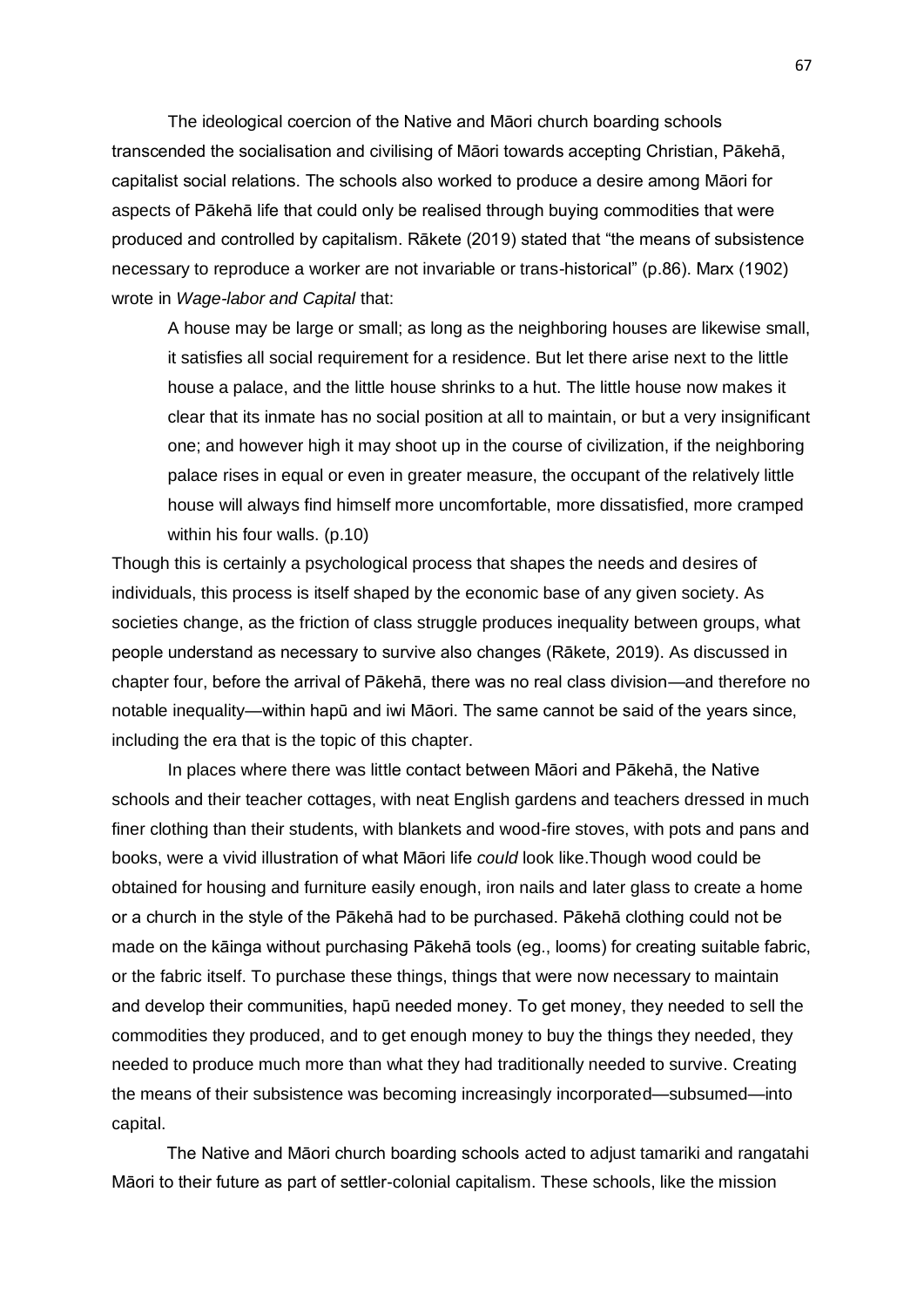schools before them, were ideological tools used by both religious leaders and the new colonial state to shape Māori into the roles that were required for the expansion of capital. The Native and Māori church boarding schools did this not only through their pedagogy and teaching content, but through their very environment as small Pākehā worlds built specifically to assimilate Māori into Christian Pākehā capitalism. The schools aimed to unravel Māori conceptions of gender relations, of work and leisure, of culture and language, and particularly of communal living and economic relations with each other and the natural world. In the following chapter, I will examine the genesis of the state and church child welfare system in this same time period, beginning with the *Neglected and Criminal Children*  Act 1867. I will consider the role of industrial schools, borstal, orphanages, adoption, and the child welfare legislation, policy, and practice of this era, and how these influenced settlercolonial capitalism in Aotearoa.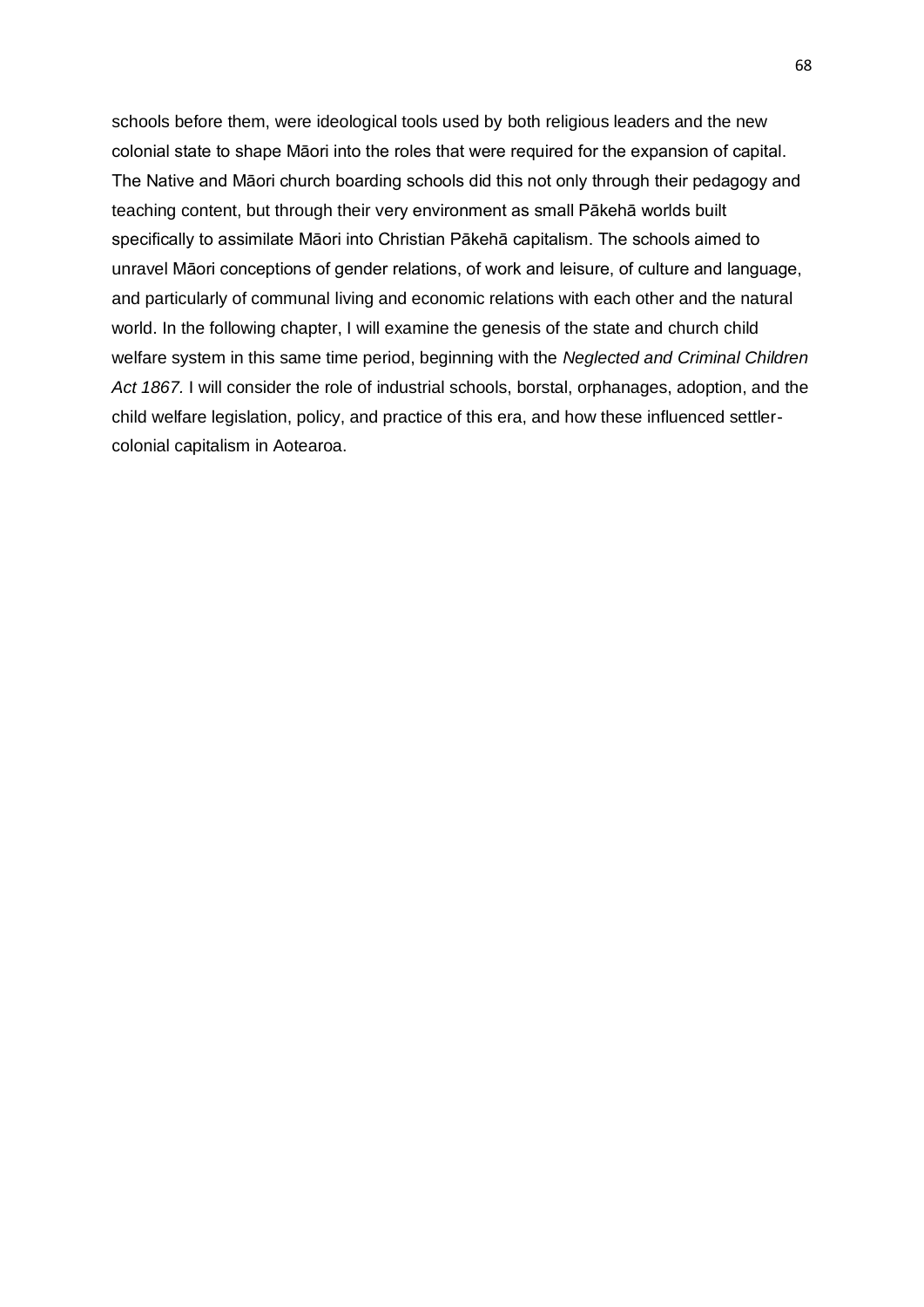#### **7. Early Child Welfare 1867-1939**

The earliest iteration of New Zealand's state care and protection system was built on Pākehā anxiety around the social and moral decline of Pākehā citizens and fears of potential "race suicide" (Cheyne et al., 2005; Dalley, 1998). Along with the formation of the Native school's system explored in the last chapter, the mid-to-late 1800s also saw the rapid expansion of all forms of public institutions and systems that were created by both the state and private charities (Cheyne et al., 2005; Dalley, 1998). From the 1880s, charitable assistance to the destitute, provincial hospitals and asylums, church homes, and the first pensions to elderly citizens were cornerstones of early New Zealand welfare history (Dalley, 1998). Historian Bronwyn Dalley (1998) argued that this social assistance was purposefully austere to "discourage the proliferation of the undesirable" (p.14). Similarly, Cheyne et al. (2005) said that in the earliest days, "[e]ven the existence of such institutions was resisted by settlers as evidence that pauperism had found its way into the colony" (p.24). However, even this meagre assistance was mostly only available to Pākehā, as popular sentiment at the time wrongly conceptualised Māori as privileged landowners and non-Pākehā tauiwi as not true colonial citizens (Cheyne et al., 2005). It was from within this context that our early child welfare system was born.

Meloni (2016) argued that the various emerging and traditional political ideologies across Europe and the former and current European colonies in the late 19<sup>th</sup> and early 20<sup>th</sup> century were united in their broad acceptance of ideas of heredity and eugenics. State and private intervention in the lives of citizens in both the imperial core and the colonies was beginning to be seen as necessary and even desirable to support the European races in their global military and political dominance (Lane, 1989; Meloni, 2016). The soaring popularity of eugenics and racial fitness around the European colonial world took hold in New Zealand, and was a significant driver of early social policy and private charity, particularly in regards to Pākehā maternal and children's health (Cheyne et al., 2005; Dalley, 1998; Lane, 1989). In New Zealand, this was demonstrated by a new middle-class interest in the welfare of the children of the poor and immiserated (Lane, 1989). A proliferation of private charities that focused on maternal morality and scientific child rearing like Barnardos and the Plunket Society soon followed the introduction of these ideas (Bryder, 2001). Truby King, the founder of the Plunket Society, openly supported the idea that the preservation of the British Empire required healthy Pākehā children to carry the imperial project and the white race into the future (Bryder, 2001). The new colonial state entrenched the ideology of racial fitness in law, and the principle of forcibly separating children from the perceived immorality of unmarried mothers, Māori foster parents, poor families, and other subjects of the Crown's moral judgements was the foundation of the early child welfare system that is the focus of this chapter.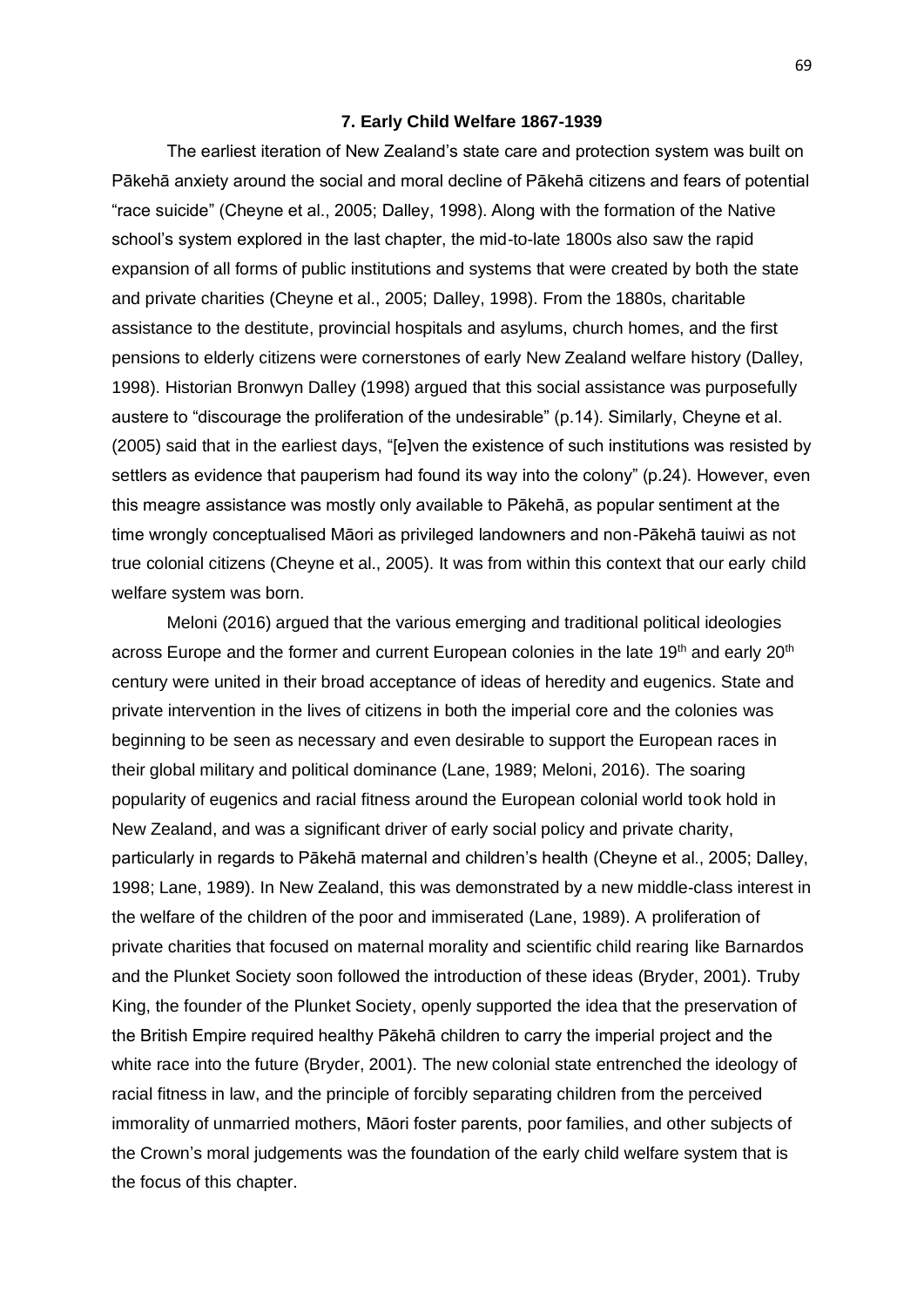In this chapter I will begin with an examination and comparison of the Māori practices of whāngai and atawhai and the early colonial legislation regarding private fostering and adoption in this time. This section also illustrates some of the common political discourse of Māori parenting and the differing restrictions placed on Māori and Pākehā adoptive families. The second section of this chapter has an analysis of the industrial and reformatory school system, which formed the basis of state care in this era. Here I examine the laws and practices that still maintain an influence on our current child welfare system today. I conclude the chapter with a consideration of the largely invisible relationship between Māori and the early child welfare system pre-1939. At the time of writing, the restrictions on public records of all kinds relating to this topic, as well as the even more inaccessible and scattered texts from private orphanages and industrial schools, make it difficult to create a more indepth picture of Māori and the child welfare system before 1939.

## **Whāngai, Atawhai, Fostering, and Adoption**

The *Adoption of Children Act 1881* was one of the earliest pieces of New Zealand legislation to concern the lives of children outside of the education system. However, compared to the long-standing traditional practices of whāngai and atawhai among whānau and hapū Māori, Pākehā adoptions facilitated by the state are merely a recent and radical practice (Newman, 2020). Erica Newman (tangata Māori—iwi unknown, 2020) described whāngai and atawhai as similar methods of caring for tamariki Māori between different whānaunga and kāinga that could be either temporary or permanent depending on the needs and desires of the original and whāngai whānau, and the wider hapū and iwi. The concepts of whāngai and atawhai are fundamentally different from Western conceptions of adoption, as tamariki always maintained the knowledge and connection to their whakapapa and original whānau, even in circumstances where the arrangement was permanent (Mead, 1997; Newman, 2020). The centrality of whakapapa to Māori both communal and individual identity as well as ties to whenua meant that the importance of the genealogical links between tamaiti whāngai and their birth whānau could not be hidden, denigrated, or extinguished among whāngai whānau (Newman, 2020).

According to Hirini Moko Mead (Ngāti Awa, Ngāti Tūwharetoa, Ngāi Tūhoe, & Tūhourangi, 1997), raising a tamaiti whāngai entailed "nurturing, educating, providing opportunities to grow up as a healthy individual with one's mauri strong, one's mana secure and one's tapu intact" (p.207). Whāngai and atawhai arrangements were made for several reasons, including the illness or death of whānau caregivers, to maintain whakapapa ties between wider hapū or iwi relatives, or as a taonga to whānau where people were struggling to conceive (Newman, 2020). In chapter four I discussed how the communal structure of whānau and hapū Māori made it incredibly unlikely that children would be neglected, abused, or deserted without other whānau members to care for them, and this thread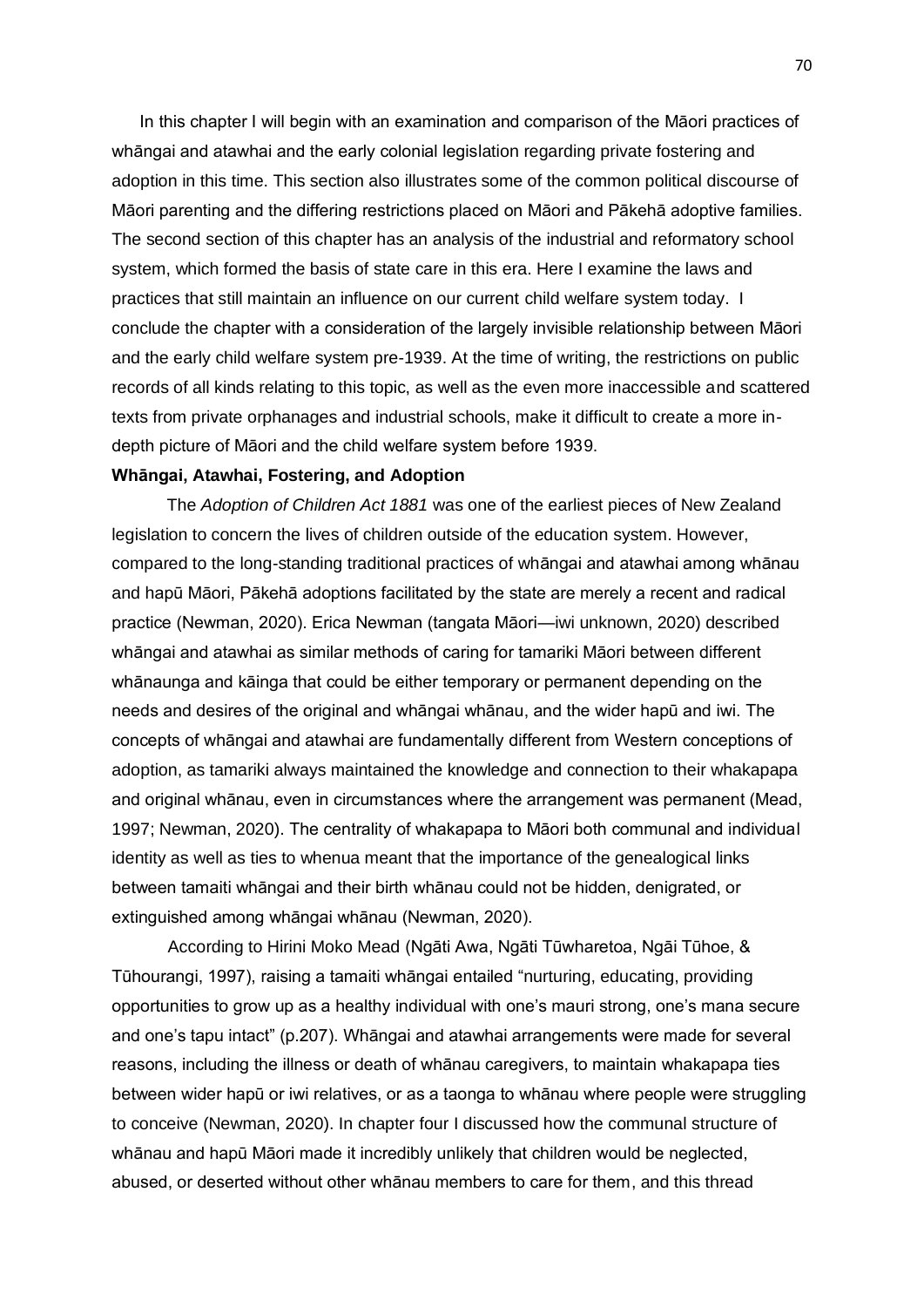connects to the practices of whāngai and atawhai. Newman (2020) noted that whāngai was originally recognised as an acceptable custom within the *New Zealand Constitution Act*  1852, but was later deemed ripe for legal regulation in the early 20<sup>th</sup> century through the Native Land Courts. Pākehā adoption was also informal until the passing of the *Adoption of Children Act 1881* (Gillard-Glass & England, 2002). At this time, contracts between birth and adoptive parents were sometimes created in an attempt to ensure the child could not be removed back into the care of their birth parents (Gillard-Glass & England, 2002). However, these contracts were not legally binding, as "the courts held that a birth mother could not transfer her rights or obligations" (Gillard-Glass & England, 2002, p.21).

Newman (2020) found that ideas regarding the survival and "civilising" of Māori requiring the removal of Māori children from their whānau and living with Pākehā families was present in political rhetoric as early as the 1850s. Newman (2020) used the following quote from a newspaper article titled *On the causes of decay among the New Zealand race*  (1852) as an example of the discourse surrounding the adoption of Māori children into Pākehā families in the young colony:

It is only necessary to look at a young Maori child which has been brought up in the house of a European and has been looked after by a European woman to see the beneficial effect which cleanliness, ease, and good food, would have on the whole New Zealand Race. The puny limbs of the young savage grow stout, the protuberant belly disappears, the languishing eye becomes bright, the face chubby and the complexion so clear that you can trace the blush of its red blood through its olive coloured skin. (p. 2)

Though this highly emotive and deeply political text focuses on the welfare and health of tamariki Māori rather than their moral and social development, it is otherwise indistinguishable from the rhetoric used by missionaries, politicians, and legislators to justify the existence of mission and Māori church boarding schools since the earliest days of colonisation, as discussed across chapters seven and eight. Ironically, the malady described in this editorial piece is malnutrition, a condition that would be unlikely in the extreme to be suffered by an individual child in isolation, as all resources were shared communally (Kawharu, 1977; Mikaere, 2017). Malnutrition certainly existed in pre-colonial Māori times, however, malnutrition in that period was the result of a failed harvest or a lack of food resources in the natural environment (Walker, 2004). If Māori children were suffering malnutrition in 1852, the cause was more likely to be the displacement and dispossession caused by the brutal wars of imperialist aggression that had just alienated Māori from their whenua and resources.

Despite the heated rhetoric above, records of Māori children being adopted into Pākehā families before the 20<sup>th</sup> century are rare, and Pākehā children living as tamaiti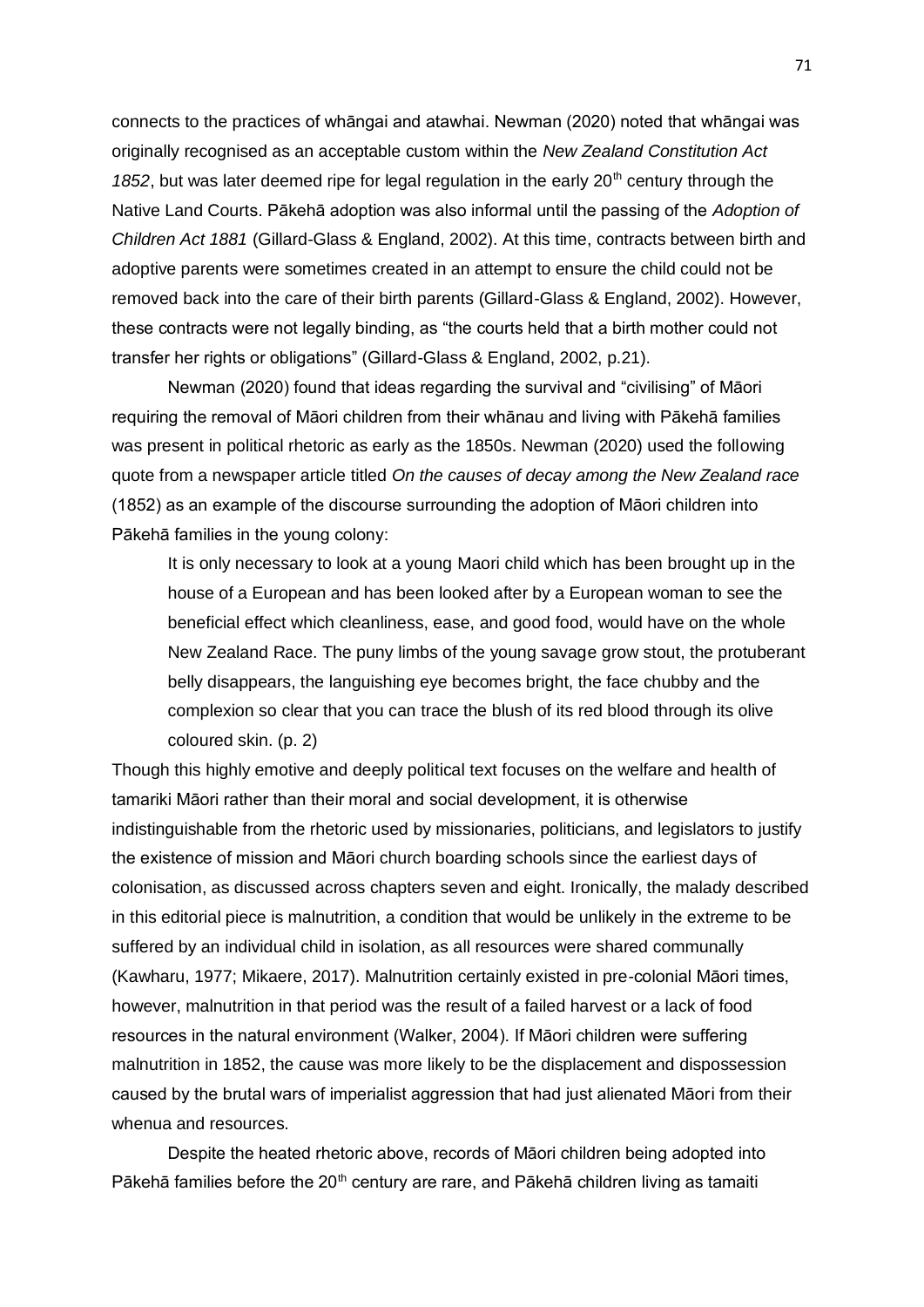whāngai with whānau Māori even more so (Newman, 2020). Unsurprisingly, the adoption and attempted adoption of Pākehā children by Māori in this era was scandalous when it did occur, with accusations of current or future neglect and immorality common in newspaper reporting (Newman, 2020). For tamariki Māori who also had Pākehā whakapapa, it was expected that they should be adopted by extended Pākehā family or placed in Pākehā institutions like industrial schools or orphanages should the European parent pass away (Newman, 2020). Newman (2020) argued that this reflected the idea that Māori children with Pākehā ancestry deserved what was thought of by Pākehā as a more respectable and civilised life than other tamariki Māori. As I examined in chapter five, this idea was fervently supported by many politicians and missionaries of the  $19<sup>th</sup>$  century, particularly Reverend John Morgan. The increasing number of children with both Māori and Pākehā whakapapa in the 19<sup>th</sup> and early 20<sup>th</sup> century made this a clear anxiety for the colony. This had both an assimilative and economic aspect, as Māori children with Pākehā whakapapa had the potential to claim inheritance to not only their whenua Māori, but also any property of the Pākehā parent (Newman, 2020). The same was true of all Māori children adopted by Pākehā parents. A Māori child firmly rooted in te ao Māori claiming their Pākehā inheritance to land represented a real threat to the settler-colonial capitalist regime.

A core facet of early adoption legislation was to clarify the inheritance of adopted Pākehā children (Newman, 2020), who were now legally entitled to inherit the property of their birth parents as next of kin (Adoption of Children Act 1881). Though it became necessary to register whāngai among Māori in 1901, it was not until the *Native Land Act 1909* that the Pākehā court system had the control over approving or denying the adoption of Māori children by Māori parents (Gillard-Glass & England, 2002). Part IX of the *Native Land Act 1909* also stipulated that "[n]o person other than a Native or a descendant of a Native shall be capable of being adopted by a Native" (s164). This made the adoption of Pākehā or tauiwi children by Māori parents illegal. Of course, the reverse was never made illegal nor dissuaded either by legislation or societal pressure (Gillard-Glass & England, 2002). Adoption law for Māori parents remained under the control of the Native Land Courts until 1955 (Gillard-Glass & England, 2002). However, for Pākehā adoptive or foster parents of Māori children, jurisdiction lay with the mainstream child welfare and adoption legislation (Gillard-Glass & England, 2002).

# **Industrial Schools and Reformatories**

The *Neglected and Criminal Children Act 1867* gave the early New Zealand provinces the power to create and financially maintain industrial schools and reformatories for the detainment of children and young people who were deemed to be neglected or criminal. Some private religious industrial schools, like the school at the Ōtawhao mission run by Reverend John Morgan, already existed. These schools were largely independent from the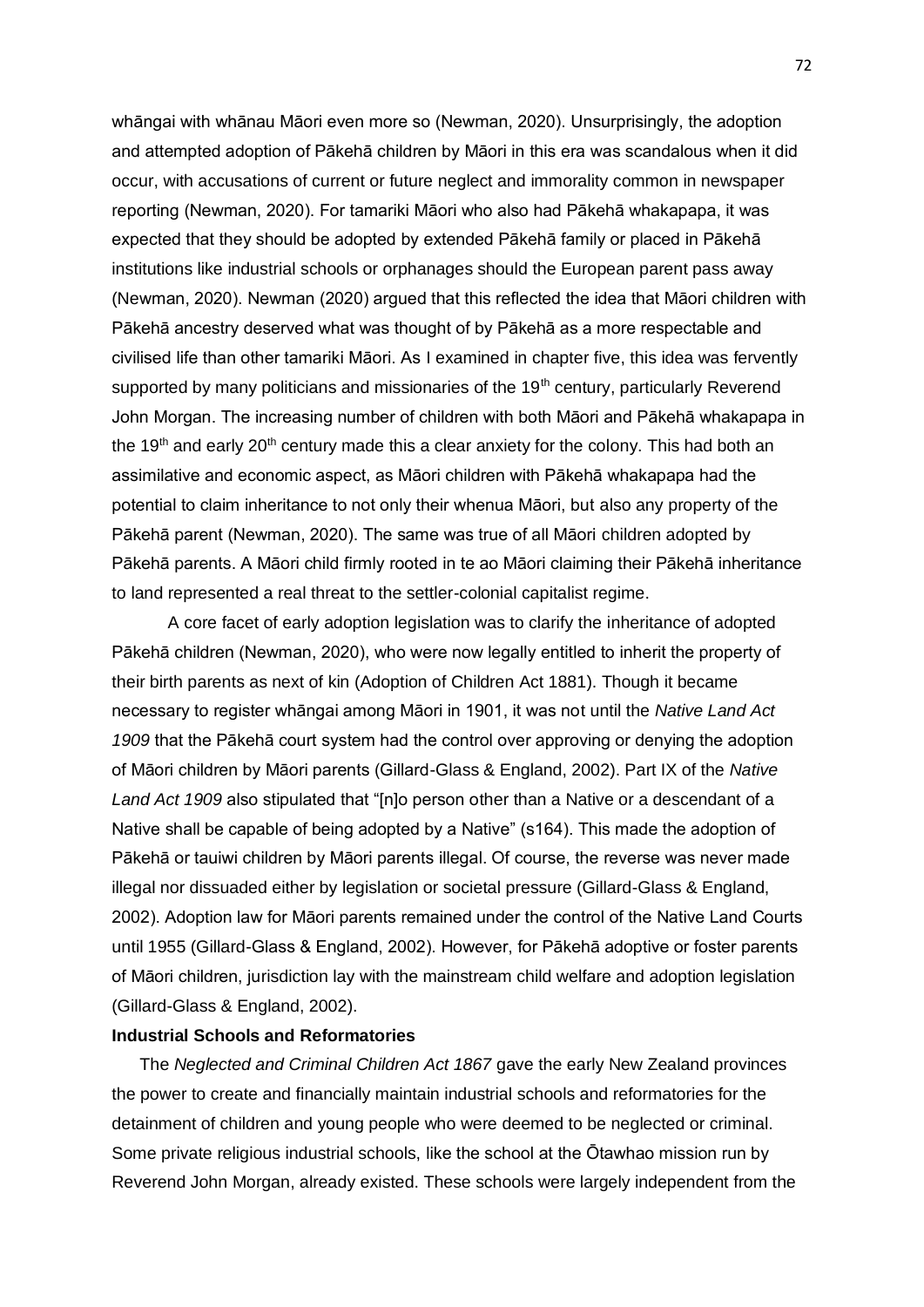state in the 19<sup>th</sup> century, though they were subject to audit by the provincial Government (Neglected and Criminal Children Act 1867), with some later becoming provincial or state schools (Beagle, 1974). Neglected children under this law had a very broad meaning, including those who had been caught begging; homeless children; children who had been seen wandering with no caregiver; children who lived with sex workers, drunkards, or thieves; children who had been charged with a criminal offence but were deemed too young for a reformatory; and children whose parents considered them uncontrollable. Any constable who witnessed a child in one of the above situations could arrest a child or young person without warrant and remove them to the nearest Justices of the Peace (Neglected and Criminal Children Act 1867). Dalley (1998) suggested that the two sides to this Act represent the competing public viewpoints common to the British Empire at the time of children as helpless and in need of protection from society on the one hand; and children as a threat to good social order on the other. Through this legislation, the Crown now took an active role in "deciding who was, and was not, fit to be a parent" (Newman, 2020, p.50).

The earliest of the state-run industrial schools were in Auckland and Dunedin (Caversham). They accepted girls of all ages and young boys, with the Canterbury reformatories detaining the delinquent girls at Te Oranga and boys at Burnham (Dalley, 1998). The lives of the children detained in such institutions were lonely and cruel, especially for children who did not receive visitors (Beagle, 1974; Dalley, 1998). The buildings themselves were "large dormitory-like barrack structures, often located on the outskirts of towns to keep recalcitrant youngsters away from public view" (Dalley, 1998, p.17). Beagle (1974) described Te Oranga as having a "prison-like atmosphere", with "grim buildings, twelve-foot high fence and locked cells" (p.72). While the industrial schools had, at least in theory, a dual focus on both education and industrial training like agricultural and domestic labour, the reformatories were almost entirely focused on punitive work. Later inquiries into the Burnham and Te Oranga reformatories divulged instances of excessive seclusion and violent punishment, of the young people being forced to "pull up tree-stumps and farming unyielding land", with many teachers describing their jobs as "pointless" (Dalley, 1998, p.29). Conditions in private institutions were equally dire. A review into Nelson's St Mary's Orphanage (an industrial school in all but name) in the year 1899 revealed over a hundred boys being overworked, receiving insufficient care and food, excessively violent corporal punishment, and the use of solitary confinement in dark cells (Dalley, 1998).

Though a focus on the care of children with disabilities is outside the scope of this research, it is critical to note that these children were also part of the industrial and religious home child welfare system. The Otekaike Special School for Boys opened in 1908 and was focused on the care of boys with cognitive or psychiatric disabilities, and joined the two existing schools for disabled children, an Auckland school for blind children and one in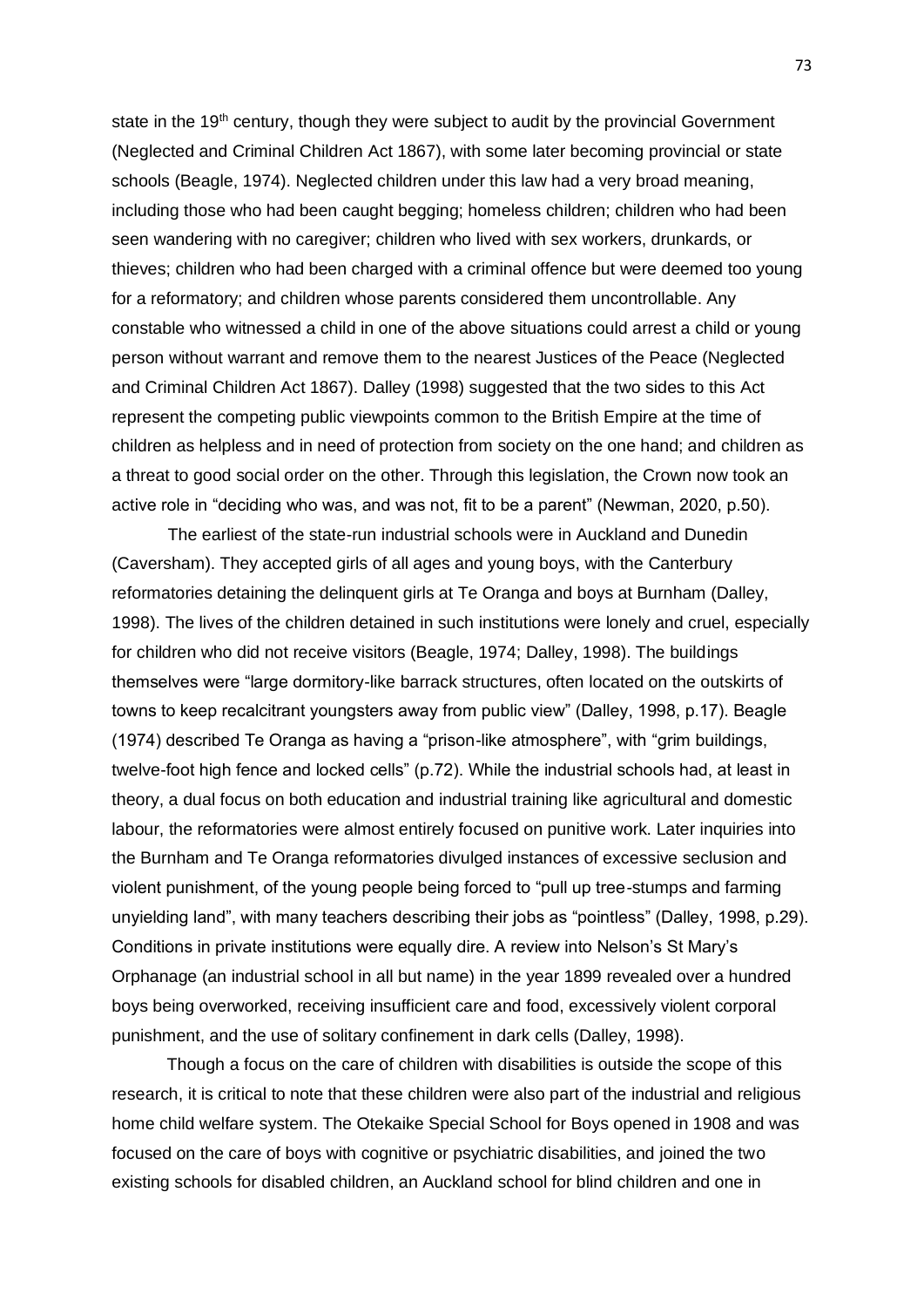Christchurch for the deaf (Beagle, 1974; Dalley, 1998). A special school for girls in Richmond opened in 1916 as a partner to Otekaike, and a later farm school for older boys in Templeton (Bardsley, 2001). Before the establishment of these institutions, children and young people that were perceived as being feebleminded or backward were held in asylums with the adult population. Bardsley (2001) stated that the primary driver for these schools and a singular hospital home for children in Nelson—was not to care for children that society deemed unfit for public life, but rather to hide them until they could either be reformed or transition into adult institutional care. The special schools and the Templeton farm school would not accept children with more pronounced disabilities, as they required the children to work as farmers, carpenters, sewers, and in other duties to support the maintenance of the school (Bardsley, 2001). The children that could not meet these standards were sent back to their families, to the hospital home in Nelson, or back to adult asylums, with many eventually ending up in prison (Bardsley, 2001).

Several amendments to the *Neglected and Criminal Children Act 1867* and reforms of the industrial and reformatory system happened over the fifty years following its passage into law (Beagle, 1974; Dalley, 1998; Newman, 2020). Following the turn of the century, more state industrial schools for boys were opened in Levin (Weraroa Boys' Training Farm) and in Oamaru (the Otekaike Special School for Boys). Other formerly private institutions, like the above St Mary's Orphanage, were later absorbed by the state (Dalley, 1998). The increasing number of children entering state care required transitional receiving homes where children would be housed until they were placed in an industrial school, or during transfer from one to another (Beagle, 1974). Children as young as seven years old that were deemed to be criminal would instead be sent to adult jails and prisons until there was space in an industrial school or reformatory (Beagle, 1974). In 1881, 41 children under ten years old, and 93 between ten and 15 years were placed in prisons (Beagle, 1974). By 1916, most of the industrial schools had responsibility for hundreds of children, with the majority of those considered "neglected" being boarded out to private homes and businesses (Dalley, 1998).

The legal justification for boarding out—which was premised on positive socialisation in community care at no financial burden to the foster parent—was first laid in the *Master and Apprentice Act 1865*. This Act legally bound children older than 12 as indentured labour to farmers, tradesmen, or state institution for between three and seven years depending on their trade. The Act also allowed for tradesmen contracted by the Government to "take and receive such and so many apprentices as he may require to serve under him and his respective successors in office" (Master and Apprentice Act 1865, s5). Though the *Master and Apprentice Act 1865* made provision for parents to apply for their children to become indentured to a Master, the Act largely focused on orphaned children in private institutions. Davidson (2004) considered this Act an early attempt to combat the growing number of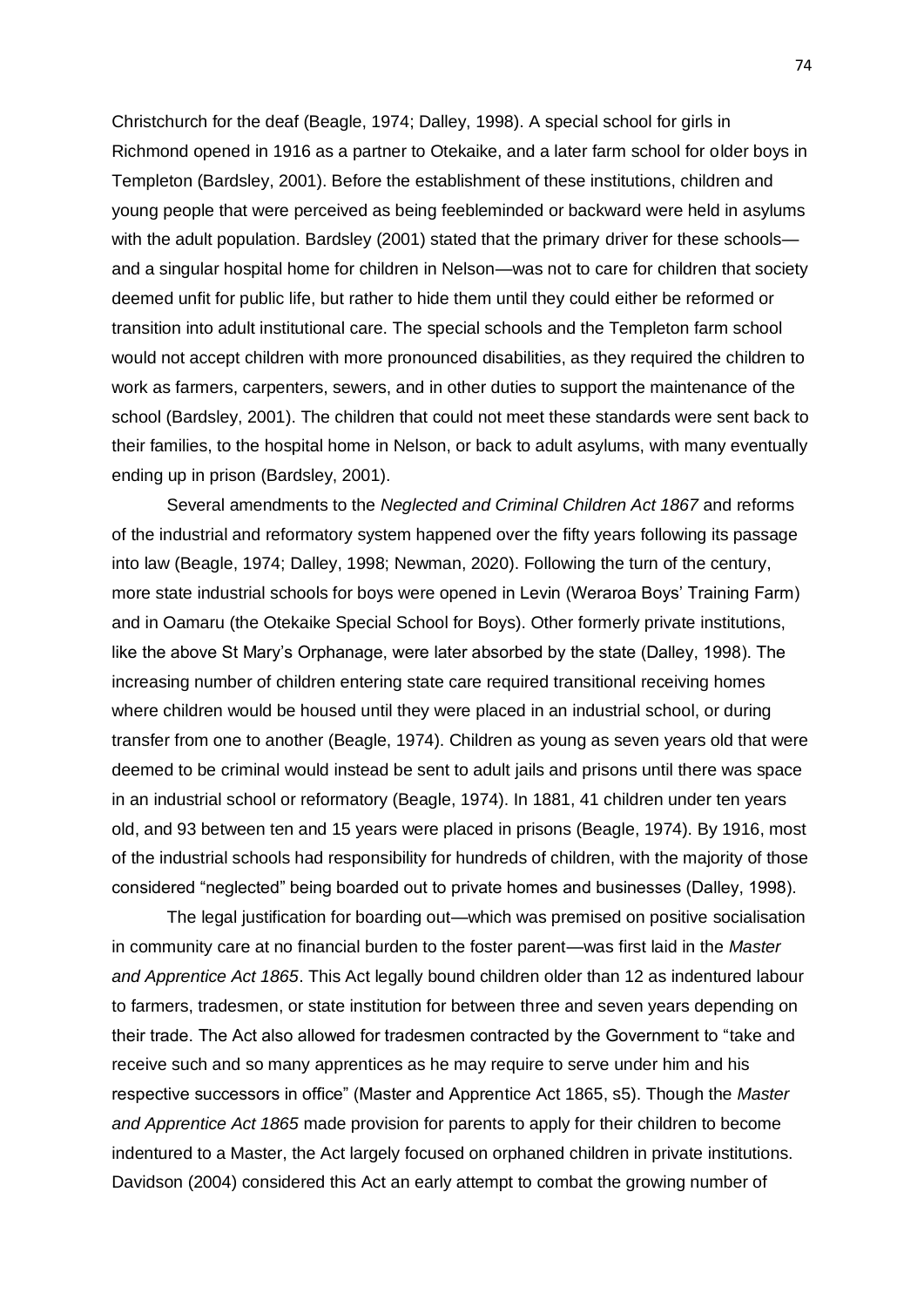deserted and orphaned children following booming Pākehā settlement. For children, the punishment for desertion from their post could be up to three months in jail. For the Master, the punishment for ill-treatment or neglect was a fine. Boys over 14 years that had been bound as apprentices could also suffer three days of solitary confinement for disobedience or misbehaviour (Davidson, 2004). Boarding out, though less transparently focused on child labour, was a direct successor to the practice and policy of this Act.

Dalley (1998) and Lane (1989) argued that boarding out had both a socialising and fiscally pragmatic aspect. The espoused end goal of the industrial schools was not to institutionalise young people, but to return them back into society as useful citizens and capable workers (Lane, 1989). Boarding out hugely reduced the cost of running these schools, as the children and young people did not need to be fed or cared for directly by the state, with foster families receiving a stipend much lower than the cost of institutional care (Lane, 1989). Of course, the families and business owners who sponsored the children outside of these institutions also benefited, as these young people were expected to work as labourers or domestic servants (Dalley, 1998). Many boarded-out children over the age of 12 years were doing adult work, and were legally permitted to perform up to 12 hours of labour per day (Lane, 1989). Younger foster children were also allowed to work, but were required to be on lighter duties (Lane, 1989). The use of boarding out also had a third feature in reifying the ideology and economic impetus of liberal capitalism. The liberal state of the late  $19<sup>th</sup>$  and early 20<sup>th</sup> century, like the rest of the British Empire and its former and contemporary colonies of the time, stressed individual responsibility over that of the community or state (Cheyne et al., 2005). The broad political view of the time was that "[m]oral virtue was made of self-help and needing assistance was seen as a symptom of personal failing" (Cheyne et al., 2005, p.24). Through work, these children were contributing to their care and were pulling themselves up by their proverbial bootstraps, rather than remaining a drain on state coffers (Lane, 1989).

### **Child Welfare Legislation 1893-1925**

The combination of the boarding out system through the state, as well as private agreements between birth and adoptive or foster families that had a financial element, led to state supervision and intervention in the conditions of orphanages and foster homes (Gillard-Glass & England, 2002). "Baby-farming" scandals, whereby foster parents would adopt or foster the infants and toddlers of single mothers or families otherwise unable to care for their babies and neglect or purposefully harm them, were common in the late 19<sup>th</sup> century colonial world (Dalley, 1998; Gillard-Glass & England, 2002). The economic and social pressure on single mothers, particularly unwed mothers, was a driving factor of the popularity of baby farming (Dalley, 1998; Lane, 1989). In 1893, the Commissioner of Police, Arthur Hume, stated that he knew of 20 baby farms in the Canterbury district alone (Beagle, 1974). The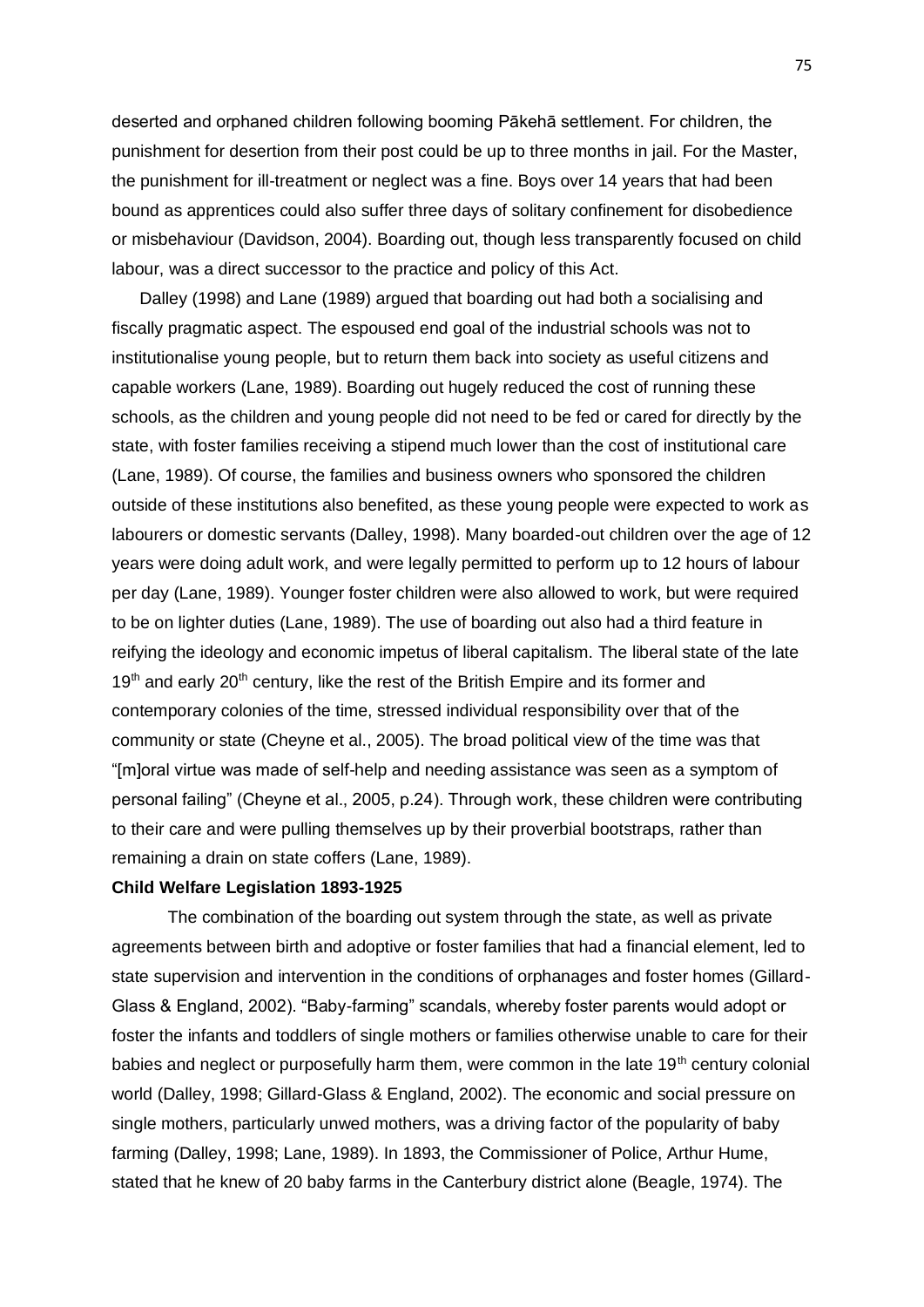*Infant Life Protection Act 1893* was an early state response to baby farming, and required that all foster homes that cared for very young children must be licensed and subject to state inspection. This Act also outlawed the receipt of money to care for a foster or adoptive child under two years old unless the foster home was registered. A much clearer moral and legal focus on both unwed single mothers and their children, as well as child abuse and neglect emerged through a series of reforms that culminated in the *Infant Act 1908* (Lane, 1989)*.*  This Act gave the state the legal power to decide if unwed mothers, either single or widowed, were fit to care for their children (Lane, 1989). The influence of this legislation would go on to have a formative influence on child welfare law until 1975 (Dalley, 1998).

The popularity of industrial schools had plummeted by the early  $20<sup>th</sup>$  century, and despite cyclical reforms to policy and practice required a significant overhaul to return them to public favour (Dalley, 1998). According to Dalley (1998), views on children were changing to regard them as "investments for the future and the wellspring of continued racial health" (p.69). To this end, three major changes occurred in industrial schools (now called special schools) and reformatory system: a massive focus on boarding out and fostering children; the building up of the probation system; and the introduction of the *Child Welfare Act 1925*  (Dalley, 1998). During World War I, the number of children in special schools and reformatories became untenable, leading to increasingly dire environmental conditions. At the same time, the number of staff dropped precipitously, leaving a higher number of children and young people under a smaller amount of supervision and care, and working with reduced resources from a wartime Government (Dalley, 1998). The Christchurch reformatories of Burnham and Te Oranga were closed in 1917—against great public controversy—with the former inmates released to labour or domestic service or transferred to special schools. In particular, the closure of Te Oranga endured significant backlash from the Christchurch public fearing the influence of the perceived sexual immorality of the former residents (Lane, 1989). Several special schools were also closed, and others transformed into receiving homes, where children and young people would be assessed for suitability for boarding out and—it was hoped—avoid institutionalisation at all (Dalley, 1998).

One of the most important changes of the *Child Welfare Act 1925* was the introduction of a distinct youth justice system. Though the separation between neglected and delinquent children had been made nearly 60 years prior with the *Neglected and Criminal Children Act 1867*, the new Act divorced the judicial pathways for these young people from the moment they came before the Court system (Dalley, 1998). The *Child Welfare Act 1925*  introduced separate children's courts that were protected from public view, and also expanded the system of both paid and voluntary child welfare officers and probation officers. Whereas child welfare officers supervised and reported on the welfare of children and young people who had been boarded out, fostered, or adopted in the community, probation officers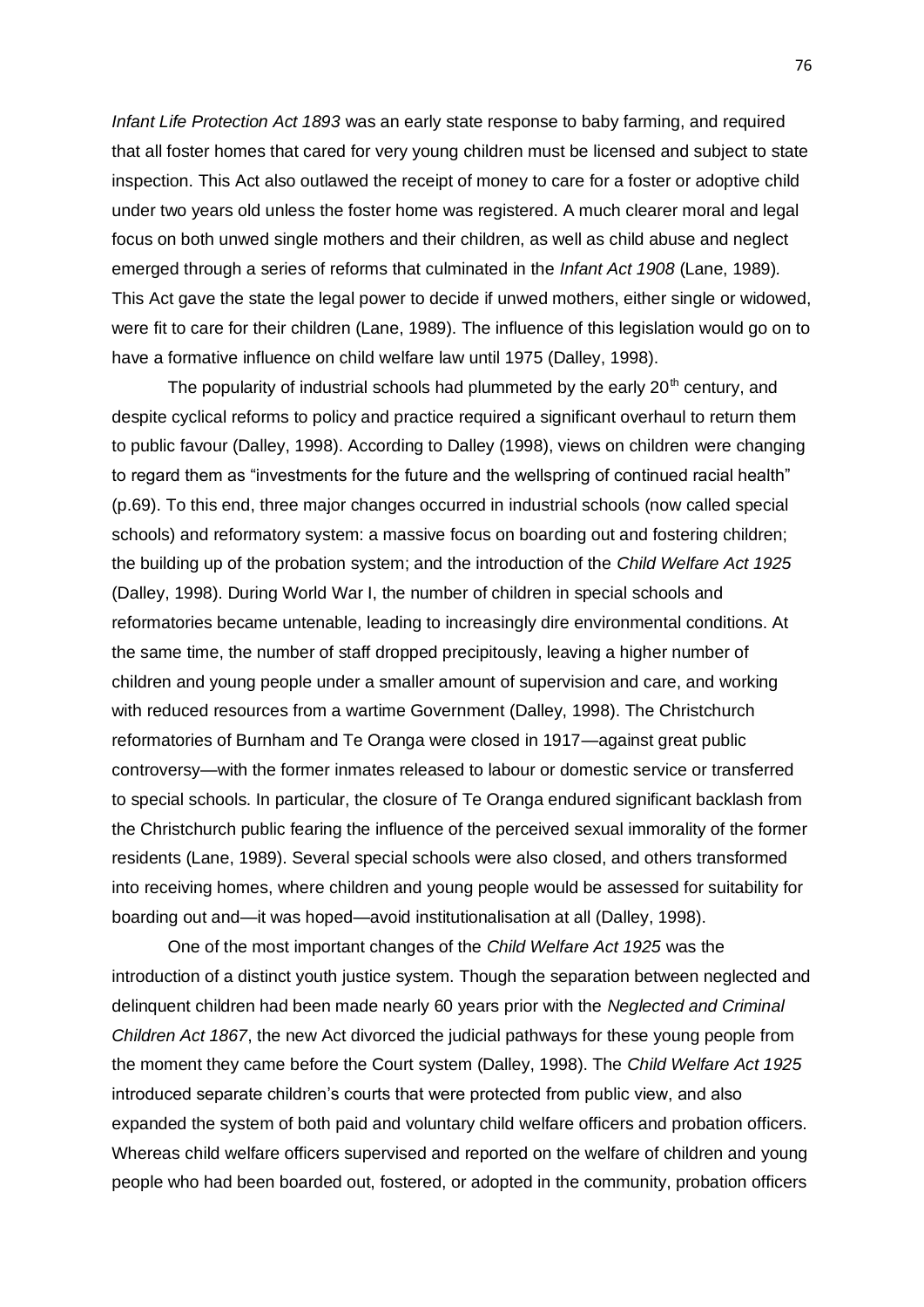originally had legal powers equal to the Police and could forcibly remove children from their foster homes and take them to jail or Court (Dalley, 1998). Child welfare officers were largely middle-class Pākehā women, many of whom were unpaid workers in charity organisations (Dalley, 1998). These officers had diverse responsibilities, including "court appearances, supervision, inspections of foster homes and private institutions, and investigations into the details of family life" (Dalley, 1998, p.97). Child welfare officers were also responsible for reporting on the home conditions of single mothers with illegitimate children (Lane, 1989). The expansion of this system into rural areas in the 1930s is where Māori communities first came to the attention of the state and private child welfare system in any notable numbers (Dalley, 1998).

## **Māori and Early Child Welfare**

Dalley (1998) found that tamariki and rangatahi Māori were a "tiny minority" (p.24) of children who came into the care of the early child welfare system. However, this may have been difficult to prove, as some of the earliest available records of industrial schools, such as the *Register of Past Inmates 1883-1896* (Department of Education, 1896) and *Record of Children Boarded Out 1885-1886* (Department of Education, 1886) did not record ethnicity. A lack of identifiably Māori names is not necessarily proof that Māori children were absent from these institutions, especially in the context of colonisation and assimilation. Māori research has also shown that until World War II, most Māori lived in areas that were largely isolated from the Pākehā world, including the eye of the child welfare system (Walker, 2004). When Māori did come to the attention of child welfare in this era, Dalley (1998) stated that it was preferred by the Court they be sent to private religious institutions rather than those run by the state, and as such records of Māori in care are few. The only notable mention of Māori and the child child welfare system before World War II is in the thesis *Child or Chattel?: The Boarding Out System, 1900 to 1938, with Special Reference to the Auckland Region* by Kathryn Lane (1989). Importantly, this is a historical work with a highly critical sociological lens, and focuses primarily on the economic and ideological institution of the family and the use of child labour in foster families.

Lane (1989) argued that there was disagreement and unrest from Māori communities about the fostering of tamariki Māori with Pākehā families under the care of industrial and later special schools. She noted that the Akarana Maori Association in particular was sceptical of the deeper intentions behind tamariki Māori being sent to live away from whānau and hāpori Māori. The suspicion among Māori at the time was that: "[i]f orphans and delinquents could be moulded into hard-working, law-abiding and healthy citizens through being put in foster or probationary care, then it was possible that Maori children could be made to become good 'brown-skinned Pakehas'" (Lane, 1989, p.33). Lane (1989) stated that the Akarana Maori Association understood the system as a form of "racial imperialism"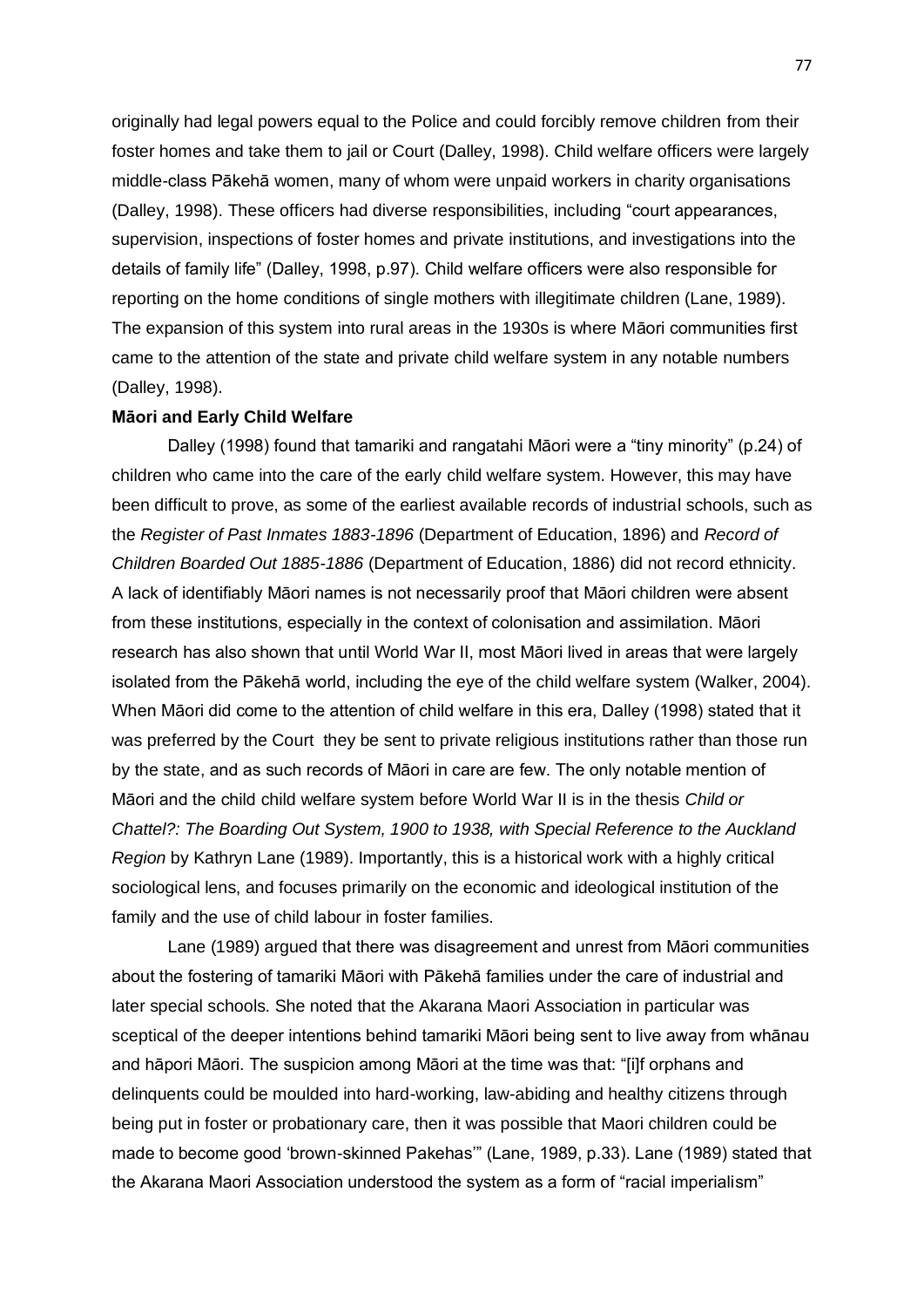(p.33), and that Pākehā farmers and business owners were profiting from the use of Māori "cheap labour" (p.49). In one case illustrated in a letter from the president of the Akarana Maori Association, George Graham (1930), to the Minister of Education, a Māori mother complained that her children had been uplifted from her care by the court and boarded-out without her consent or knowledge. This suggests that Māori were not absent from this system as the very clear gaps in research and commentary might lead us to conclude, but rather that they were *made* invisible through decades of reporting and research that did not think to look for them. Despite this perceived lack of contact between the child child welfare system of the time and whānau Māori, this emerging order would go on to have dire consequences for Māori.

The *Neglected and Criminal Children Act 1867* legislated the first aspect of Crown judgement and control over children, families, and parenting. This Act also made both moral and legal distinctions between innocent children who were deemed in need of care because they were neglected or ill-treated, and delinquent children who required correcting for antisocial or criminal behaviour, although these would not be formalised until the passage of the *Child Welfare Act 1925*. The focus on individual parental morality and care—and *particularly* maternal morality and care—across all of the early child welfare legislation has been foundational to the way our care and protection system has operated for more than a century. As early as 1867, judgements by the provincial government regarding dilapidated environments and financial hardship in an era with little reliable social welfare other than charity could result in children being removed from their homes and families and placed into institutions or middle class families. Lane (1989) argued that the child welfare legislation and practices of this era were tantamount to class warfare upon the working class people. She stated that "[t]he ideas by 'liberals' that children of the 'lumpen prolitariat' [sic] could be raised or rehabilitated into valuable, productive and law-abiding citizens, were connected to the desire to control the masses" (p.7).

The individualising narrative that runs through the child welfare practices and laws of a century past are the same that form the basis of our care and protection system today. Whānau Māori are no longer isolated from the grasp of state surveillance and intervention, and are instead its prime targets. The class warfare that Lane (1989) described has a clear racial aspect both historically and in the modern day. In the next chapter, I will weave together the strands of the early child care and protection system, the Native and Māori church boarding school system, and the early missionary period in a final discussion of how these contributed to settler-colonial capitalism in New Zealand.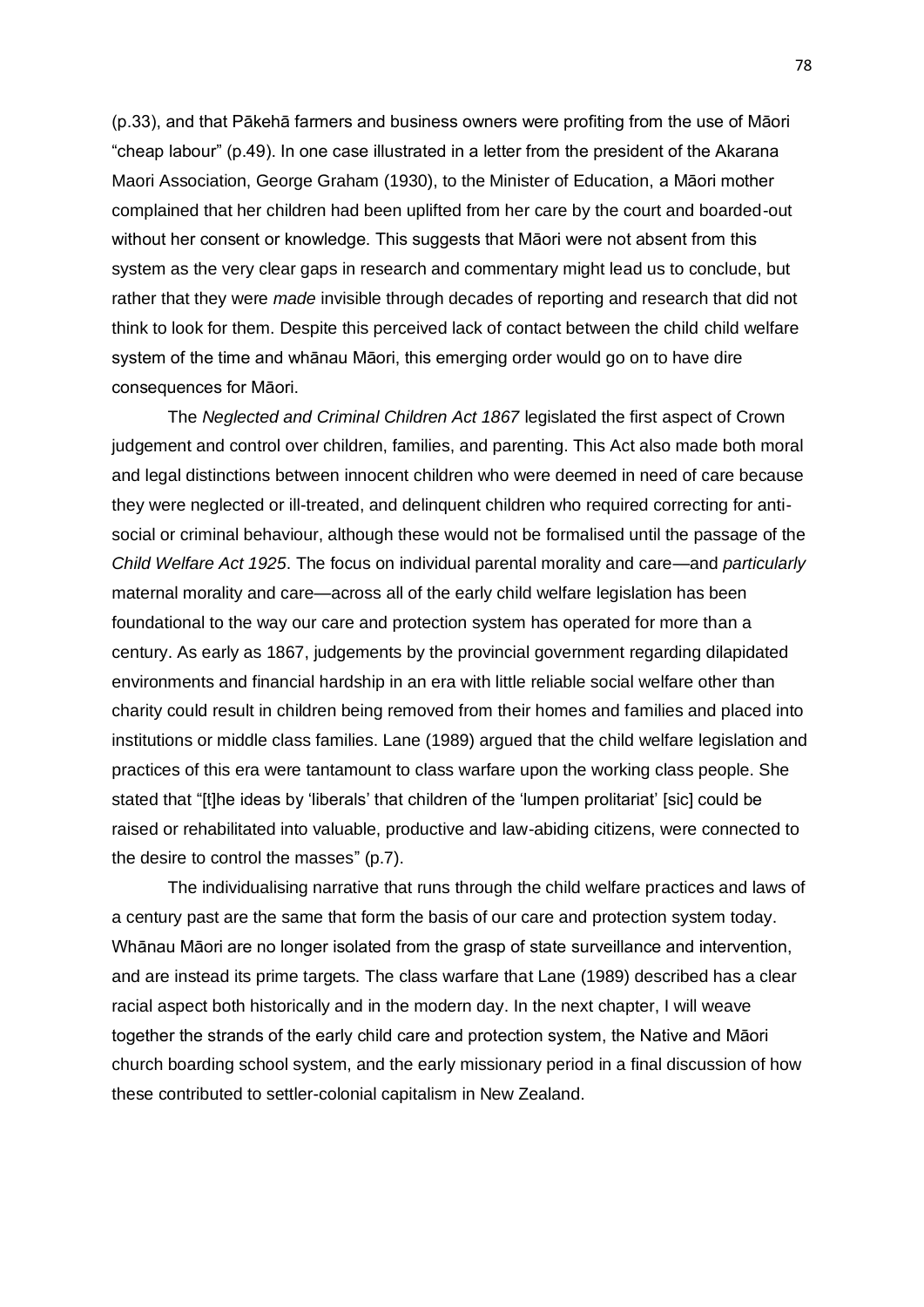#### **8. Weaving These Many Threads**

For a while she was happy and we played together, then when it was near time to go to school again she became sick and couldn't eat. Her throat closed and wouldn't let any food go down. Her skin was moist all the time and she couldn't get out of bed.

Not long after that she died.

Killed by school.

Dead of fear.

My heart broke for my teina. Oh I cried. She was mine, she was me, she was all of us. She was the one who had died but we were the ones affected, our shame taking generations to become our anger and our madness. (Grace, 1998, p.38)

This research consists of three separate but connected strands. The strands that make up this tāniko need to be woven together to understand the full pattern. The first strand of this tāniko is the arrival of the missionaries and their mission schools. It was the missionaries who first introduced the idea of removing tamariki Māori from their whānau for the supposed benefit of Māori within the British Empire.This betterment, to missionary and colonial eyes, looked like the total assimilation of Māori into Pākehā social and economic systems, and the eradication of traditional pre-colonial Māori ways of life. As early as the 1820s, missionaries were encouraging the boarding of tamariki and rangatahi Māori away from their whānau and hapū in missionary schools where they would be totally immersed in te ao Pākehā. These schools were constructed to gain greater control over how Māori lived in and understood the world and their relationships with each other, with Pākehā, and with the natural and spiritual worlds. Some whānau and hapū Māori embraced these new institutions, as through them they gained access to reading, writing, the English language, and Pākehā technology that they could incorporate into their own lives. However, Māori entered these relationships with missionaries with the expectation that the benefit would be reciprocal, and not used as an eventual gateway for colonisation. When many Māori came to see the underlying assimilatory purpose of the mission schools—such as Ngāpuhi and the Waikato-Tainui confederation during the New Zealand Wars—most were deserted.

The second strand of the pattern is the Native and Māori church boarding schools following the *Native Schools Act 1867*. This legislation empowered the creation of a national network of Native schools that were nominally based on agreements between the Crown and individual hapū or a small group of related hapū. This era also saw a small group of elite Māori church boarding schools that were predominantly in areas that had been mostly loyal to the Crown. These two aspects of the Māori school system, one essentially controlled by the Kāwanatanga, and one by the Anglican and Catholic churches of New Zealand, tried to entrench Pākehā social, economic, and political dominance over Te Ika a Māui and Te Waipounamu. These schools were part of a *system*, and even the private religious schools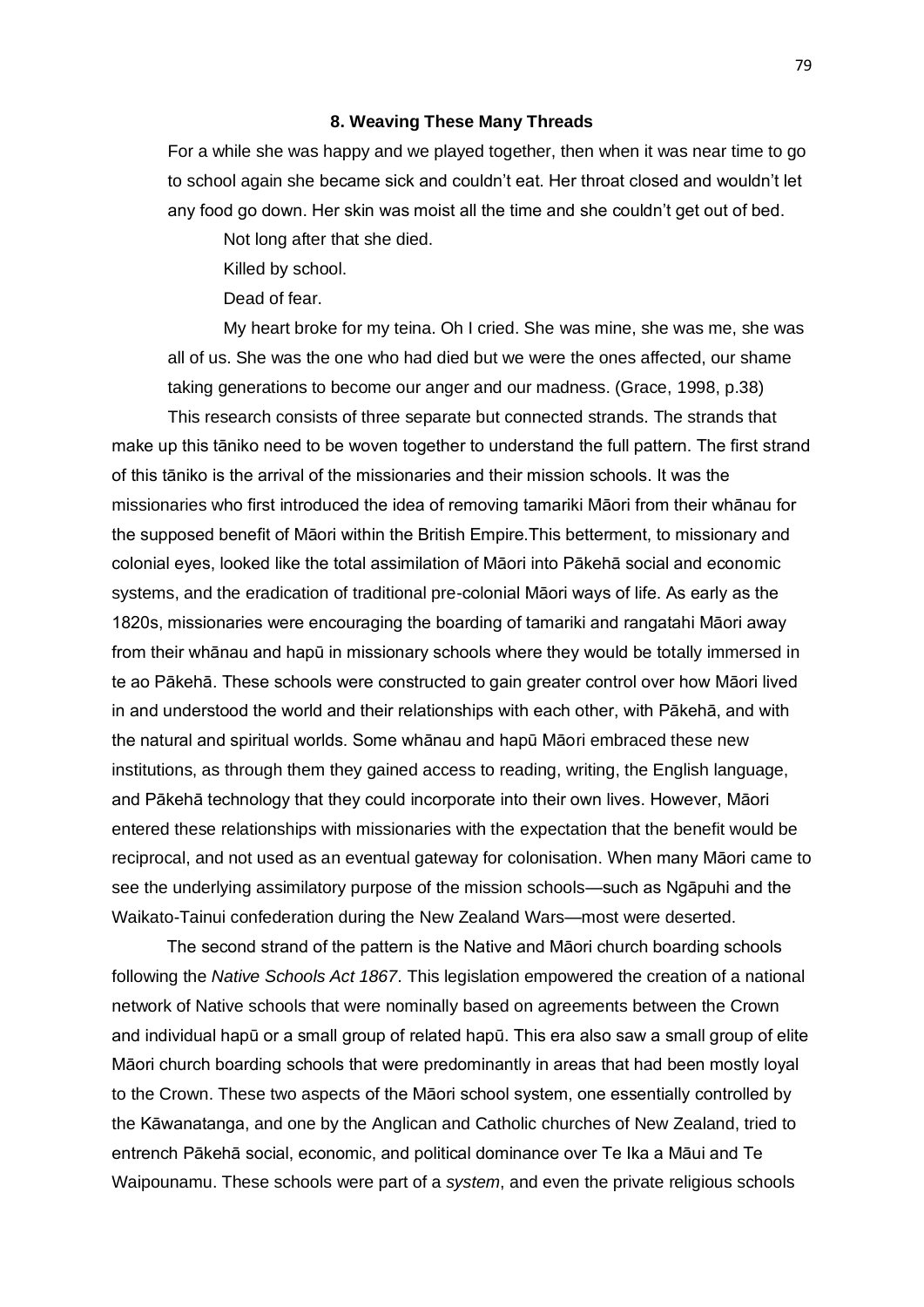were still subjected to Government oversight. As such, the policies and ideology that tamariki and rangatahi Māori were subjected to through these schools were *systemic* and part of a clear national assimilative plan. The schools and Pākehā teachers themselves were required to be models of good, Christian, Pākehā society and to influence the Māori communities where they resided. The Native and Māori church boarding schools were more than simply "civilising" agents that were built to create acceptable Māori colonial citizens who would be absorbed into Pākehā society. These schools were intended to be agents of total social, cultural and economic change on a national scale. The Native and Māori church boarding schools socialised Māori into the roles expected of them in the colonial world: an underclass of agricultural producers, domestic servants, and labourers; obedient Christian wives and mothers raising tamariki that fit neatly into te ao Pākehā; or Māori community leaders that were supportive of the Crown and Empire.

The final strand of this research is the formation and implementation of the early child child welfare system that encompassed both state and private child welfare. It was through this system that the Crown first gained control over defining what was or was not acceptable parenting. This system was not used predominantly against Māori, as Māori remained mostly in isolated rural areas out of the grasp of the Courts, Police, and child welfare officers. However, early child welfare had a clear class aspect. This system entrenched the liberal views of the era that conceptualised poverty and struggle as individual problems that were caused by poor choices or moral defecit. The punishment for poor parents or those that otherwise did not meet the moral standard of the time was the removal of their children who would mostly be placed in state industrial schools. The *Neglected and Criminal Children Act 1867* became the foundation for the split care and protection and youth justice system that exists today. The use of reformatories for young people that were considered juvenile delinquents began the New Zealand tradition of criminalising and institutionalising children and adolescents that had been made victims of unjust social and economic structures. This early system had a clear emphasis on shaping children under its care to be morally upstanding and productive workers, first through the use of industrial training in institutions, and later through placing the young people with families and businesses who expected them to work for their keep. Also during this era, the Crown forced its control over fostering practices among Māori that had been alive for centuries. The state gave itself the power to determine the suitability of whānau Māori in caring for their whāngai tamariki.

When we view these three threads woven together as a tāniko, the pattern they create emerges. These threads are not separate, but are connected—through the British Empire and its colony of New Zealand, through white supremacy and the hoped-for destruction of Māori social and economic relationships, and through its attempted replacement in settler-colonial capitalism. The pattern of tāniko is full of repetition. The same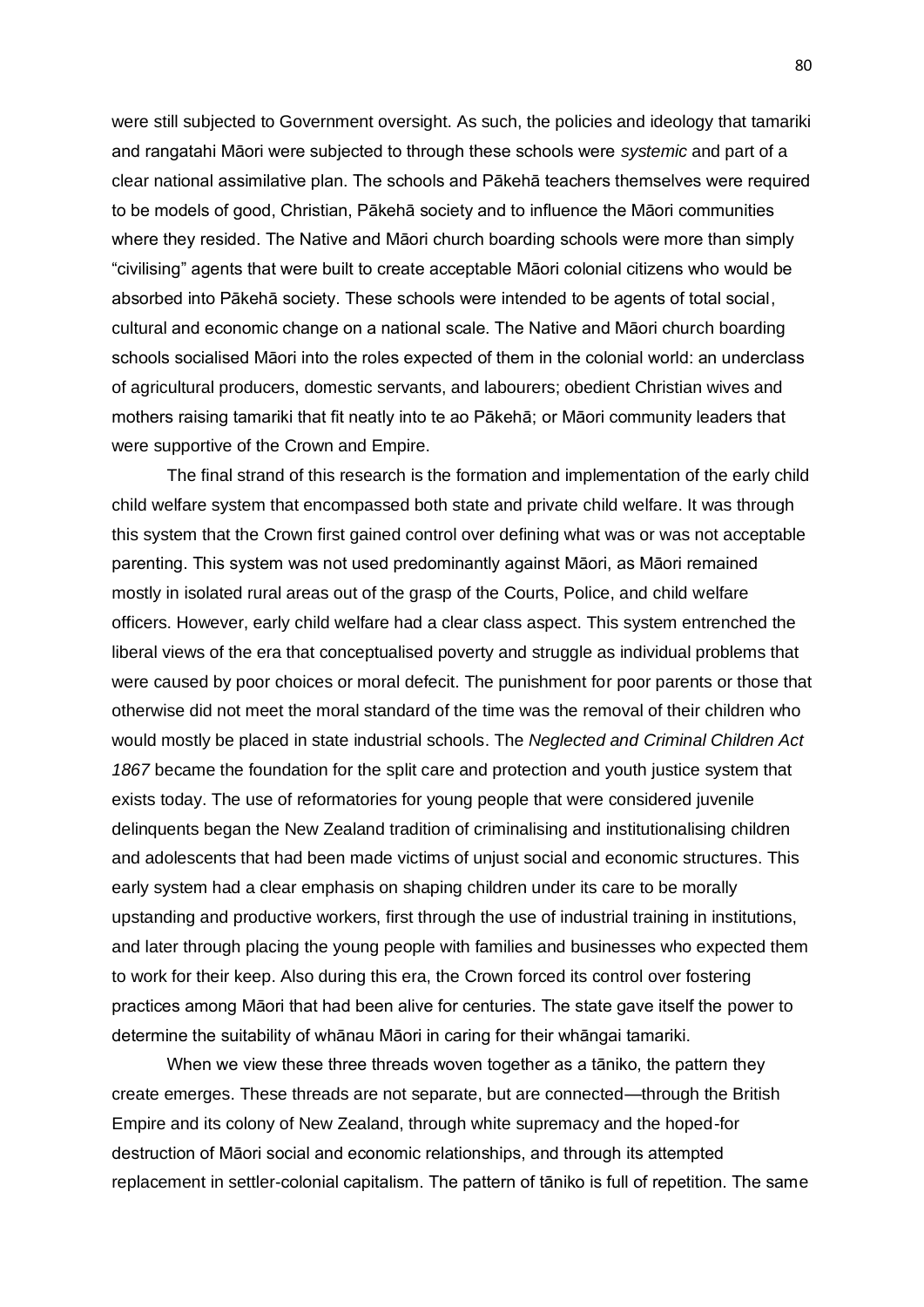design is carefully duplicated over and over, woven through the length and width of the fabric with absolute attention. The same is true of the three aspects I have examined in this research. The missionary era, the Native and Māori church boarding schools, and the early child welfare system repeat the same patterns throughout their whakapapa. It was the same capitalist impetus that birthed these three ideas, the same drive for imperialist domination of Indigenous peoples and lands to be exploited for profit and power. The two core aspects of this pattern I will discuss next are the attempted ideological control that supposedly aimed to transform Māori into "brown-skinned Pākehā", and the economic reasons why the social, cultural, and economic transformation of Māori was considered necessary for the advancement of the settler-colony.

# **Ideology and Hegemony**

The theory of cultural hegemony (Gramsci, 1971) argued that modern societies are organised not through force, but through ideology. The ruling class of society—in this case, the capitalist class—exercises control over the lower classes by creating and reproducing a shared set of values, beliefs, practices, and ideas that support their political and economic goals. Critiquing and advancing this idea, Althusser (1977) explains that ideology functions according to the needs of the economy through repressive and ideological state apparatuses. Repressive state apparatuses (RSAs) are the arms of the capitalist state that control ideology through violent or administrative force, such as the justice system or the child care and protection system. Ideological state apparatuses (ISAs) shape ideology through institutions like religion, education, and the media. Importantly, neither ideology nor cultural hegemony are totalising or static—both are contested as part of class struggle (Gramsci, 1971). One of the most prominent narratives of assimilation in this country is that of the attempted civilising of Māori through institutions like mission and Native schools (Barrington, 2008; May, 2007; May et al, 2014; Simon & Smith, 2001; Walker, 2016; etc etc), through intensive propaganda campaigns in churches and newspapers (Paterson, 2006), and the use of later policies that aimed to break apart collective whānau and hapū structures like placing isolated whānau Māori in Pākehā neighbourhoods (Walker, 2004).

The civilising mission—to reform Māori into colonial citizens that were but for their phenotypical presentation indistinguishable from Pākehā—was certainly one powerful ideological aspect of assimilation. Gramsci's (1971) idea of hegemony would argue that by becoming absorbed peacefully into te ao Pākehā by these means, the colony could advance without costly and destructive wars and without ongoing racial and political tension. By adapting to Pākehā society and by being forced to eliminate all the distinctive aspects of their "Māoriness", Māori would theoretically join the Pākehā citizens of New Zealand in civilised society. The reality, however, is that the global imperialist project does not require nor promote an equal society for all when once this level of civilisation has been achieved.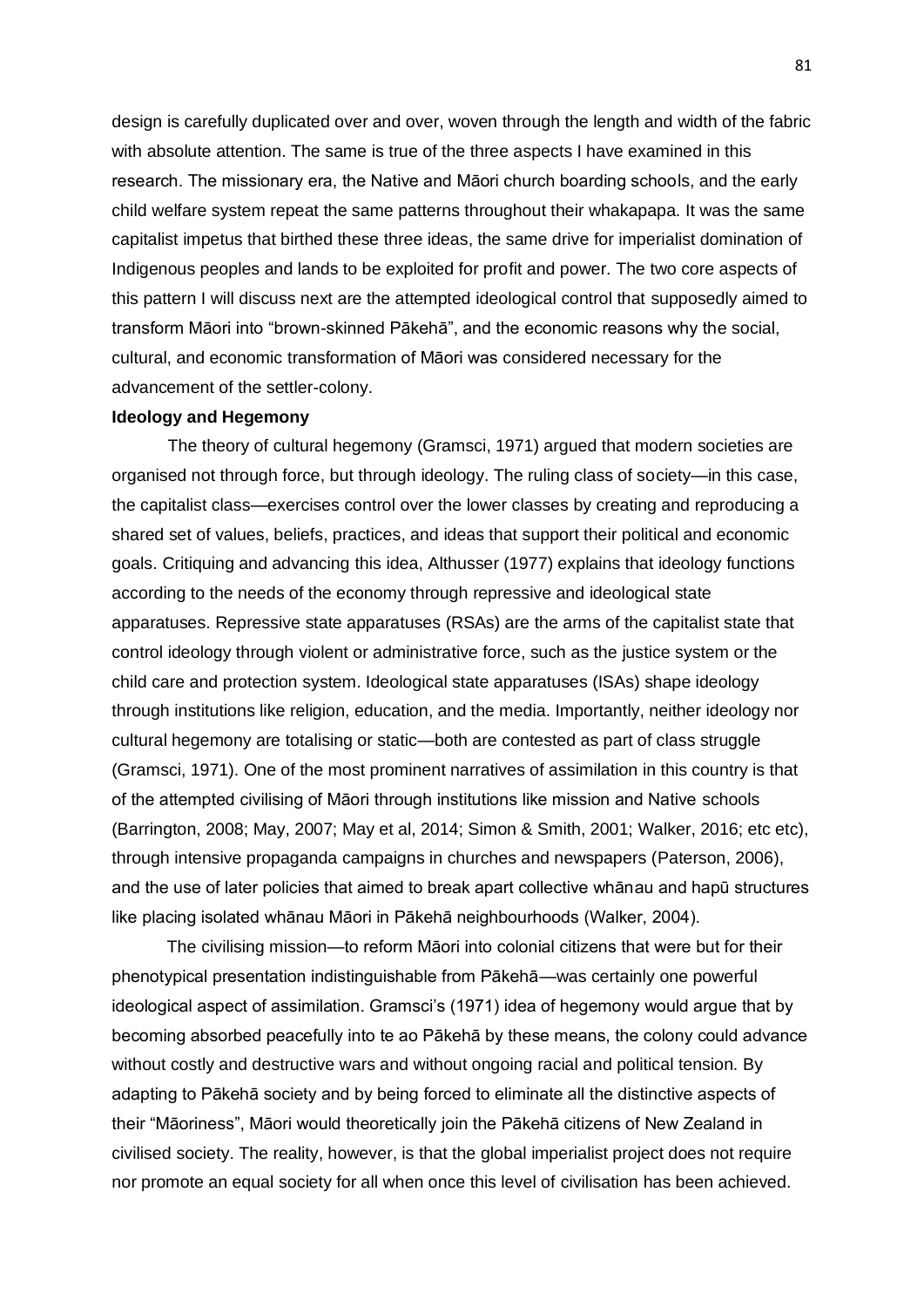Despite forced assimilation and the near eradication of te reo Māori and pre-colonial Māori life, Māori remained a racialised underclass that were seen as fit mainly for agricultural or domestic labour (Simon & Smith, 2001). The intention was not to turn Māori into brownskinned Pākehā, but to make Māori more palatable and amenable to te ao Pākehā while they lived in a land that became dominated by racist class oppression.

Stamping out Māori communism was essential to transforming Māori social and economic systems in the capitalist Pākehā vision (Barber, 2019; Poata-Smith, 2001). However, the New Zealand Wars had been hugely costly, and the destructive Crown campaign had nearly bankrupted the new colony by less than thirty years following the signing of Te Tiriti o Waitangi (O'Malley, 2019). By waging a quieter but equally coercive ideological campaign, the Crown could avoid both the criticism from religious and somewhat socialist Pākehā circles both in New Zealand and elsewhere in the British Empire. One of the key aspects of the ideological settler-colonial capitalist endeavour was to make Māori fundamentally reimagine their identities and societies as individualist, rather than collective. This was attempted through every iteration of Māori schooling in the post-Cook, pre-World War II era (Simon & Smith, 2001; Walker, 2016); in every sermon or newspaper article that preached self-reliance and the "natural" order of the nuclear family and the roles within it (Mikaere, 2017; Jenkins, 1986; Paterson, 2006); and through the Pākehā legal system imposed on Māori (Jackson, 1988; Ministerial Advisory Committee, 1988).

The internalisation of individualist Pākehā social and cultural norms atomised hapū and iwi Māori, obscuring whakapapa to the living and dead, as well as the importance of ancestral relationships to whenua, awa, and moana (Mikaere, 2017; Walker, 2004). The tearing apart of Māori collectivism would create not only a foothold, but a ladder for the implementation of settler-colonial capitalism. First and most importantly for early capitalism in New Zealand, it made for easier access to whenua Māori and all the tāonga that thrive on and within Papatūānuku. An unrelenting psychological operation that sprung from every facet of early Pākehā society told Māori that prioritising their own or their family's individual gain over the wellbeing of their hapū was the best and only way to survive in this rapidly changing world (Mikaere, 2017). The earliest mechanisms of the Native Land Court that only allowed for ten owners per land title sealed this in law (Mohi, 2020).

The hegemonic campaign was also necessary to shape Māori into the underclass of agricultural and domestic labourers the British Empire sorely needed, particularly before the widespread settlement of Pākehā in these islands. Throughout the mission, Native, and Māori church boarding schools, as well as what we know of the industrial schools, reformatories, and orphanages of the pre-World War II era, there was a concentrated effort on preparing young Māori for the roles capitalism required of them. Tamariki and rangatahi Māori were trained physically and technically for these tasks, but more importantly these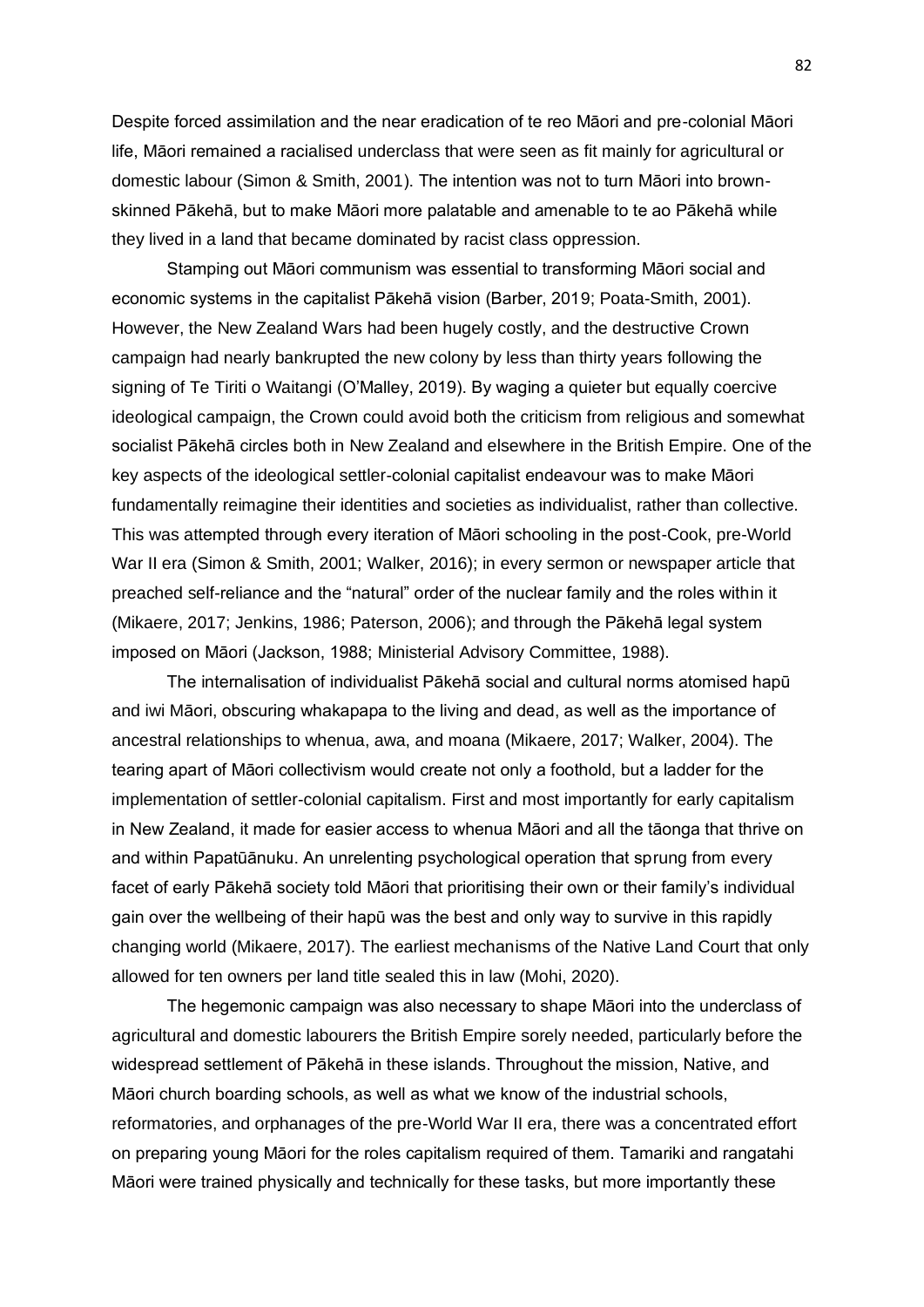institutions prepared them psychologically and socially into accepting a future as proletarians or agricultural producers working for Pākehā farmers, wealthy settlers, and business owners. Most of these institutions aimed to isolate young Māori from their communities and more generally the influence of the outside world, and all of them endeavoured to instantiate them in the norms, values, and practices of te ao Pākehā. The white supremacist ideological bombardment that Māori were subjected to in this era was intended to make Māori accept that the Pākehā way of life, their knowledge, their social, cultural, political, and economic world was inherently superior to Māori and the only option for Māori survival. This ideology did not spring into the world without its own whakapapa—it was shaped by and in turn influenced the economic base of the imperialist mode of production, capitalism (Althusser, 1977).

### **The Economic Base of Early Colonial New Zealand**

Capital, arriving in Aotearoa with the nation-state and European laws in tow, insinuates itself between Rangi and Papa and forces a nuptial with the earth. (Barber, 2019, p. 56)

To examine the relationship between the ideological and political mechanisms of the settler-colony and their relationship with capitalism, we return to Althusser's (1977) model of the house illustrating the economic base and superstructure. The ISA's of the Māori schools throughout the missionary and Native school's era (May et al., 2014; Simon & Smith, 2001), the family (Mikaere, 2017; Pere, 1987; Jenkins, 1987), the religious doctrine espoused by the Anglican and Catholic church (Davidson, 2004), and the newspapers and books rewriting and exoticising Māori life (Paterson, 2006; Mikaere, 2017) make up the top floor of this whare. Like any house, the lower floor and foundation must be strong to support this top floor up in the wind and rain. The ground floor in Althusser's (1977) example is the politicolegal level, the Government and the laws and courts that are used to administer state control over people and Papatūānuku. In this research, this level is primarily the Crown and its many arms of state power following Te Tiriti o Waitangi and the annexation of this whenua, however, even before 1840 the British Empire and it's agents were already attempting to instill this control over Aotearoa. These two floors make up the superstructure that rest on the foundation of the economic base, the mode of production that supports the house. This is what Althusser (1977) also calls the substructure, and it is not always immediately visible as a determining factor in the functioning of the ideological and politico-legal superstructure, as it appears as simply another aspect of life that is no more or less important than, for instance, laws or cultural practices.

Marx (1990) and later Marxists (Althusser, 1977; Gramsci, 1971) warned against economic determinism that argues for a simple unidirectional relationship between the economic base and the superstructure of society. The economic base creates the foundation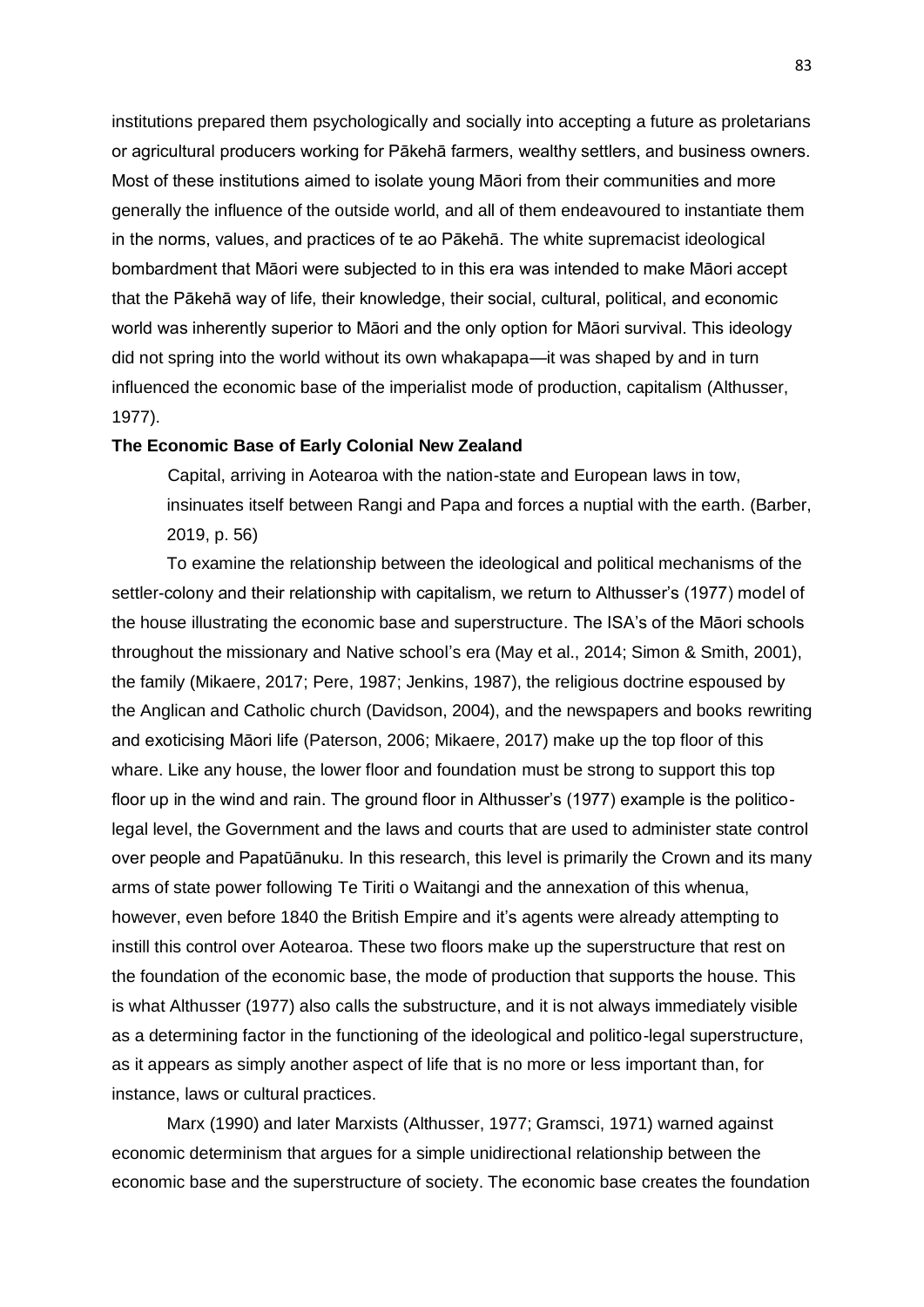for the superstructure and is the largest factor in shaping it (Althusser, 1977). In turn, both the politico-legal and ideological aspects of society's structure act as mechanisms to maintain the economic base, while they also shape and mold it, although their influence is not so dominant (Althusser, 1977). An explicit example of this in Aotearoa is the laws and policies surrounding the administration of Māori land law in the  $19<sup>th</sup>$  and  $20<sup>th</sup>$  centuries, starting with Te Tiriti o Waitangi. Instilled in Te Tiriti o Waitangi was the promise to protect Māori land and people from exploitation by settler avarice (Mikaere, 2017; Orange, 1997), which certainly acts against the interests of liberal capitalism and the necessity of primitive accumulation to capitalist dominance (Marx, 1990). In 1840, Crown control over Aotearoa was far from ensured (Poata-Smith, 2001). However, after Pākehā political and legal control had been more firmly established in the aftermath of the New Zealand Wars, the Native Land Court was created to aid in the mass transfer of Māori land to Pākehā ownership (Mohi, 2020). The several legislative reforms of the Native Land Court that followed went back and forth in favour of protecting the interests of Māori or of facilitating settler access to land (Mohi, 2020). However, in *practice* the more protectionist aspects of these laws were not implemented, with the Courts almost always making judicial or administrative decisions that were detrimental to Māori collective ownership (Mohi, 2020).

Engels (1972) argued that the state does not simply exist to facilitate absolute and total domination over society by the mode of production. Instead, the state is a site of class struggle, and mediates to varying degrees the conflict between those who control and benefit from the maintenance of the mode of production (capitalism) and those who are subjected to it (Engels, 1972). However, the state is part of the superstructure of society and so is subjected to the power of the economic base more than it can exert influence over the base—at least until the dialectical tension of class struggle is resolved (Engels, 1972). This is part of the reason why the Crown, even while desiring the extermination of Māori culture and social formations during the  $19<sup>th</sup>$  century, did not simply force Māori into different living arrangements that were more acceptable to Pākehā and more useful for capitalism. It is also part of the reason why the Crown did not facilitate the enslavement of Māori despite the desperate need for Māori production in the early days of the colony. Despite capitalism being the dominant mode of production in the colony from the latter  $19<sup>th</sup>$  century, absolute and brutal control through nakedly genocidal and inhumane processes like slavery and wars of extermination were no longer politically justifiable by the Crown—particularly when Māori had shown they were capable of organised military rebellion (O'Malley, 2019) and were looking to examples like the Haitian revolution (Paterson, 2006).

In the nearly 140 years spanning from the first contact between ngā iwi Māori and the early missionaries to the start of World War II, the Crown and it's agents were determined to establish and maintain the capitalist relations of production in whatever way possible. This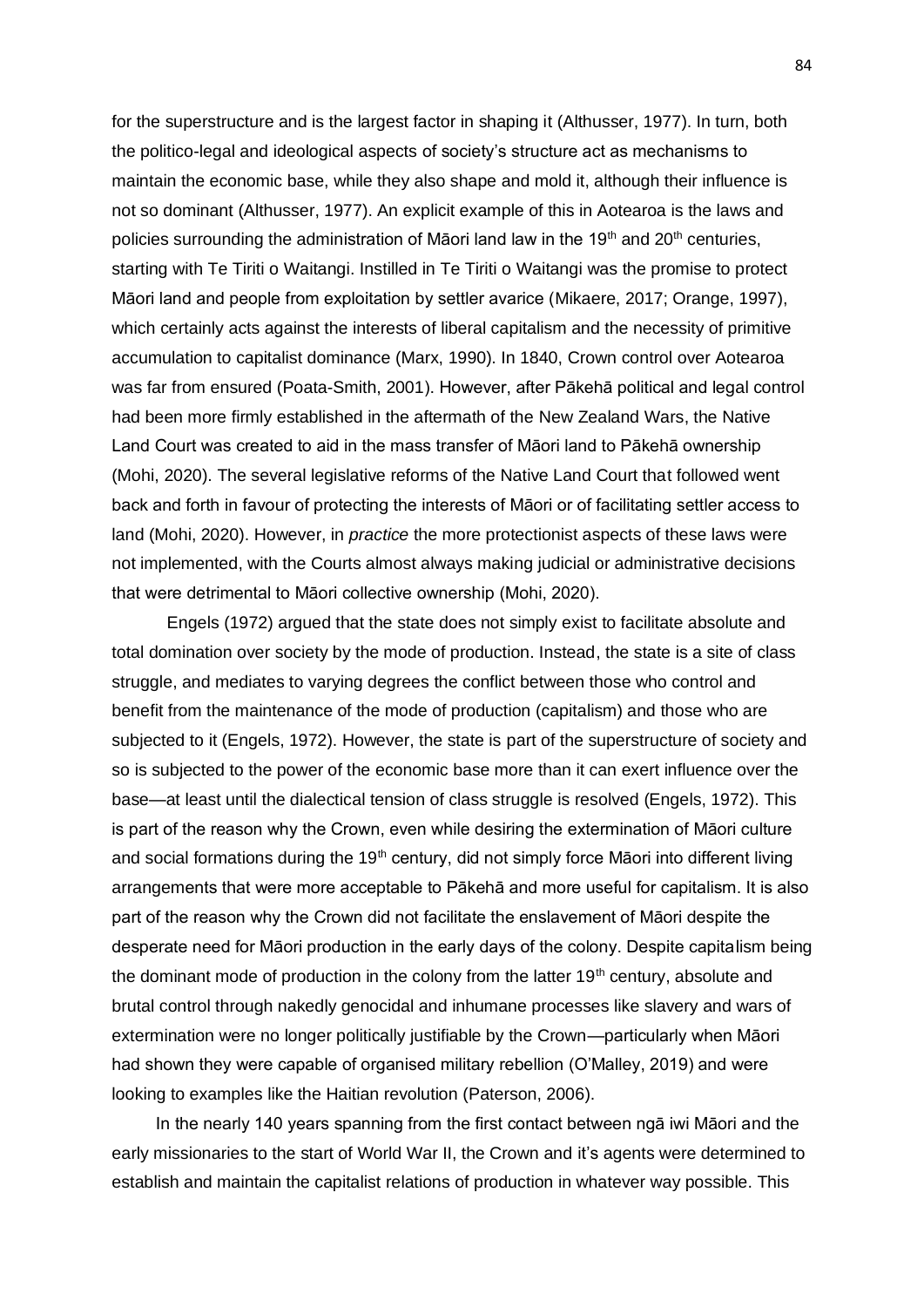included through the mission schools, the Native and Māori church boarding schools, and the early child welfare system. The ideological and political means used to do this were inherently connected to capitalism. In the earliest days of Pākehā settlement, the new settlers needed Māori commodity production to survive. The earliest farmers and mission stations needed Māori labour on their farms, just as they needed Māori labour in their homes to mind their children and maintain their lives in the way they had been accustomed to in Europe. Following more widespread settlement in the era of the New Zealand Wars, Pākehā and the Government needed Māori labour for food production on private farms and outside of the formal capitalist economy to keep the colony fed and clothed. During World War I, an imperialist war where the British Empire's economic interests were at stake, they needed Māori soldiers. Most importantly, at all stages examined in this research, they needed Māori land (Barber, 2019; Poata-Smith, 2001). Barber (2019) states that the violence of settlercolonial capitalism imposed upon tāngata and whenua Māori was exemplified in the cruel exploitation and degradation of Papatūānuku for profit.

Drawing on Coulthard (2014), Barber (2019) argues that the dispossession of land from Māori was deeply important to capital. This starts with the process of primitive accumulation (Marx, 1990), where in a pre-capitalist Indigenous society this requires the unwilling separation between people and whenua (Barber, 2019; Coulthard, 2014). Coulthard (2014) said of Native disposession of their ancestral whenua in Turtle Island that:

It was this horrific process that established the necessary preconditions underwriting the capital relation itself: it forcefully opened up what were once collectively held territories and resources to privatisation (disposession and enclosure) which, over time, came to produce a "class" of workers compelled to enter the exploitative realm of the labour market for their survival (proletarianisation). The historical process of primitive accumulation thus refers to the violent transformation of noncapitalist forms of life into capitalist ones. (p.7-8)

Barber (2019) likens Papatūānuku herself to the Māori people who were ideologically and economically compelled to become proletarian, both forced to work beyond what their bodies can bear, exploited and exhausted in the pursuit of wealth for the capitalist class.

The process of primitive accumulation was well underway by the final days of the New Zealand Wars. By the time of the *Native Schools Act 1867* and the *Neglected and Criminal Children Act 1867*, nearly the entire whenua of Te Waipounamu was in Crown and settler control, as was most of Te Ika a Māui (Walker, 2004). Barely more than fifty years later, only 8% of whenua Māori remained under Māori ownership according to the Pākehā legal system (Walker, 2004). Thus removed from the means of their subsistence, many Māori would have had little choice but to interact with the capitalist system, either as proletarians or as commodity-producers not yet fully incorporated into the capitalist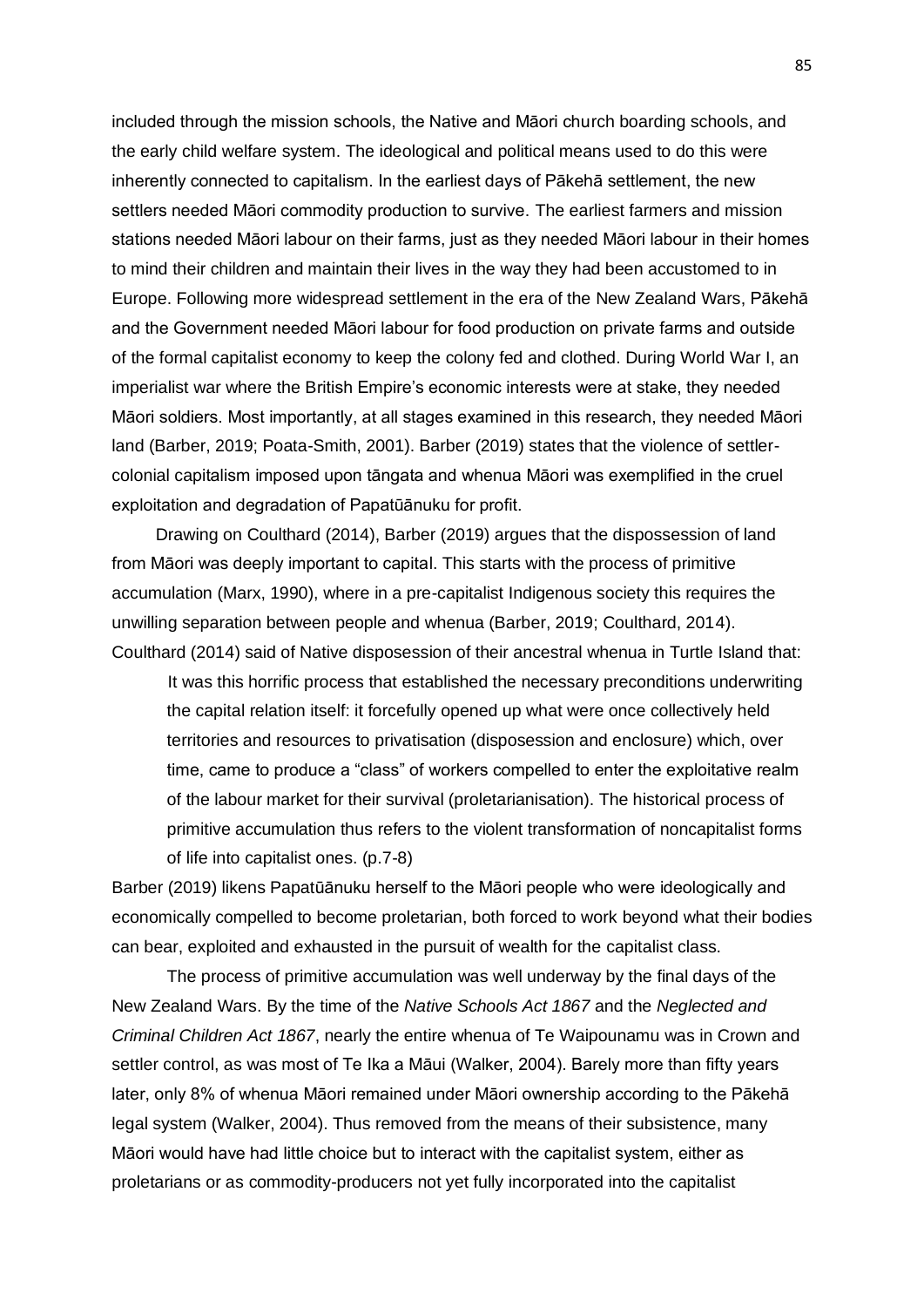economy. The mission schools, as well as the Native and Māori church boarding schools supported this transformation through socialisation and through technical training. These industrial schools and reformatories, though not particularly focused on Māori, prepared the children from working class and poor backgrounds that found themselves in these institutions for similar futures as labourers and servants at the bottom of the social hierarchy. The adoption of tamariki Māori, rather than being decided on among whānau, whanaunga, and hapū as it had been for centuries, was now controlled by the same Native Land Courts that were created for the express purpose of divorcing Māori from the whenua of their tūpuna. These systems held multiple differing interests, but their core relation, their unifying pattern, was of compelling whānau Māori to surrender to settler colonial capitalism.

# **Weaving History into Today**

This research presents my own pattern of the whakapapa of Māori struggle against the settler-colonial care and protection system, and is woven from generations of work by Māori and tauiwi scholars, historians, dreamers, storytellers, and warriors. This work of remembering has shown that there is much left to do in the future. The first and most critical work that has resulted from this kaupapa is specific research on the interaction between Māori and early state and private child welfare. Future research in this field requires an immense effort on the part of any researcher, as the texts are scattered across dozens of religious institutions and restricted by the state. However, they form a hidden part of Māori and colonial history that has been either purposively or unwittingly forgotten by generations of Pākehā record-keepers and historians. Next, explicitly Kaupapa Māori study on early missionaries would help fill the gaps in our understanding of their purpose and work across these islands. The works of Jones and Jenkins (2011; 2015) on Reverend Samuel Marsden represents the first step in this kaupapa, and the scholarly future teina can look to their research as an example. Prolific missionaries like John Morgan, whose horrific narrative was a large part of this thesis in chapter five, would be an excellent subject for an in-depth, explicitly pro-Māori examination of his many diaries and letters to CMS and Crown officials. The large and influential Taylor missionary family, who so greatly shaped the mission and Māori church boarding schools, would also make for useful research from a Kaupapa Māori perspective.

Mikaere's (2017) thesis *The Balance Destroyed* formed the basis for much of my whakaaro regarding the colonisation of Māori girls and women. A complementary research project that examines the colonisation of tāne Māori from a Māori perspective is missing. The imposition of colonial Pākehā gender norms had a profound effect on Māori boys and Māori men and their expressions of whatukura (Jenkins, 1986; Mikaere, 2017). The colonisation of traditional gender roles and ira tāne of Māori men is similarly tied up with the attempted destruction of Māori cultural and ethnic identity. In particular, an examination of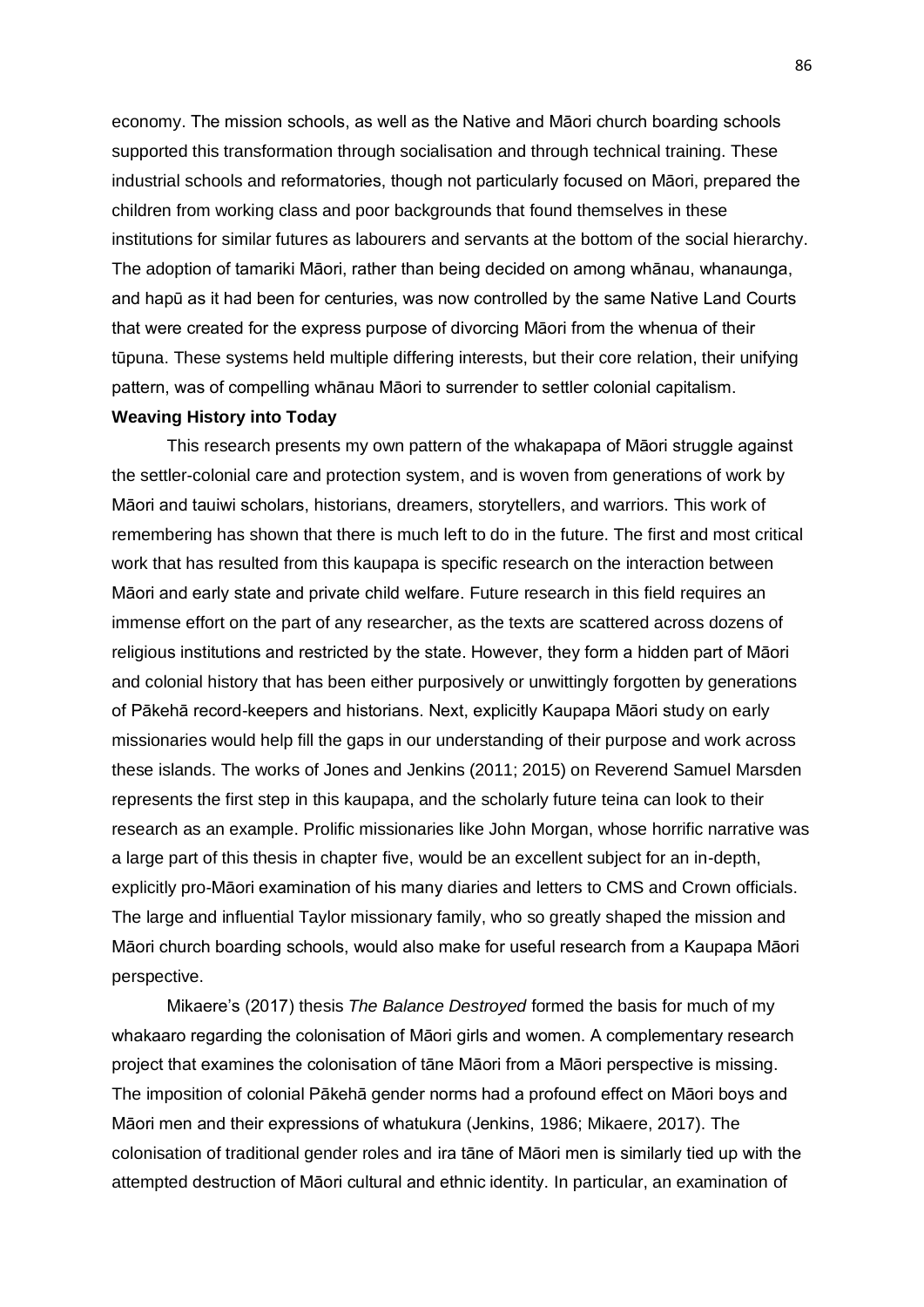how the mission, Native, and Māori church boarding schools attempted to shape Māori masculinity in the image of Pākehā men would be a useful companion to Mikaere's (2017) work and was a clear gap I encountered in writing this thesis. A critical Kaupapa Māori exploration of the collusion between the men of the Young Māori Party with the Kāwanatanga would also be a significant addition to current research. This would certainly require a scholar with kaha, as this is a tender topic in Māori history. These men are towering figures in the narratives of Māori cultural revitilisation, and yet were also central figures in the assimilative project of the early 20th century.

### *Remembering and Acting in Social Work*

In the methodological outline of this research found in chapter three, I argued that social work in Aotearoa and globally was yet to wrestle with its role in the darkest parts of modern history. Social work historically and currently is an essential part of oppressive state machinery (Graham & Al-Krenawi, 2010; Park, 2006; Margolin, 1997; Shaw & Holland, 2014). The difficult history of this profession, bound up as it is with the immiseration of peoples who continue to be subjected to racist imperial violence cannot be forgotten. To forget the role of social work in historical and current injustice is to weave "myths that serve to ease the conscience of those upon history does not reflect well" (Mikaere, 2011, p.105). This forgetting absolves social workers of the responsibilty to the memory of tūpuna and the lives of working class and poor people subjected to our intervention and power today, and it puts our profession at risk of blindly repeating the damage of the past (Graham & Al-Krenawi, 2010). The espoused liberatory aims of the social work as both a practice-based profession and an academic discipline (International Federation of Social Workers, 2021). cannot ever be met if we continue to march forward without looking back.

In the context of Aotearoa, a truly liberatory social work profession that works to undo the damage of the past would look like an unwavering committment to a future of tino rangatiratanga. This does not mean the conception of tino rangatiratanga as individual empowerment, but as collective self-determination for mana whenua and the abolition of Crown and capitalist control over Māori lives and Māori futures. The continuing collaboration of our profession with these structures, despite the individual critical and radical social workers that struggle fiercely and tirelessly against them, makes this an unfortunately unlikely future. Recent changes to the *Social Workers Registration Act 2003* compounds this, as all who call themselves "social workers" must now register with the Social Workers Registration Board, a Crown entity. As a state regulated profession through this entity, social workers have professional standards that are to some degree agreed upon by the Crown. However, for those social workers who are committed to that vision of tino rangatiratanga, we have no ethical option but to remember the past and actively organise to support that future, whether it aligns with Crown-mandated ethical responsibilites or not.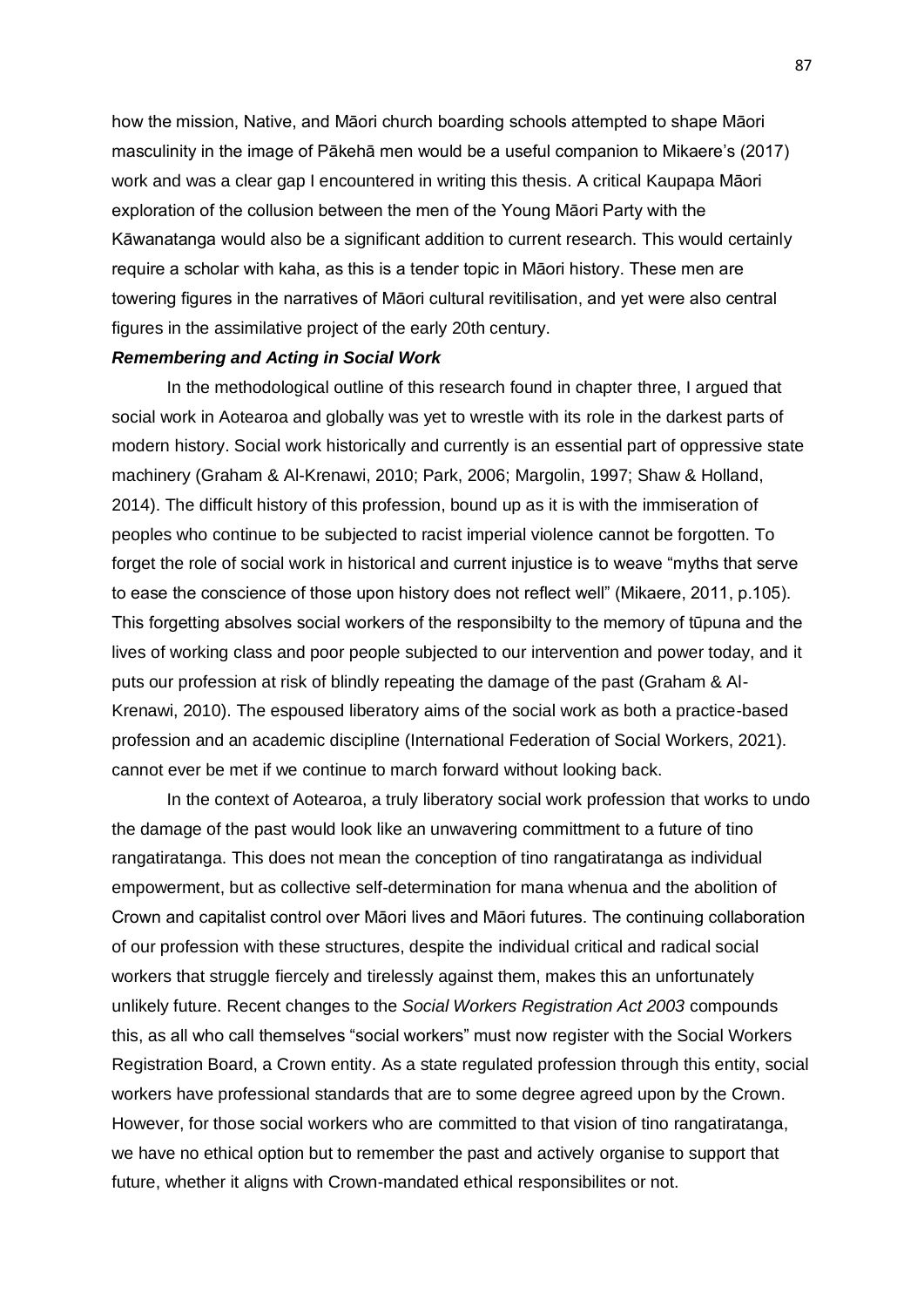## **Kia Whakatōmuri te Haere Whakamua**

Like all weaving, and like all of te ao Māori, the tāniko created from these three strands has a whakapapa that stretches into the past and the future. It is a whakapapa full of change. The tāniko continues to pattern our world today, through our modern economic and social order, and more specifically our modern child care and protection system. It stretches from as far back as the enclosure of the commons in England and the UK into the early colonial days of New Zealand, through two World Wars where Māori were expected to sacrifice themselves for a nation that considered them second-class citizens, and beyond the genocidal Māori child removal policy and practice that has characterised the last seven decades of child welfare in this country. The mass uplifts and institutionalisation of predominantly Māori children during the four decades following World War II are a part of this whakapapa. So, too, is the current system that oversees hugely disproportionate numbers of tamariki Māori filtering in and out of revolving placements in institutions and unfamiliar foster homes, when their own whānau and whanaunga and could indeed care for them if they had the resources and the power to do.

The social democratic and neoliberal eras of child protection in New Zealand are usually conceptualised as being very distinct reactions from the state to different social and political economic pressures (Keddell, 2017; Stanley, 2016). These distinctions are certainly useful for analysing the policy and practice of the child care and protection system over time, and in particular how it is shaped and changed by social structures. However, despite how diverse these expressions of the care and protection system and the social structures that create and maintain that system appear, these supposed distinctions are more internally related than they seem. The response of the New Zealand care and protection system and the Governments that control it to the ongoing powerful challenges from Māori and tauiwi allies is typified by change that is either marginal or temporary, and usually both (Hyslop, 1997; Moyle, 2014). On the rare occasions those changes have appeared to be positive at a deeper systemic level, such as the creation of the *Children and Young Persons Wellbeing Act 1989* following the well-evidenced and persuasive arguments put to paper in *Puao-te-Ata-tu* (Ministerial Advisory Committee, 1988), the transformation that was promised was never realised (Hyslop, 1997; Moyle, 2014). In this particular example, it was never realised partly because the neoliberal political economic environment was unequivicolly hostile to higher public spending (Hyslop, 1997); because the work had not been done to stamp out racism at any level of the department (Moyle, 2014); and because economic reform meant a previously unseen number of families struggling to survive (Kelsey, 1995; Poata-Smith, 2001). In reality, the actual changes that survived—such as a return to higher rates of fostering and ultimate responsibility lying with families rather than the state, meagre welfare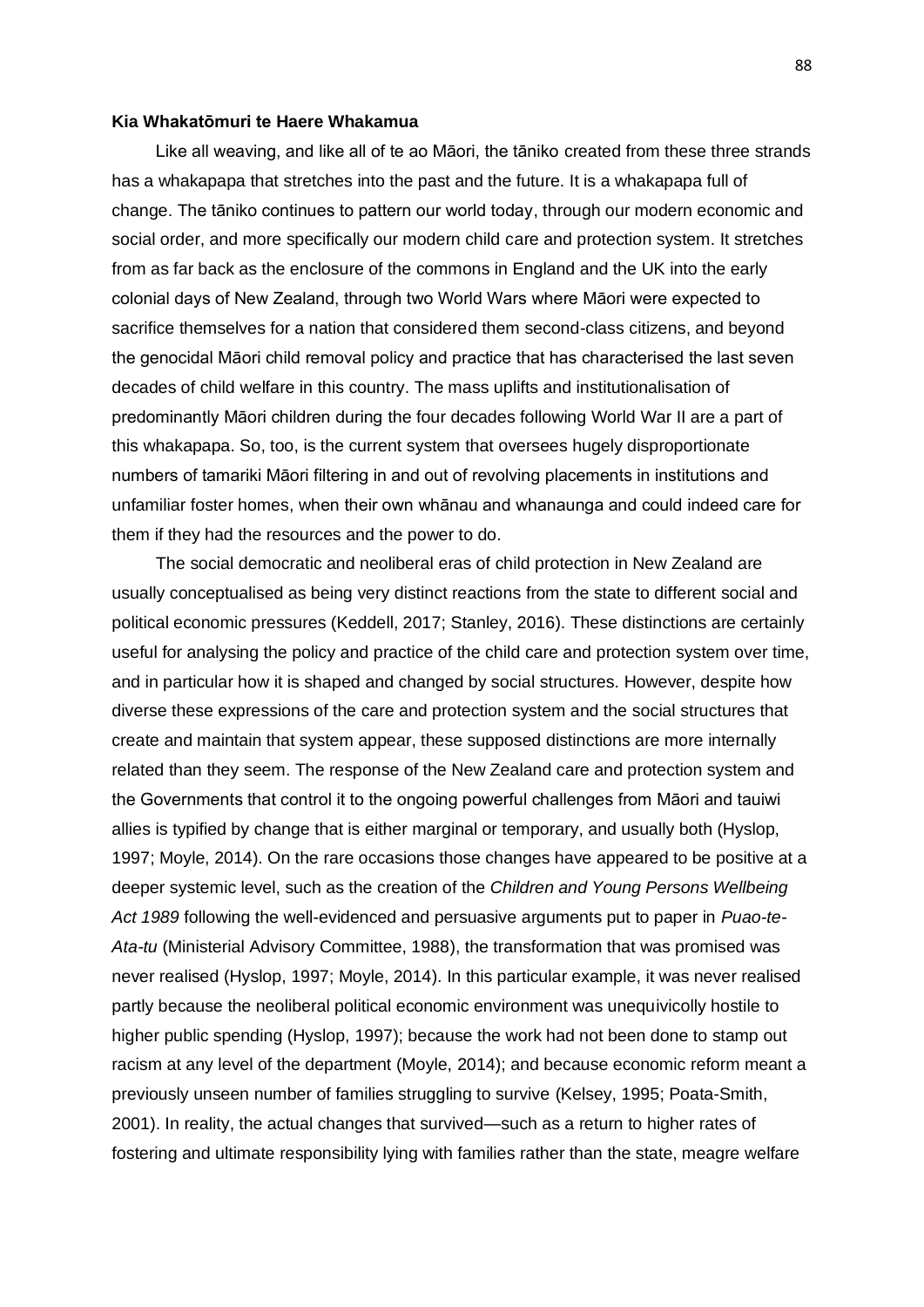and public spending, and deinstitutionalisation (Hyslop, 1997; Keddell, 2017)—were a repitition of the same pattern of adaptation to the needs of capital.

In a more contemporary context, Duncan (2014) asserts that the national debt New Zealand owes to the International Monetary Fund and the World Bank means the country must continue the relatively austere "fiscal responsibility" policies. If the New Zealand state did attempt to drastically change social policy, the country would likely face a downgraded credit rating that would make further borrowing impossible and increase interest repayments. Spolander, Engelbrecht, and Sansfaçon (2015) agree, stating that this kind of debt beholden to capitalist interests, as well as hugely expensive and influential corporate lobbying, create a stranglehold on social spending around the world. Inequality is inherent and absolutely necessary for the maintenance of capitalism (Marx, 1990). Even within the working class, there is stratification and inequality between different types of workers (Marx, 1990). It is strategically useful to capitalism to have an immiserated underclass, a lumpen-proletariat, that help drive down wages and that are forced to do the distasteful, precarious, laborious, and poorly paid work that others do not want (Marx 1990). This underclass also serves as a reserve army of labour who can be sucked into process of production as workers whenever it is convenient to the capitalist class to do so, and expelled back into precarity and poverty when it is not (Marx, 1990). Since the imposition of capitalism in Aotearoa, Māori have comprised a large portion of this lumpen-proletariat (Poata-Smith, 2011).

In this research, a clear illustration of Māori as an economic and social underclass was in the firing of Māori Native school teachers around the time of economic depression to create jobs for Pākehā. The frantic and constant push for agricultural and domestic training for Māori when farm and servant labour was needed is similarly demonstrative. During the early days of neoliberalism, Māori were the first in the firing line as they were much more likely to work in the primary and manufacturing industries that were the target of this hugely destructive economic transformation (Kelsey, 1995). In modern New Zealand, Māori remain the bulk of this labour underclass, with Māori 30% more likely to be in "low-skilled" work than the general population, while also being subjected to double the rate of unemployment of Pākehā at June 2020 (Ministry of Businesses, Innovation & Employment, 2020). These phenomena are not coincidental—the architects of neoliberal political economy state that a relatively high rate of unemployment must be maintained to keep wages down (Friedman, 1977). The interpersonal and structural cruelty of dispossession, genocide, and racism that Māori have been subjected to historically and in the present compound this problem for tangata whenua.

There is an undeniable relationship between financial deprivation and contact with the child care and protection system both in New Zealand (Hyslop, 2020; Keddell et al., 2019) and globally (Gupta et al., 2018). Despite this, successive New Zealand Governments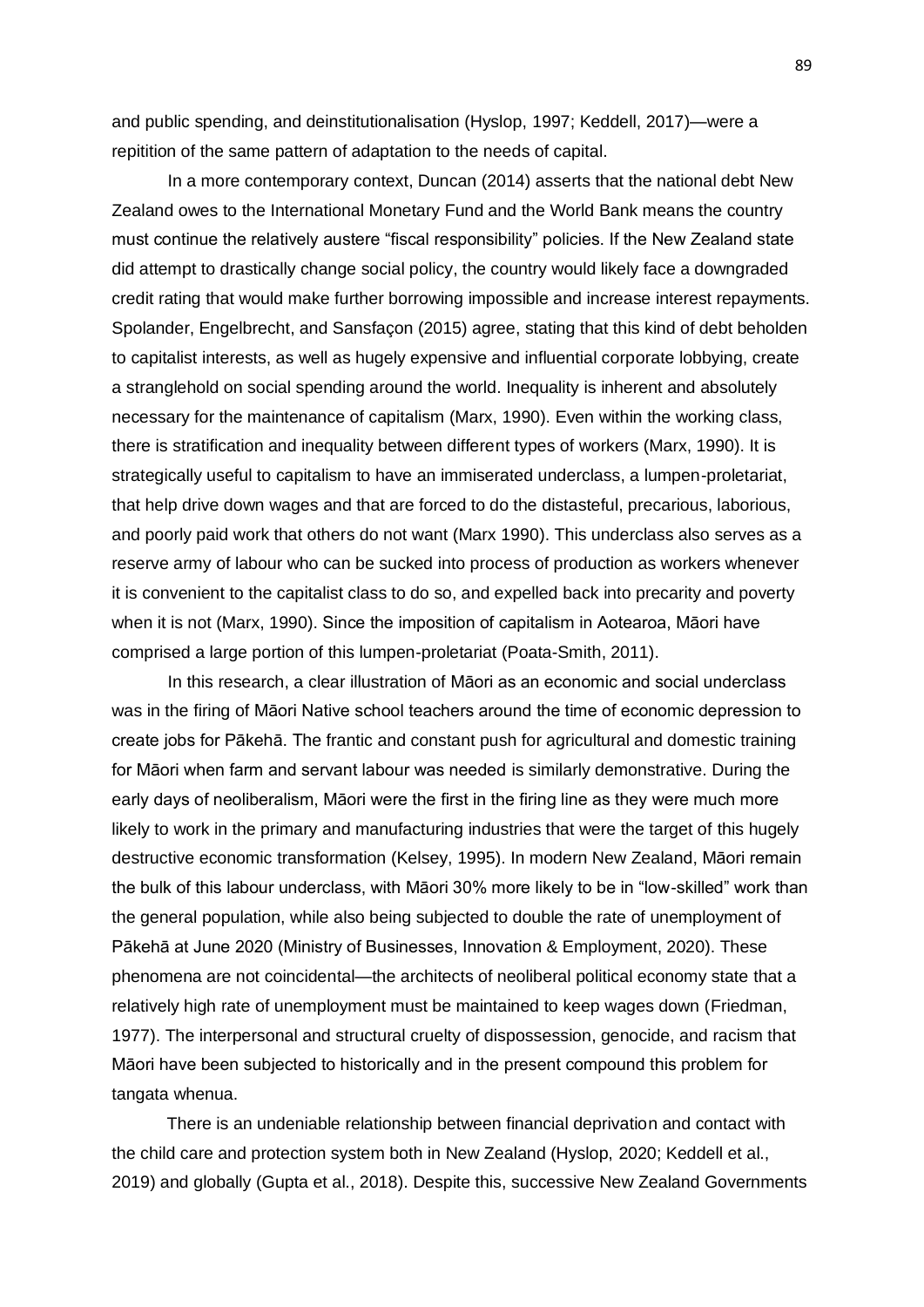have remained committed to low benefits that cannot meet peoples needs and that create an incredible amount of stress and strain on struggling families (Hyslop, 2020). At the same time, the racism that pervades every level of our child protection system remains, shaping individual decisions about child welfare that become an epidemic when multiplied across the large number of whānau Māori that come to the attention of the system (Keddell, 2017). Racist political and media commentary intensifies this heady mixture by pushing the idea of a "savage Māori underclass" (Hyslop & Keddell, 2018, p.5) as largely responsible for continuing high rates of child abuse, and the reason for earlier and more punitive state intervention (Beddoe, 2015). Critical child care and protection researchers Hyslop and Keddell (2018) argue that the over-representation of tamariki Māori in New Zealand's child protection system is "largely a product of how the historical legacy of colonisation, structural inequality and institutional racism continues to play out in the lives of individuals and families" (p.6).

Before World War II, the removal of tamariki and rangatahi Māori from their whānau and kāinga was lashed to the needs of early settler-colonial capitalism: to assimilate, to transform social and economic relations, to civilise, to crush gender equality, to proletarianise, and to dispossess. The needs of a contemporary settler-colonial capitalism with absolute dominance in New Zealand are different. Modern capitalism not only produces and reproduces the child care and protection system as it exists now, it justifies the system's existence through other economic and social phenomena that are also shaped by the relations of capital. The missionaries justified removing tamariki Māori from their people by extolling the virtues of Pākehā civilisation and demonising Māori ways of life in a time of rapid colonial expansion. The Native and Māori church boarding schools justified their naked fixation on assimilating and proletarianising Māori by pointing to the needs of Māori to survive in a society that was being turned upside down by Pākehā capitalism. The early care and protection system justified its existence by professing to rescue children subjected to social problems like poverty, while the poverty was caused by the very foundations of that society.

New Zealand's care and protection system does the same today. In a self-reinforcing loop, its existence and practices are justified by the continued immiseration of Māori, of the poor, of working class people. Simultaneously, the system itself causes *further* immiseration by continuing to remove tamariki Māori from their whānau and whakapapa, by continuing to subject children to the care to prison pipeline, and by continuing to punish the perceived moral deficiencies of parents rather than resourcing healthy and strong families and communities. When we look backwards as we walk towards the future, we can see how this pattern repeats across time. Though there are differences, the child protection system is always adapted to fit the needs of settler-colonial capitalism, both in how it is shaped through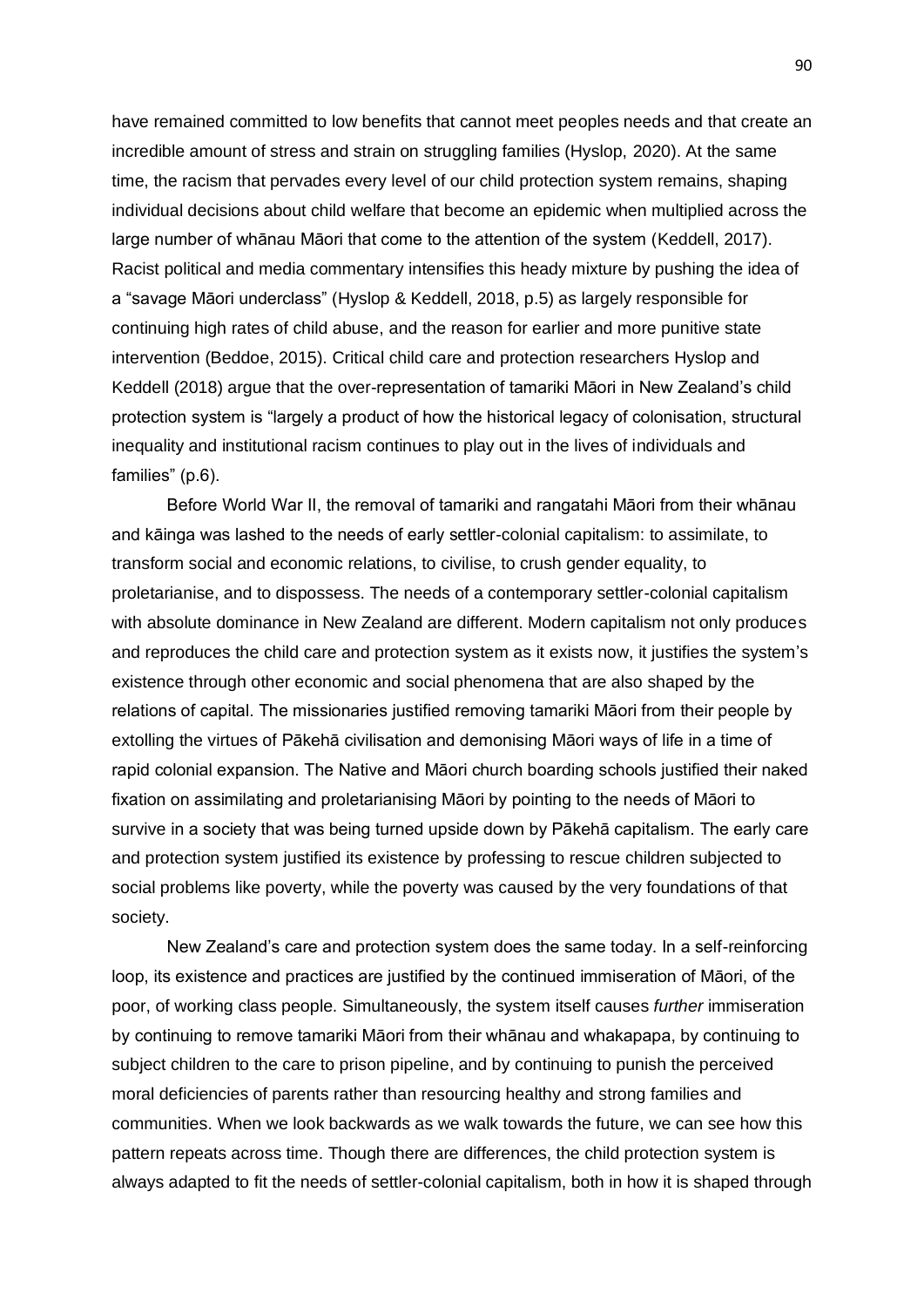legislation and resourcing, and through its impact on the world. For the deep pain and trauma caused by so many generations of Māori child removal to end, there is no other option than the abolition of the state care and protection system. For the abolition of this system, settler-colonial capitalism must also end, as its own existence creates and maintains the need for this system. Survivors, advocates, scholars, hapū, iwi, and community members have long been calling for the resources and power of the care and protection system to be turned over to Māori control (Māori Inquiry into Oranga Tamariki, 2020) and nothing short of Māori liberation from the thousand threads of settler-colonial capitalism will realise this. Despite two centuries of Crown and capitalist devastation, the collective tender caregiving of whānau Māori for our tamariki, our taonga, remains. Māori are the inheritors of hundreds of years of survival and struggle and visions of a liberated Māori future. It is up to us to remember, and to fight. Ake tonu ake.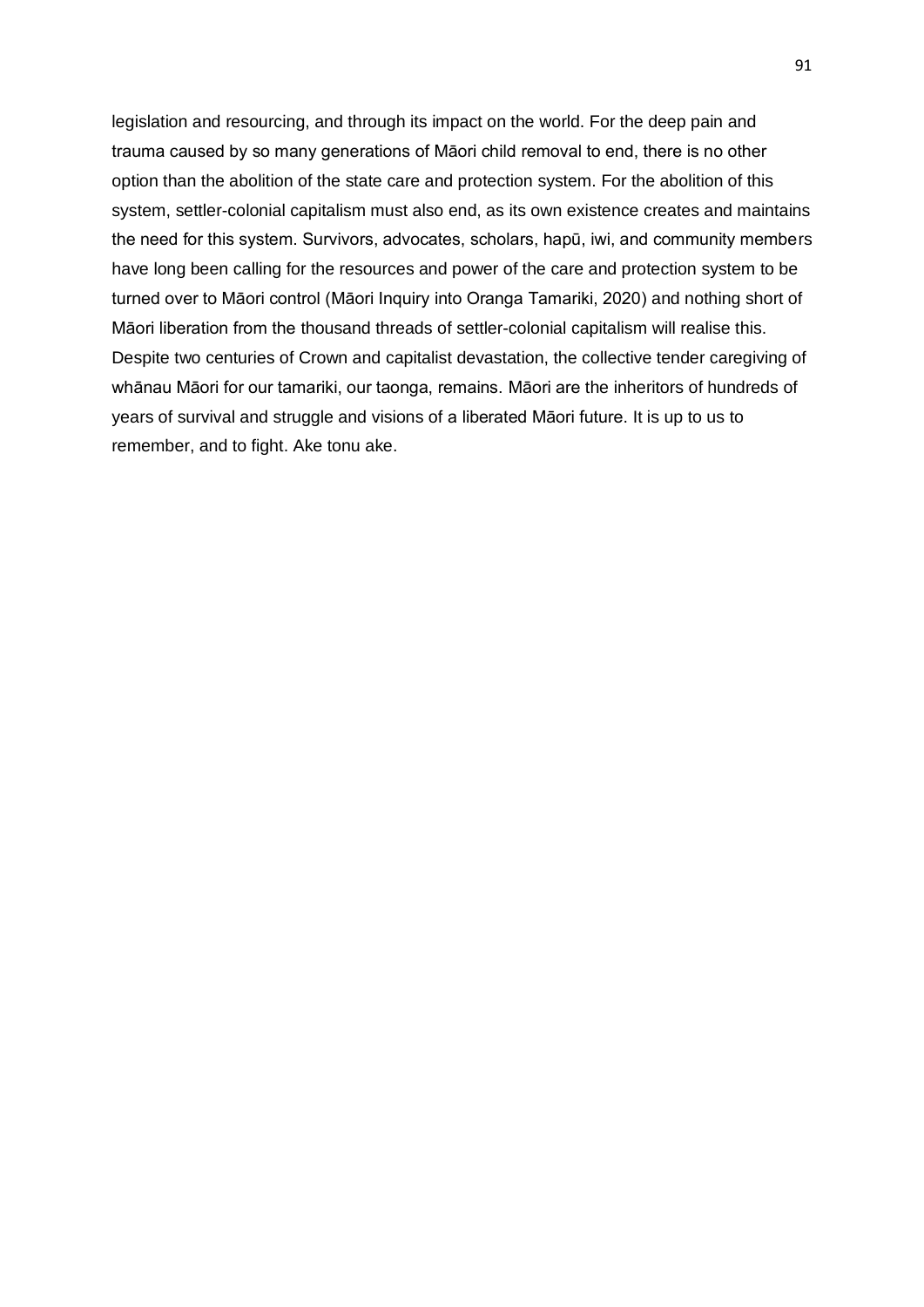#### **9. References**

- 1 News (2019, October 25). Waitangi tribunal launches fifth Oranga Tamariki baby uplifts inquiry. *1 News.* https://www.tvnz.co.nz/one-news/new-zealand/waitangi-tribunallaunches-fifth-oranga-tamariki-baby-uplifts-inquiry.
- Adoption of Children Act 1881.
- Alston, M., & Bowles, W. (2018). *Research for social workers: An introduction to methods*  (4th ed.). Allen & Unwin.
- Althusser, L. (1977). Ideology and ideological state apparatuses (notes towards an investigation). In *Lenin and philosophy, and other essays* (2nd ed.) (Ben Brewster, Trans.) N L B.
- Amore, K., Viggers, H., Howden Chapman, P. (2020). *Severe housing deprivation in Aotearoa New Zealand, 2018.* University of Otago. https://www.hud.govt.nz/assets/News-and-Resources/Statistics-and-Research/2018- Severe-housing-deprivation-estimate/Severe-Housing-Deprivation-2018-Estimate-Report.pdf.
- Andrews, J., & Reisch, M. (1997). The legacy of McCarthyism on social group work: An historical analysis. *Journal of sociology and social welfare, 24*(3), 211-238.
- Barber, S. (2019). Māori Mārx. *Counterfutures: Left thought and practice Aotearoa, 8*(1). https://counterfutures.nz/8/Barber%20article.pdf.
- Bardsley, S. (2001). The Otekaike Special School for Boys 1908-1950. In B. Brookes and J. Thomson (Eds.), *'Unfortunate folk': Essays on mental health treatment 1863-1992*. University of Otago Press.
- Barrington, J. & Beaglehole, T. (1974). *Maori schools in a changing society: an historical review*. Council for Educational Research.
- Barrington, J. M. (2008). *Separate but equal? Māori schools and the Crown, 1867-1969.*  Victoria University Press.
- Beagle, J. (1974). *Children of the state: A study of the New Zealand industrial school system 1880-1925* [Unpublished masters thesis]. University of Auckland.
- Beddoe, L. (2015). Making a moral panic: "Feral families", family violence and welfare reforms in New Zealand. Doing the work of the state? In V. E. Cree, G. Clapton, & M. Smith (Eds.), *Moral panics in theory and practice: Gender and family moral panics in theory and practice* (55–65). Policy Press.
- Bedggood, D. (1978). New Zealand's semi-colonial development: A Marxist view. *The Australian and New Zealand journal of sociology, 14*(3), 285-289. 10.1177/144078337801400319.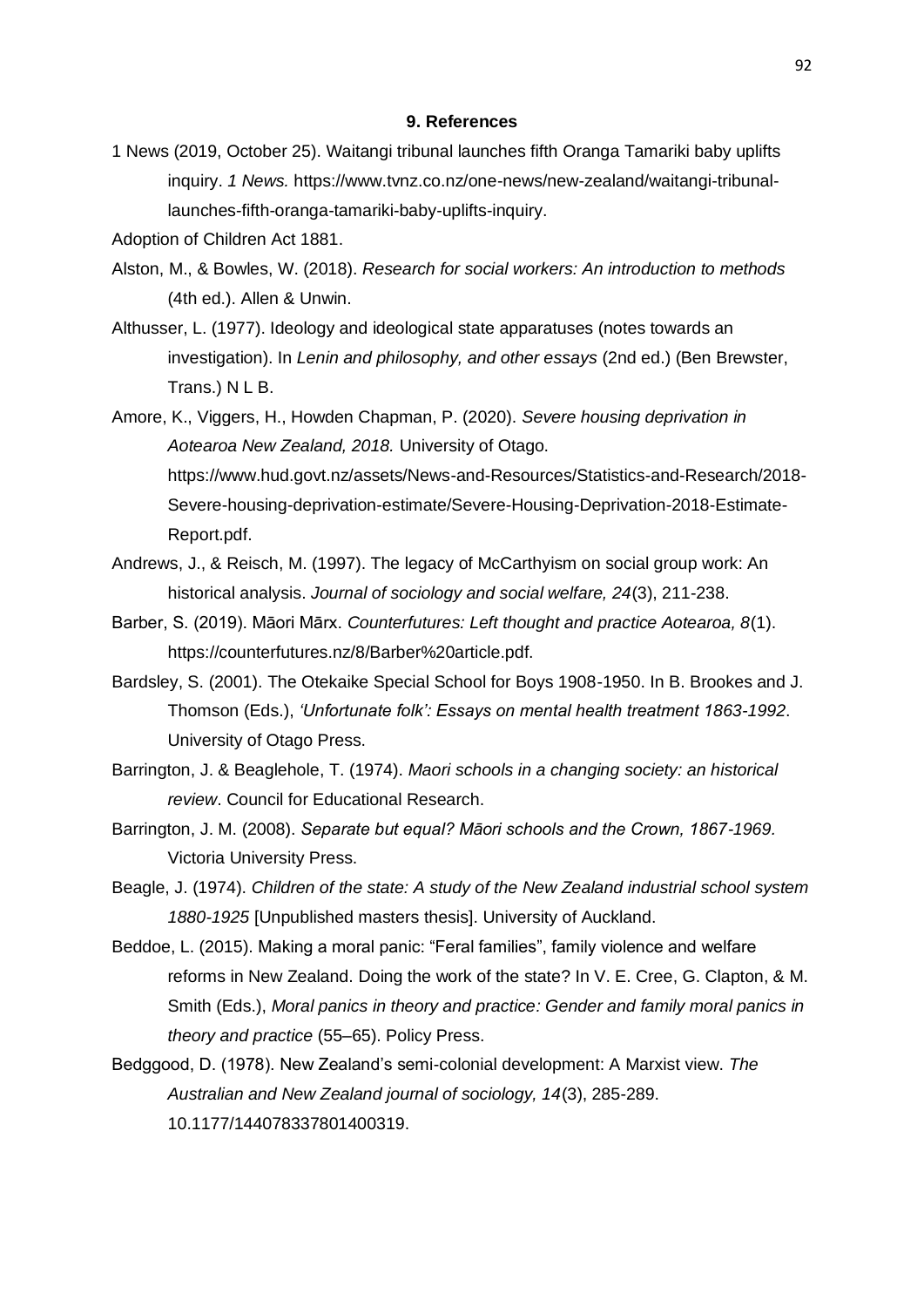Bhattacharya, T. (2017). How not to skip class: Social reproduction of labor and the global working class. In T. Bhattacharya (Ed.), *Social reproduction theory: Remapping class, recentering oppression* (68-93). Pluto Press.

Binney, Judith (2005). *The legacy of guilt: A life of Thomas Kendall*. Bridget Williams Books.

- Binney, Judith. (1975). Whatever happened to poor Mr Yate? An exercise in voyeurism. *New Zealand journal of history, 9*(2), 111-125. http://www.nzjh.auckland.ac.nz/document/ document/?wid=1436.
- Bryder, L. (2001). New Zealand's infant welfare services and Māori, 1907-1960. *Health and history, 2001*(3), 65-86.
- Burns, P. (1989). *Fatal success: A history of the New Zealand company.* Heinemann Reed.
- Cheyne, C., O'Brien, M., & Belgrave, M. (2005). *Social policy in Aotearoa New Zealand: A critical introduction* (3rd ed.). Oxford University Press.
- Child Welfare Act 1925.
- Church Missionary Society (1853). *Missionary register (New Zealand sections 1814-1853, incomplete).* Church Missionary Society. http://www.enzb.auckland.ac.nz/epubs.
- Coulthard, G. (2014). *Red skin, white masks.* University of Minnesota Press.
- Curtis, B., & Curtis, C. (2011). *Social research: A practical introduction*. SAGE Publications Ltd.
- Dairy NZ (2017). *Quick stats about dairying-New Zealand.*  https://www.dairynz.co.nz/media/5788611/quickstats\_new\_zealand\_web\_2017.pdf.
- Dalley, B. (1998). *Family matters: Child welfare in twentieth-century New Zealand*. Auckland University Press & Department of Internal Affairs.
- Davidson, A. K. (2004). *Christianity in Aotearoa: A history of church and society in New Zealand.* Education for Ministry.
- Department of Corrections (2020). *Prison facts and statistics – September 2020.*  https://www.corrections.govt.nz/resources/statistics/quarterly\_prison\_statistics/prison \_stats\_september\_2020.
- Department of Education (1886). *Record of children boarded out 1885-1886*. Archives New Zealand (Series 8306, Box 3, Item 4), Wellington, New Zealand.
- Department of Education (1896). *Register of Past Inmates 1883-1896.* Archives New Zealand (Series 8306, Box 1, Item 1), Wellington, New Zealand.
- Department of Education. (1937). [Letter to Bishop William Williams regarding Mere Hall]. Archives New Zealand (Series 17240, Box 186, Item R19234969), Wellington, New Zealand.
- Duncan, G. & Worrall, J. (2000). Window on the world: Social policy and social work in New Zealand. *European journal of social work, 3*(3), 283-295.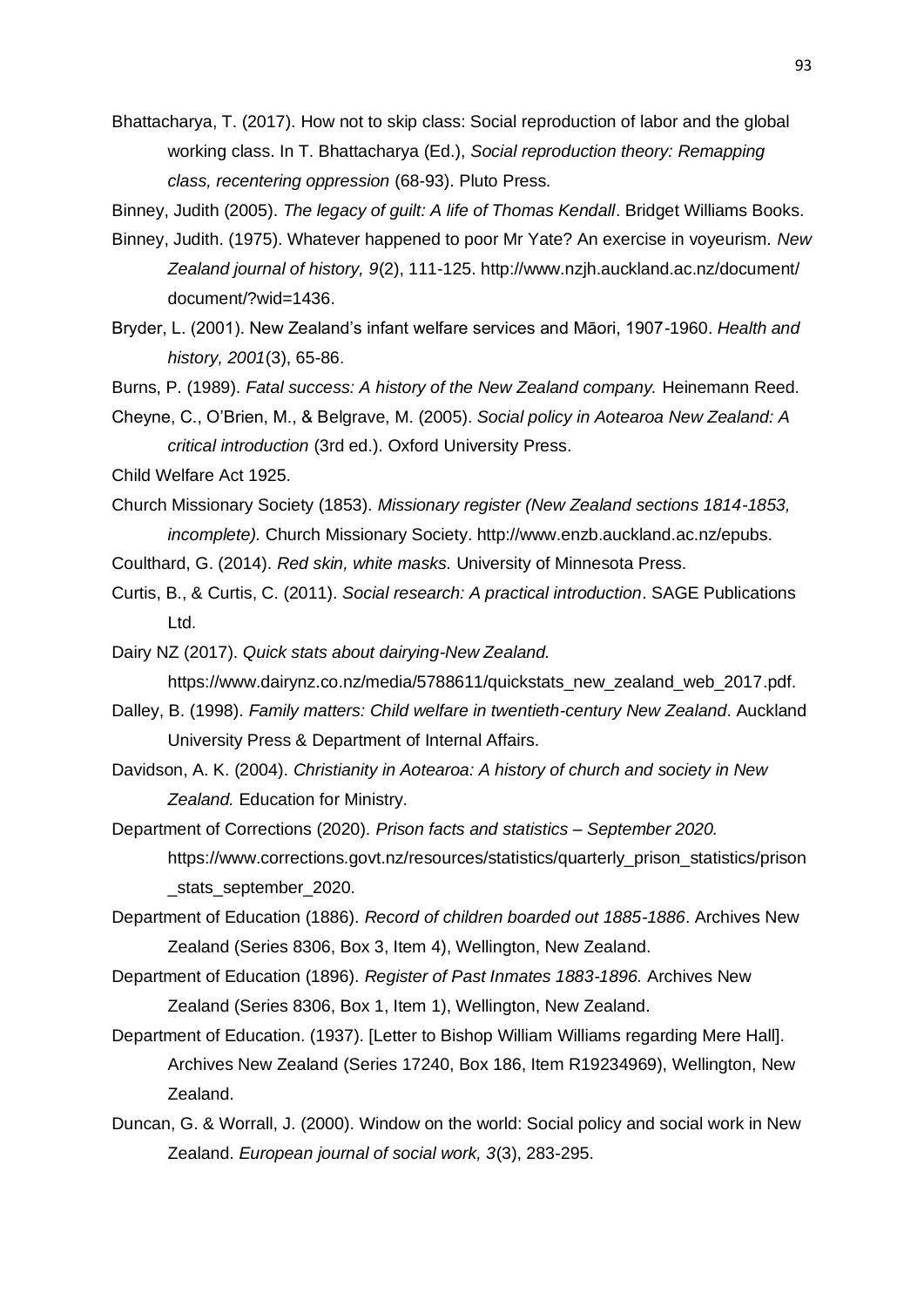- Duncan, G. (2014). After neo-liberalism: What could be worse? *New Zealand sociology, 29*(1), 15-39. 10.3316/informit.497621947027355.
- Durie, M. (1994). *Whaiora: Maori health development*. Oxford University Press.
- Eketone, A. (2005). *Tapuwae: A vehicle for community change* [Unpublished masters thesis]. University of Otago.
- Eketone, A. (2008). Theoretical underpinnings of kaupapa Māori directed practice. *MAI review, 2008*(1), 1-11. http://www.review.mai.ac.nz.
- Engel, R. J., & Schutt, R. K. (2013). *The practice of research in social work* (3rd ed.). SAGE Publications Inc.
- Engels, F. (1972). *The origin of the family, private property, and the state*. Pathfinder Press.
- Engels, F. (2005). Introduction to the dialectics of nature. In M. Redcrift (Ed.), *Sustainability: Critical concepts in the social sciences* (p. 28-42). Routledge.
- Fanon, F. (1991). *Black skin, white masks* (C. Lam Markmann, Trans.)*.* Grove Press.
- Ferguson, I. (2008). *Reclaiming social work: Challenging neo-liberalism and promoting social justice.* SAGE Publications Ltd.
- Fisher, R., & Dybicz, P. (1999). The place of historical research in social work. *Journal of sociology and social welfare, 26*(3), 105-124.
- Fitzgerald, T. (2003). Creating a disciplined society: CMS women and the re-making of Ngāpuhi women 1823-1835. *History of education review, 32*(1), 84-98.
- Friedman, M. (1977). Nobel lecture: Inflation and unemployment. *Journal of political economy, 85*(3), 451-472.
- Ghodsee, K. R. (2018). *Why women have better sex under socialism: And other arguments for economic independence*. Vintage.
- Gillard-Glass, S., & England, J. (2002). *Adoption in New Zealand: The never-ending story*. Harper Collins.
- Glenn, C. (2011). *American Indian/First nations schooling: From the colonial period to the present*. Palgrave Macmillan.
- Grace, P. (1998). *Baby no-eyes*. Penguin Books.
- Graham, G. (1930, December 11). [Letter to the Minister of Education]. Archives New Zealand (Series CW40, Box 25, Item 26), Wellington, New Zealand.
- Graham, J. R., & Al-Krenawi, A. (2010). Historical research. In B. Thyer (Ed.), *The handbook of social work research methods* (2nd ed.), (493-503). SAGE Publications, Inc.
- Gramsci, A. (1971). *Selections from the prison notebooks* (Q. Hoare & G. Nowell-Smith, Trans.). Lawrence and Wishart.
- Gupta, A., Blumhardt, H., & ATD Fourth World. (2018). Poverty, exclusion and child protection practice: The contribution of the 'politics of recognition and respect'. *European journal of social work, 21*(1), 247-259. 10.1080/13691457.2017.1287669.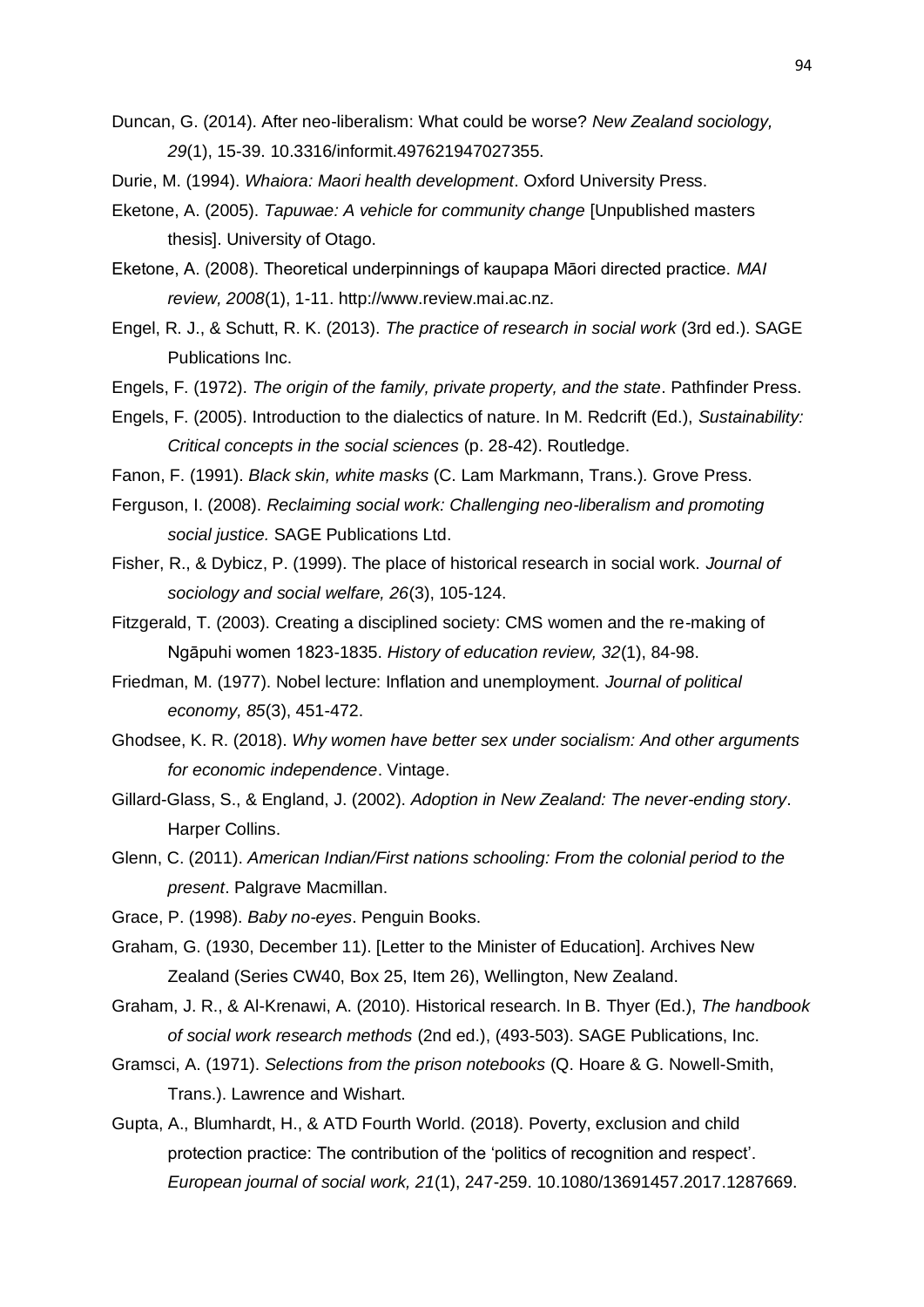- Hallam, S. J. (2002). Peopled landscapes in southwestern Australia in the early 1800s: Aboriginal burning off in the light of Western Australian historical documents. *Early days, 12*(2), 177-191.
- Hill, R. (2014). *State authority, Indigenous autonomy: Crown-Maori relations in New Zealand/Aotearoa 1900-1950*. Victoria University Press.
- Horne, G. (2007). *The white Pacific.* University of Hawai'i Press.
- Humphries, B. (2008). *Social work research for social justice*. Palgrave Macmillan.
- Hyslop, I. (1997). The promise and the practice: Child protection legislation in New Zealand. *Asia Pacific journal of social work and development,* 7(1), 59-67. 10.1080/21650993.1997.9755751.
- Hyslop, I. (2013). The 'White paper for vulnerable children' and the 'Munro review of child protection in England': A comparative critique. *Aotearoa New Zealand social work, 25*(4), 4-14.
- Hyslop, I. (2020). Child protection, capitalism and the settler state. Policy Quarterly, 16(1).
- Hyslop, I., & Keddell, E. (2018). Outing the elephants: Exploring a new paradigm for child protection social work. *Social sciences, 7*(105), 1-13. 10.3390/socsci7070105. Infant Act 1908.

Infant Life Protection Act 1893.

- International Federation of Social Workers. (2021). *Definition of social work.*  https://www.ifsw.org/what-is-social-work/global-definition-of-social-work/.
- Jacobs, M. (2006). Indian boarding schools in comparative perspective: The removal of Indigenous children in the United States and Australia, 1880-1940. In C. Trafzer, J. Keller, & L. Sisquoc (Eds.), *Boarding school blues* (p.202-231). University of Nebraska Press.
- Jenkins, K. (1986). *Reflections on the status of Maori women* [Unpublished doctoral thesis]. University of Auckland.
- Jenkins, K. (1988). *Working paper on Maori women and social policy*. Royal Commission on Social Policy.
- Jenkins, K., & Morris, K. (1995). *Hukarere and the politics of Maori girls' schooling.* Dunmore Press.
- Jenkins, K., & Philip-Barbara, G. (2002). *Mauri ora: Māori womens stories*. Huia Publications.
- Jones, A., & Jenkins, K. (2011). Māori teaching and learning in Australia in the early nineteenth century. *New Zealand journal of educational studies, 46*(1), 49-67.
- Jones, A., & Jenkins, K. (2015). *Words between us.* Huia Publishers.
- Kawharu, H. (1977). *Maori land tenure: Studies of a changing institution*. Oxford University Press.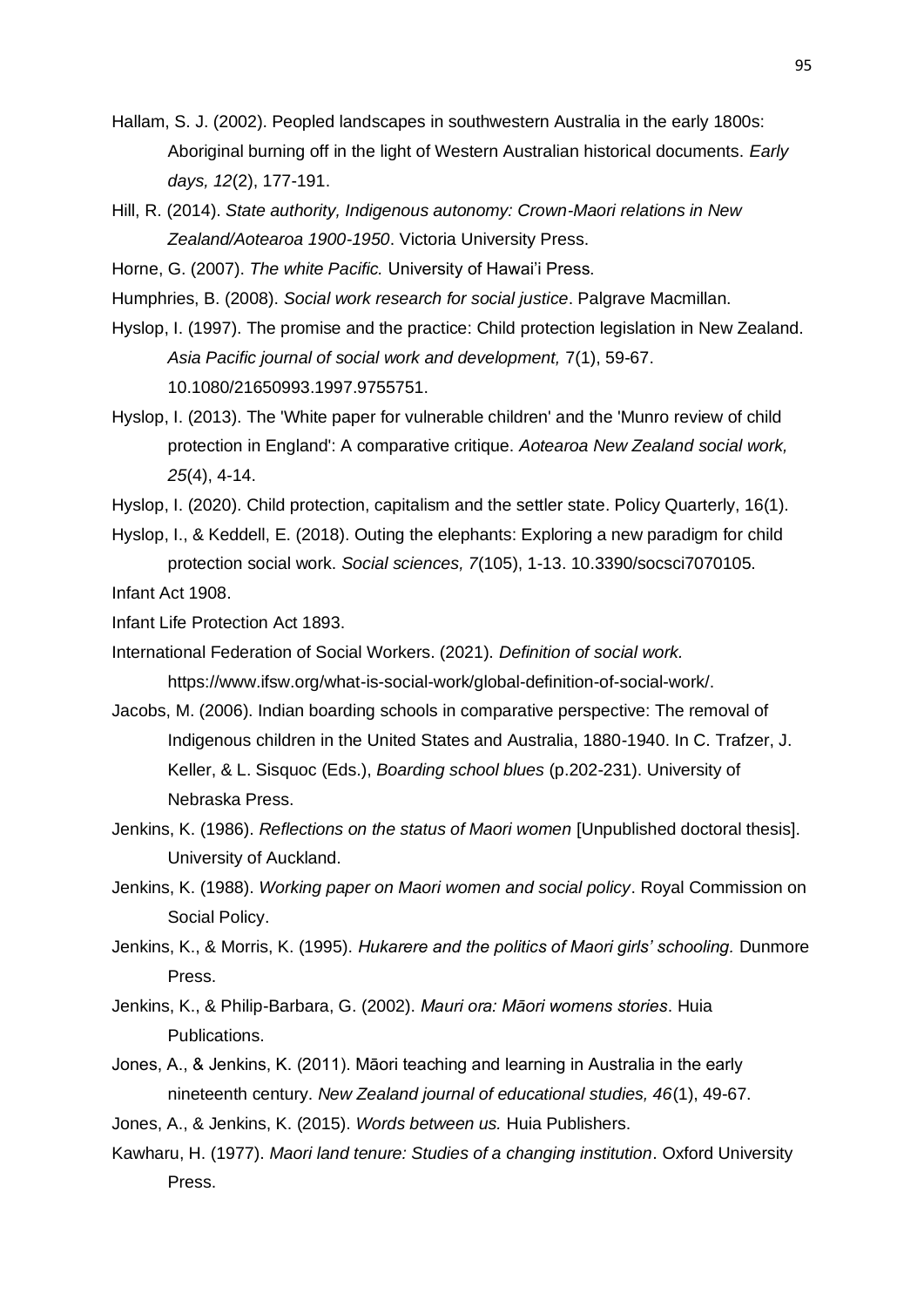- Keddell, E. (2017). The vulnerable child in neoliberal contexts: the construction of children in the Aotearoa New Zealand child protection reforms. *Childhood, 25(1),* 93-108*.*  https://doi.org/10.1177/0907568217727591.
- Keddell, E., Davie, G., & Barson, D. (2019). Child protection inequalities in Aotearoa New Zealand: Social gradient and the 'inverse intervention law'. *Children and youth services review, 104*(2019), 1-8. 10.1016/j.childyouth.2019.06.018.
- Kelsey, J. (1995). *The New Zealand experiment: A world model for structural adjustment?* Bridget Williams Books/Auckland University Press.
- Lake, M. (2010). Samuel Marsden, work and the limits of evangelic humanitarianism. *History Australia, 7*(3), 57.1-57.23. 10.2104/ha100057.
- Lane, K. (1989). *Child or chattel? The boarding-out system, 1900-1938, with special reference to the Auckland region* [Unpublished masters thesis]. University of Auckland.
- Lawson-Te Aho, K. (2010). *Definitions of whānau: A review of selected literature.* Families Commission.
- Lenin, V. I. (1977). *Collected works* (G. Hanna, Trans.). Progress Publishers.
- Māori Inquiry into Oranga Tamariki. (2020). *Ko to wā whakawhiti, it's time for change: A Māori inquiry into Oranga Tamariki – Report.* Whānau Ora Commissioning Agency.
- Margolin, L. (1997). Under cover of kindness. *Under the cover of kindness - The invention of social work*. Charlottesville: The University Press of Virginia.
- Marsden, M., & Royal, C. T. A. (2003). *The woven universe: Selected writings of Rev. Māori Marsden*. Estate of Rev. Māori Marsden.
- Marsden, S. (1837, date unknown). [Observations on the native inhabitants and Europeans who reside in the Bay of Islands]. Hocken Library, Dunedin, New Zealand.
- Marx, K. (1902). *Wage-labor and capital*. New York Labor News Company.
- Marx, K. (1990). *Capital: A critique of political economy (Vol.1).* (B. Fowkes, Trans.). Penguin Books.
- Matthews, J. (1834, January 20). Beneficial tendency of the infant-school system in counteracting Native ferocity. In Church Missionary Society (Eds.), *Missionary register, 1834.* Church Missionary Society.

http://www.enzb.auckland.ac.nz/document/ ?wid=3105&action=null.

- May, H. (2005). *School beginnings: A 19th century colonial story.* NZCER Press.
- May, H., Kaur, B., & Prochner, L. (2014). *Empire, education, and Indigenous childhoods: Nineteenth-century missionary infant schools in three British colonies.* Ashgate.
- May, T. (2011). *Social research: Issues, methods and research* (4th ed.). Open University Press.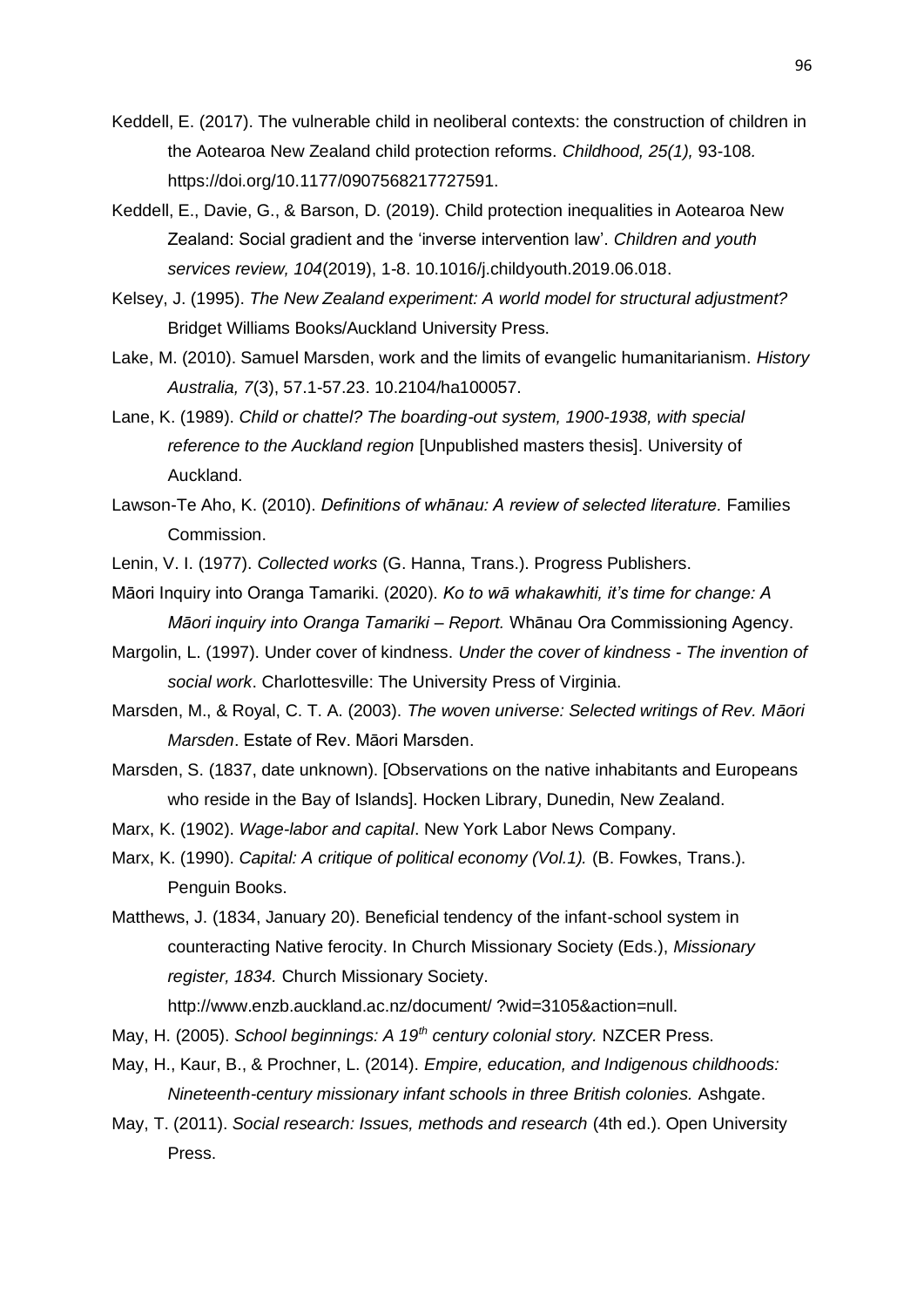- Mead , H. (1997). Tamaiti whangai: The adopted child. In H. Mead (Ed.) *Landmarks, bridges and visions: Aspects of Maori culture* (204–212). Victoria University Press.
- Meloni, M. (2016). *Political biology : Science and social values in human heredity from eugenics to epigenetics*. Palgrave Macmillan.
- Mikaere, A. (2011). *Colonising myths, Māori realities: He rukuruku whakaaro.* Huia Publishers and Te Wānanga o Raukawa.
- Mikaere, A. (2017). *The balance destroyed*. Te Wānanga o Raukawa.
- Mikahere-Hall, A. (2017). Constructing research from an indigenous kaupapa Māori perspective: An example of decolonising research. *Psychotherapy and politics international, 15*(3), 1-14. 10.1002/ppi.1428.
- Moeke-Pickering, T. (1996). *Māori Identity within whānau: A review of the literature*  [Unpublished research report]*.* University of Waikato.
- Mohi, G. (2019). *He whakaaro hou: A critical legal theory perspective on the future of Māori land reform* [Unpublished honours dissertation]. University of Otago. https://www.otago.ac.nz/law/research/journals/otago741892.pdf.
- Morgan, J. (1846, date unknown). [A letter by John Morgan outlining his career as a missionary]. Hocken Library, Dunedin, New Zealand.
- Morgan, J. (1850, April 4). [Letter to Governor George Grey from Ōtawhao]. Hocken Library, Dunedin, New Zealand.
- Morgan, J. (1851, February 6). [Letter to Governor George Grey from Ōtawhao]. Hocken Library, Dunedin, New Zealand.
- Morgan, J. (1852, October 19). [Letter to Lt. Governor Robert Wynyard from Ōtawhao, "Report respecting native schools under his charge."]. National Archives, Wellington, New Zealand.
- Morgan, J. (1853a, January 13) [Letter to Governor George Grey from Ōtawhao.]. Hocken Library, Dunedin, New Zealand.
- Morgan, J. (1853b, May 16). [Letter to Governor George Grey from Ōtawhao.]. Hocken Library, Dunedin, New Zealand.
- Morgan, J. (1857, June 27). [Letter to Governor Thomas Gore Browne from Ōtawhao.]. Hocken Library, Dunedin, New Zealand.
- Morgan, J. (1860, October 2). [Letter to Governor Thomas Gore Browne from Ōtawhao]. National Archives, Wellington, New Zealand.
- Morgan, J. (1862; May 26). [Letter to John Gorst from Ōtawhao]. National Archives, Wellington, New Zealand.
- Morgan, K. (2011). *The birth of industrial Britain: Social change 1750-1850* (2nd ed.). Pearson Longman.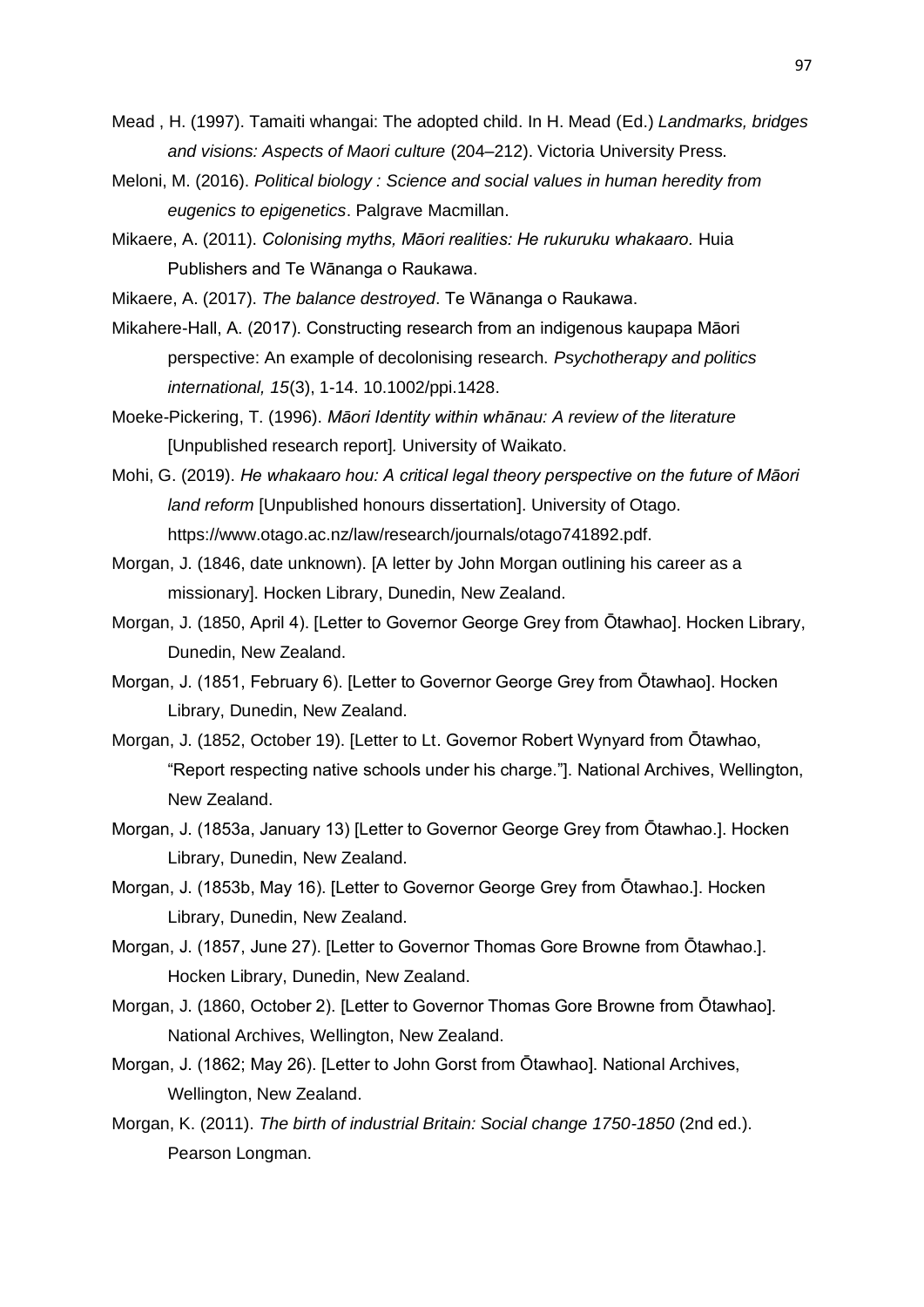- Moyle, P. (2014). Māori social workers' experiences of care and protection: A selection of findings. *Aotearoa New Zealand social work, 26*(1), 55-64. 10.11157/anzswjvol26iss1id55.
- Moyle, P., & Tauri, J. M. (2016). Māori, family group conferencing, and the myths of restorative justice. *Victims & offenders, 11*(1), 87-106.
	- http://dx.doi.org.ezproxy.auckland.ac.nz/10.1080/15564886.2015.1135496.
- Mulet-Marquis, S., & Fairweather, J. (2008). *Rural population and farm labour change*. https://core.ac.uk/download/pdf/35459104.pdf.
- Native Land Act 1909.
- Native Schools Act 1867.
- Native Schools Code 1880.
- Native Trust Ordinance 1844.
- Neglected and Criminal Children Act 1867.
- Neglected and Criminal Children Act 1867.
- New Zealand Constitution Act 1852.
- Newman, E. (2020). Practice of adoption in New Zealand before the 1881 Adoption of Children Act*. Aotearoa New Zealand social work, 32*(3), 43-53. https://anzswjournal.nz/ anzsw/article/view/768.
- Newsinger, J. (2013). *The blood never dried: A peoples history of the British Empire* (2nd ed.). Bookmarks Publications.
- Ngata, T. (2019). *Kia mau: Resisting colonial fictions*. Kia Mau Campaign.
- Nicholas, J. L. (1817). *Narrative of a voyage to New Zealand: Performed in the years 1814 and 1815, in company with the Rev. Samuel Marsden, volume 1*. J Black and Son. http://www.enzb.auckland.ac.nz/epubs.
- O'Brien, M. (2016). The triplets: Investment in outcomes for the vulnerable–reshaping social services for (some) New Zealand children. *Aotearoa New Zealand social work, 28*(2), 9-21. Retrieved from https://anzswjournal.nz/anzsw/article/view/220/290.
- O'Keefe, J. (1980). *Maori land ownership: Introductory readings.* Auckland Law Society.
- O'Malley, V. (2019). *The New Zealand Wars: Ngā pakanga o Aotearoa.* Bridget Williams Books.
- On the causes of decay among the New Zealand race (1852, 26 May). *New Zealand spectator and Cook Strait guardian*.
- Oranga Tamariki (2020a). *Quarterly report: September 2020 – text only.* https://www.orangatamariki.govt.nz/about-us/reports-and-releases/quarterlyreport/text-only/.
- Oranga Tamariki (2020b). *Babies and children entering Oranga Tamariki care.*  https://www.orangatamariki.govt.nz/assets/Uploads/About-us/Report-and-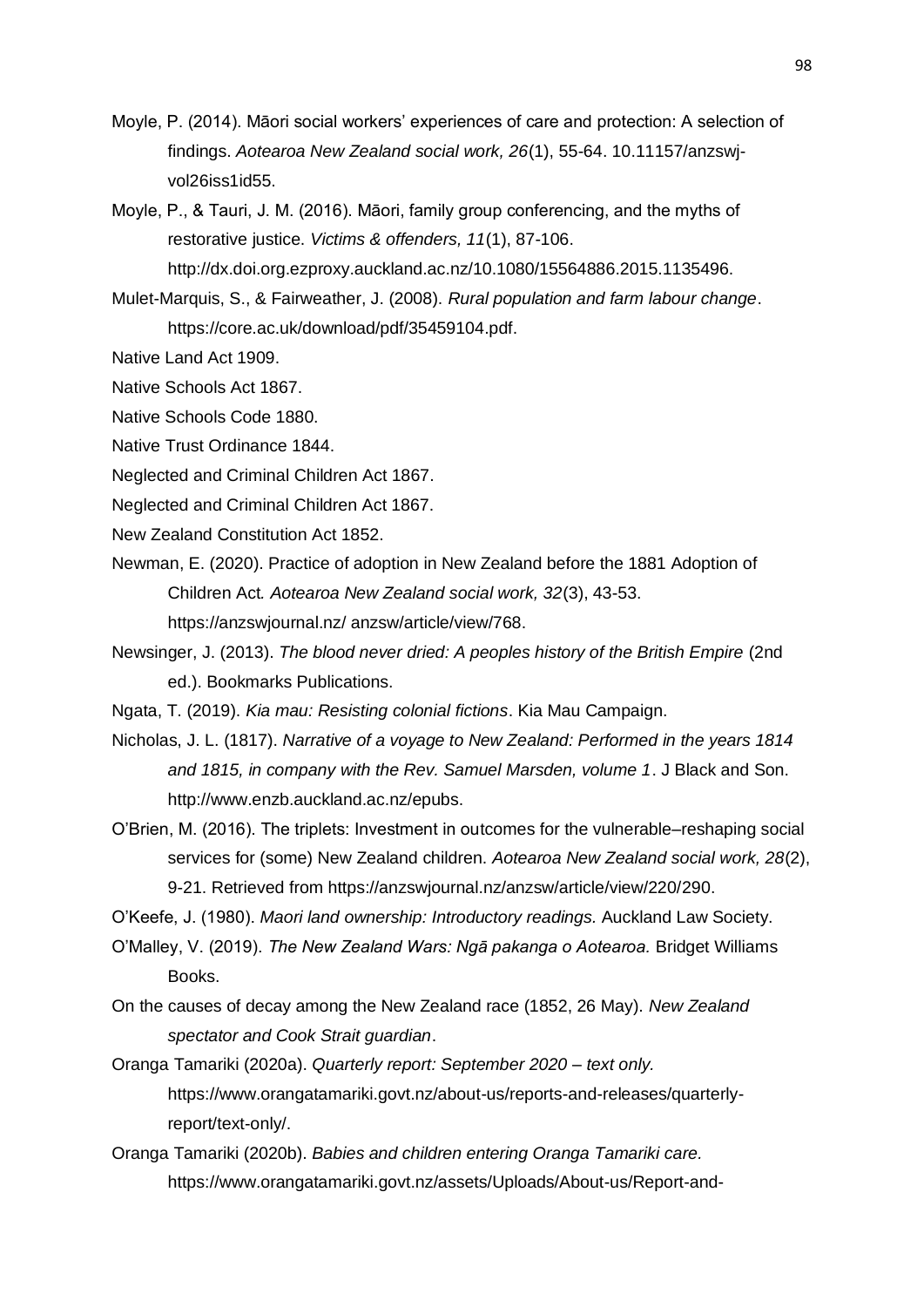releases/data-about-how-we-work-with-children/Babies-and-children-entering-Oranga-Tamariki-care.pdf.

Orange, C. (1987). *The treaty of Waitangi.* Allen & Unwin.

Papakura. M. (1986). *Life of the old time Māori.* New Women's Press.

- Park, Y. (2006). Constructing Immigrants: A historical discourse analysis of the representations of immigrants in US social work, 1882-1952. *Journal of social work, 6*(2), 169–203. 10.1177/1468017306066673.
- Pascoe, B. (2018). *Dark emu* (2nd ed.). Magabala Books Aboriginal Corporation.
- Paterson, L. (2006). *Colonial discourses: Niupepa Māori 1855-1863*. Otago University Press
- Paxton, K. (2006). Learning gender. In C. Trafzer, J. Keller, & L. Sisquoc (Eds.), *Boarding school blues* (p.174-186). University of Nebraska Press.
- Pease, B., & Nipperess, S. (2016). Doing critical social work in the neoliberal context: Working on the contradictions. In B. Pease, S. Goldingay, N. Hosken, & S. Nipperess (Eds.), *Doing critical social work: Transformative practices for social justice* (p. 3-24). Allen & Unwin.
- Pere, R. (1982). *Ako: Concepts and learning in the Maori tradition.* University of Waikato.
- Pere, R. (1987). To us the dreamers are important. In S. Cox (Ed.), *Public and private worlds: Women in contemporary New Zealand* (p.53-66). Allen & Unwin.
- Pihama, L. (2005). Asserting indigenous theories of change. In J. Barker (Ed.), *Sovereignty matters: Locations of contestation and possibility in indigenous struggles for selfdetermination* (p. 191-210)*.*
- Pihama, L., Jenkins, K., & Middleton, A. (2003). *"Tiakina te pā harakeke": Family violence prevention for Māori – Narrative report.* University of Auckland.
- Pilditch, J. (2010). *Letters and journals of Reverend John Morgan, missionary at Ōtawhao, 1833-1865, Volume 1*. Zeticula.
- Poata-Smith, E. (2001). *The political economy of Māori protest politics 1968-1995: A Marxist analysis of the roots of Māori oppression and the politics of resistance* [Unpublished doctoral thesis]. University of Otago.
- Poata-Smith, E. (2011). Inequality and Māori. In M. Rashbrooke (Ed.), *Inequality: A New Zealand Crisis*, (148-158). Bridget Williams Books.

Poor Law Amendment Act 1834 (UK).

Prashad, V. (2017). *Red star over the third world.* Pluto Press.

Public Works Act 1928.

Rākete, E. (2019). *Beneath the prison, a faultline: A historical materialist analysis of mass incarceration in Aotearoa* [Unpublished masters thesis]. University of Auckland. https://researchspace.auckland.ac.nz/handle/2292/49670.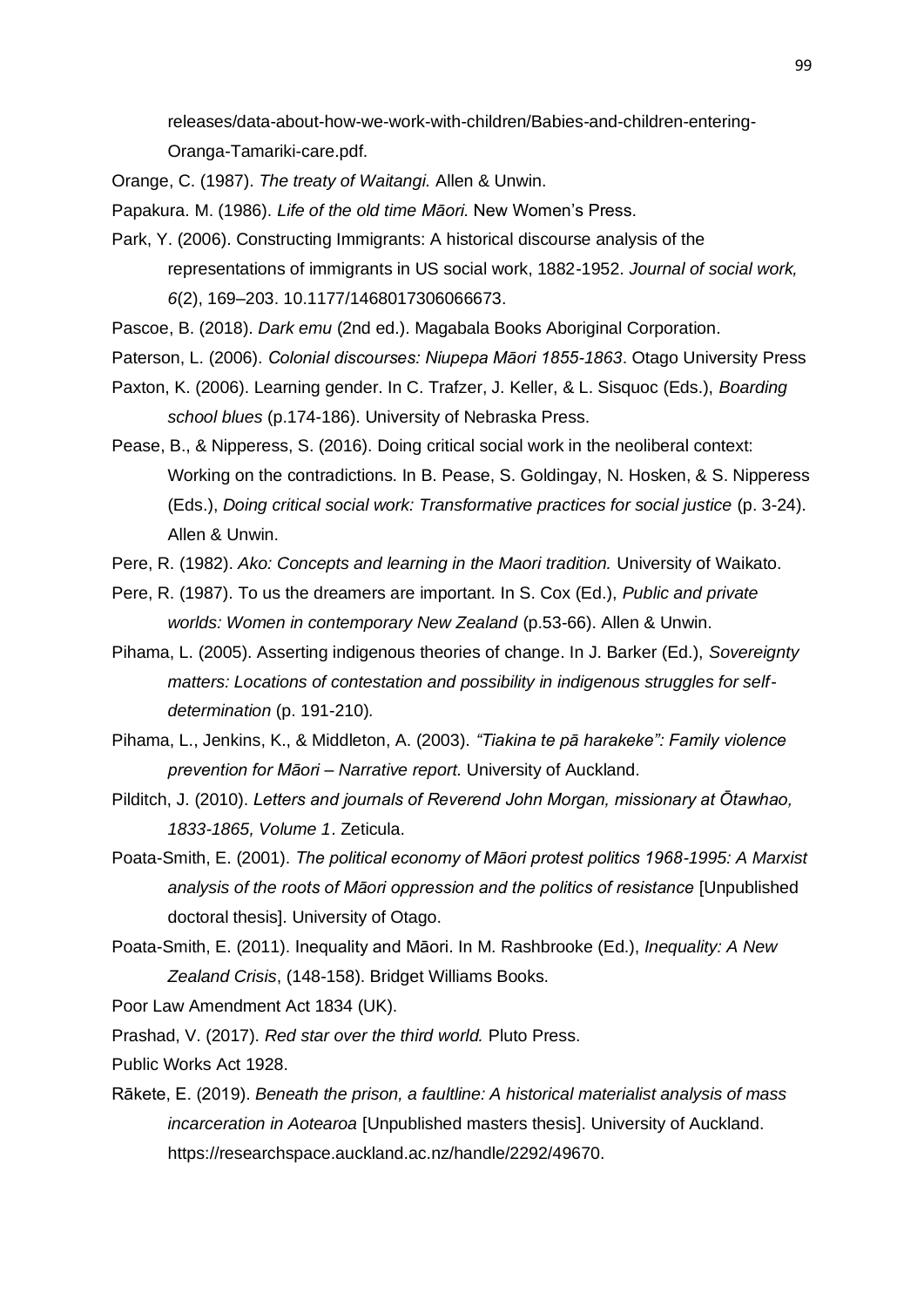- Rathburn, T. (2006). Putting Lucy Pretty Eagle to rest. In C. Trafzer, J. Keller, & L. Sisquoc (Eds.), *Boarding school blues* (p.155-173). University of Nebraska Press.
- Reid, M. (2019, June 11). NZ's own taken generation. *Newsroom.* https://www.newsroom.co.nz/investigations/nzs-own-taken-generation.
- Rice, G., & Bryder, L. (2005). *Black November: The 1918 Infuenza Pandemic in New Zealand*. Canterbury University Press.
- Rimene, S. (1994). *The Children Young Persons and their Families Act 1989: From a Māori perspective* [Unpublished masters thesis]*.* Victoria University of Wellington.
- Rubin, A., & Babbie, E. R. (2014). *Research methods for social work* (8th ed.). Brooks/Cole Cengage Learning.
- Schutt, R. K. (2015). *Investigating the social world: The processes and practice of research*  (8th ed.). SAGE Publications, Inc.
- Shaw, I., & Holland, S. (2014). *Doing qualitative research in social work.* SAGE Publications Ltd.
- Simmons, D. (2013). *Greater Maori Auckland*. The Bush Press of New Zealand.
- Simon, J. A., & Smith, L. T. (2001). *A civilising mission? Perceptions and representations of the Native schools system.* Auckland University Press.
- Smith, G. H. (1992). Research issues related to Māori. In M. K. Hohepa & G. H. Smith (Eds.), *The issue of research and Māori* (p. 19-28). Research Unit for Māori Education, University of Auckland.
- Smith, L. T. (1992). Maori women: Discourses, projects and mana wahine. In S. Middleton & A. Jones (Eds.), *Women and education in Aotearoa 2* (p.33-51). Bridget Williams Books.
- Smith, L. T. (2012). *Decolonizing methodologies: Research and indigenous peoples* (2nd ed.). Otago University Press.
- Staniforth, B., & Beddoe, L. (2017). Five years in the news: A media analysis of Child, Youth and Family in two daily newspapers (2008–2012). *Aotearoa New Zealand social work, 29*(4), 5-18. https://anzswjournal.nz/anzsw/article/view/382/537.
- Stanley, E. (2016). *Road to hell: State violence against children in postwar New Zealand*. Auckland University Press.
- Stats NZ. (2020a). *Māori population estimates: At 30 June 2020*. https://www.stats.govt.nz/ information-releases /maori-population-estimates-at-30-june-2020.
- Stats NZ. (2020b). *Wellbeing statistics: September 2020 quarter.*  https://www.stats.govt.nz/information-releases/wellbeing-statistics-september-2020 quarter#money.
- Steinberg, D. (2015). *The social work student's research handbook* (2nd ed.). Routledge.